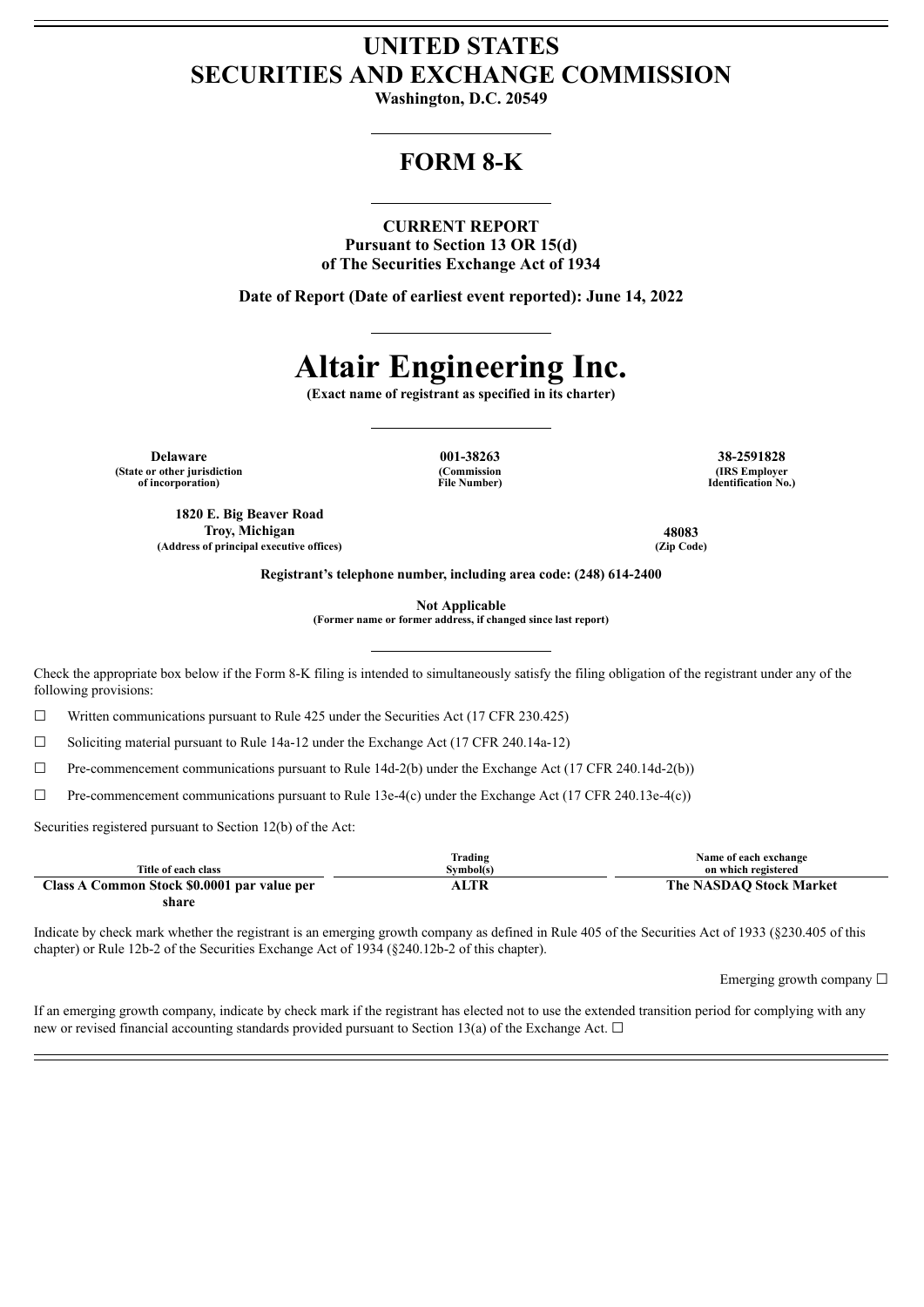#### **Item 1.01. Entry into a Material Agreement.**

#### *Convertible Notes and the Indenture*

On June 14, 2022, Altair Engineering Inc. (the "Company") closed its previously announced private offering of \$200 million in aggregate principal amount of 1.750% Convertible Senior Notes due 2027 (the "Notes"). The initial purchaser in the offering has a 13-day option to purchase up to an additional \$30 million aggregate principal amount of the Notes (the "Additional Notes"), which option has not been exercised as of the time of filing of this Current Report on Form 8-K. The Notes are senior unsecured obligations of the Company. The Notes were issued at the closing pursuant to an Indenture, dated June 14, 2022 and executed and delivered at the closing (the "Indenture"), between the Company and U.S. Bank Trust Company, National Association, as trustee. The Indenture includes customary covenants and sets forth certain events of default after which the Notes may be declared immediately due and payable and sets forth certain types of bankruptcy or insolvency events of default involving the Company after which the Notes become automatically due and payable.

The Notes will mature on June 15, 2027, unless earlier repurchased, redeemed or converted. The Notes will bear interest from June 14, 2022 at a rate of 1.750% per year, payable semiannually in arrears on June 15 and December 15 of each year, beginning on December 15, 2022. The Notes will be convertible at the option of the noteholders at any time prior to the close of business on the business day immediately preceding December 15, 2026, only under the following circumstances: (1) during any calendar quarter commencing after the calendar quarter ending on September 30, 2022 (and only during such fiscal quarter), if the last reported sale price of the Company's Class A common stock, par value \$0.0001 per share (the "Class A Common Stock"), for at least 20 trading days (whether or not consecutive) during a period of 30 consecutive trading days ending on, and including, the last trading day of the immediately preceding calendar quarter is greater than or equal to 130% of the conversion price on each applicable trading day; (2) during the five business day period after any five consecutive trading day period (the "measurement

-2-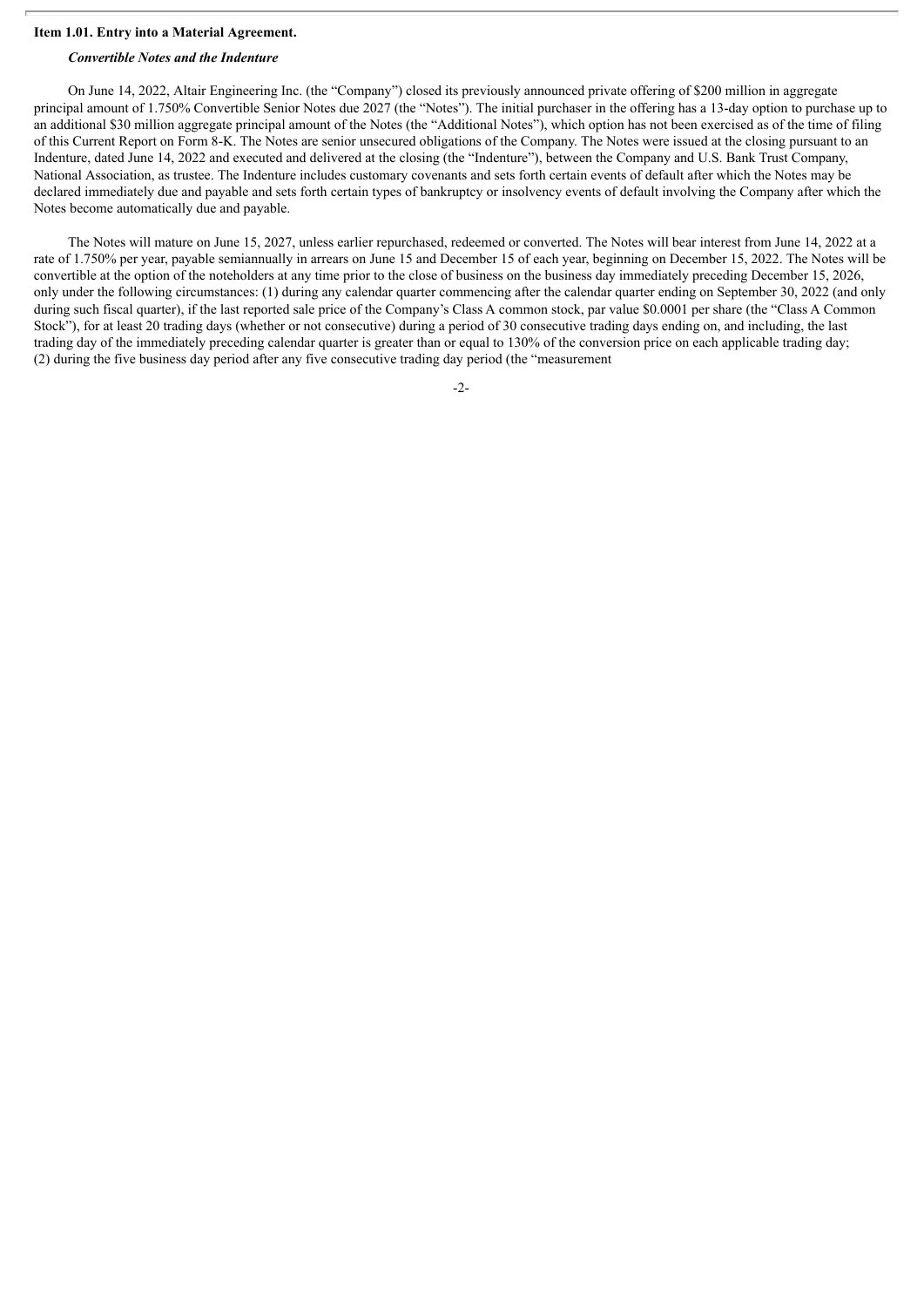period") in which the trading price (as defined in the Indenture) per \$1,000 principal amount of Notes for each trading day of the measurement period was less than 98% of the product of the last reported sale price of the Class A Common Stock and the conversion rate on each such trading day; (3) if the Company calls such Notes for redemption, at any time prior to the close of business on the scheduled trading day immediately preceding the redemption date, but only with respect to the Notes called (or deemed called) for redemption or (4) upon the occurrence of specified corporate events. On or after December 15, 2026, until the close of business on the business day immediately preceding the maturity date, holders may convert their Notes at any time, regardless of the foregoing circumstances. Upon conversion, the Company will pay or deliver, as the case may be, cash, shares of the Class A Common Stock or a combination of cash and shares of the Class A Common Stock, at the Company's election, in the manner and subject to the terms and conditions provided in the Indenture. The conversion rate for the Notes will initially be 13.9505 shares of the Class A Common Stock per \$1,000 principal amount of Notes, which is equivalent to an initial conversion price of approximately \$71.68 per share of the Class A Common Stock. The conversion rate is subject to adjustment under certain circumstances in accordance with the terms of the Indenture.

The Company may not redeem the Notes prior to June 20, 2025. The Company may redeem for cash all or any portion of the Notes (subject to a partial redemption limitation as described in the Indenture), at the Company's option, on or after June 20, 2025, if the last reported sale price of the Class A Common Stock has been at least 130% of the conversion price then in effect for at least 20 trading days (whether or not consecutive) during any 30 consecutive trading day period (including the last trading day of such period) ending on, and including, the trading day immediately preceding the date on which the Company provides notice of redemption, at a redemption price equal to 100% of the principal amount of the Notes to be redeemed, plus any accrued and unpaid interest to, but excluding, the redemption date. No sinking fund is provided for the Notes, which means that the Company is not required to redeem or retire the Notes periodically.

A copy of the Indenture (including the form of the Note) is attached as an exhibit to this report and is incorporated herein by reference (and this description is qualified in its entirety by reference to such document).

The Company estimates that the net proceeds from this offering will be approximately \$194.6 million (or \$223.9 million if the initial purchaser exercises its option to purchase Additional Notes in full), after deducting the initial purchaser's discount and the Company's estimated expenses related to the offering.

The Company used approximately \$192.8 million of the net proceeds from the offering to repurchase approximately \$148.2 million aggregate principal amount of the Company's 0.250% Convertible Senior Notes due 2024 (the "2024 notes") in the repurchase transactions described below. The Company intends to use the remainder of the net proceeds for working capital and other general corporate purposes, which may include potential acquisitions and strategic transactions as well as repurchases of its Class A Common Stock. From time to time, the Company evaluates potential acquisitions and strategic transactions of businesses, technologies, or products.

-3-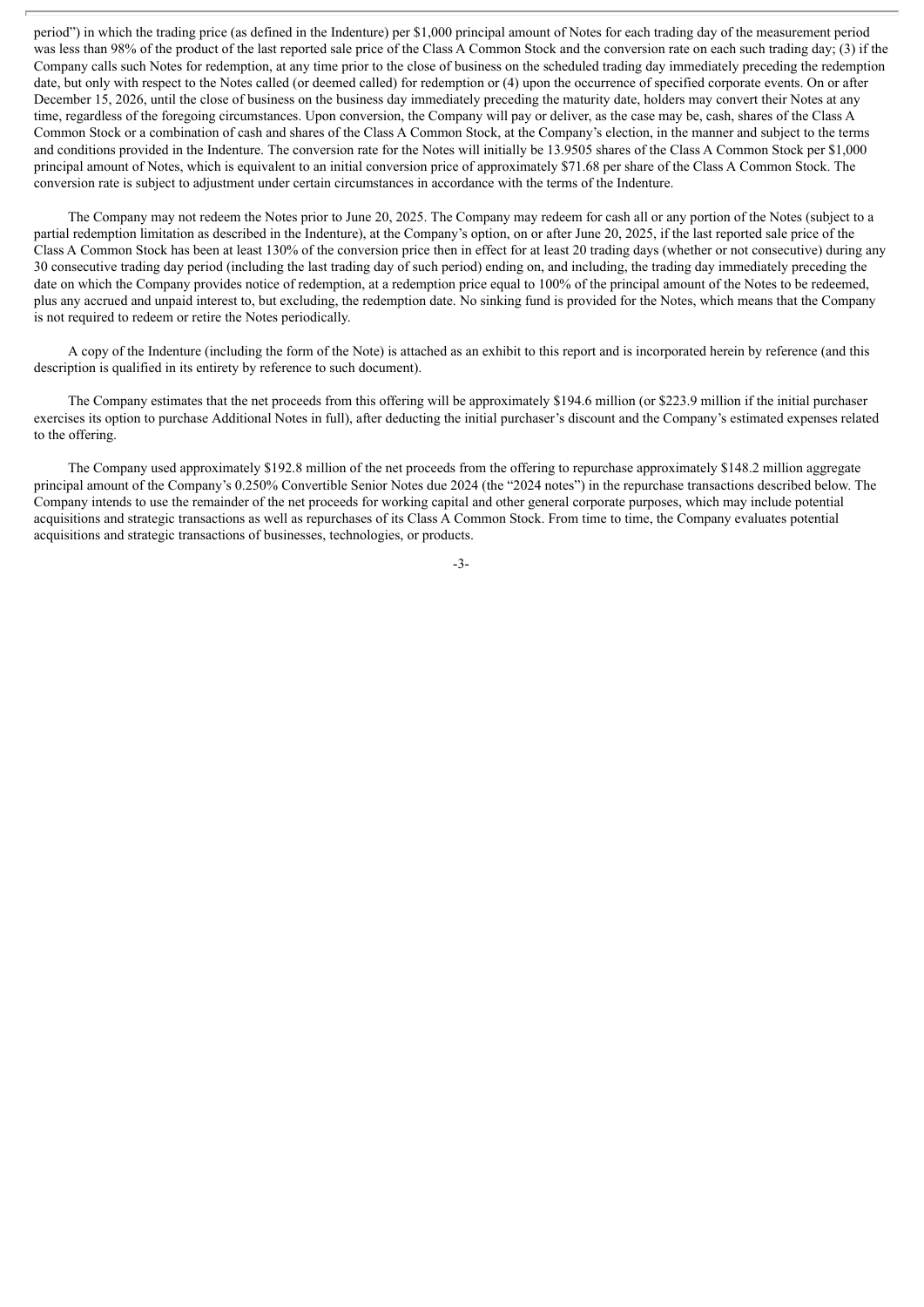However, the Company has not designated any specific uses and has no current agreements with respect to any material acquisition or strategic transaction. The Company's intentions with respect to its use of such net proceeds are subject to change.

#### *2024 Notes Repurchase*

Contemporaneously with the pricing of the Notes, the Company entered into separate privately negotiated transactions with certain holders of the 2024 notes to repurchase approximately \$148.2 million aggregate principal amount of the 2024 notes for an aggregate of approximately \$192.8 million of cash. The Company expects that, concurrently with or shortly after the pricing of the Notes, certain holders of 2024 notes that agreed to sell their 2024 notes in negotiated transactions with the Company will, concurrently with or shortly after the pricing of the notes enter into or unwind various derivatives with respect to the Company's Class A Common Stock and/or purchase shares of the Company's Class A Common Stock in the market. The amount of the Company's Class A Common Stock that such holders purchase may be substantial in relation to the historic average daily trading volume of Altair's Class A Common Stock. In addition, the Company expects that certain purchasers of the notes may establish a short position with respect to the Company's Class A Common Stock by short selling the Company's Class A Common Stock or by entering into short derivative positions with respect to the Company's Class A Common Stock, in each case, in connection with the offering.

The net effect of the above market activities by holders of the 2024 notes and purchasers of the Notes could increase (or reduce the size of any decrease in) or decrease (or reduce the size of any increase in) the market price of the Company's Class A Common Stock and/or the Notes and may have affected the initial conversion price of the Notes. Altair cannot predict the magnitude of such market activity or the overall effect it will have on the market price of the Notes or the Company's Class A Common Stock or the effect such market activity had on the initial conversion price of the Notes.

This report does not constitute an offer to sell or a solicitation of an offer to buy the securities described herein, nor shall there be any sale of these securities in any state or jurisdiction in which such offer, solicitation or sale would be unlawful.

#### Item 2.03 Creation of a Direct Financial Obligation or an Obligation under an Off-Balance Sheet Arrangement of a Registrant.

The information set forth under Item 1.01 of this Current Report on Form 8-K is incorporated herein by reference.

#### **Item 3.02 Unregistered Sale of Equity Securities.**

The information set forth under Item 1.01 of this Current Report on Form 8-K is incorporated herein by reference.

The Company offered and sold the Notes to the initial purchaser in reliance on the exemption from registration provided by Section  $4(a)(2)$  of the Securities Act of 1933, as amended (the "Securities Act"), and for resale by the initial purchaser to persons reasonably believed to be qualified institutional buyers pursuant to the exemption from registration provided by Rule 144A under the Securities

-4-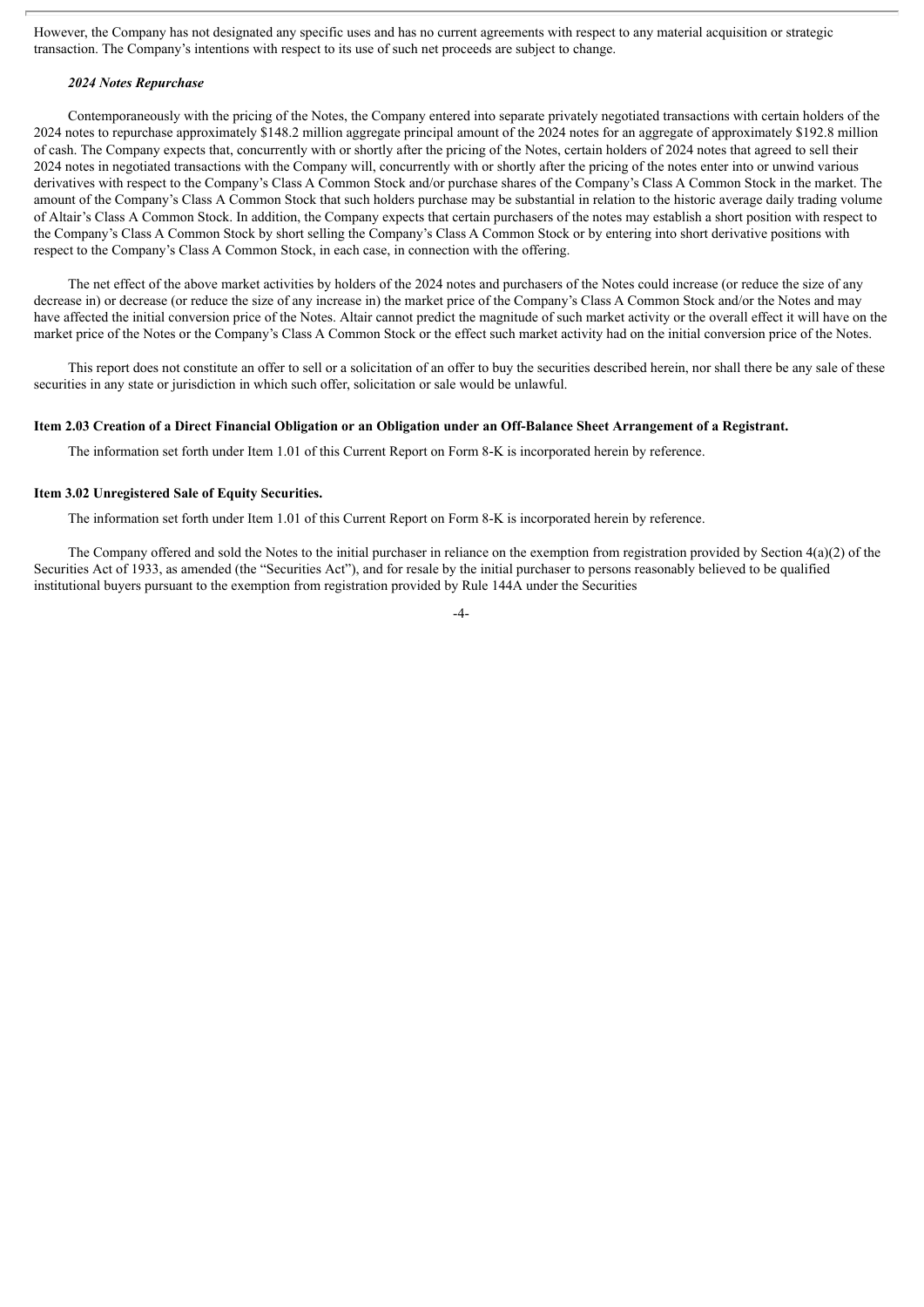Act. The Company relied on these exemptions from registration based in part on representations made by the initial purchaser in the purchase agreement pursuant to which the Company sold the Notes to the initial purchaser. The shares of the Class A Common Stock issuable upon conversion of the Notes, if any, have not been registered under the Securities Act and may not be offered or sold in the United States absent registration or an applicable exemption from registration requirements.

To the extent that any shares of the Class A Common Stock are issued upon conversion of the Notes, they will be issued in transactions anticipated to be exempt from registration under the Securities Act by virtue of Section  $3(a)(9)$  thereof, because no commission or other remuneration is expected to be paid in connection with conversion of the Notes and any resulting issuance of shares of the Class A Common Stock.

#### **Item 9.01 - Financial Statements and Exhibits**

#### *(d) Exhibits*

| Exhibit<br>Number | Description                                                                                                                          |
|-------------------|--------------------------------------------------------------------------------------------------------------------------------------|
| 4.1               | Indenture, dated as of June 14, 2022, between Altair Engineering Inc. and U.S. Bank Trust Company, National Association, as trustee. |
| 4.2               | Form of 1.750% Convertible Senior Notes due 2027 (included in Exhibit 4.1).                                                          |
| 104               | Cover Page Interactive Data File (embedded within the Inline XBRL document).                                                         |

-5-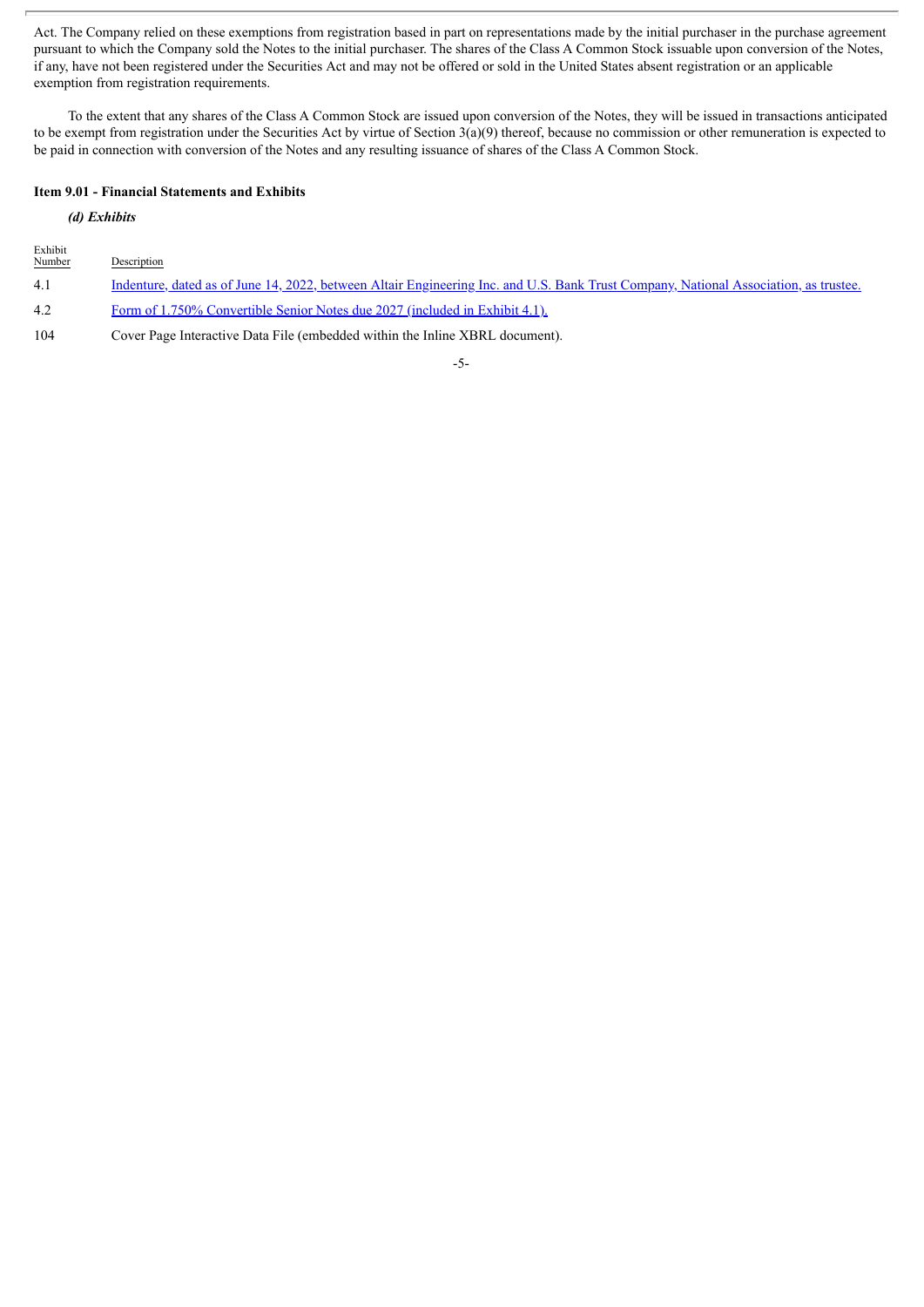**SIGNATURE**

Pursuant to the requirements of the Securities Exchange Act of 1934, the registrant has duly caused this report to be signed on its behalf by the undersigned hereunto duly authorized.

#### **ALTAIR ENGINEERING INC.**

Dated: June 15, 2022 By: /s/ Matthew Brown

Name: Matthew Brown Title: Chief Financial Officer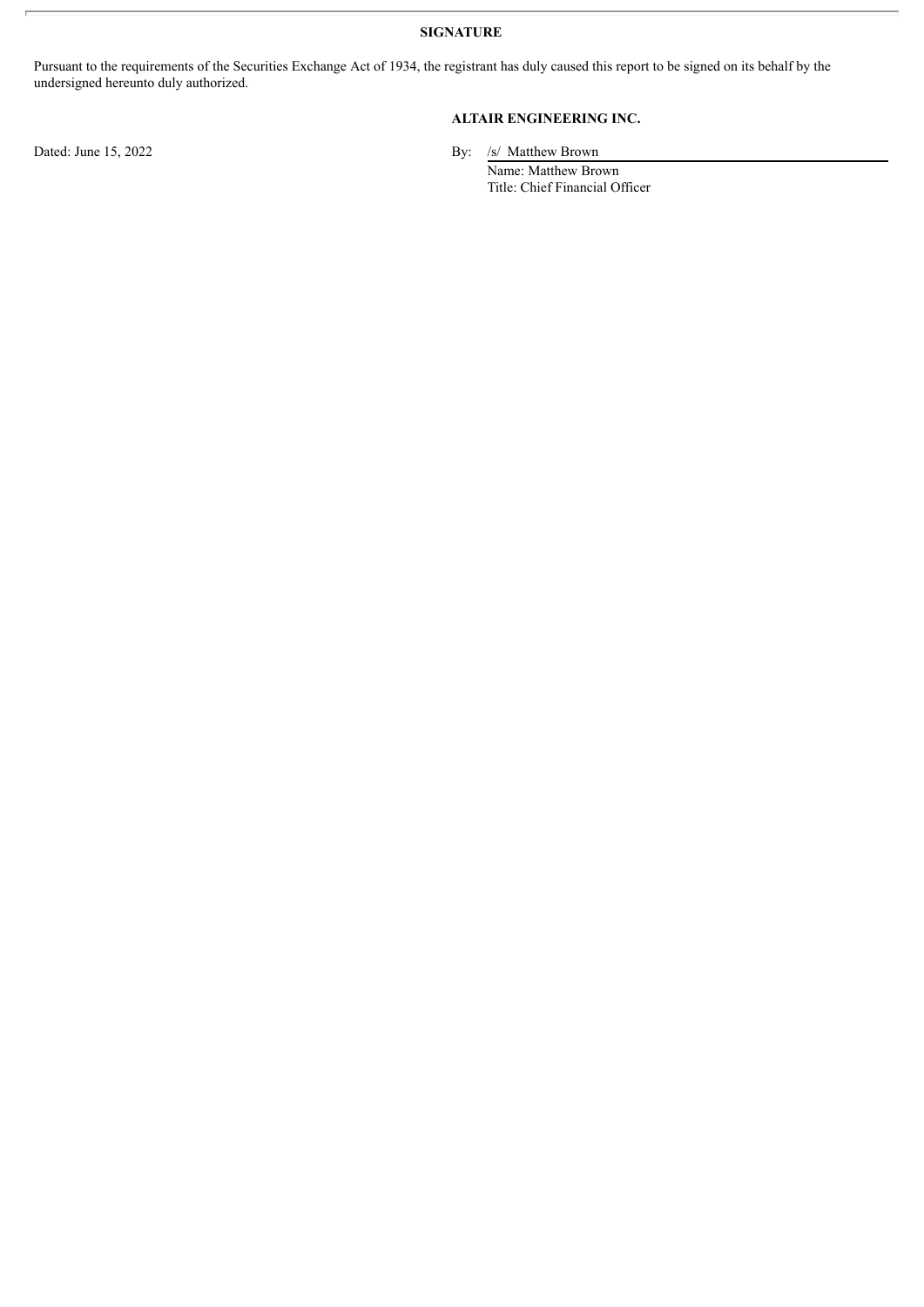#### ALTAIR ENGINEERING INC.

AND

#### <span id="page-6-0"></span>U.S. BANK TRUST COMPANY, NATIONAL ASSOCIATION,

as Trustee

#### INDENTURE

Dated as of June 14, 2022

1.750% Convertible Senior Notes due 2027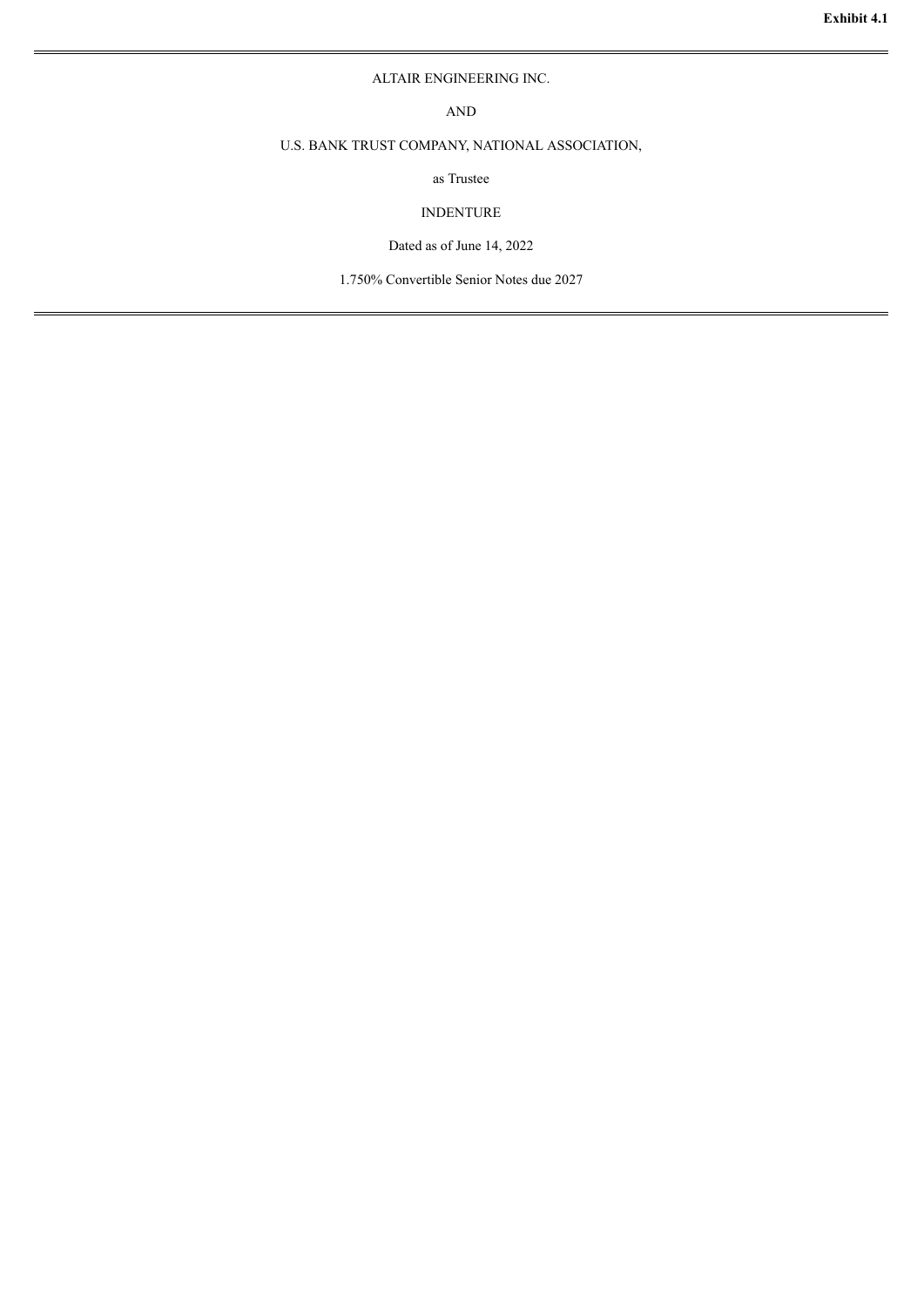#### **TABLE OF CONTENTS**

## ARTICLE 1

#### DEFINITIONS

Section 1.01. *Definitions* 1

Section 1.02. *References to Interest* 15

#### ARTICLE 2

#### ISSUE, DESCRIPTION, EXECUTION, REGISTRATION AND EXCHANGE OF NOTES

| Section 2.01. | Designation and Amount                                                               | 15 |
|---------------|--------------------------------------------------------------------------------------|----|
| Section 2.02. | Form of Notes                                                                        | 15 |
| Section 2.03. | Date and Denomination of Notes; Payments of Interest and Defaulted Amounts           | 16 |
| Section 2.04. | Execution, Authentication and Delivery of Notes                                      | 18 |
| Section 2.05. | Exchange and Registration of Transfer of Notes; Restrictions on Transfer; Depositary | 18 |
| Section 2.06. | Mutilated, Destroyed, Lost or Stolen Notes                                           | 25 |
| Section 2.07. | Temporary Notes                                                                      | 26 |
| Section 2.08. | Cancellation of Notes Paid, Converted, Etc                                           | 27 |
| Section 2.09. | <b>CUSIP</b> Numbers                                                                 | 27 |
| Section 2.10. | Additional Notes; Repurchases                                                        | 27 |
| Section 2.11. | Trustee Not Responsible for Securities Laws                                          | 28 |
|               | <b>ARTICLE 3</b>                                                                     |    |

#### SATISFACTION AND DISCHARGE

#### Section 3.01*. Satisfaction and Discharge* 28

**PAGE**

#### ARTICLE 4 PARTICULAR COVENANTS OF THE COMPANY

| Section 4.01. | Payment of Principal and Interest                    | 28 |
|---------------|------------------------------------------------------|----|
| Section 4.02. | Paying Agent and Conversion Agent                    | 28 |
| Section 4.03. | Appointments to Fill Vacancies in Trustee's Office   | 29 |
| Section 4.04. | Provisions as to Paying Agent                        | 29 |
| Section 4.05. | Existence                                            | 31 |
| Section 4.06. | Rule 144A Information Requirement and Annual Reports | 31 |
| Section 4.07. | Stay, Extension and Usury Laws                       | 33 |
| Section 4.08. | Compliance Certificate; Statements as to Defaults    | 33 |
| Section 4.09. | <b>Further Instruments and Acts</b>                  | 34 |
|               |                                                      |    |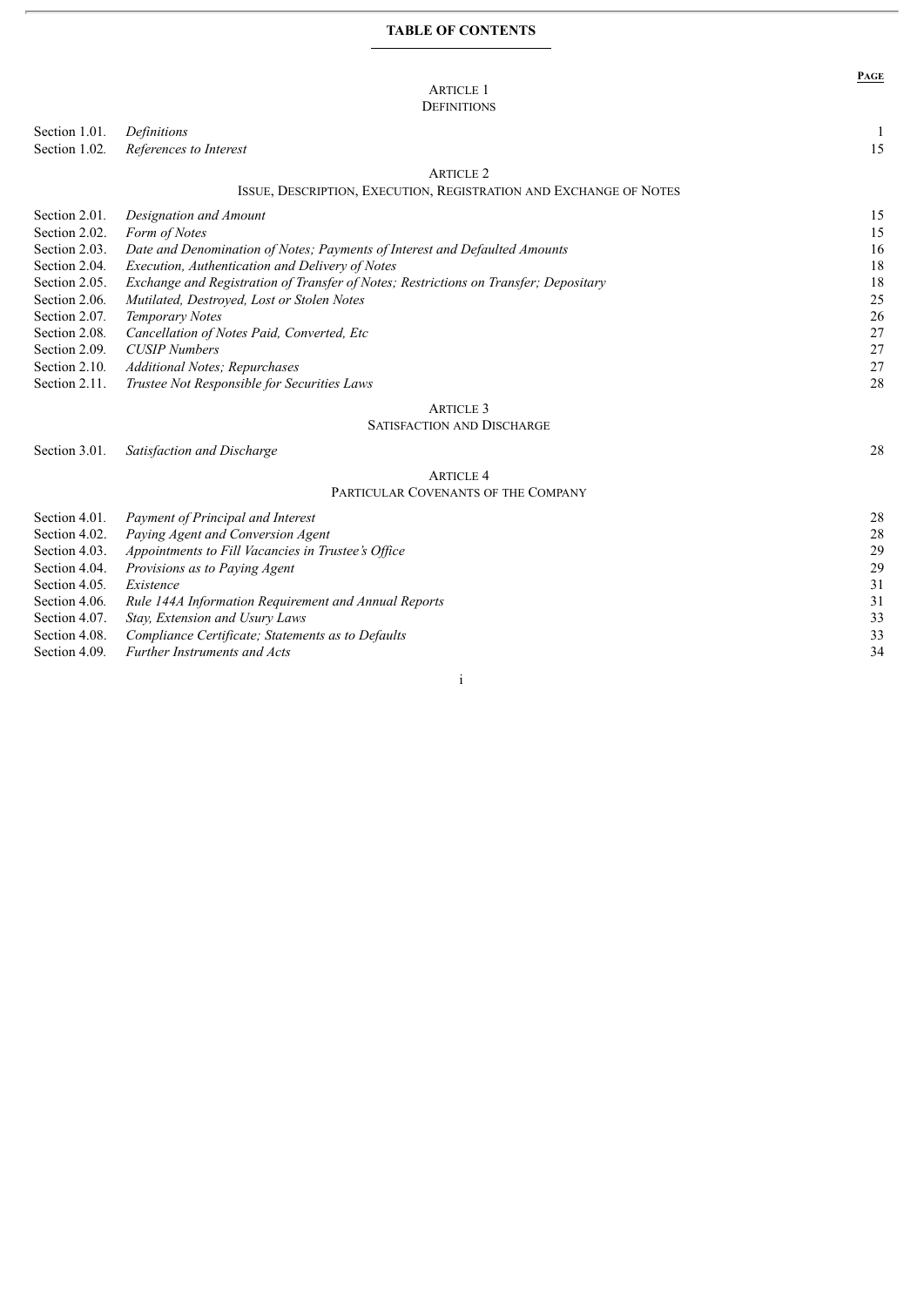ARTICLE 5

#### LISTS OF HOLDERS AND REPORTS BY THE COMPANY AND THE TRUSTEE

Section 5.01*. Lists of Holders* 34<br>
Section 5.02. *Preservation and Disclosure of Lists* 34 Section 5.02. *Preservation and Disclosure of Lists* 

> ARTICLE 6 DEFAULTS AND REMEDIES

| Section 6.01. | Events of Default                                                      | 34 |
|---------------|------------------------------------------------------------------------|----|
| Section 6.02. | Acceleration: Rescission and Annulment                                 | 36 |
| Section 6.03. | Additional Interest                                                    | 37 |
| Section 6.04. | Payments of Notes on Default; Suit Therefor                            | 38 |
| Section 6.05. | Application of Monies Collected by Trustee                             | 39 |
| Section 6.06. | Proceedings by Holders                                                 | 40 |
| Section 6.07. | Proceedings by Trustee                                                 | 41 |
| Section 6.08. | Remedies Cumulative and Continuing                                     | 41 |
| Section 6.09. | Direction of Proceedings and Waiver of Defaults by Majority of Holders | 42 |
| Section 6.10. | Notice of Defaults                                                     | 42 |
| Section 6.11. | Undertaking to Pay Costs                                               | 42 |
|               | <b>ARTICLE</b> 7                                                       |    |

#### CONCERNING THE TRUSTEE

| Section 7.01. | Duties and Responsibilities of Trustee                                                                | 43 |
|---------------|-------------------------------------------------------------------------------------------------------|----|
| Section 7.02. | Reliance on Documents, Opinions, Etc                                                                  | 45 |
| Section 7.03. | No Responsibility for Recitals, Etc.                                                                  | 46 |
| Section 7.04. | Trustee, Paying Agents, Conversion Agents, Bid Solicitation Agent or Security Registrar May Own Notes | 47 |
| Section 7.05. | Monies and Shares of Common Stock to Be Held in Trust                                                 | 47 |
| Section 7.06. | Compensation and Expenses of Trustee                                                                  | 47 |
| Section 7.07. | Officer's Certificate and Opinion of Counsel as Evidence                                              | 48 |
| Section 7.08. | Eligibility of Trustee                                                                                | 48 |
| Section 7.09. | Resignation or Removal of Trustee                                                                     | 48 |
| Section 7.10. | <b>Acceptance by Successor Trustee</b>                                                                | 49 |
| Section 7.11. | Succession by Merger, Etc.                                                                            | 50 |
| Section 7.12. | Trustee's Application for Instructions from the Company                                               | 50 |
|               | <b>ARTICLE 8</b>                                                                                      |    |
|               | <b>CONCERNING THE HOLDERS</b>                                                                         |    |
| Section 8.01. | <b>Action by Holders</b>                                                                              | 51 |

| Section 8.02. Proof of Execution by Holders                |    |
|------------------------------------------------------------|----|
| Section 8.03. Who Are Deemed Absolute Owners               |    |
| Section 8.04. Company-Owned Notes Disregarded              |    |
| Section 8.05. Revocation of Consents: Future Holders Bound | 52 |
|                                                            |    |

#### ii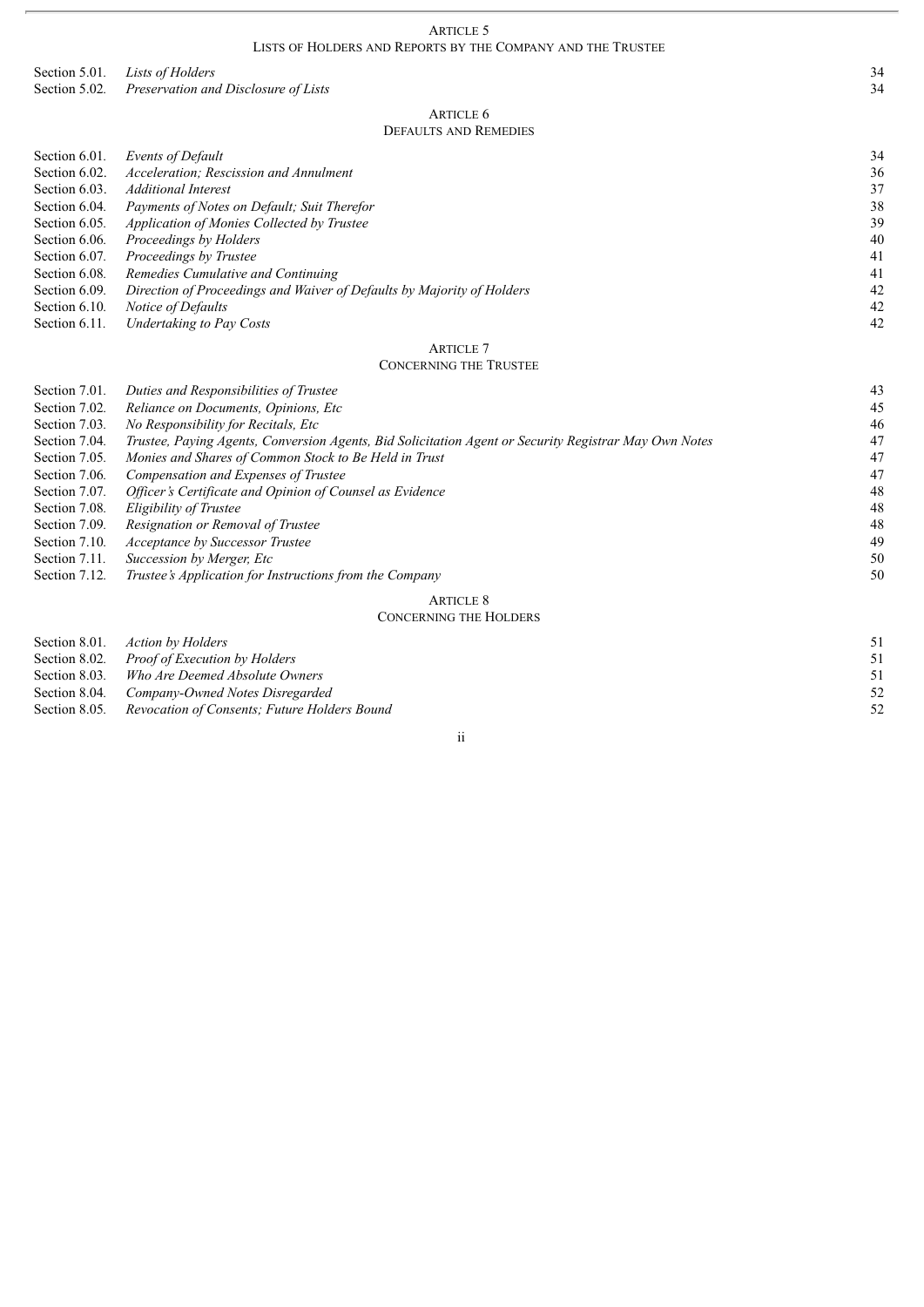#### ARTICLE 9 HOLDERS' MEETINGS

| Section 9.01.<br>Section 9.02. | <b>Purpose of Meetings</b><br>Call of Meetings by Trustee                                                              | 52<br>53 |
|--------------------------------|------------------------------------------------------------------------------------------------------------------------|----------|
| Section 9.03.                  | Call of Meetings by Company or Holders                                                                                 | 53       |
| Section 9.04.                  | Qualifications for Voting                                                                                              | 54       |
| Section 9.05.                  | Regulations                                                                                                            | 54       |
| Section 9.06.                  | Voting                                                                                                                 | 54       |
| Section 9.07.                  | No Delay of Rights by Meeting                                                                                          | 55       |
|                                | <b>ARTICLE 10</b>                                                                                                      |          |
|                                | <b>SUPPLEMENTAL INDENTURES</b>                                                                                         |          |
| Section 10.01.                 | Supplemental Indentures Without Consent of Holders                                                                     | 55       |
| Section 10.02.                 | Supplemental Indentures with Consent of Holders                                                                        | 56       |
| Section 10.03.                 | <b>Effect of Supplemental Indentures</b>                                                                               | 57       |
| Section 10.04.                 | <b>Notation on Notes</b>                                                                                               | 58       |
| Section 10.05.                 | Evidence of Compliance of Supplemental Indenture to Be Furnished to Trustee                                            | 58       |
|                                | <b>ARTICLE 11</b>                                                                                                      |          |
|                                | CONSOLIDATION, MERGER, SALE, CONVEYANCE AND LEASE                                                                      |          |
| Section 11.01.                 | Company May Consolidate, Etc. on Certain Terms                                                                         | 58       |
| Section 11.02.                 | Successor Corporation to Be Substituted                                                                                | 59       |
| Section 11.03.                 | Opinion of Counsel to Be Given to Trustee                                                                              | 59       |
|                                | <b>ARTICLE 12</b>                                                                                                      |          |
|                                | IMMUNITY OF INCORPORATORS, STOCKHOLDERS, OFFICERS AND DIRECTORS                                                        |          |
| Section 12.01.                 | Indenture and Notes Solely Corporate Obligations                                                                       | 59       |
|                                | <b>ARTICLE 13</b>                                                                                                      |          |
|                                | [INTENTIONALLY OMITTED]                                                                                                |          |
|                                | <b>ARTICLE 14</b>                                                                                                      |          |
|                                | <b>CONVERSION OF NOTES</b>                                                                                             |          |
| Section 14.01.                 | Conversion Privilege                                                                                                   | 60       |
| Section 14.02.                 | Conversion Procedure; Settlement Upon Conversion                                                                       | 63       |
| Section 14.03.                 | Increased Conversion Rate Applicable to Certain Notes Surrendered in Connection with Make-Whole Fundamental Changes or |          |
|                                | During a Redemption Period                                                                                             | 69       |
| Section 14.04.                 | <b>Adjustment of Conversion Rate</b>                                                                                   | 71       |
| Section 14.05.                 | <b>Adjustments of Prices</b>                                                                                           | 81       |
| Section 14.06.                 | Shares to Be Fully Paid                                                                                                | 81       |

### iii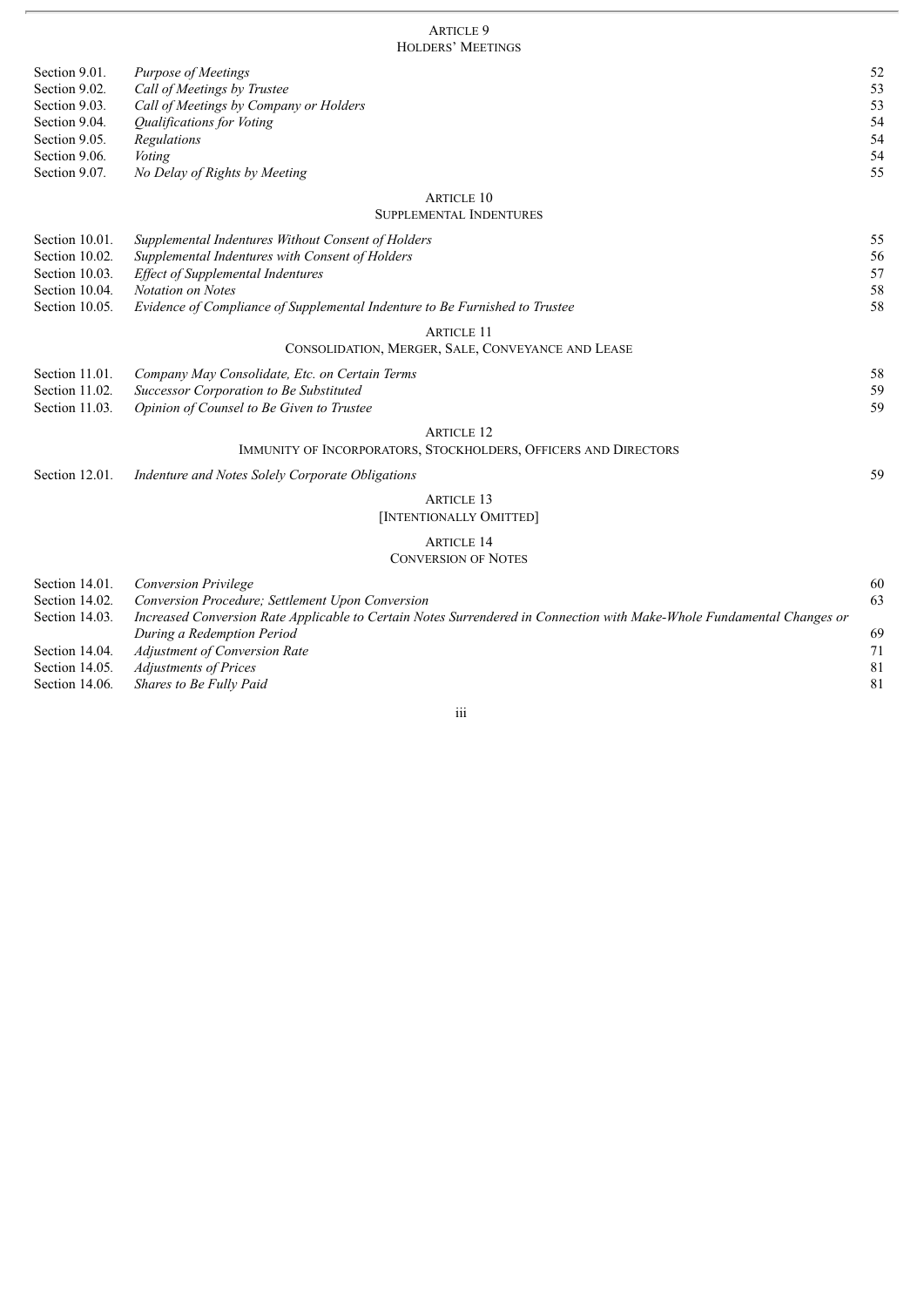| Section 14.07. | Effect of Recapitalizations, Reclassifications and Changes of the Common Stock                    | 82 |
|----------------|---------------------------------------------------------------------------------------------------|----|
| Section 14.08. | Certain Covenants                                                                                 | 84 |
| Section 14.09. | Responsibility of Trustee                                                                         | 84 |
| Section 14.10. | Notice to Holders Prior to Certain Actions                                                        | 85 |
| Section 14.11. | Stockholder Rights Plans                                                                          | 85 |
| Section 14.12. | Exchange in Lieu of Conversion                                                                    | 85 |
|                |                                                                                                   |    |
|                | <b>ARTICLE 15</b><br>REPURCHASE OF NOTES AT OPTION OF HOLDERS                                     |    |
| Section 15.01. | [Intentionally Omitted]                                                                           | 86 |
| Section 15.02. | Repurchase at Option of Holders Upon a Fundamental Change                                         | 86 |
| Section 15.03. | Withdrawal of Fundamental Change Repurchase Notice                                                | 89 |
| Section 15.04. | Deposit of Fundamental Change Repurchase Price                                                    | 90 |
| Section 15.05. | Covenant to Comply with Applicable Laws Upon Repurchase of Notes                                  | 90 |
|                |                                                                                                   |    |
|                | <b>ARTICLE 16</b>                                                                                 |    |
|                | <b>OPTIONAL REDEMPTION</b>                                                                        |    |
| Section 16.01. | <b>Optional Redemption</b>                                                                        | 91 |
| Section 16.02. | Notice of Optional Redemption; Selection of Notes                                                 | 91 |
| Section 16.03. | Payment of Notes Called for Redemption                                                            | 93 |
| Section 16.04. | Restrictions on Redemption                                                                        | 93 |
|                | <b>ARTICLE 17</b>                                                                                 |    |
|                | <b>MISCELLANEOUS PROVISIONS</b>                                                                   |    |
|                |                                                                                                   |    |
| Section 17.01. | Provisions Binding on Company's Successors                                                        | 93 |
| Section 17.02. | <b>Official Acts by Successor Company</b>                                                         | 93 |
| Section 17.03. | Addresses for Notices, Etc                                                                        | 93 |
| Section 17.04. | Governing Law; Jurisdiction                                                                       | 94 |
| Section 17.05. | Evidence of Compliance with Conditions Precedent; Certificates and Opinions of Counsel to Trustee | 95 |
| Section 17.06. | Legal Holidays                                                                                    | 95 |
| Section 17.07. | No Security Interest Created                                                                      | 95 |
| Section 17.08. | <b>Benefits of Indenture</b>                                                                      | 95 |
| Section 17.09. | Table of Contents, Headings, Etc                                                                  | 96 |
| Section 17.10. | Authenticating Agent                                                                              | 96 |
| Section 17.11. | <b>Execution in Counterparts</b>                                                                  | 97 |
| Section 17.12. | Severability                                                                                      | 97 |
| Section 17.13. | Waiver of Jury Trial                                                                              | 97 |
| Section 17.14. | Force Majeure                                                                                     | 97 |
| Section 17.15. | Calculations                                                                                      | 97 |
| Section 17.16. | <b>USA PATRIOT Act</b>                                                                            | 98 |
| Section 17.17. | Tax Withholding                                                                                   | 98 |

iv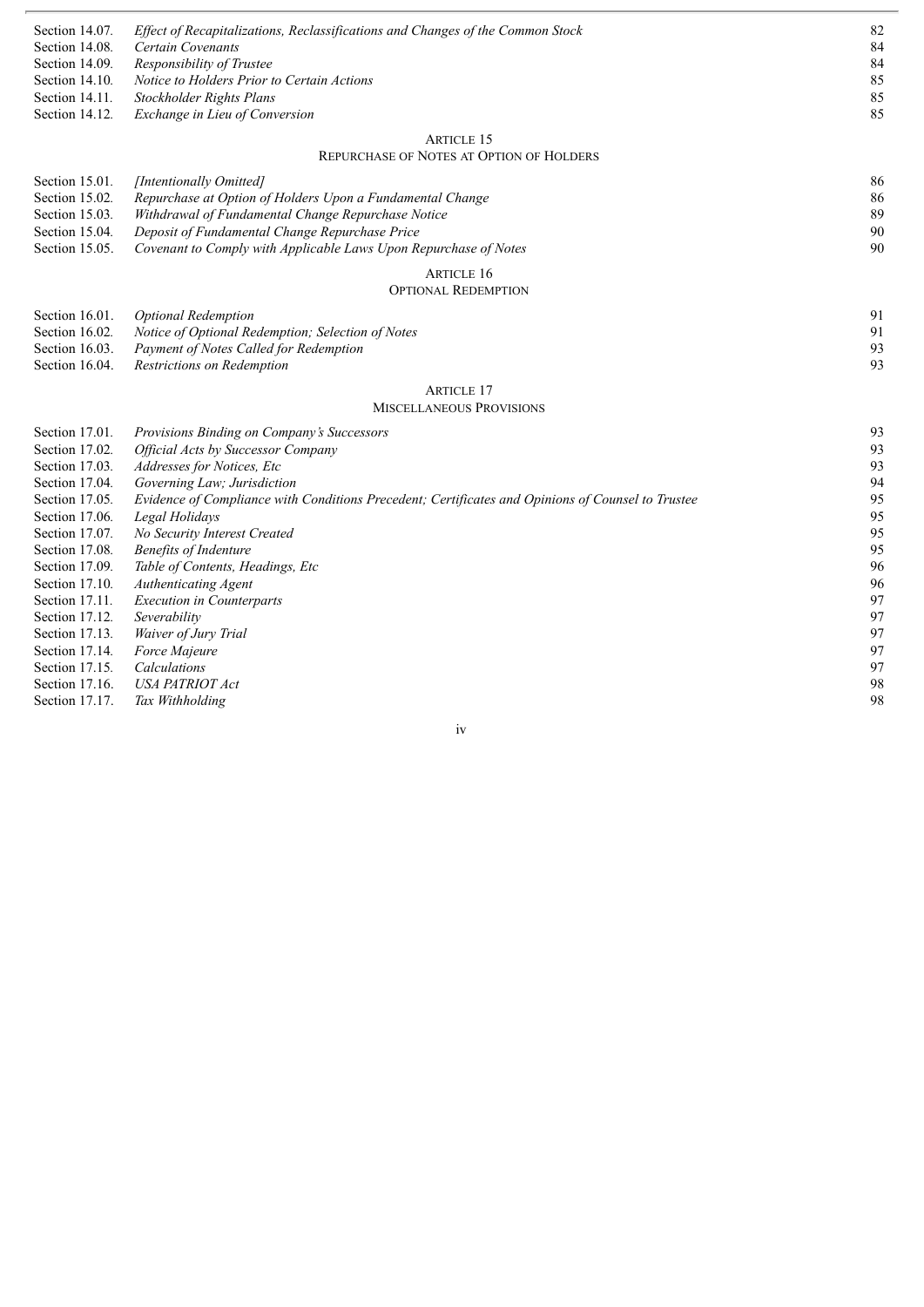E x h i b i t A Form of Note

v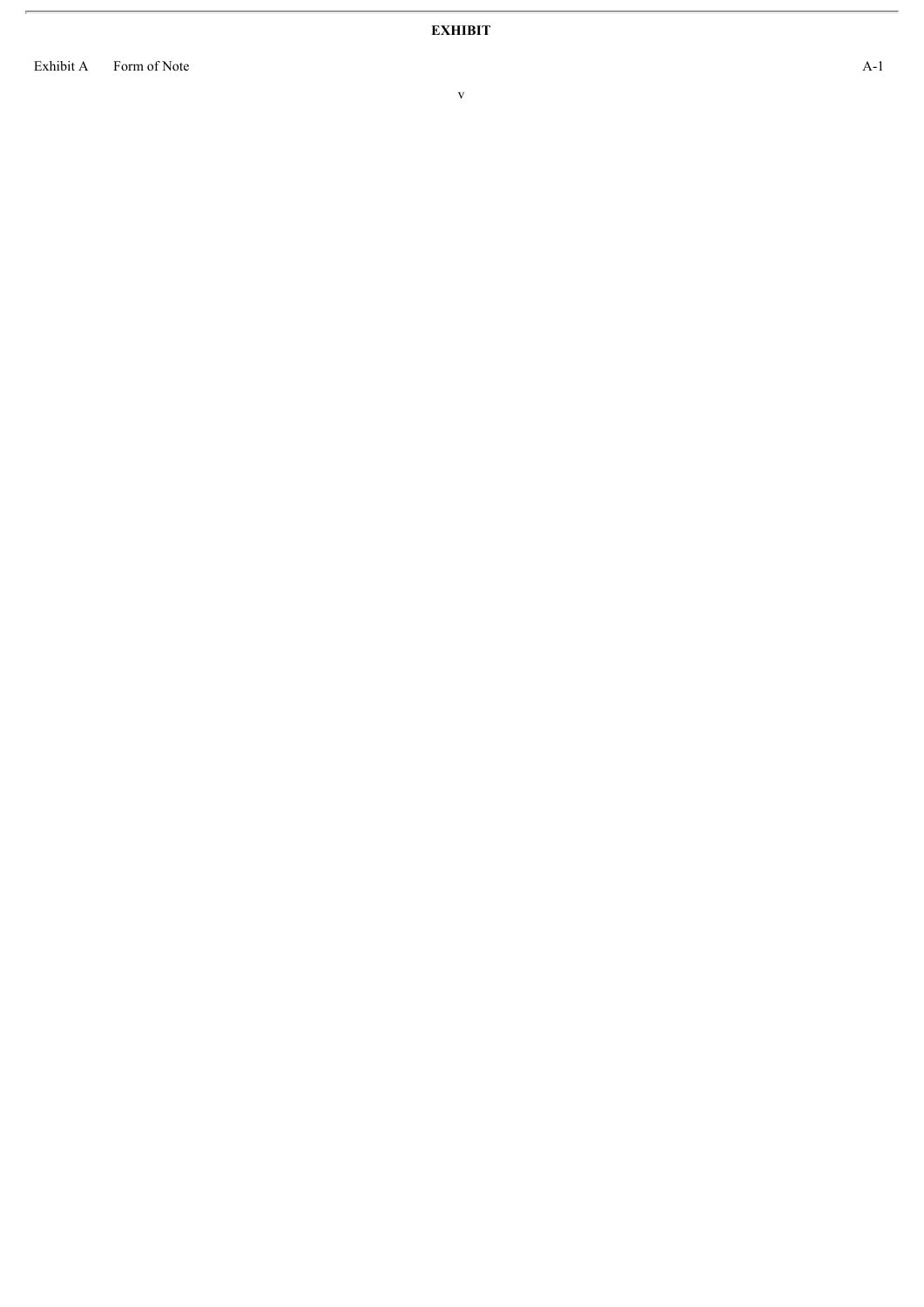INDENTURE dated as of June 14, 2022 between ALTAIR ENGINEERING INC., a Delaware corporation, as issuer (the "**Company**," as more fully set forth in Section 1.01) and U.S. BANK TRUST COMPANY, NATIONAL ASSOCIATION, a national banking association, as trustee (the "**Trustee**," as more fully set forth in Section 1.01).

#### WITNESSETH:

WHEREAS, for its lawful corporate purposes, the Company has duly authorized the issuance of a single series of Securities designated as its 1.750% Convertible Senior Notes due 2027 (the "**Notes**" and each \$1,000 principal amount thereof, unless the context otherwise requires, a "**Note**"), initially in an aggregate principal amount not to exceed \$200,000,000 (as increased by an amount equal to the aggregate principal amount of any additional Notes purchased by the Initial Purchaser pursuant to the exercise of its option to purchase additional Notes as set forth in the Purchase Agreement), and in order to provide the terms and conditions upon which the Notes are to be authenticated, issued and delivered, the Company has duly authorized the execution and delivery of this Indenture; and

WHEREAS, the Form of Note, the certificate of authentication to be borne by each Note, the Form of Notice of Conversion, the Form of Fundamental Change Repurchase Notice and the Form of Assignment and Transfer to be borne by the Notes are to be substantially in the forms hereinafter provided; and

WHEREAS, all acts and things necessary to make the Notes, when executed by the Company and authenticated and delivered by the Trustee or a duly authorized Authenticating Agent, as in this Indenture provided, the valid, binding and legal obligations of the Company, and this Indenture a valid agreement according to its terms, have been done and performed, and the execution of this Indenture and the issuance hereunder of the Notes have in all respects been duly authorized.

#### NOW, THEREFORE, THIS INDENTURE WITNESSETH:

That in order to declare the terms and conditions upon which the Notes are, and are to be, authenticated, issued and delivered, and in consideration of the premises and of the purchase and acceptance of the Notes by the Holders thereof, the Company covenants and agrees with the Trustee for the equal and proportionate benefit of the respective Holders from time to time of the Notes (except as otherwise provided below), as follows:

#### ARTICLE 1 **DEFINITIONS**

Section 1.01. *Definitions*. For all purposes of this Indenture, except as otherwise expressly provided or unless the context otherwise requires:

(a) the terms defined in this Article 1 shall have the respective meanings assigned to them in this Article 1 and include the plural as well as the singular; and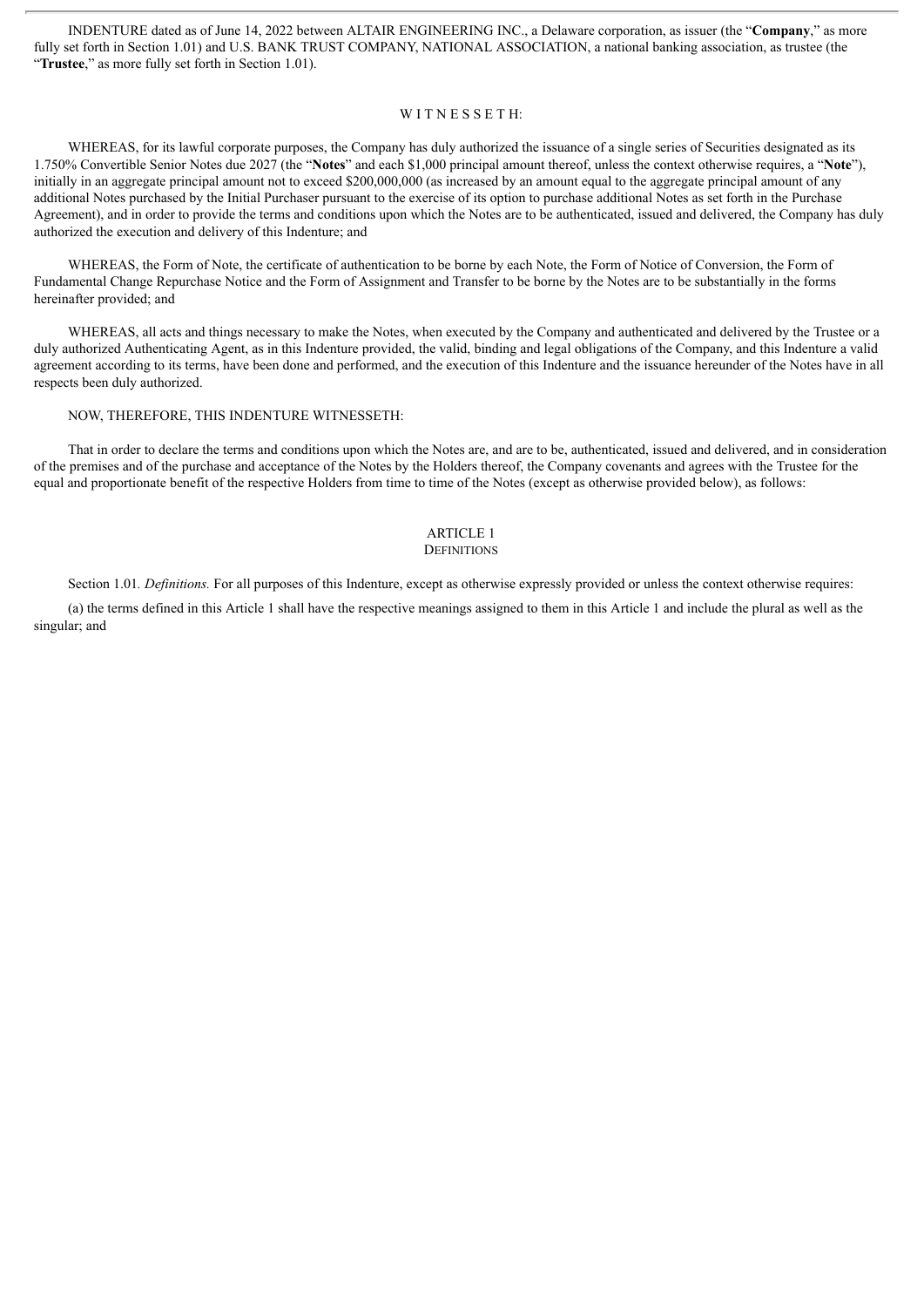(b) the words "herein," "hereof" and "hereunder" and other words of similar import (i) when used with regard to any specified Article, Section or sub-division, refer to such Article, Section or sub-division of this Indenture and (ii) otherwise, refer to this Indenture as a whole and not to any particular Article, Section or other subdivision."**Additional Interest**" means all amounts, if any, payable pursuant to Section 4.06(d), Section 4.06(e) and Section 6.03, as applicable.

"**Additional Shares**" shall have the meaning specified in Section 14.03(a).

"**Affiliate**" of any specified Person means any other Person directly or indirectly controlling or controlled by or under direct or indirect common control with such specified Person. For the purposes of this definition, "control," when used with respect to any specified Person means the power to direct or cause the direction of the management and policies of such Person, directly or indirectly, whether through the ownership of voting securities, by contract or otherwise; and the terms "controlling" and "controlled" have meanings correlative to the foregoing.

"**Bid Solicitation Agent**" means the Person appointed by the Company to solicit bids for the Trading Price of the Notes in accordance with Section 14.01(b)(i). The Company shall initially act as the Bid Solicitation Agent.

"**Board of Directors**" means the Board of Directors (or the functional equivalent thereof) of the Company or any duly authorized committee of such Board.

"**Board Resolution**" means a copy of a resolution certified by the Secretary or an Assistant Secretary of the Company to have been duly adopted by the Board of Directors and to be in full force and effect on the date of such certification and delivered to the Trustee.

"**Business Day**" means, with respect to any Note, any day other than a Saturday, a Sunday or a day on which the Federal Reserve Bank of New York is authorized or required by law or executive order to close or be closed.

"**Capital Stock**" means, for any entity, any and all shares, interests, rights to purchase, warrants, options, participations or other equivalents of or interests in (however designated) stock issued by that entity.

"**Cash Settlement**" shall have the meaning specified in Section 14.02(a).

"**Class B Common Stock**" means the Class B common stock of the Company, par value \$0.0001 per share, at the date of this Indenture.

"**Certain Distributions Conversion Period End Date**" shall have the meaning specified in Section 14.01(b)(ii).

"**Certain Distributions Notification**" shall have the meaning specified in Section 14.01(b)(ii).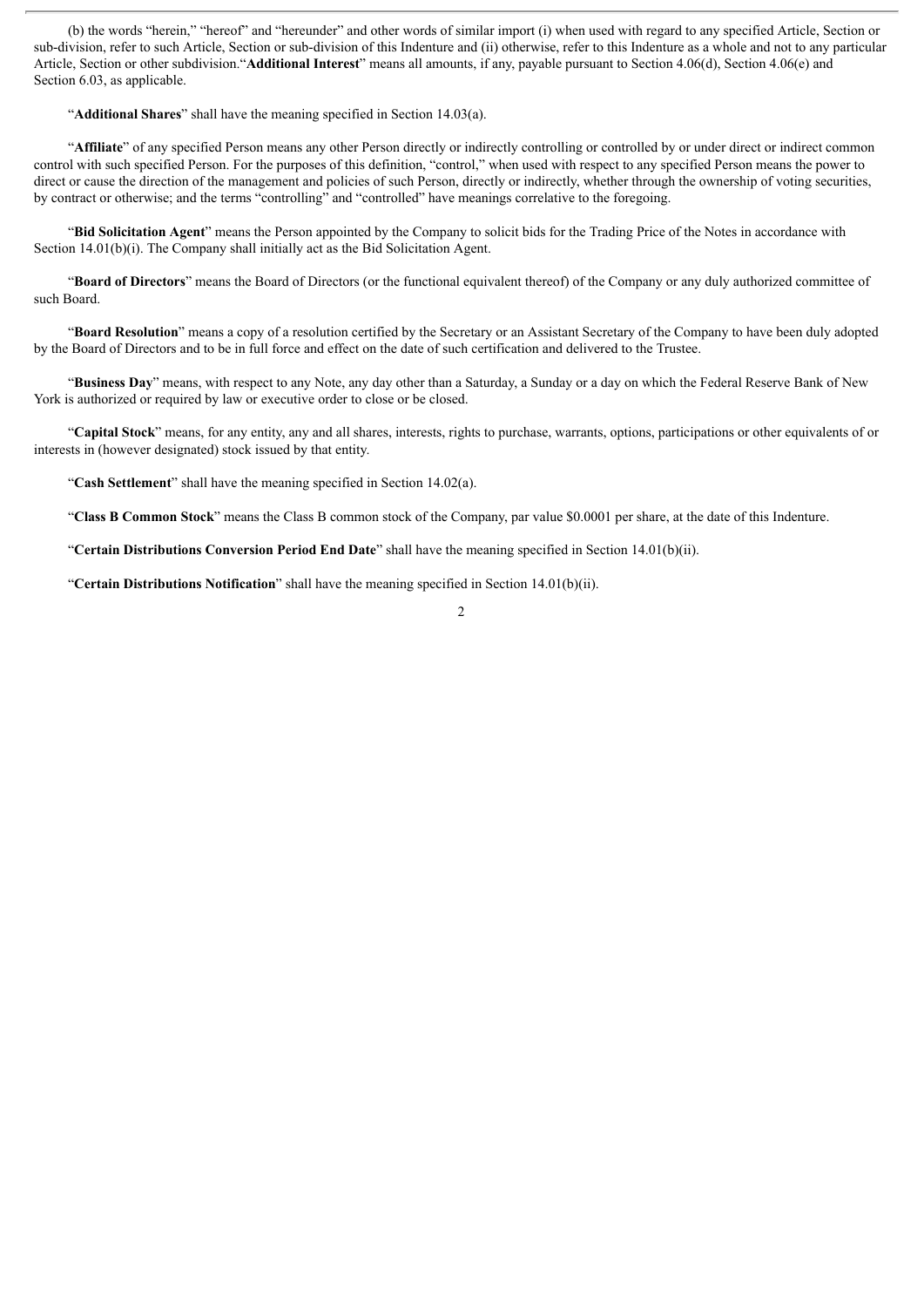"**Charter**" means the Company's Certificate of Incorporation, as amended, as in effect on the date of this Indenture.

"**Clause A Distribution**" shall have the meaning specified in Section 14.04(c).

"**Clause B Distribution**" shall have the meaning specified in Section 14.04(c).

"**Clause C Distribution**" shall have the meaning specified in Section 14.04(c).

"**close of business**" means 5:00 p.m. (New York City time).

"**Combination Settlement**" shall have the meaning specified in Section 14.02(a).

"**Commission**" means the Securities and Exchange Commission, as from time to time constituted, created under the Exchange Act, or, if at any time after the execution of this instrument such Commission is not existing and performing the duties now assigned to it under the Trust Indenture Act, then the body performing such duties at such time.

"**Common Equity**" of any Person means Capital Stock of such Person that is generally entitled (a) to vote in the election of directors of such Person or (b) if such Person is not a corporation, to vote or otherwise participate in the selection of the governing body, partners, managers or others that will control the management or policies of such Person.

"**Common Stock**" means the Class A common stock of the Company, par value \$0.0001 per share, at the date of this Indenture, subject to Section 14.07.

"**Company**" shall have the meaning specified in the first paragraph of this Indenture, and subject to the provisions of Article 11, shall include its successors and assigns.

3

"**Company Order**" means a written order of the Company, signed by an Officer of the Company, and delivered to the Trustee.

"**Conversion Agent**" shall have the meaning specified in Section 4.02.

"**conversion consideration**" shall have the meaning specified in Section 14.12.

"**Conversion Date**" shall have the meaning specified in Section 14.02(c).

"**Conversion Obligation**" shall have the meaning specified in Section 14.01(a).

"**Conversion Price**" means as of any date, \$1,000, *divided by* the Conversion Rate as of such date.

"**Conversion Rate**" shall have the meaning specified in Section 14.01(a).

"**Corporate Event**" shall have the meaning specified in Section 14.01(b)(iii).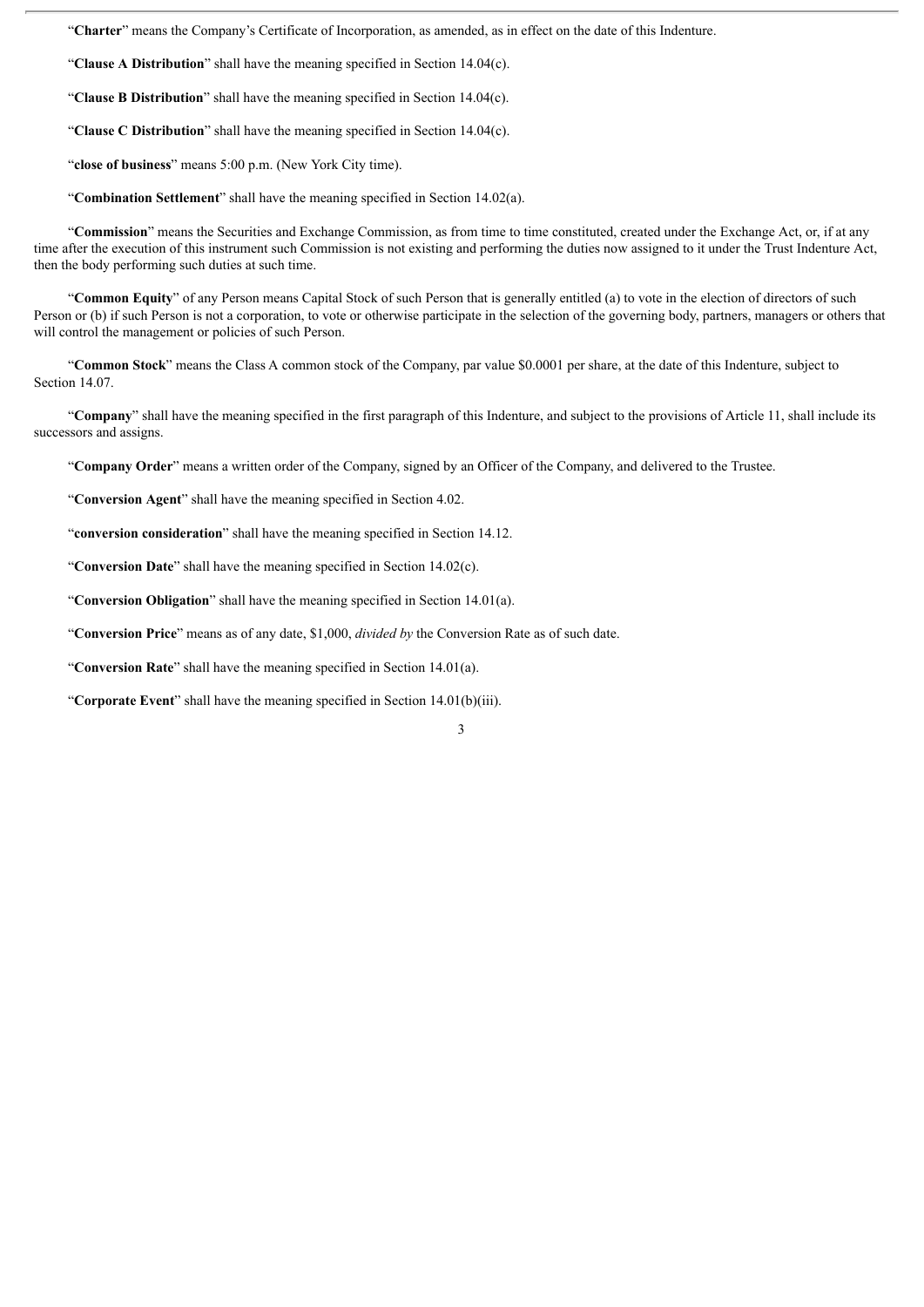"**Corporate Trust Office**" means the office of the Trustee at which, at any particular time, its corporate trust business shall be administered, which office at the date hereof is located at U.S. Bank Trust Company, National Association, Corporate Trust Services, 1420 5th Ave. Seattle, WA 98101, Attention: Global Corporate Trust – Altair Engineering Inc. (Altair Engineering Inc.), or such other address as the Trustee may designate from time to time.

"**Custodian**" means, as used in this Indenture, the Trustee, as custodian for The Depository Trust Company, with respect to the Global Notes, or any successor entity thereto.

"**Daily Conversion Value**" means, for each of the 60 consecutive Trading Days during the Observation Period, 1/60th of the product of (a) the Conversion Rate on such Trading Day and (b) the Daily VWAP for such Trading Day.

"**Daily Measurement Value**" means the Specified Dollar Amount (if any), *divided by* 60.

"**Daily Settlement Amount**," for each of the 60 consecutive Trading Days during the Observation Period, shall consist of:

(a) cash in an amount equal to the lesser of (i) the Daily Measurement Value and (ii) the Daily Conversion Value on such Trading Day; and

(b) if the Daily Conversion Value on such Trading Day exceeds the Daily Measurement Value, a number of shares of Common Stock equal to (i) the difference between the Daily Conversion Value and the Daily Measurement Value, *divided by* (ii) the Daily VWAP for such Trading Day.

"**Daily VWAP**" means, for each of the 60 consecutive Trading Days during the relevant Observation Period, the per share volume-weighted average price as displayed under the heading "Bloomberg VWAP" on Bloomberg page "ALTR <equity> AQR" (or its equivalent successor if such page is not available) in respect of the period from the scheduled open of trading until the scheduled close of trading of the primary trading session on such Trading Day (or if such volume-weighted average price is unavailable, the market value of one share of the Common Stock on such Trading Day determined, using a volume-weighted average method, by a nationally recognized independent investment banking firm retained for this purpose by the Company). The "**Daily VWAP**" shall be determined without regard to after-hours trading or any other trading outside of the regular trading session trading hours. On or after the occurrence of a Share Exchange Event, the "**Daily VWAP**" of a unit of Reference Property on any date shall be determined in accordance with the two immediately preceding sentences except that (i) in the case of a Share Exchange Event in connection with which holders of Common Stock receive only cash as set forth in Section 14.07(a), the "**Daily VWAP**" shall be equal to the per share amount of cash received by holders of Common Stock in such Share Exchange Event, (ii) in the case of a Share Exchange Event in connection with which holders of Common Stock receive a type of consideration other than cash or common stock as set forth in Section 14.07(a), the "**Daily VWAP**" shall be the fair market value of such unit of Reference Property determined by a nationally recognized independent investment banking firm retained for this purpose by the Company and (iii) in the case of a Share Exchange Event in connection with which holders of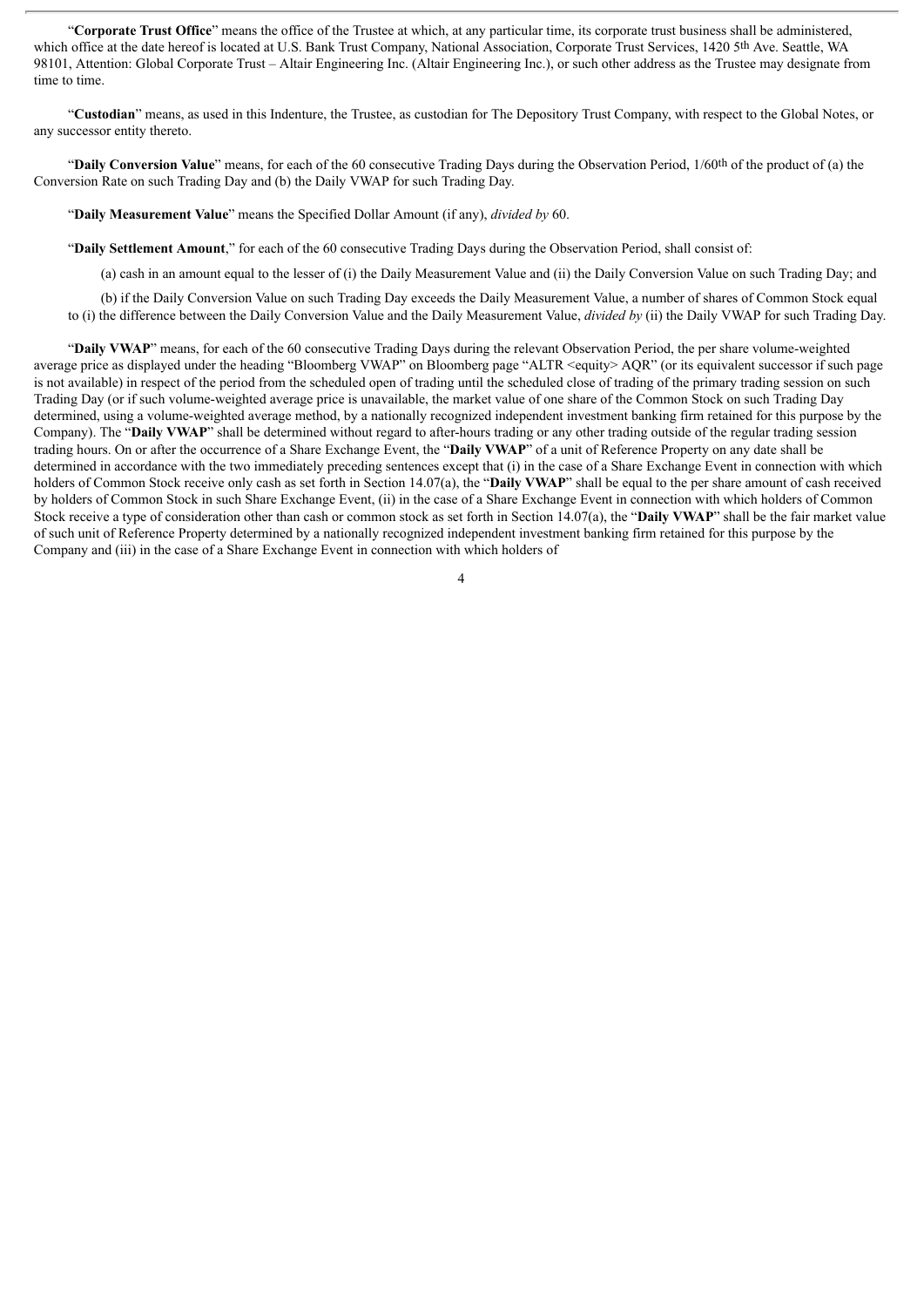Common Stock receive a combination of common stock, cash and/or a type of consideration of the kind described in clause (ii), the "Daily VWAP" shall be equal to the sum of values of each component or portion of such unit of Reference Property determined in accordance with the two immediately preceding sentences, clause (i) and/or clause (ii), as the case may be.

"**Default**" means any event that is, or after notice or passage of time, or both, would be, an Event of Default.

"**Defaulted Amounts**" means any amounts on any Note (including, without limitation, the Fundamental Change Repurchase Price, the Redemption Price, principal and interest) that are payable but are not punctually paid or duly provided for.

"**Default Settlement Method**" means, initially, Combination Settlement with a Specified Dollar Amount of \$1,000 per \$1,000 principal amount of Notes. By written notice to Holders, the Trustee and the Conversion Agent (if other than the Trustee), the Company may, from time to time, change the Default Settlement Method prior to December 15, 2026, all in accordance with, and subject to, Section 14.02(a)(iv).

"**delivered**" with respect to any notice to be delivered, given or mailed to a Holder pursuant to this Indenture, shall mean notice (x) given to the Depositary (or its designee) pursuant to the standing instructions from the Depositary or its designee, including by electronic mail in accordance with accepted practices or applicable procedures of the Depositary (in the case of a Global Note) or  $(y)$  mailed to such Holder by first class mail, postage prepaid, at its address as it appears on the Security Register, in each case in accordance with Section 17.03. Notice so "delivered" shall be deemed to include any notice to be "mailed" or "given," as applicable, under this Indenture.

"**Depositary**" means, with respect to each Global Note, the Person specified in Section 2.05(c) as the Depositary with respect to such Notes, until a successor shall have been appointed and become such pursuant to the applicable provisions of this Indenture, and thereafter, "**Depositary**" shall mean or include such successor.

"**Distributed Property**" shall have the meaning specified in Section 14.04(c).

"**Effective Date**" shall have the meaning specified in Section 14.03(c), except that, as used in Section 14.04 and Section 14.05, "**Effective Date**" means the first date on which shares of the Common Stock trade on the applicable exchange or in the applicable market, regular way, reflecting the relevant share split or share combination, as applicable.

"**Event of Default**" shall have the meaning specified in Section 6.01.

"**Ex-Dividend Date**" means the first date on which shares of the Common Stock trade on the applicable exchange or in the applicable market, regular way, without the right to receive the issuance, dividend or distribution in question, from the Company or, if applicable, from the seller of Common Stock on such exchange or market (in the form of due bills or otherwise) as determined by such exchange or market.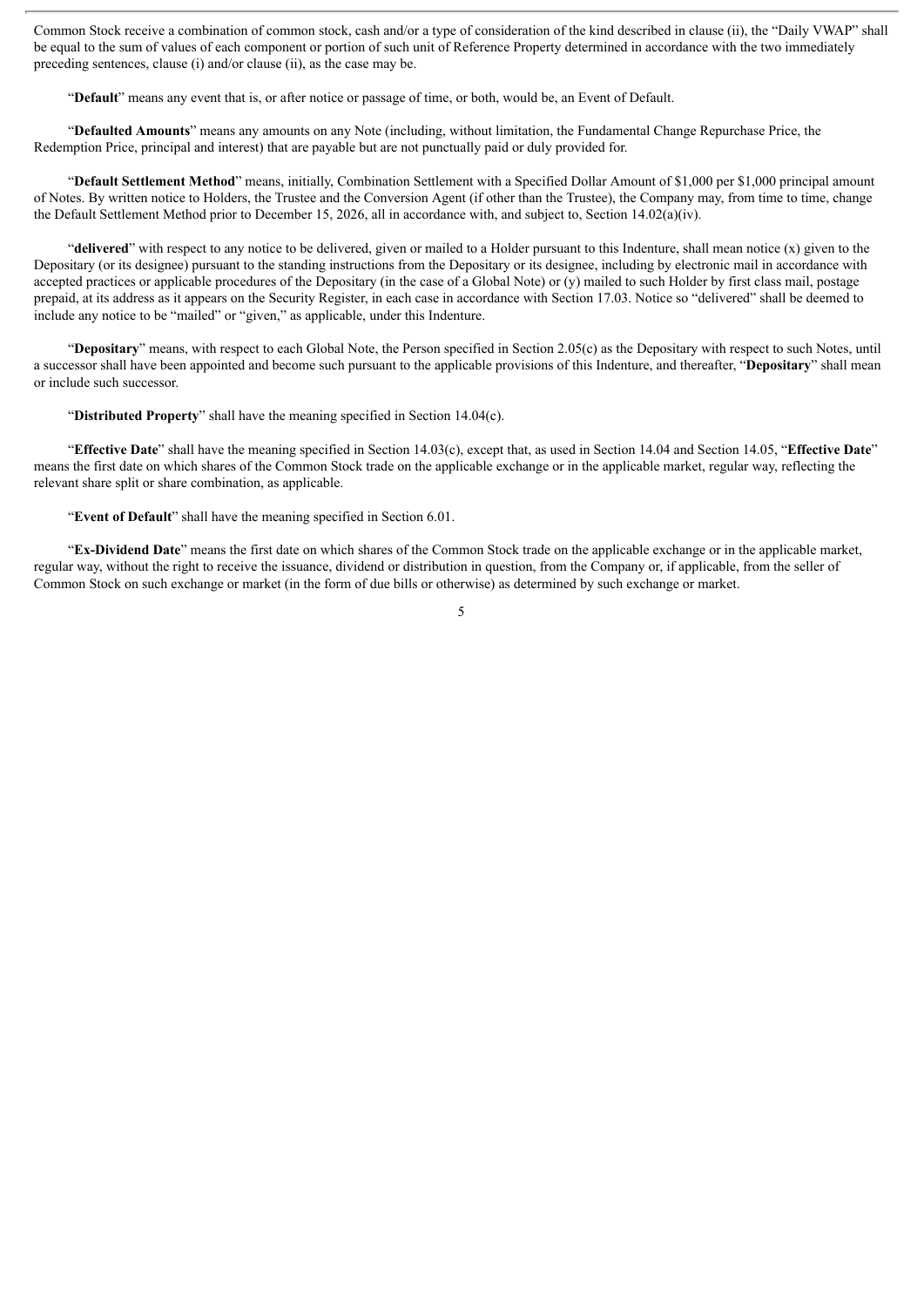"**Exchange Act**" means the Securities and Exchange Act of 1934, as amended, and the rules and regulations promulgated thereunder.

"**Exchange Election**" shall have the meaning specified in Section 14.12.

"expiration date" shall have the meaning specified in Section 14.04(e).

"**Form of Assignment and Transfer**" means the "Form of Assignment and Transfer" attached as Attachment 3 to the Form of Note attached hereto as Exhibit A.

"**Form of Fundamental Change Repurchase Notice**" means the "Form of Fundamental Change Repurchase Notice" attached as Attachment 2 to the Form of Note attached hereto as Exhibit A.

"**Form of Note**" means the "Form of Note" attached hereto as Exhibit A.

"**Form of Notice of Conversion**" means the "Form of Notice of Conversion" attached as Attachment 1 to the Form of Note attached hereto as Exhibit A.

A "**Fundamental Change**" shall be deemed to have occurred at the time after the Notes are originally issued if any of the following occurs prior to the Maturity Date:

(a) a "person" or "group" within the meaning of Section 13(d) of the Exchange Act, other than the Company, its direct or indirect Wholly Owned Subsidiaries and the employee benefit plans of the Company and its Wholly Owned Subsidiaries, files a Schedule TO (or any successor schedule, form or report) or any schedule, form or report under the Exchange Act disclosing that such person or group has become the direct or indirect "beneficial owner," as defined in Rule 13d-3 under the Exchange Act, of (i) the Common Stock representing more than 50% of the voting power of the Common Stock or (ii) the Company's Common Equity representing more than 50% of the voting power of the Company's Common Equity on an aggregate basis unless, in the case of clauses (i) and (ii), such beneficial ownership arises solely as a result of a revocable proxy delivered in response to a public proxy or consent solicitation made pursuant to the applicable rules and regulations under the Exchange Act and is not also then reportable on Schedule 13D or Schedule 13G (or any successor schedule) under the Exchange Act regardless of whether such a filing has actually been made; provided that, for purposes of both clauses (i) and (ii), the voting power of the Common Stock and the Class B Common Stock directly or indirectly "beneficially owned," as defined in Rule 13d-3 under the Exchange Act, by a Permitted Holder or any Permitted Transferee (as defined in the Charter, a "Permitted Transferee") of such Permitted Holder will exclude (A) any shares of the Common Stock and Class B Common Stock directly or indirectly beneficially owned by such Permitted Holder (or any Permitted Transferee of such Permitted Holder) on the date of this Indenture for so long as such shares of Common Stock or Class B Common Stock, as the case may be, are directly or indirectly beneficially owned by such Permitted Holder (or any Permitted Transferee of such Permitted Holder) and (B) any shares of Common Stock directly or indirectly beneficially owned by such Permitted Holder (or any Permitted Transferee of such Permitted Holder)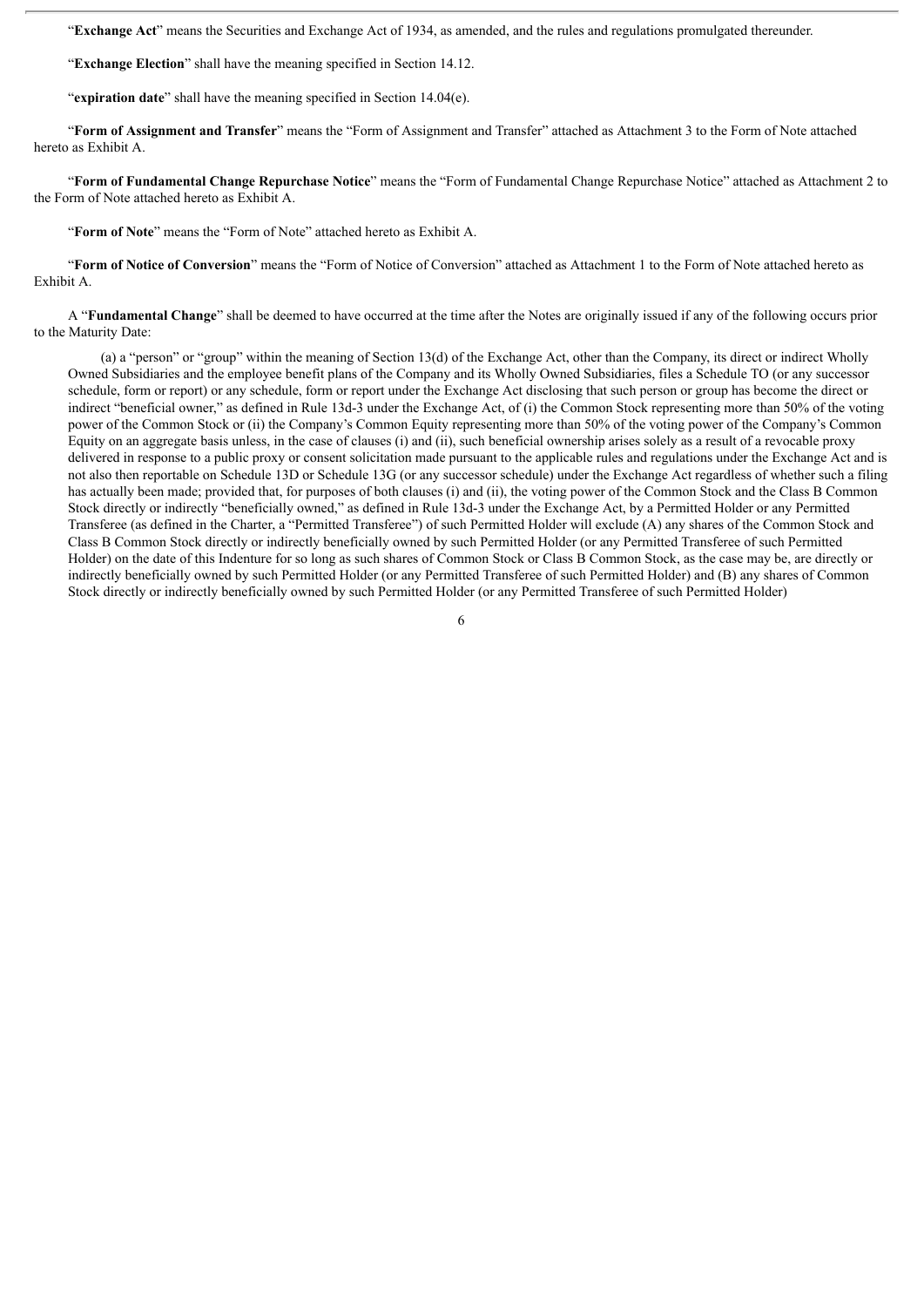that are acquired after the date of this Indenture by such Permitted Holder (or any Permitted Transferee of such Permitted Holder) pursuant to equity grants (or the exercise or conversion thereof by such Permitted Holder (or any Permitted Transferee of such Permitted Holder)) outstanding on the date of this Indenture or subsequently granted under one or more of the Company's equity incentive plans;

(b) the consummation of (1) any recapitalization, reclassification or change of the Common Stock (other than changes resulting from a subdivision or combination or the conversion of the Class B Common Stock into Common Stock in accordance with the Charter) as a result of which the Common Stock would be converted into, or exchanged for, stock, other securities, other property or assets; (2) any share exchange, consolidation or merger of the Company pursuant to which the Common Stock will be converted into cash, securities or other property or assets; or (3) any sale, lease or other transfer in one transaction or a series of transactions of all or substantially all of the consolidated assets of the Company and its Subsidiaries, taken as a whole, to any Person other than one of the Company's direct or indirect Wholly Owned Subsidiaries; provided, however, that a transaction described in clause (2) in which the holders of all classes of the Company's Common Equity immediately prior to such transaction own, directly or indirectly, more than 50% of all classes of Common Equity of the continuing or surviving corporation or transferee or the parent thereof immediately after such transaction in substantially the same proportions as such ownership immediately prior to such transaction shall not be a Fundamental Change pursuant to this clause (b);

(c) the stockholders of the Company approve any plan or proposal for the liquidation or dissolution of the Company; or

(d) the Common Stock (or other common stock underlying the Notes) ceases to be listed or quoted on any of The New York Stock Exchange, The NASDAQ Global Select Market or The NASDAQ Global Market (or any of their respective successors);

provided, however, that a transaction or transactions described in clause (a) or (b) above shall not constitute a Fundamental Change, if at least 90% of the consideration received or to be received by the holders of the Common Stock, excluding cash payments for fractional shares and cash payments made in respect of dissenters' statutory appraisal rights, in connection with such transaction or transactions consists of shares of common stock that are listed or quoted on any of The New York Stock Exchange, The NASDAQ Global Select Market or The NASDAQ Global Market (or any of their respective successors) or will be so listed or quoted when issued or exchanged in connection with such transaction or transactions and as a result of such transaction or transactions such consideration, excluding cash payments for fractional shares and cash payments made in respect of dissenters'statutory appraisal rights (subject to the provisions of Section 14.02(a)) becomes Reference Property for the Notes in accordance with Section 14.07. Any event, transaction or series of related transactions that constitute a Fundamental Change under both clause (a) and clause (b) above (determined without giving effect to the proviso to clause (b) above) shall be deemed a Fundamental Change solely under clause (b) above (subject to the proviso to clause (b)). If any transaction in which the Common Stock is replaced by the securities of another entity occurs, following completion of any related Make-Whole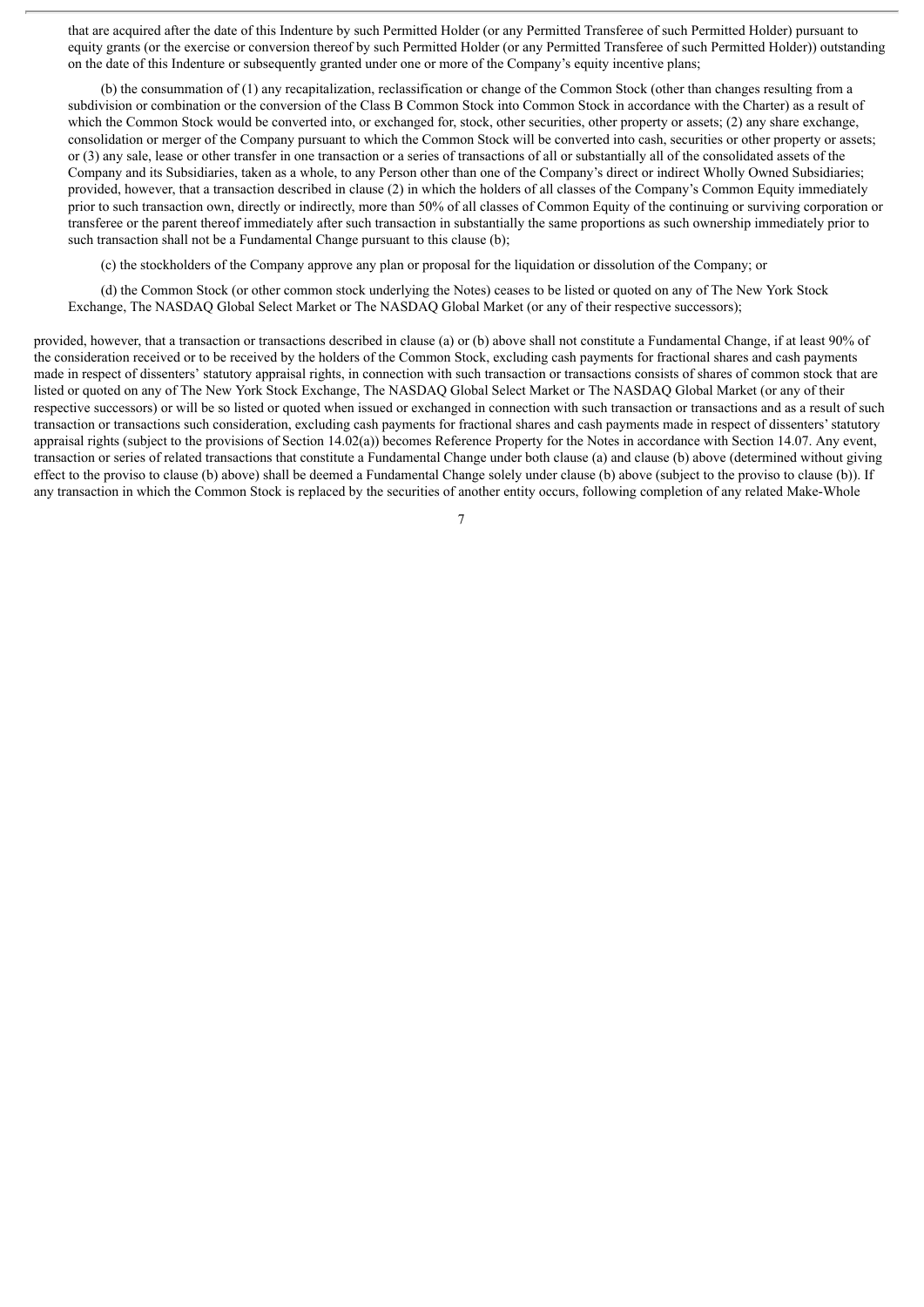Fundamental Change Period (or, in the case of a transaction that would have been a Fundamental Change or a Make-Whole Fundamental Change but for the proviso immediately following clause (d) of the definition thereof, following the effective date of such transaction) references to the Company in this definition shall instead be references to such other entity.

"**Fundamental Change Company Notice**" shall have the meaning specified in Section 15.02(c).

"**Fundamental Change Repurchase Date**" shall have the meaning specified in Section 15.02(a).

"**Fundamental Change Repurchase Notice**" shall have the meaning specified in Section 15.02(b)(i).

"**Fundamental Change Repurchase Price**" shall have the meaning specified in Section 15.02(a).

"**Global Note**" shall have the meaning specified in Section 2.05(b).

"**Holder**," as applied to any Note, or other similar terms (but excluding the term "beneficial holder"), means any Person in whose name at the time a particular Note is registered on the Security Register.

"**Indenture**" means this instrument as originally executed or, if amended or supplemented as herein provided, as so amended or supplemented.

"**Initial Purchaser**" means J.P. Morgan Securities LLC.

"**Interest Payment Date**" means June 15 and December 15 of each year, beginning on December 15, 2022.

"**Last Reported Sale Price**" of the Common Stock on any date means the closing sale price per share (or if no closing sale price is reported, the average of the bid and ask prices or, if more than one in either case, the average of the average bid and the average ask prices) on that date as reported in composite transactions for the principal U.S. national or regional securities exchange on which the Common Stock is traded. If the Common Stock is not listed for trading on a U.S. national or regional securities exchange on the relevant date, the "**Last Reported Sale Price**" shall be the last quoted bid price per share for the Common Stock in the over-the-counter market on the relevant date as reported by OTC Markets Group Inc. or a similar organization. If the Common Stock is not so quoted, the "**Last Reported Sale Price**" shall be the average of the mid-point of the last bid and ask prices per share for the Common Stock on the relevant date received from each of at least three nationally recognized independent investment banking firms selected by the Company for this purpose. The "**Last Reported Sale Price**" shall be determined without regard to after-hours trading or any other trading outside of regular trading session hours. On or after the occurrence of a Share Exchange Event, the "**Last Reported Sale Price**" of a unit of Reference Property on any date shall be determined in accordance with the four immediately preceding sentences except that (i) in the case of a Share Exchange Event in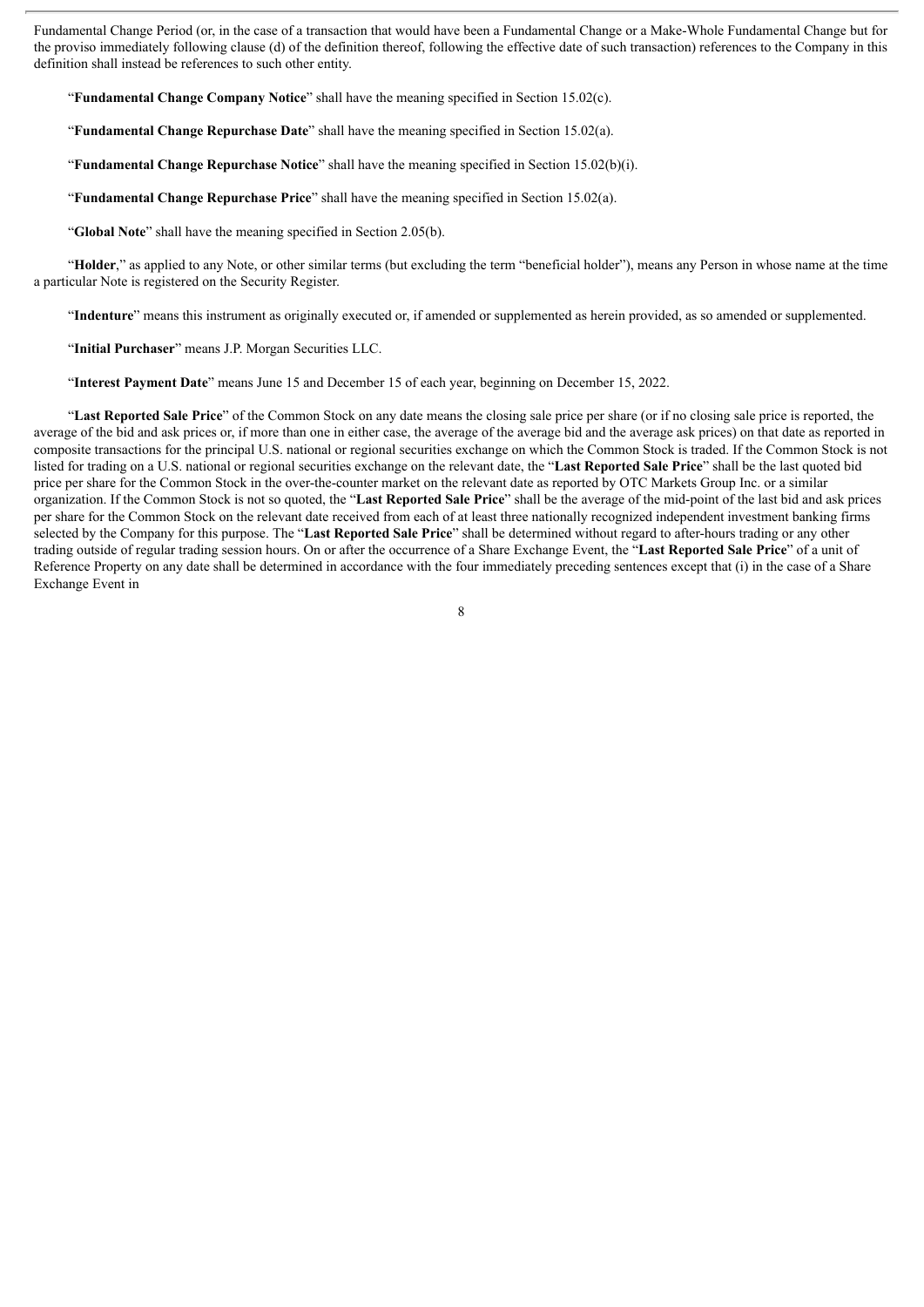connection with which holders of Common Stock receive only cash as set forth in Section 14.07(a), the "**Last Reported Sale Price**" shall be equal to the per share amount of cash received by holders of Common Stock in such Share Exchange Event, (ii) in the case of a Share Exchange Event in connection with which holders of Common Stock receive a type of consideration other than cash or common stock as set forth in Section 14.07(a), the "**Last Reported Sale Price**" shall be the fair market value of such unit of Reference Property determined by a nationally recognized independent investment banking firm retained for this purpose by the Company and (iii) in the case of a Share Exchange Event in connection with which holders of Common Stock receive a combination of common stock, cash and/or a type of consideration of the kind described in clause (ii), the "**Last Reported Sale Price**" shall be equal to the sum of values of each component or portion of such unit of Reference Property determined in accordance with the four immediately preceding sentences, clause (i) and/or clause (ii), as the case may be.

"**Make-Whole Fundamental Change**" means any transaction or event that constitutes a Fundamental Change (determined after giving effect to any exceptions to or exclusions from such definition, but without regard to the *proviso* in clause (b) of the definition thereof).

"**Make-Whole Fundamental Change Period**" shall have the meaning specified in Section 14.03(a).

"**Market Disruption Event**" means, for the purposes of determining amounts due upon conversion (a) a failure by the primary U.S. national or regional securities exchange or market on which the Common Stock is listed or admitted for trading to open for trading during its regular trading session or (b) the occurrence or existence prior to 1:00 p.m., New York City time, on any Scheduled Trading Day for the Common Stock for more than one halfhour period in the aggregate during regular trading hours of any suspension or limitation imposed on trading (by reason of movements in price exceeding limits permitted by the relevant stock exchange or otherwise) in the Common Stock or in any options contracts or futures contracts relating to the Common Stock.

"**Maturity Date**" means June 15, 2027.

"**Measurement Period**" shall have the meaning specified in Section 14.01(b)(i).

"**Note**" or "**Notes**" shall have the meaning specified in the first paragraph of the recitals of this Indenture.

"**Notice of Conversion**" shall have the meaning specified in Section 14.02(b).

"**Observation Period**" with respect to any Note surrendered for conversion means: (i) subject to clause (ii), if the relevant Conversion Date occurs prior to December 15, 2026, the 60 consecutive Trading Day period beginning on, and including, the second Trading Day immediately succeeding such Conversion Date; (ii) with respect to any Notes called (or deemed called) for redemption as described in Section 14.01(b)(v), if the relevant Conversion Date occurs during the related Redemption Period, the 60 consecutive Trading Days beginning on, and including, the 61st Scheduled Trading Day immediately preceding the relevant Redemption Date and (iii) if the relevant Conversion Date occurs on or after December 15, 2026, the 60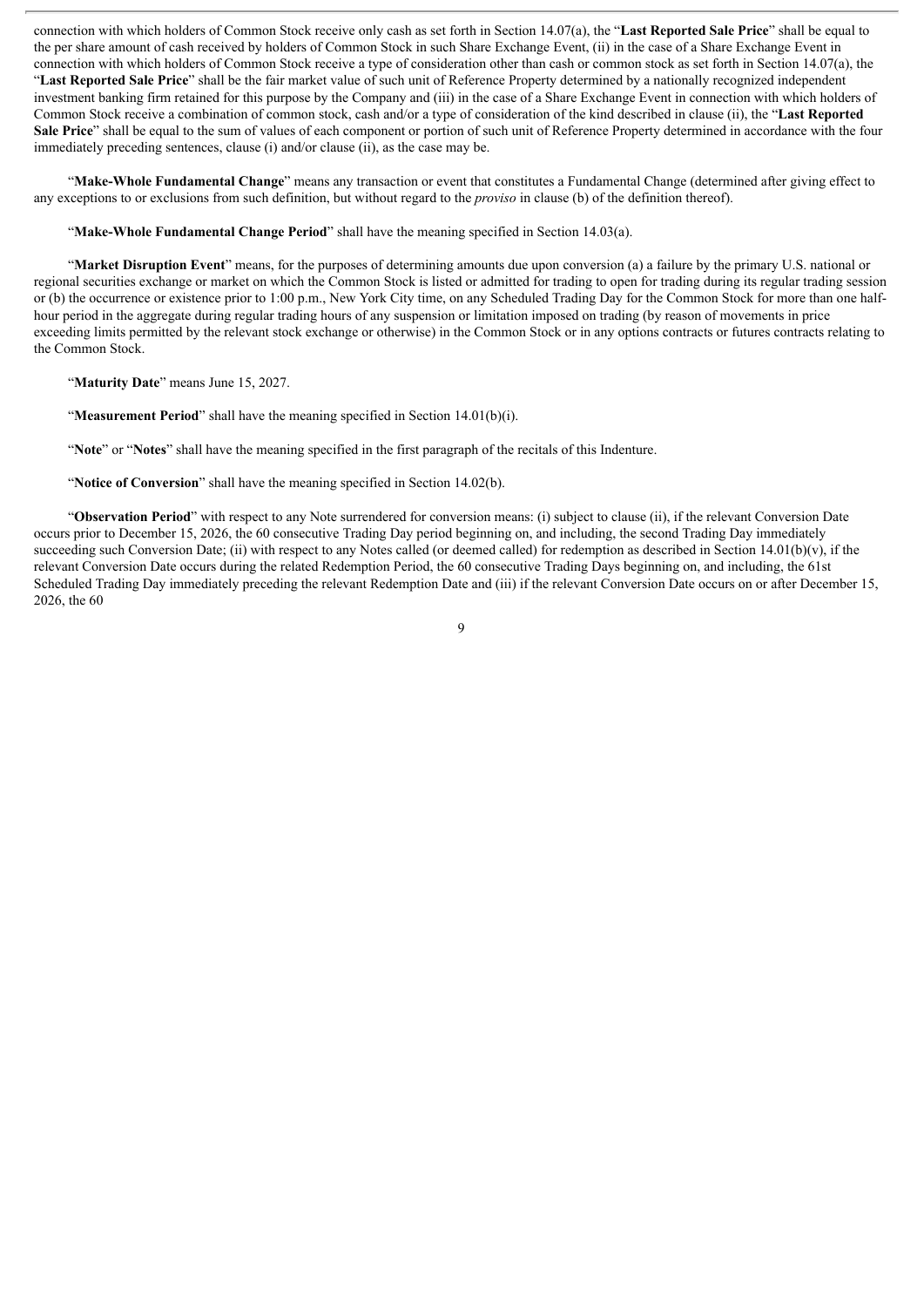consecutive Trading Days beginning on, and including, the 61st Scheduled Trading Day immediately preceding the Maturity Date.

"**Offering Memorandum**" means the preliminary offering memorandum dated June 9, 2022, as supplemented by the related pricing term sheet dated June 9, 2022, relating to the offering and sale of the Notes.

"**Officer**" means, with respect to the Company, the Chairman of the Board of Directors, a Chief Executive Officer, a President, a Chief Financial Officer, a Chief Operating Officer, a Chief Legal Officer, a Chief Accounting Officer, any Executive Vice President, any Senior Vice President, any Vice President, the Treasurer or any Assistant Treasurer, the Controller or any Assistant Controller or the Secretary or any Assistant Secretary.

"**Officer's Certificate**" when used with respect to the Company, means a certificate signed by any Officer of the Company. Each such certificate shall include the statements provided for in Section 17.05, if and to the extent required by the provisions of such Section.

"**open of business**" means 9:00 a.m. (New York City time).

"**Opinion of Counsel**" means an opinion in writing subject to customary exceptions of legal counsel, who may be an employee of or counsel for the Company, that is delivered to the Trustee in accordance with the terms hereof and which shall be reasonably satisfactory to the Trustee. Each such opinion shall include the statements provided for in Section 17.05, if and to the extent required by the provisions thereof.

"**Optional Redemption**" shall have the meaning specified in Section 16.01.

"**Outstanding**," when used with reference to Notes, means, subject to the provisions of Section 8.04, as of any particular time, all Notes theretofore authenticated and delivered by the Trustee under this Indenture, except:

(a) Notes theretofore canceled by the Trustee or any Paying Agent, or delivered to the Trustee or any Paying Agent for cancellation or that have previously been canceled;

(b) Notes or portions thereof for the payment or redemption of which moneys in the necessary amount shall have been deposited in trust with the Trustee or with any Paying Agent (other than the Company) or shall have been set aside and segregated in trust by the Company (if the Company shall act as its own Paying Agent); *provided*, *however*, that if such Notes or portions of such Notes are to be redeemed prior to the maturity thereof, notice of such redemption shall have been given as provided in Article 16, or provision satisfactory to the Trustee shall have been made for giving such notice;

(c) Notes in lieu of or in substitution for which other Notes shall have been authenticated and delivered pursuant to the terms of Section 2.06: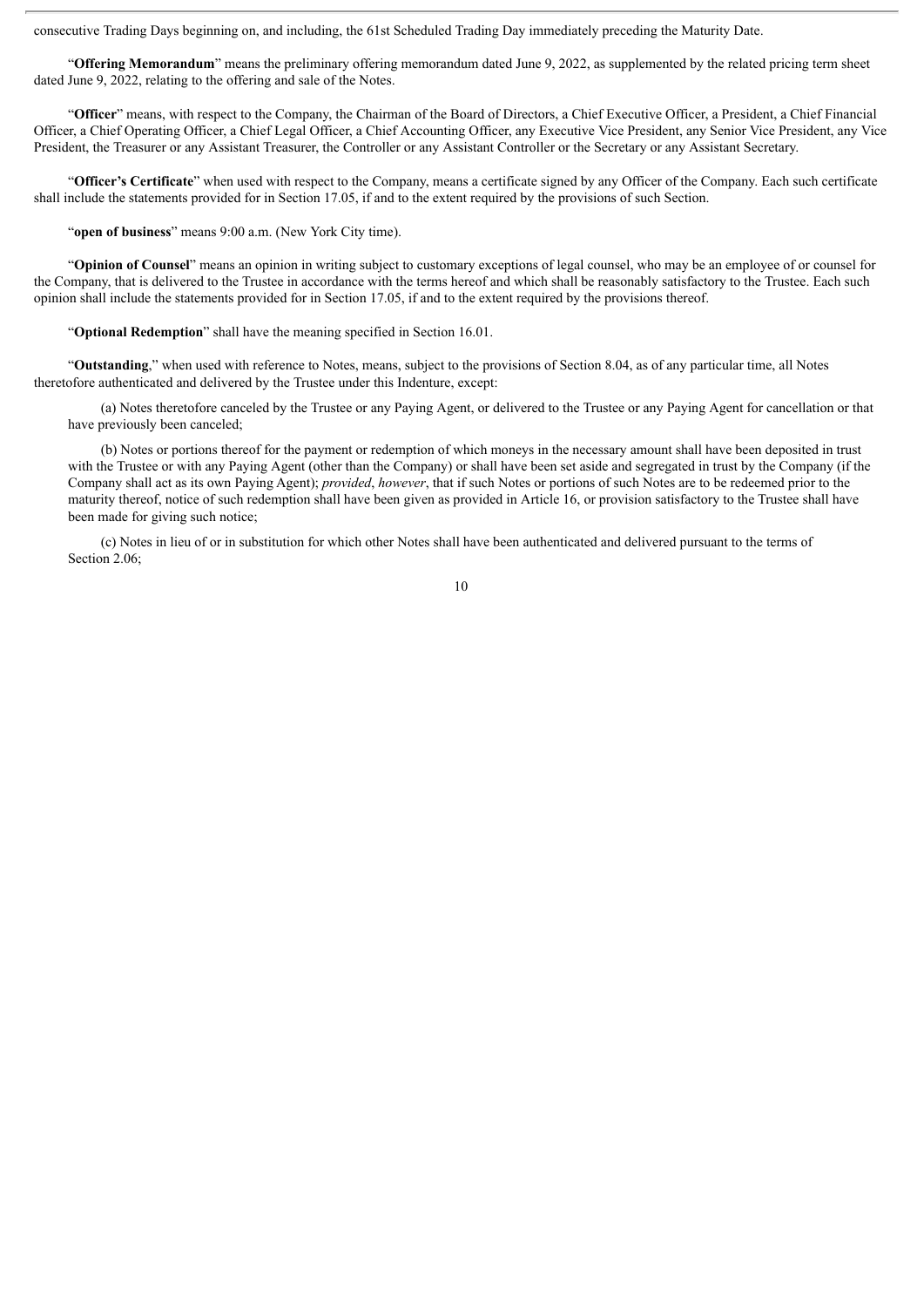(d) Notes that have been paid pursuant to Section 2.06 unless proof satisfactory to the Trustee is presented that any such Notes are held by protected purchasers in due course;

(e) Notes converted pursuant to Article 14 and required to be cancelled pursuant to Section 2.06 of this Indenture;

(e) Notes repurchased by the Company pursuant to the penultimate sentence of Section 2.10;

(f) Notes repurchased by the Company pursuant to Article 15; and

(g) Notes redeemed by the Company pursuant to Article 16.

"**Paying Agent**" shall have the meaning specified in Section 4.02.

"**Permitted Holders**" means (a) James R. Scapa, the Company's co-founder and the Company's chairman and chief executive officer as of the date of this Indenture, and (b) George J. Christ, the Company's co-founder.

"**Person**" means any individual, corporation, partnership, joint venture, joint-stock company, limited liability company, association, trust, unincorporated organization, any other entity or organization, including a government or political subdivision or an agency or instrumentality thereof.

"**Physical Notes**" means permanent certificated Notes in registered form issued in minimum denominations of \$1,000 principal amount and integral multiples of \$1,000 thereof.

"**Physical Settlement**" shall have the meaning specified in Section 14.02(a).

"**Predecessor Note**" of any particular Note means every previous Note evidencing all or a portion of the same debt as that evidenced by such particular Note; and, for the purposes of this definition, any Note authenticated and delivered under Section 2.06 in lieu of or in exchange for a mutilated, lost, destroyed or stolen Note shall be deemed to evidence the same debt as the mutilated, lost, destroyed or stolen Note that it replaces.

"**Purchase Agreement**" means that certain Purchase Agreement, dated as of June 9, 2022, between the Company and the Initial Purchaser.

"**Record Date**" means, with respect to any dividend, distribution or other transaction or event in which the holders of Common Stock (or other applicable security) have the right to receive any cash, securities or other property or in which the Common Stock (or such other security) is exchanged for or converted into any combination of cash, securities or other property, the date fixed for determination of holders of the Common Stock (or such other security) entitled to receive such cash, securities or other property (whether such date is fixed by the Board of Directors, by statute, by contract or otherwise).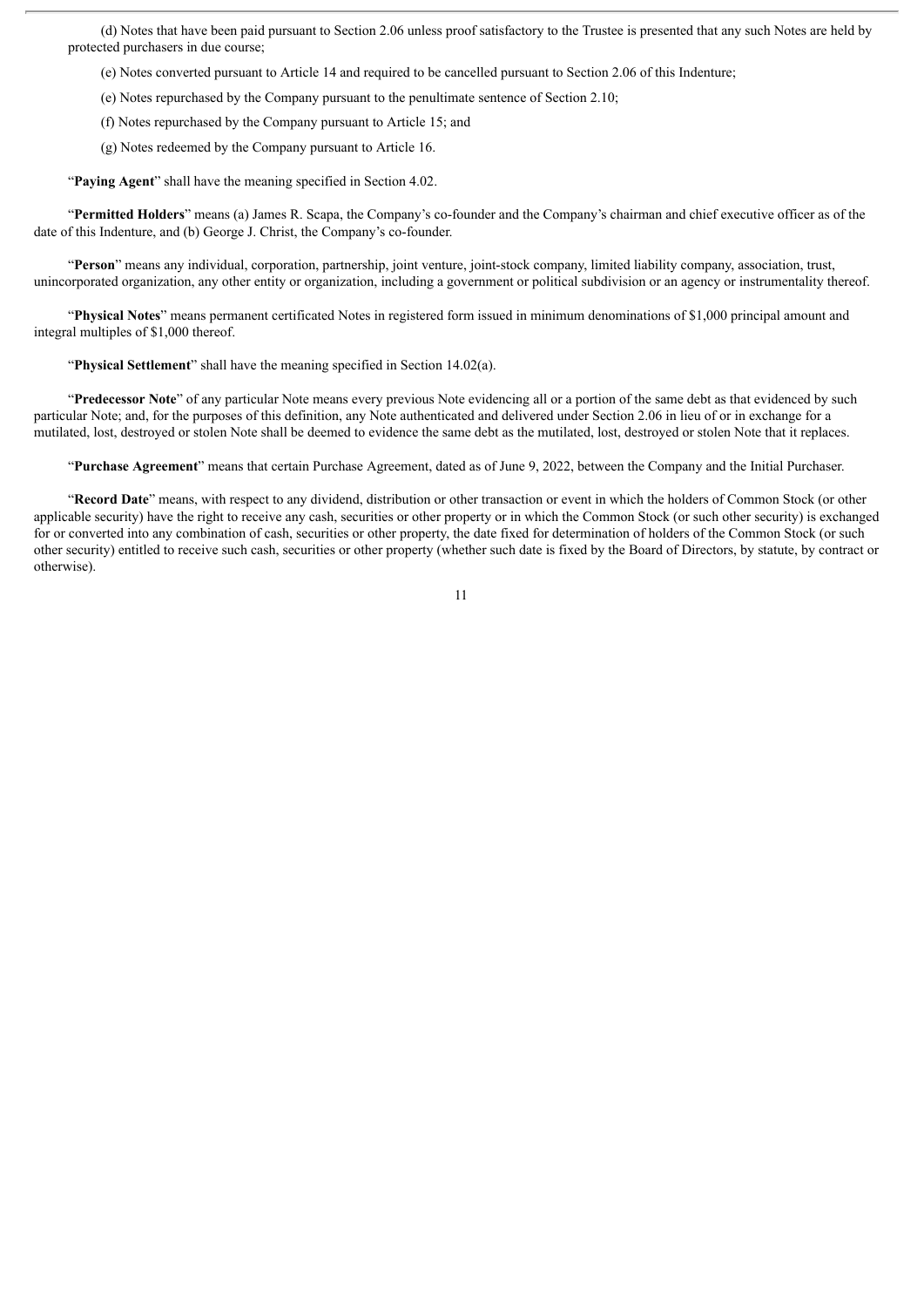"**Redemption**" means any redemption of Notes at the option of the Company pursuant to Article 16.

"**Redemption Date**" shall have the meaning specified in Section 16.02.

"**Redemption Notice**" shall have the meaning specified in Section 16.02.

"**Redemption Notice Date**" shall have the meaning specified in Section 16.02.

"**Redemption Period**" shall have the meaning specified in Section 14.01(b)(v).

"**Redemption Price**" means, for any Notes to be redeemed pursuant to Section 16.01, 100% of the principal amount of the Notes to be redeemed, plus accrued and unpaid interest, if any, to, but excluding, the Redemption Date (unless the Redemption Date falls after a Regular Record Date but on or prior to the immediately succeeding Interest Payment Date, in which case interest accrued to the Interest Payment Date will be paid on such Interest Payment Date to Holders of record of such Notes on such Regular Record Date, and the Redemption Price will be equal to 100% of the principal amount of the Notes to be redeemed).

"**Reference Property**" shall have the meaning specified in Section 14.07(a).

"**Regular Record Date**" or "**regular record date**," with respect to any Interest Payment Date, shall mean the June 1 or December 1 (whether or not such day is a Business Day) immediately preceding the applicable June 15 or December 15 Interest Payment Date, respectively.

"**Reporting Obligations**" shall have the meaning specified in Section 6.03.

"**Resale Restriction Termination Date**" shall have the meaning specified in Section 2.05(c).

"**Responsible Officer**" when used with respect to the Trustee means any officer within the Corporate Trust Office of the Trustee, including any vice president, assistant vice president, assistant secretary, assistant treasurer, trust officer or any other officer of the Trustee who customarily performs functions similar to those performed by the Persons who at the time shall be such officers, respectively, or to whom any corporate trust matter relating to this Indenture is referred because of such person's knowledge of and familiarity with the particular subject and, in each case, who shall have direct responsibility for the administration of this Indenture.

"**Restricted Securities**" shall have the meaning specified in Section 2.05(c).

"**Restrictive Legend**" shall have the meaning specified in Section 2.05(c).

"**Rule 144**" means Rule 144 as promulgated under the Securities Act.

"**Rule 144A**" means Rule 144A as promulgated under the Securities Act.

"**Scheduled Trading Day**" means a day that is scheduled to be a Trading Day on the principal U.S. national or regional securities exchange or market on which the Common Stock is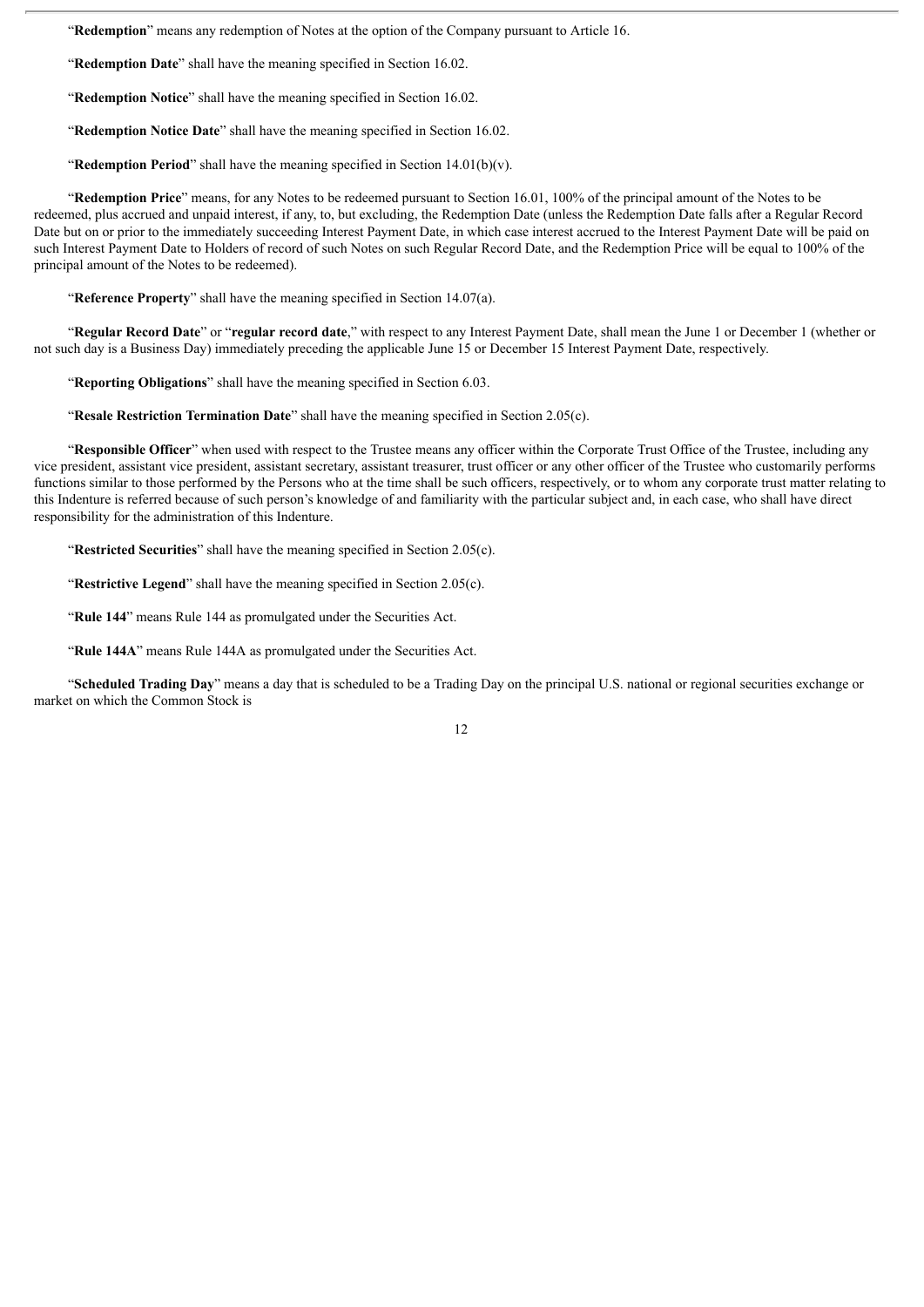listed or admitted for trading. If the Common Stock is not so listed or admitted for trading, "**Scheduled Trading Day**" means a Business Day.

"**Securities Act**" means the Securities Act of 1933, as amended, and the rules and regulations promulgated thereunder.

"**Security Register**" shall have the meaning specified in Section 2.05(a).

"**Security Registrar**" shall have the meaning specified in Section 2.05(a).

"**Settlement Amount**" has the meaning specified in Section 14.02(a)(v).

"**Settlement Method**" means, with respect to any conversion of Notes, Physical Settlement, Cash Settlement or Combination Settlement, as elected (or deemed to have been elected) by the Company.

"**Settlement Method Election Deadline**" has the meaning specified in Section 14.02(a)(iii).

"**Settlement Notice**" has the meaning specified in Section 14.02(a)(iii).

"**Share Exchange Event**" shall have the meaning specified in Section 14.07(a).

"**Significant Subsidiary**" means a Subsidiary of the Company that meets the definition of "significant subsidiary" in Article 1, Rule 1-02 of Regulation S-X under the Exchange Act as in effect on the date hereof; provided that, in the case of a Subsidiary that meets the criteria of clause (3) of the definition thereof but not clause (1) or (2) thereof, such Subsidiary shall not be deemed to be a Significant Subsidiary unless the Subsidiary's income or loss from continuing operations before income taxes, extraordinary items and cumulative effect of a change in accounting principles exclusive of amounts attributable to any non-controlling interests for the last completed fiscal year prior to the date of such determination exceeds \$15,000,000.

"**Specified Dollar Amount**" means the maximum cash amount per \$1,000 principal amount of Notes to be received upon conversion as specified (or deemed specified) in the Settlement Notice related to any converted Notes.

"**Spin-Off**" shall have the meaning specified in Section 14.04(c).

"**Stock Price**" shall have the meaning specified in Section 14.03(c).

"**Subsidiary**" means, with respect to any Person, any corporation, association, partnership or other business entity of which more than 50% of the total voting power of shares of Capital Stock or other interests (including partnership interests) entitled (without regard to the occurrence of any contingency) to vote in the election of directors, managers, general partners or trustees thereof is at the time owned or controlled, directly or indirectly, by (i) such Person; (ii)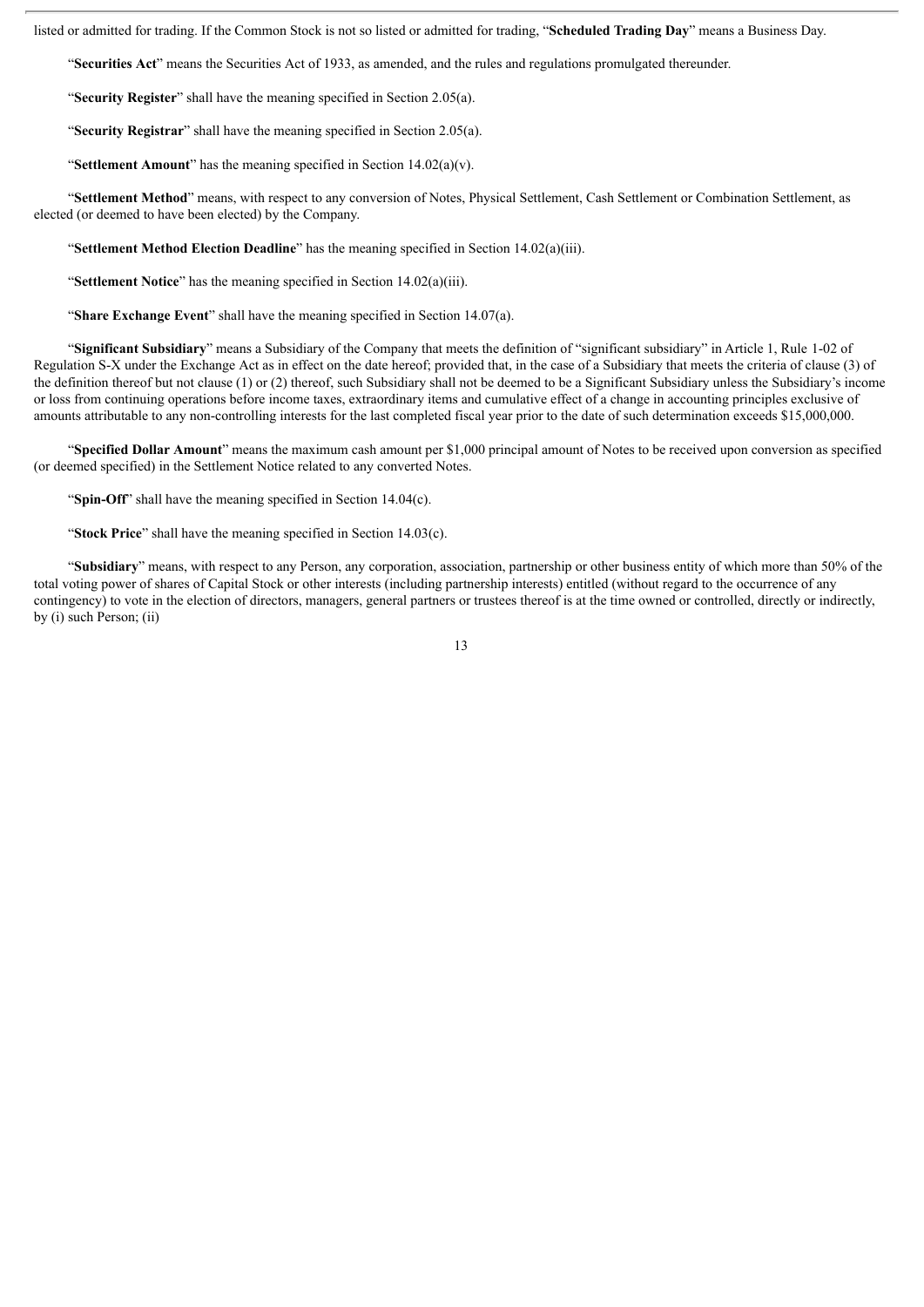such Person and one or more Subsidiaries of such Person; or (iii) one or more Subsidiaries of such Person.

"**Successor Company**" shall have the meaning specified in Section 11.01(a).

"**Trading Day**" means, except for the purposes of determining amounts due upon conversion, a day on which (i) trading in the Common Stock (or other security for which a closing sale price must be determined) generally occurs on The Nasdaq Global Select Market or, if the Common Stock (or such other security) is not then listed on The Nasdaq Global Select Market, on the principal other U.S. national or regional securities exchange on which the Common Stock (or such other security) is then listed or, if the Common Stock (or such other security) is not then listed on a U.S. national or regional securities exchange, on the principal other market on which the Common Stock (or such other security) is then traded and (ii) a Last Reported Sale Price for the Common Stock (or closing sale price for such other security) is available on such securities exchange or market; *provided* that if the Common Stock (or such other security) is not so listed or traded, "**Trading Day**" means a Business Day; and *provided*, *further*, that for purposes of determining amounts due upon conversion only, "**Trading Day**" means a day on which (x) there is no Market Disruption Event and (y) trading in the Common Stock generally occurs on The Nasdaq Global Select Market or, if the Common Stock is not then listed on The Nasdaq Global Select Market, on the principal other U.S. national or regional securities exchange on which the Common Stock is then listed or, if the Common Stock is not then listed on a U.S. national or regional securities exchange, on the principal other market on which the Common Stock is then listed or admitted for trading, except that if the Common Stock is not so listed or admitted for trading, "**Trading Day**" means a Business Day.

"**Trading Price**" of the Notes on any date of determination means the average of the secondary market bid quotations per \$1,000 principal amount of the Notes obtained by the Bid Solicitation Agent for \$2,000,000 principal amount of Notes at approximately 3:30 p.m., New York City time, on such determination date from three independent nationally recognized securities dealers the Company selects for this purpose; *provided* that if three such bids cannot reasonably be obtained by the Bid Solicitation Agent but two such bids are obtained, then the average of the two bids shall be used, and if only one such bid can reasonably be obtained by the Bid Solicitation Agent, that one bid shall be used. If the Bid Solicitation Agent cannot reasonably obtain at least one bid for \$2,000,000 principal amount of Notes from a nationally recognized securities dealer selected by the Company on a determination date, then the Trading Price per \$1,000 principal amount of Notes on such determination date shall be deemed to be less than 98% of the product of the Last Reported Sale Price of the Common Stock and the Conversion Rate. Any determination of the Trading Price shall be conclusive absent manifest error.

"**Trading Price Condition**" shall have the meaning specified in Section 14.01(b)(i).

"**transfer**" shall have the meaning specified in Section 2.05(c).

"**Trigger Event**" shall have the meaning specified in Section 14.04(c).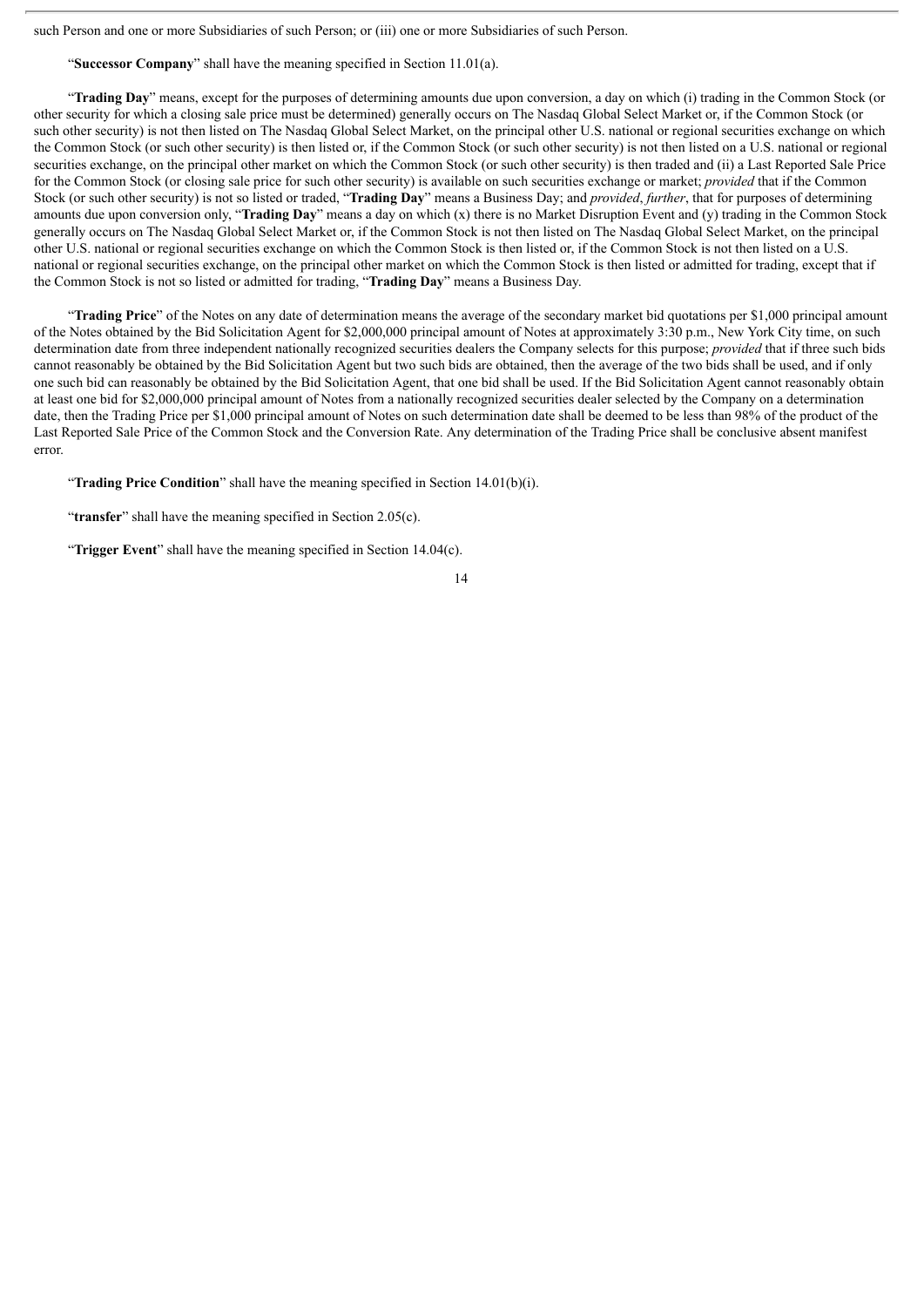"**Trust Indenture Act**" means the Trust Indenture Act of 1939, as amended, as it was in force at the date of execution of this Indenture; *provided*, *however*, that in the event the Trust Indenture Act of 1939 is amended after the date hereof, the term "Trust Indenture Act" shall mean, to the extent required by such amendment, the Trust Indenture Act of 1939, as so amended.

"**Trustee**" means the Person named as the "**Trustee**" in the first paragraph of this Indenture in its capacity as such until a successor trustee shall have become such pursuant to the applicable provisions of this Indenture, and thereafter "**Trustee**" shall mean or include each Person who is then a Trustee hereunder.

"**unit of Reference Property**" shall have the meaning specified in Section 14.07(a).

"**Valuation Period**" shall have the meaning specified in Section 14.04(c).

"**Wholly Owned Subsidiary**" means, with respect to any Person, any Subsidiary of such Person, except that, solely for purposes of this definition, the reference to "more than 50%" in the definition of "Subsidiary" shall be deemed replaced by a reference to "100%".

Section 1.02*. References to Interest.* Unless the context otherwise requires, any reference to interest on, or in respect of, any Note in this Indenture shall be deemed to include Additional Interest if, in such context, Additional Interest is, was or would be payable pursuant to any of Section 4.06(d), Section 4.06(e) and Section 6.03. Unless the context otherwise requires, any express mention of Additional Interest in any provision hereof shall not be construed as excluding Additional Interest in those provisions hereof where such express mention is not made.

#### ARTICLE 2

ISSUE, DESCRIPTION, EXECUTION, REGISTRATION AND EXCHANGE OF NOTES

Section 2.01*. Designation and Amount.* The Notes shall be designated as the "1.750% Convertible Senior Notes due 2027." The aggregate principal amount of Notes that may be authenticated and delivered under this Indenture is initially limited to \$200,000,000 (as increased by an amount equal to the aggregate principal amount of any additional Notes purchased by the Initial Purchaser pursuant to the exercise of its option to purchase additional Notes as set forth in the Purchase Agreement), subject to Section 2.10 and except for Notes authenticated and delivered upon registration or transfer of, or in exchange for, or in lieu of other Notes to the extent expressly permitted hereunder.

Section 2.02*. Form of Notes.* The Notes and the Trustee's certificate of authentication to be borne by such Notes shall be substantially in the respective forms set forth in Exhibit A, the terms and provisions of which shall constitute, and are hereby expressly incorporated in and made a part of this Indenture. To the extent applicable, the Company and the Trustee, by their execution and delivery of this Indenture, expressly agree to such terms and provisions and to be bound thereby.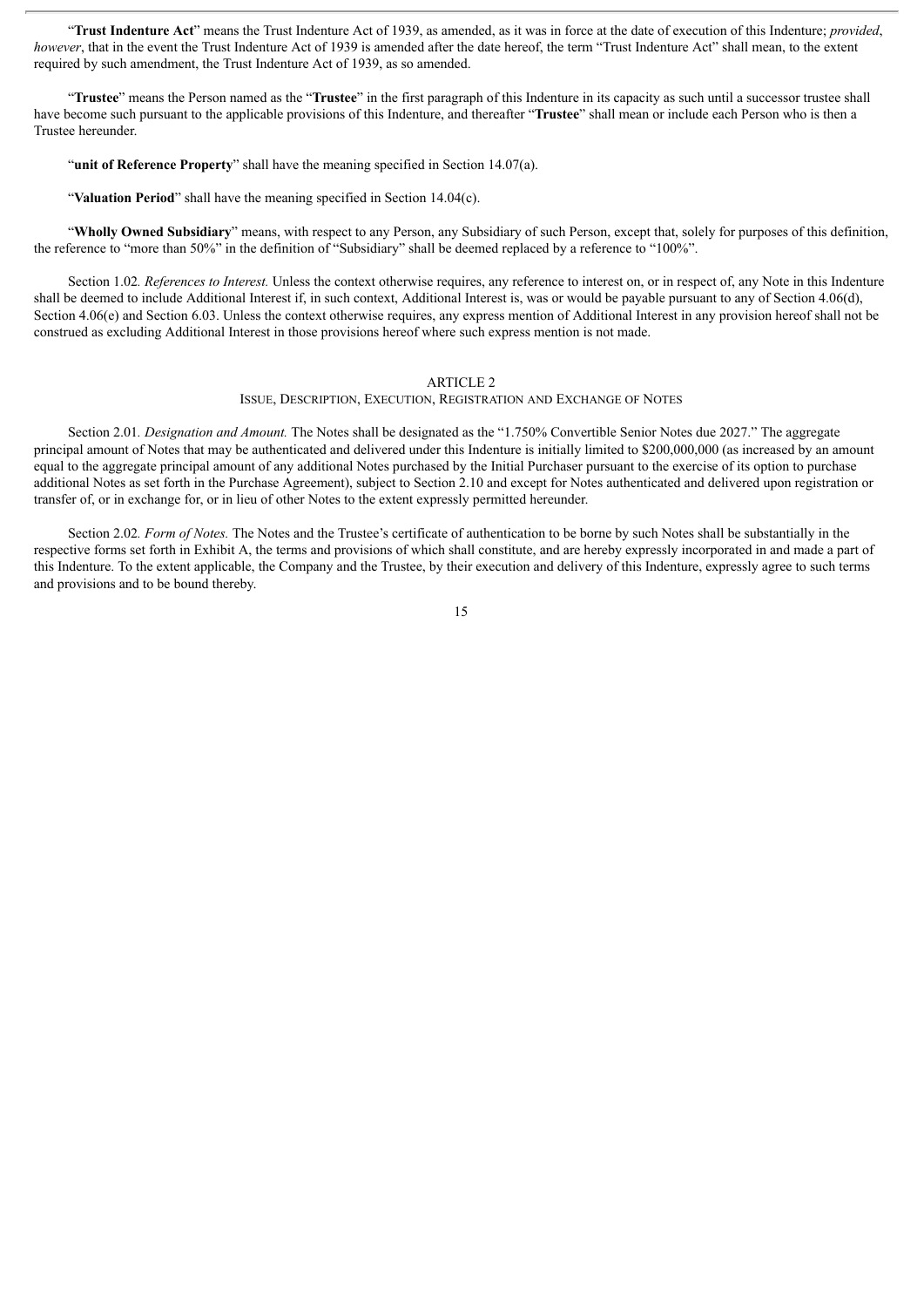Any Global Note may be endorsed with or have incorporated in the text thereof such legends or recitals or changes not inconsistent with the provisions of this Indenture as may be required by the Custodian or the Depositary, or as may be required to comply with any applicable law or any regulation thereunder or with the rules and regulations of any securities exchange or automated quotation system upon which the Notes may be listed or traded or designated for issuance or to conform with any usage with respect thereto, or to indicate any special limitations or restrictions to which any particular Notes are subject.

Any of the Notes may have such letters, numbers or other marks of identification and such notations, legends or endorsements as the Officer executing the same may approve (execution thereof to be conclusive evidence of such approval) and as are not inconsistent with the provisions of this Indenture, or as may be required to comply with any law or with any rule or regulation made pursuant thereto or with any rule or regulation of any securities exchange or automated quotation system on which the Notes may be listed or designated for issuance, or to conform to usage or to indicate any special limitations or restrictions to which any particular Notes are subject.

Each Global Note shall represent such principal amount of the Outstanding Notes as shall be specified therein and shall provide that it shall represent the aggregate principal amount of Outstanding Notes from time to time endorsed thereon and that the aggregate principal amount of Outstanding Notes represented thereby may from time to time be increased or reduced to reflect repurchases, redemptions, cancellations, conversions, transfers or exchanges permitted hereby. Any endorsement of a Global Note to reflect the amount of any increase or decrease in the amount of Outstanding Notes represented thereby shall be made by the Trustee or the Custodian, at the direction of the Trustee, in such manner and upon instructions given in accordance with this Indenture. Payment of principal (including the Fundamental Change Repurchase Price or the Redemption Price, if applicable) of, and accrued and unpaid interest on, a Global Note shall be made to the Holder of such Note on the date of payment, unless a record date or other means of determining Holders eligible to receive payment is provided for herein.

Section 2.03*. Date and Denomination of Notes; Payments of Interest and Defaulted Amounts.* (a) The Notes shall be issuable in registered form without coupons in minimum denominations of \$1,000 principal amount and integral multiples of \$1,000 thereof. Each Note shall be dated the date of its authentication and shall bear interest from the date specified on the face of such Note. Accrued interest on the Notes shall be computed on the basis of a 360-day year composed of twelve 30-day months and, for partial months, on the basis of actual days elapsed over a 30-day month. The Company shall pay cash amounts in money of the United States that at the time of payment is legal tender for payment of public and private debts.

(b) The Person in whose name any Note (or its Predecessor Note) is registered on the Security Register at the close of business on any Regular Record Date with respect to any Interest Payment Date shall be entitled to receive the interest payable on such Interest Payment Date. Principal on any Physical Note, shall be payable at the office or agency of the Company maintained by the Company for such purposes in the continental United States of America, which shall initially be the Corporate Trust Office. Principal on any Global Note shall be paid by wire transfer of immediately available funds to the account of the Depositary or its nominee.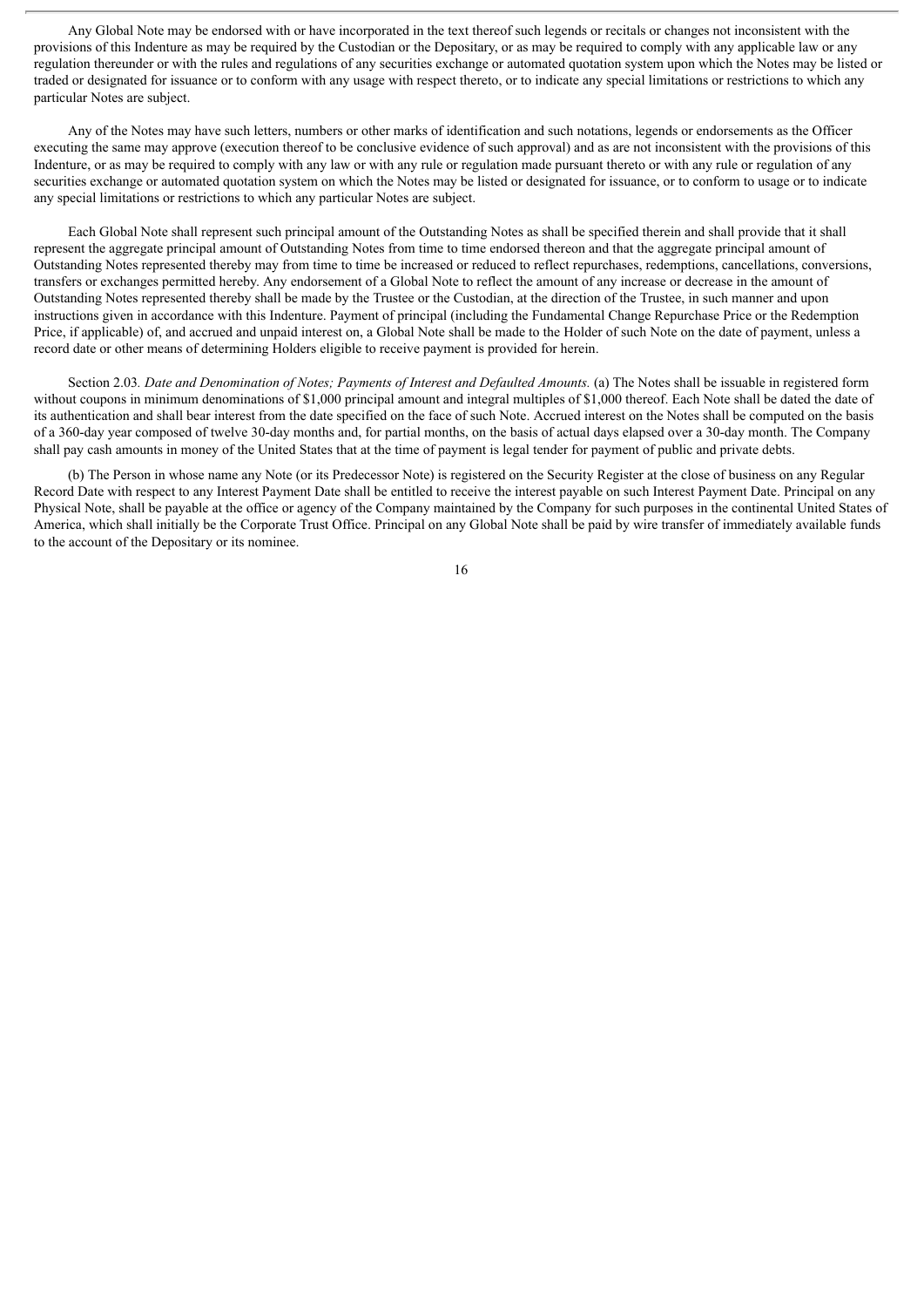The Company shall pay, or cause the Paying Agent to pay, interest (i) on any Physical Notes (A) to Holders holding Physical Notes having an aggregate principal amount of \$5,000,000 or less, by check mailed to the Holders of these Notes at their address as it appears in the Security Register and (B) to Holders holding Physical Notes having an aggregate principal amount of more than \$5,000,000, either by check mailed to each such Holder or, upon written application by such a Holder to the Security Registrar not later than the relevant Regular Record Date, by wire transfer in immediately available funds to that Holder's account within the United States if such holder has provided the Trustee or Paying Agent (if other than the Trustee) with the requisite information necessary to make such wire transfer, which application shall remain in effect until the Holder notifies, in writing, the Security Registrar to the contrary or (ii) on any Global Note by wire transfer of immediately available funds to the account of the Depositary or its nominee.

(c) Any Defaulted Amounts shall forthwith cease to be payable to the Holder on the relevant payment date but shall accrue interest per annum at the rate borne by the Notes, subject to the enforceability thereof under applicable law, from, and including, such relevant payment date, and such Defaulted Amounts together with such interest thereon shall be paid by the Company, at its election in each case, as provided in clause (i) or (ii) below:

(i) The Company may elect to make payment of any Defaulted Amounts to the Persons in whose names the Notes (or their respective Predecessor Notes) are registered at the close of business on a special record date for the payment of such Defaulted Amounts, which shall be fixed in the following manner. The Company shall notify the Trustee in writing of the amount of the Defaulted Amounts proposed to be paid on each Note and the date of the proposed payment (which shall be not less than 25 days after the receipt by the Trustee of such notice, unless the Trustee shall agree to an earlier date), and at the same time the Company shall deposit with the Trustee an amount of money equal to the aggregate amount to be paid in respect of such Defaulted Amounts or shall make arrangements satisfactory to the Trustee for such deposit on or prior to the date of the proposed payment, such money when deposited to be held in trust for the benefit of the Persons entitled to such Defaulted Amounts as in this clause provided. Thereupon the Company shall fix a special record date for the payment of such Defaulted Amounts which shall be not more than 15 days and not less than 10 days prior to the date of the proposed payment, and not less than 10 days after the receipt by the Trustee of the notice of the proposed payment. The Company shall promptly notify the Trustee in writing of such special record date and in such notice, instruct the Trustee to send such notice to Holders and the Trustee, in the name and at the expense of the Company, shall cause notice of the proposed payment of such Defaulted Amounts and the special record date therefor to be sent electronically or mailed, first-class postage prepaid, to each Holder at its address as it appears in the Security Register, not less than 10 days prior to such special record date. Notice of the proposed payment of such Defaulted Amounts and the special record date therefor having been so sent or mailed, such Defaulted Amounts shall be paid to the Persons in whose names the Notes (or their respective Predecessor Notes) are registered at the close of business on such special record date and shall no longer be payable pursuant to the following clause (ii) of this Section 2.03(c). The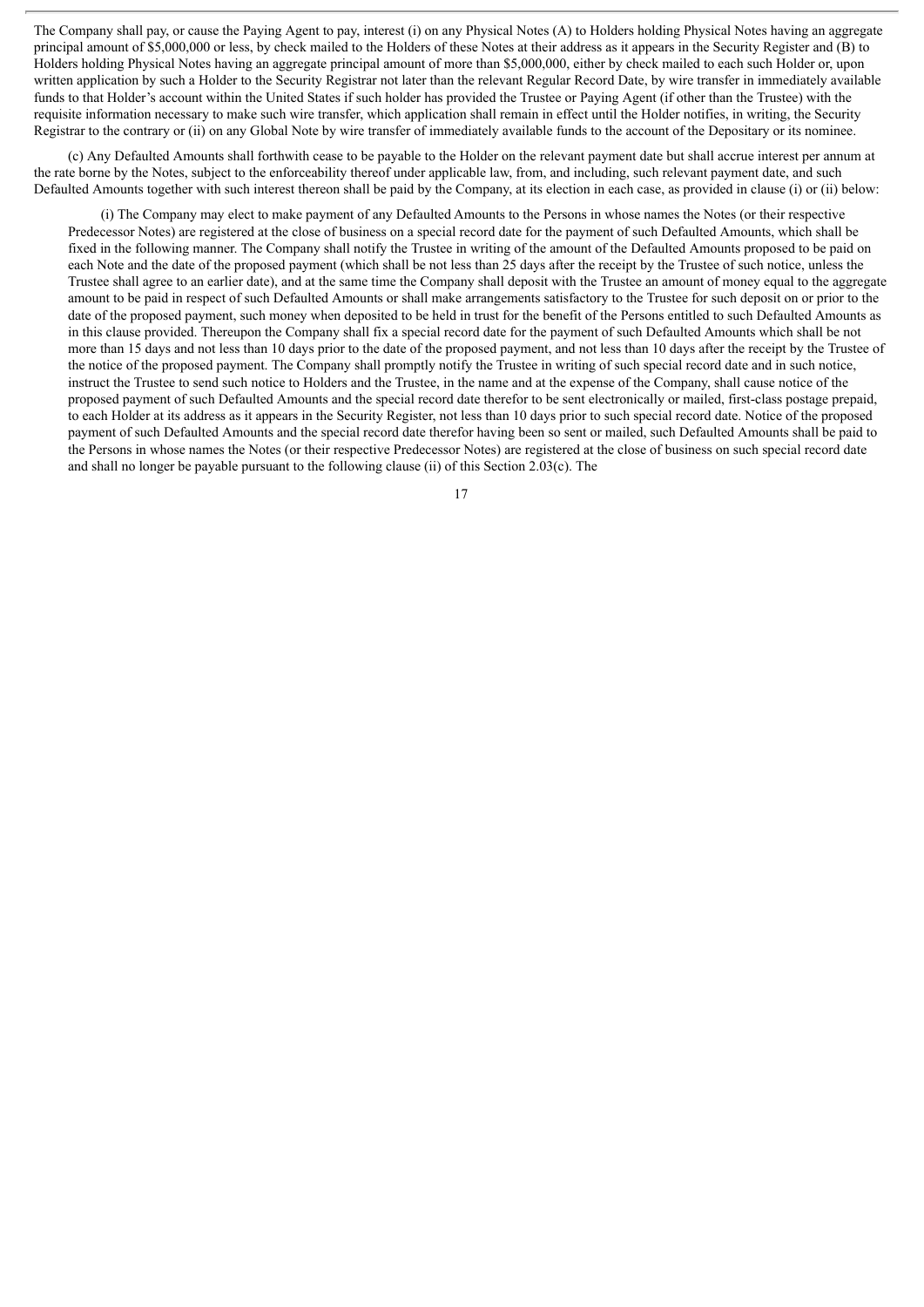Trustee shall have no responsibility whatsoever for the calculation of the Defaulted Amounts.

(ii) The Company may make payment of any Defaulted Amounts in any other lawful manner not inconsistent with the requirements of any securities exchange or automated quotation system on which the Notes may be listed or designated for issuance, and upon such written notice as may be required by such exchange or automated quotation system, if, after notice given by the Company to the Trustee of the proposed payment pursuant to this clause, such manner of payment shall be deemed practicable by the Trustee.

Section 2.04*. Execution, Authentication and Delivery of Notes.* The Notes shall be signed in the name and on behalf of the Company by the manual, electronic or facsimile or other electronic signature of one of its Officers.

At any time and from time to time after the execution and delivery of this Indenture, the Company may deliver Notes executed by the Company to the Trustee for authentication, together with a Company Order for the authentication and delivery of such Notes, and the Trustee in accordance with such Company Order shall authenticate and deliver such Notes, without any further action by the Company hereunder; *provided* that the Trustee shall be entitled to receive an Officer's Certificate and an Opinion of Counsel of the Company with respect to the issuance, authentication and delivery of such Notes.

Only such Notes as shall bear thereon a certificate of authentication substantially in the form set forth on the form of Note attached as Exhibit A hereto, executed manually by an authorized signatory of the Trustee (or an Authenticating Agent appointed by the Trustee as provided by Section 17.10), shall be entitled to the benefits of this Indenture or be valid or obligatory for any purpose. Such certificate by the Trustee (or such an Authenticating Agent) upon any Note executed by the Company shall be conclusive evidence that the Note so authenticated has been duly authenticated and delivered hereunder and that the Holder is entitled to the benefits of this Indenture.

In case any Officer of the Company who shall have signed any of the Notes shall cease to be such Officer before the Notes so signed shall have been authenticated and delivered by the Trustee, or disposed of by the Company, such Notes nevertheless may be authenticated and delivered or disposed of as though the person who signed such Notes had not ceased to be such Officer of the Company; and any Note may be signed on behalf of the Company by such persons as, at the actual date of the execution of such Note, shall be the Officers of the Company, although at the date of the execution of this Indenture any such person was not such an Officer.

Section 2.05. Exchange and Registration of Transfer of Notes; Restrictions on Transfer; Depositary. (a) The Company shall cause to be kept at the Corporate Trust Office a register (the register maintained in such office or in any other office or agency of the Company designated pursuant to Section 4.02, the "**Security Register**") in which, subject to such reasonable regulations as it may prescribe, the Company shall provide for the registration of Notes and of transfers of Notes. Such register shall be in written form or in any form capable of being converted into written form within a reasonable period of time. The Trustee is hereby initially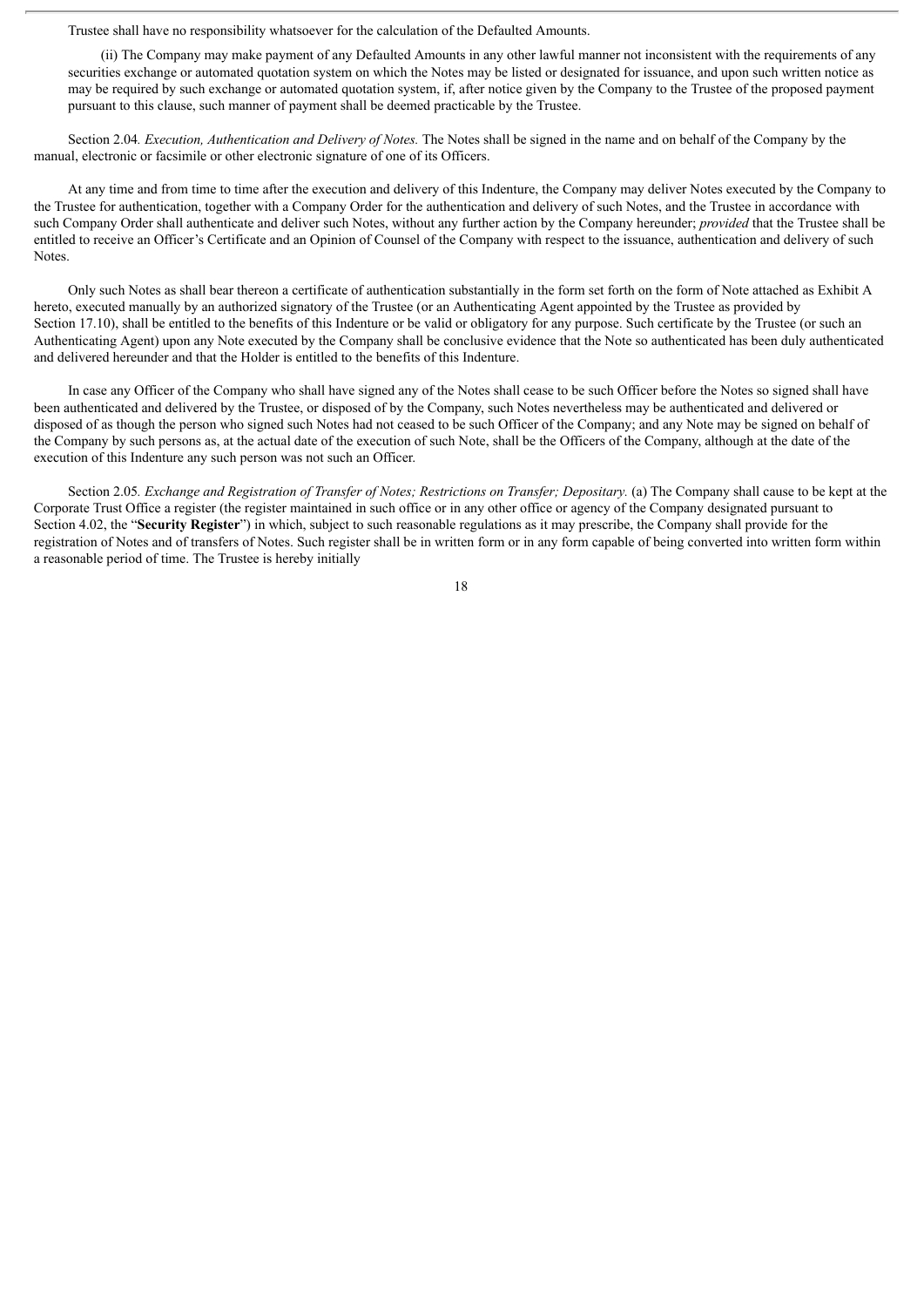appointed the "**Security Registrar**" for the purpose of registering Notes and transfers of Notes as herein provided. The Company may appoint one or more co- Security Registrars in accordance with Section 4.02.

Upon surrender for registration of transfer of any Note to the Security Registrar or any co- Security Registrar, and satisfaction of the requirements for such transfer set forth in this Section 2.05, the Company shall execute, and deliver to the Trustee for authentication together with a Company Order and the Trustee shall deliver, in the name of the designated transferee or transferees, one or more new Notes of any authorized denominations and of a like aggregate principal amount and bearing such legends as may be required by this Indenture.

Notes may be exchanged for other Notes of any authorized denominations and of a like aggregate principal amount, upon surrender of the Notes to be exchanged at any such office or agency maintained by the Company pursuant to Section 4.02. Whenever any Notes are so surrendered for exchange, the Company shall execute, and deliver to the Trustee for authentication together with a Company Order and the Trustee shall deliver, the Notes that the Holder making the exchange is entitled to receive, bearing registration numbers not contemporaneously outstanding.

All Notes presented or surrendered for registration of transfer or for exchange, repurchase or conversion shall (if so required by the Company, the Trustee, the Security Registrar or any co- Security Registrar) be duly endorsed, or be accompanied by a written instrument or instruments of transfer in form satisfactory to the Company and the Security Registrar and duly executed, by the Holder thereof or its attorney-in-fact duly authorized in writing.

No service charge shall be imposed by the Company, the Trustee, the Security Registrar, any co- Security Registrar or the Paying Agent for any exchange or registration of transfer of Notes, but the Company may require a Holder to pay a sum sufficient to cover any documentary, stamp or similar issue or transfer tax required in connection therewith as a result of the name of the Holder of new Notes issued upon such exchange or registration of transfer being different from the name of the Holder of the old Notes surrendered for exchange or registration of transfer.

None of the Company, the Trustee, the Security Registrar or any co- Security Registrar shall be required to exchange or register a transfer of (i) any Notes surrendered for conversion or, if a portion of any Note is surrendered for conversion, such portion thereof surrendered for conversion, (ii) any Notes, or a portion of any Note, surrendered for repurchase (and not withdrawn) in accordance with Article 15 or (iii) any Notes, or a portion of any Note, selected for Redemption in accordance with Article 16.

All Notes issued upon any registration of transfer or exchange of Notes in accordance with this Indenture shall be the valid obligations of the Company, evidencing the same debt, and entitled to the same benefits under this Indenture as the Notes surrendered upon such registration of transfer or exchange.

(b) So long as the Notes are eligible for book-entry settlement with the Depositary, unless otherwise required by law, subject to the fourth paragraph from the end of Section 2.05(c) all Notes shall be represented by one or more Notes in global form (each, a "**Global Note**")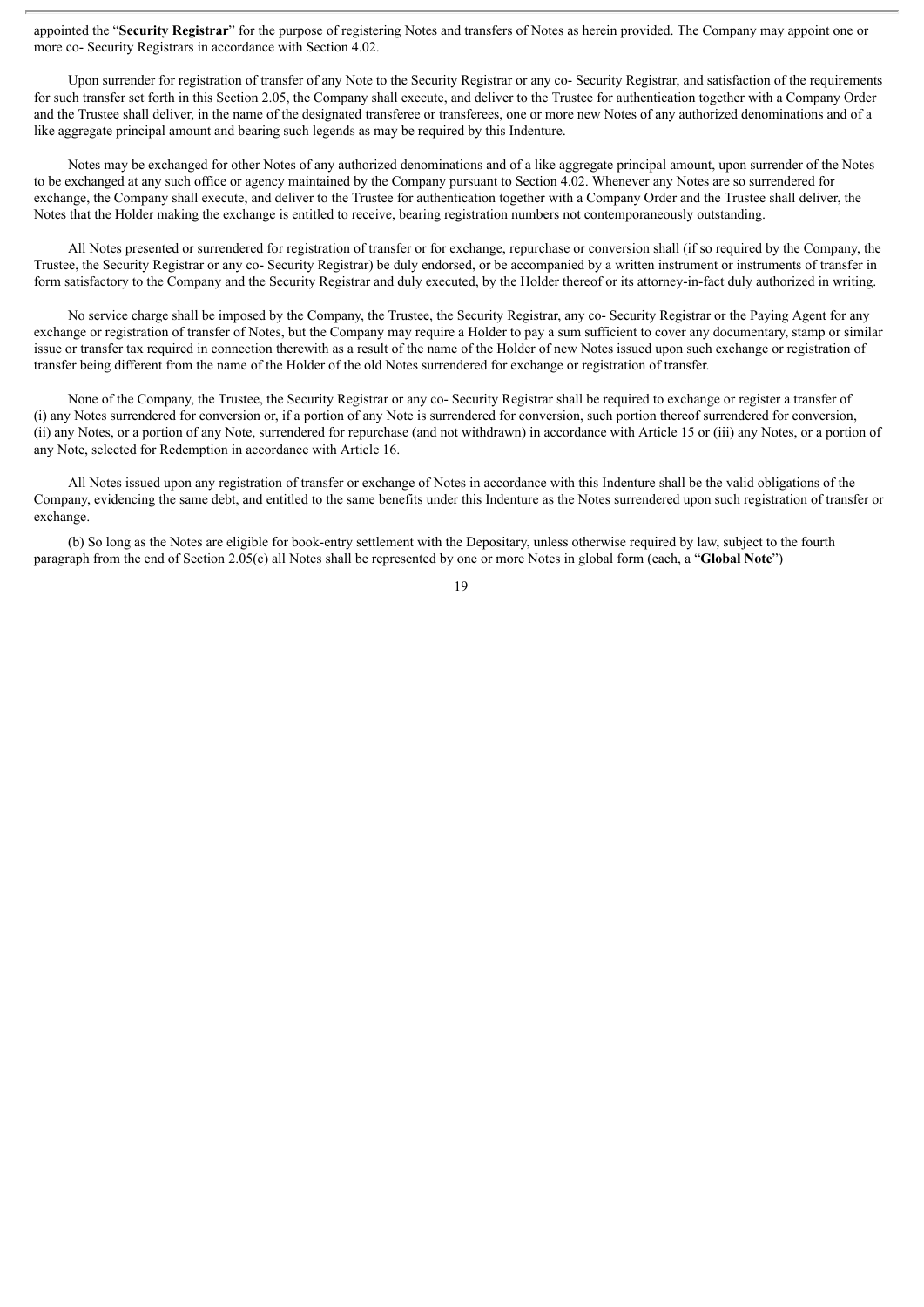registered in the name of the Depositary or the nominee of the Depositary. The transfer and exchange of beneficial interests in a Global Note that does not involve the issuance of a Physical Note shall be effected through the Depositary in accordance with this Indenture (including the restrictions on transfer set forth herein) and the procedures of the Depositary therefor.

(c) Every Note that bears or is required under this Section 2.05(c) to bear the legend set forth in this Section 2.05(c) (together with any Common Stock issued upon conversion of the Notes that is required to bear the legend set forth in Section 2.05(d), collectively, the "**Restricted Securities**") shall be subject to the restrictions on transfer set forth in this Section 2.05(c) (including the legend set forth below), unless such restrictions on transfer shall be eliminated or otherwise waived by written consent of the Company, and the Holder of each such Restricted Security, by such Holder's acceptance thereof, agrees to be bound by all such restrictions on transfer. As used in this Section 2.05(c) and Section 2.05(d), the term "**transfer**" encompasses any sale, pledge, transfer or other disposition whatsoever of any Restricted Security.

Until the date (the "**Resale Restriction Termination Date**") that is the later of (1) the date that is one year after the last date of original issuance of the Notes, or such shorter period of time as permitted by Rule 144 or any successor provision thereto, and (2) such later date, if any, as may be required by applicable law, any certificate evidencing such Note (and all securities issued in exchange therefor or substitution thereof, other than Common Stock, if any, issued upon conversion thereof, which shall bear the legend set forth in Section 2.05(d), if applicable) shall bear a legend in substantially the following form (the "**Restrictive Legend**") (unless such Notes have been transferred pursuant to a registration statement that has become or been declared effective under the Securities Act and that continues to be effective at the time of such transfer, or sold pursuant to the exemption from registration provided by Rule 144 or any similar provision then in force under the Securities Act, or unless otherwise agreed by the Company in writing, with notice thereof to the Trustee):

THIS SECURITY AND THE CLASS A COMMON STOCK, IF ANY, ISSUABLE UPON CONVERSION OF THIS SECURITY HAVE NOT BEEN REGISTERED UNDER THE SECURITIES ACT OF 1933, AS AMENDED (THE "**SECURITIES ACT**"), AND MAY NOT BE OFFERED, SOLD, PLEDGED OR OTHERWISE TRANSFERRED EXCEPT IN ACCORDANCE WITH THE FOLLOWING SENTENCE. BY ITS ACQUISITION HEREOF OR OF A BENEFICIAL INTEREST HEREIN, THE ACQUIRER:

(1) REPRESENTS THAT IT AND ANY ACCOUNT FOR WHICH IT IS ACTING IS A "QUALIFIED INSTITUTIONAL BUYER" (WITHIN THE MEANING OF RULE 144A UNDER THE SECURITIES ACT) AND THAT IT EXERCISES SOLE INVESTMENT DISCRETION WITH RESPECT TO EACH SUCH ACCOUNT, AND

(2) AGREES FOR THE BENEFIT OF ALTAIR ENGINEERING INC. (THE "**COMPANY**") THAT IT WILL NOT OFFER, SELL, PLEDGE OR OTHERWISE TRANSFER THIS SECURITY AND THE CLASS A COMMON STOCK, IF ANY, ISSUABLE UPON CONVERSION OF THIS SECURITY, IF ANY, OR ANY BENEFICIAL INTEREST HEREIN OR THEREIN PRIOR TO THE DATE THAT IS THE LATER OF (X) ONE YEAR AFTER THE LAST ORIGINAL ISSUE DATE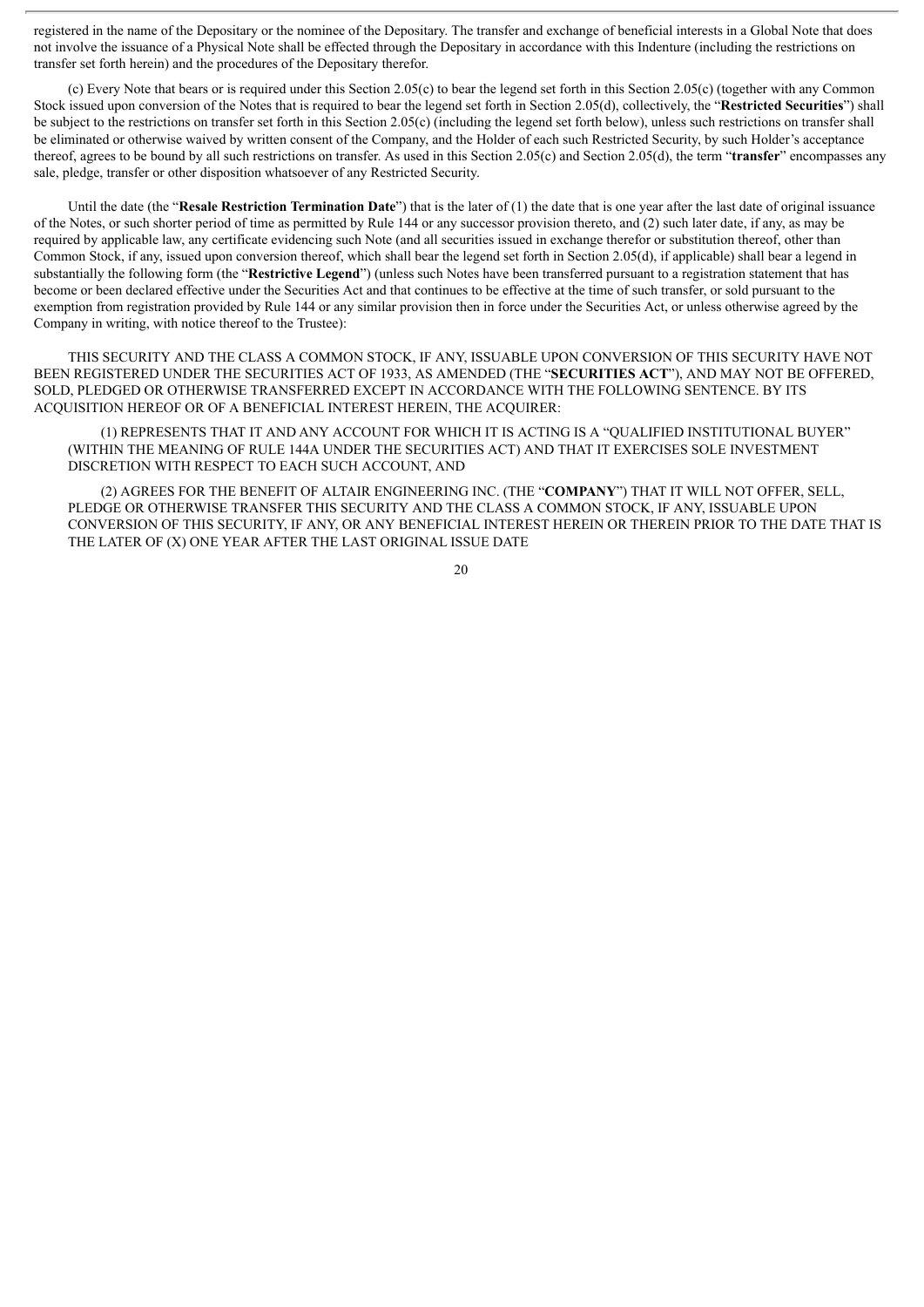HEREOF OR SUCH SHORTER PERIOD OF TIME AS PERMITTED BY RULE 144 UNDER THE SECURITIES ACT OR ANY SUCCESSOR PROVISION THERETO AND (Y) SUCH LATER DATE, IF ANY, AS MAY BE REQUIRED BY APPLICABLE LAW, EXCEPT:

(A) TO THE COMPANY OR ANY SUBSIDIARY THEREOF, OR

(B) PURSUANT TO A REGISTRATION STATEMENT WHICH HAS BECOME EFFECTIVE UNDER THE SECURITIES ACT AND IS EFFECTIVE AT THE TIME OF SUCH TRANSFER, OR

(C) TO A PERSON REASONABLY BELIEVED TO BE A QUALIFIED INSTITUTIONAL BUYER IN COMPLIANCE WITH RULE 144A UNDER THE SECURITIES ACT, OR

(D) PURSUANT TO AN EXEMPTION FROM REGISTRATION PROVIDED BY RULE 144 UNDER THE SECURITIES ACT OR ANY OTHER AVAILABLE EXEMPTION FROM THE REGISTRATION REQUIREMENTS OF THE SECURITIES ACT.

PRIOR TO THE REGISTRATION OF ANY TRANSFER IN ACCORDANCE WITH CLAUSE (2)(D) ABOVE, THE COMPANY AND THE TRUSTEE RESERVE THE RIGHT TO REQUIRE THE DELIVERY OF SUCH LEGAL OPINIONS, CERTIFICATIONS OR OTHER EVIDENCE AS MAY REASONABLY BE REQUIRED IN ORDER FOR THE COMPANY TO DETERMINE THAT THE PROPOSED TRANSFER IS BEING MADE IN COMPLIANCE WITH THE SECURITIES ACT AND APPLICABLE STATE SECURITIES LAWS. NO REPRESENTATION IS MADE AS TO THE AVAILABILITY OF ANY EXEMPTION FROM THE REGISTRATION REQUIREMENTS OF THE SECURITIES ACT.

NO AFFILIATE (AS DEFINED IN RULE 144 UNDER THE SECURITIES ACT) OF THE COMPANY OR PERSON THAT HAS BEEN AN AFFILIATE (AS DEFINED IN RULE 144 UNDER THE SECURITIES ACT) OF THE COMPANY DURING THE THREE IMMEDIATELY PRECEDING MONTHS MAY PURCHASE, OTHERWISE ACQUIRE OR OWN THIS SECURITY OR A BENEFICIAL INTEREST HEREIN.

No transfer of any Note prior to the Resale Restriction Termination Date will be registered by the Security Registrar unless the applicable box on the Form of Assignment and Transfer has been checked.

Any Note (or security issued in exchange or substitution therefor) (i) as to which such restrictions on transfer shall have expired in accordance with their terms, (ii) that has been transferred pursuant to a registration statement that has become effective or been declared effective under the Securities Act and that continues to be effective at the time of such transfer or (iii) that has been sold pursuant to the exemption from registration provided by Rule 144 or any similar provision then in force under the Securities Act, may, upon surrender of such Note for exchange to the Security Registrar in accordance with the provisions of this Section 2.05, be exchanged for a new Note or Notes, of like tenor and aggregate principal amount, which shall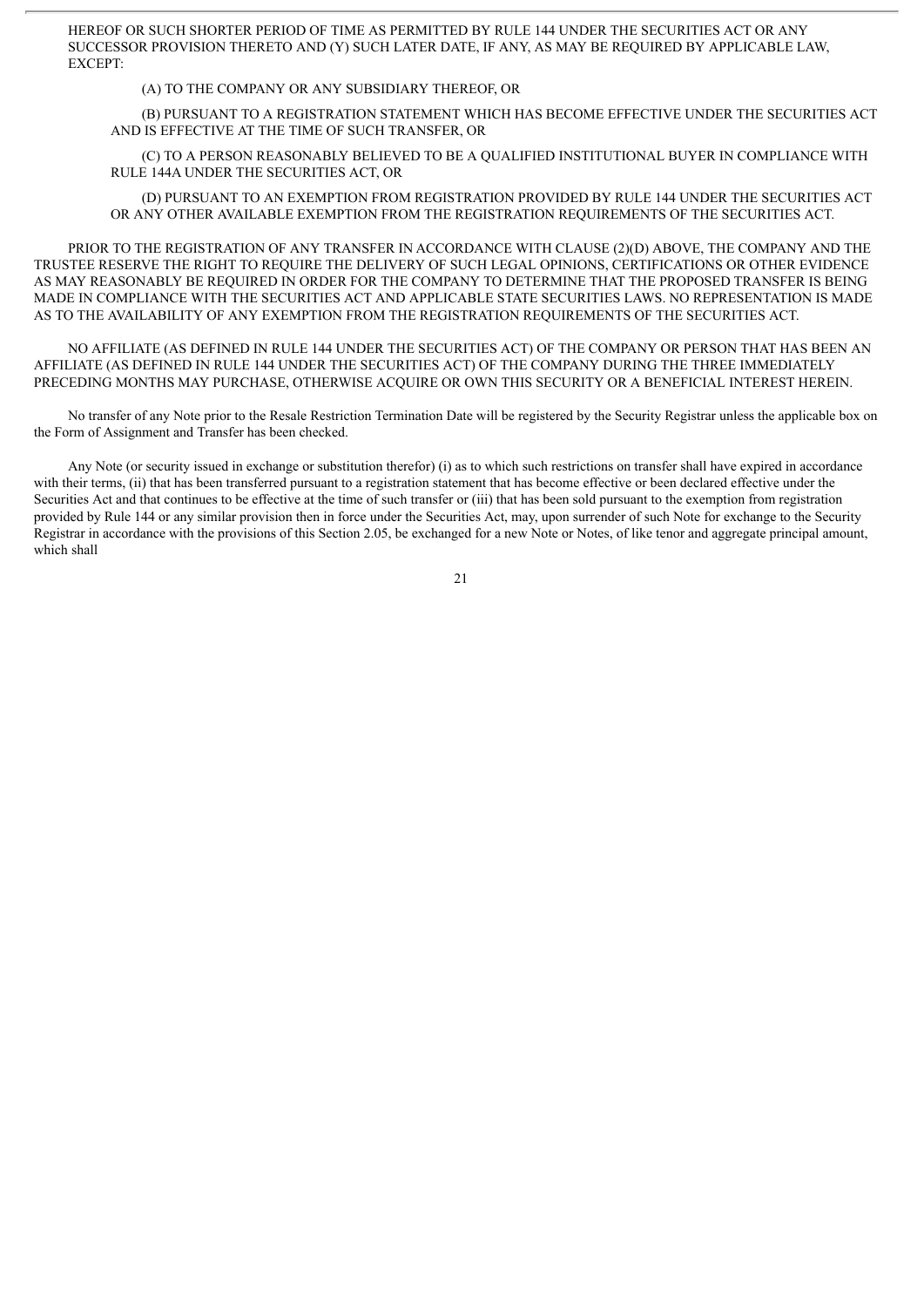not bear the Restrictive Legend required by this Section 2.05(c) and shall not be assigned (or deemed assigned) a restricted CUSIP number. The Restrictive Legend set forth above and affixed on any Note will be deemed, in accordance with the terms of the certificate representing such Note, to be removed therefrom upon the Company's delivery to the Trustee of written notice to such effect, without further action by the Company, the Trustee, the Holder(s) thereof or any other Person; at such time, such Note will be deemed to be assigned an unrestricted CUSIP number as provided in the certificate representing such Note, it being understood that the Depositary of any Global Note may require a mandatory exchange or other process to cause such Global Note to be identified by an unrestricted CUSIP number in the facilities of such Depositary. Without limiting the generality of any other provision of this Indenture, the Trustee will be entitled to receive an instruction letter from the Company before taking any action with respect to effecting any such mandatory exchange or other process. The Company and the Trustee reserve the right to require the delivery of such legal opinions, certifications or other evidence as may reasonably be required in order for the Company to determine that any proposed transfer of any Note is being made in compliance with the Securities Act and applicable state securities laws.

The Company shall be entitled to instruct the Custodian in writing to so surrender any Global Note as to which any of the conditions set forth in clauses (i) through (iii) of the immediately preceding paragraph have been satisfied, and, upon such instruction, the Custodian shall so surrender such Global Note for exchange; and any new Global Note so exchanged therefor shall not bear the Restrictive Legend specified in this Section 2.05(c) and shall not be assigned (or deemed assigned) a restricted CUSIP number. The Company shall promptly notify the Trustee in writing upon the occurrence of the Resale Restriction Termination Date and promptly after a registration statement, if any, with respect to the Notes or any Common Stock issued upon conversion of the Notes has been declared effective under the Securities Act. Any exchange pursuant to the foregoing paragraph shall be in accordance with the procedures of the Depositary.

Notwithstanding any other provisions of this Indenture (other than the provisions set forth in this Section 2.05(c)), a Global Note may not be transferred as a whole or in part except (i) by the Depositary to a nominee of the Depositary or by a nominee of the Depositary to the Depositary or another nominee of the Depositary or by the Depositary or any such nominee to a successor Depositary or a nominee of such successor Depositary and (ii) for exchange of a Global Note or a portion thereof for one or more Physical Notes in accordance with the second immediately succeeding paragraph.

The Depositary shall be a clearing agency registered under the Exchange Act. The Company initially appoints The Depository Trust Company to act as Depositary with respect to each Global Note. Initially, each Global Note shall be issued to the Depositary, registered in the name of Cede  $\&$  Co., as the nominee of the Depositary, and deposited with the Trustee as custodian for the Depositary. The Trustee shall have no responsibility for the actions or inactions of the Depositary

At such time as all interests in a Global Note have been converted, canceled, repurchased, redeemed or transferred, such Global Note shall be, upon receipt thereof, canceled by the Trustee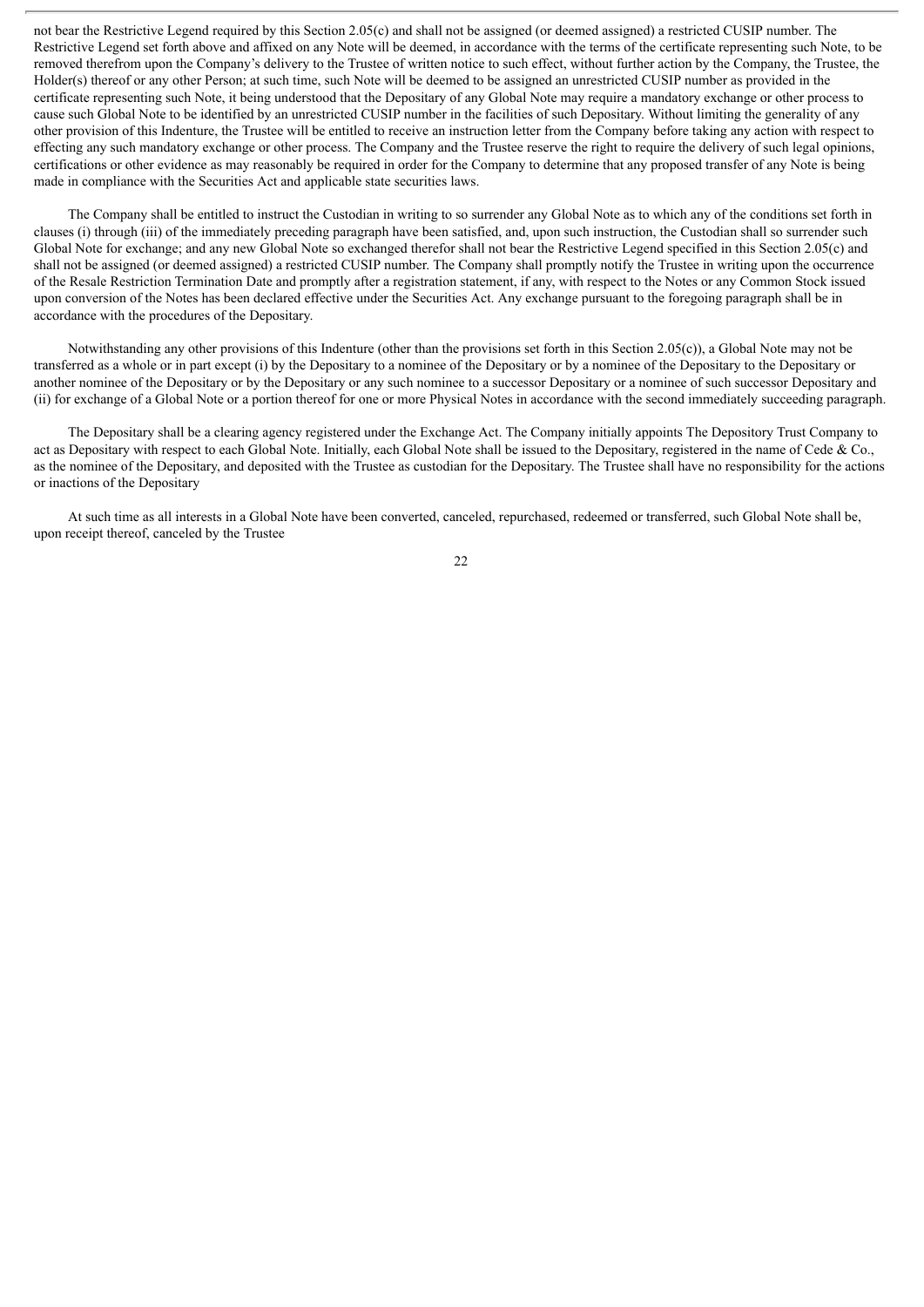in accordance with standing procedures and existing instructions between the Depositary and the Custodian. At any time prior to such cancellation, if any interest in a Global Note is exchanged for Physical Notes, converted, canceled, repurchased, redeemed or transferred to a transferee who receives Physical Notes therefor or any Physical Note is exchanged or transferred for part of such Global Note, the principal amount of such Global Note shall, in accordance with the standing procedures and instructions existing between the Depositary and the Custodian, be appropriately reduced or increased, as the case may be, and an endorsement shall be made on such Global Note, by the Trustee or the Custodian, at the direction of the Trustee, to reflect such reduction or increase.

None of the Company, the Trustee, the Paying Agent or the Conversion Agent or any agent of the Company shall have any responsibility or liability for any act or omission of the Depositary, or for any aspect of the records relating to or payments made on account of beneficial ownership interests of a Global Note or maintaining, supervising or reviewing any records relating to such beneficial ownership interests.

If (i) the Depositary notifies the Company at any time that the Depositary is unwilling or unable to continue as depositary for the Global Notes and a successor depositary is not appointed within 90 days, (ii) the Depositary ceases to be registered as a clearing agency under the Exchange Act and a successor depositary is not appointed within 90 days or (iii) an Event of Default with respect to the Notes has occurred and is continuing and a beneficial owner of any Note requests that its beneficial interest therein be exchanged for a Physical Note, the Company shall execute, and the Trustee, upon receipt of an Officer's Certificate, and a Company Order for the authentication and delivery of Notes, shall authenticate and deliver  $(x)$  in the case of clause (iii), a Physical Note to such beneficial owner in a principal amount equal to the principal amount of such Note corresponding to such beneficial owner's beneficial interest and (y) in the case of clause (i) or (ii), Physical Notes to each beneficial owner of the related Global Notes (or a portion thereof) in an aggregate principal amount equal to the aggregate principal amount of such Global Notes in exchange for such Global Notes, and upon delivery of the Global Notes to the Trustee such Global Notes shall be canceled.

Physical Notes issued in exchange for all or a part of the Global Note pursuant to this Section 2.05(c) shall be registered in such names and in such authorized denominations as the Depositary, pursuant to instructions from its direct or indirect participants or otherwise, shall instruct the Trustee. Upon execution and authentication, the Trustee shall deliver such Physical Notes to the Persons in whose names such Physical Notes are so registered.

Neither the Company nor the Trustee shall have any responsibility or liability for any act or omission of the Depositary. All notices and communications to be given to the Holders and all payments to be made to Holders in respect of the Notes shall be given or made only to, or upon the order of, the registered Holder(s) (which shall be the Depositary or its nominee in the case of a Global Note).

The rights of beneficial owners in any Global Note shall be exercised only through the Depositary subject to the procedures of the Depositary. The Trustee may rely and shall be fully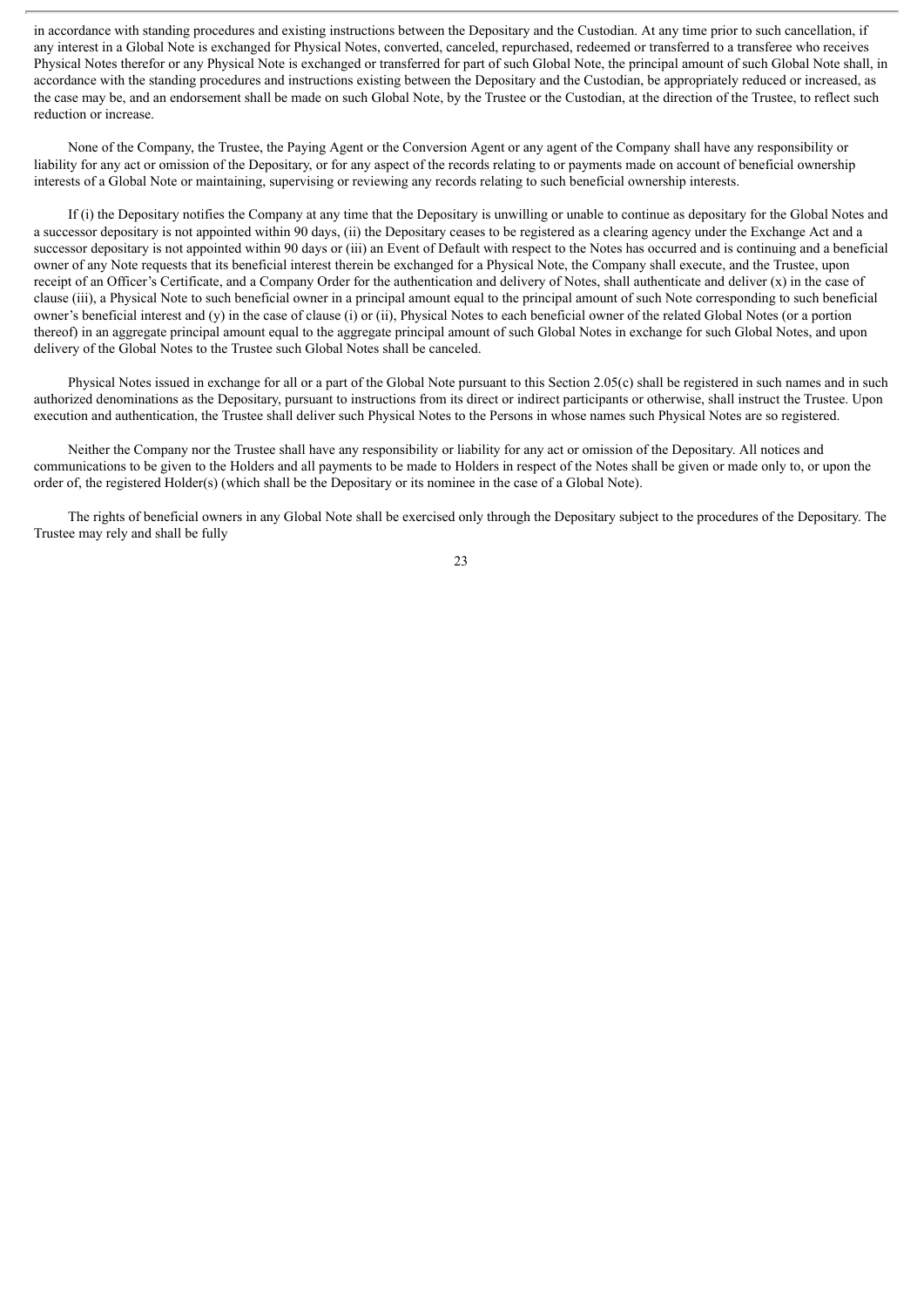protected in relying upon information furnished by the Depositary with respect to its members, participants and any beneficial owners.

(d) Until the Resale Restriction Termination Date, any stock certificate representing Common Stock issued upon conversion of a Note shall bear a legend in substantially the following form (unless such Common Stock has been transferred pursuant to a registration statement that has become or been declared effective under the Securities Act and that continues to be effective at the time of such transfer, or pursuant to the exemption from registration provided by Rule 144 or any similar provision then in force under the Securities Act, or such Common Stock has been issued upon conversion of a Note that has been transferred pursuant to a registration statement that has become or been declared effective under the Securities Act and that continues to be effective at the time of such transfer, or pursuant to the exemption from registration provided by Rule 144 or any similar provision then in force under the Securities Act, or unless otherwise agreed by the Company with written notice thereof to the Trustee and any transfer agent for the Common Stock):

THIS SECURITY HAS NOT BEEN REGISTERED UNDER THE SECURITIES ACT OF 1933, AS AMENDED (THE "**SECURITIES ACT**"), AND MAY NOT BE OFFERED, SOLD, PLEDGED OR OTHERWISE TRANSFERRED EXCEPT IN ACCORDANCE WITH THE FOLLOWING SENTENCE. BY ITS ACQUISITION HEREOF OR OF A BENEFICIAL INTEREST HEREIN, THE ACQUIRER:

(1) REPRESENTS THAT IT AND ANY ACCOUNT FOR WHICH IT IS ACTING IS A "QUALIFIED INSTITUTIONAL BUYER" (WITHIN THE MEANING OF RULE 144A UNDER THE SECURITIES ACT) AND THAT IT EXERCISES SOLE INVESTMENT DISCRETION WITH RESPECT TO EACH SUCH ACCOUNT, AND

(2) AGREES FOR THE BENEFIT OF ALTAIR ENGINEERING, INC. (THE "**COMPANY**") THAT IT WILL NOT OFFER, SELL, PLEDGE OR OTHERWISE TRANSFER THIS SECURITY OR ANY BENEFICIAL INTEREST HEREIN PRIOR TO THE DATE THAT IS THE LATER OF (X) ONE YEAR AFTER THE LAST ORIGINAL ISSUE DATE OF THE SERIES OF NOTES UPON THE CONVERSION OF WHICH THIS SECURITY WAS ISSUED OR SUCH SHORTER PERIOD OF TIME AS PERMITTED BY RULE 144 UNDER THE SECURITIES ACT OR ANY SUCCESSOR PROVISION THERETO AND (Y) SUCH LATER DATE, IF ANY, AS MAY BE REQUIRED BY APPLICABLE LAW, EXCEPT:

(A) TO THE COMPANY OR ANY SUBSIDIARY THEREOF, OR

(B) PURSUANT TO A REGISTRATION STATEMENT WHICH HAS BECOME EFFECTIVE UNDER THE SECURITIES ACT AND IS EFFECTIVE AT THE TIME OF SUCH TRANSFER, OR

(C) TO A PERSON REASONABLY BELIEVED TO BE A QUALIFIED INSTITUTIONAL BUYER IN COMPLIANCE WITH RULE 144A UNDER THE SECURITIES ACT, OR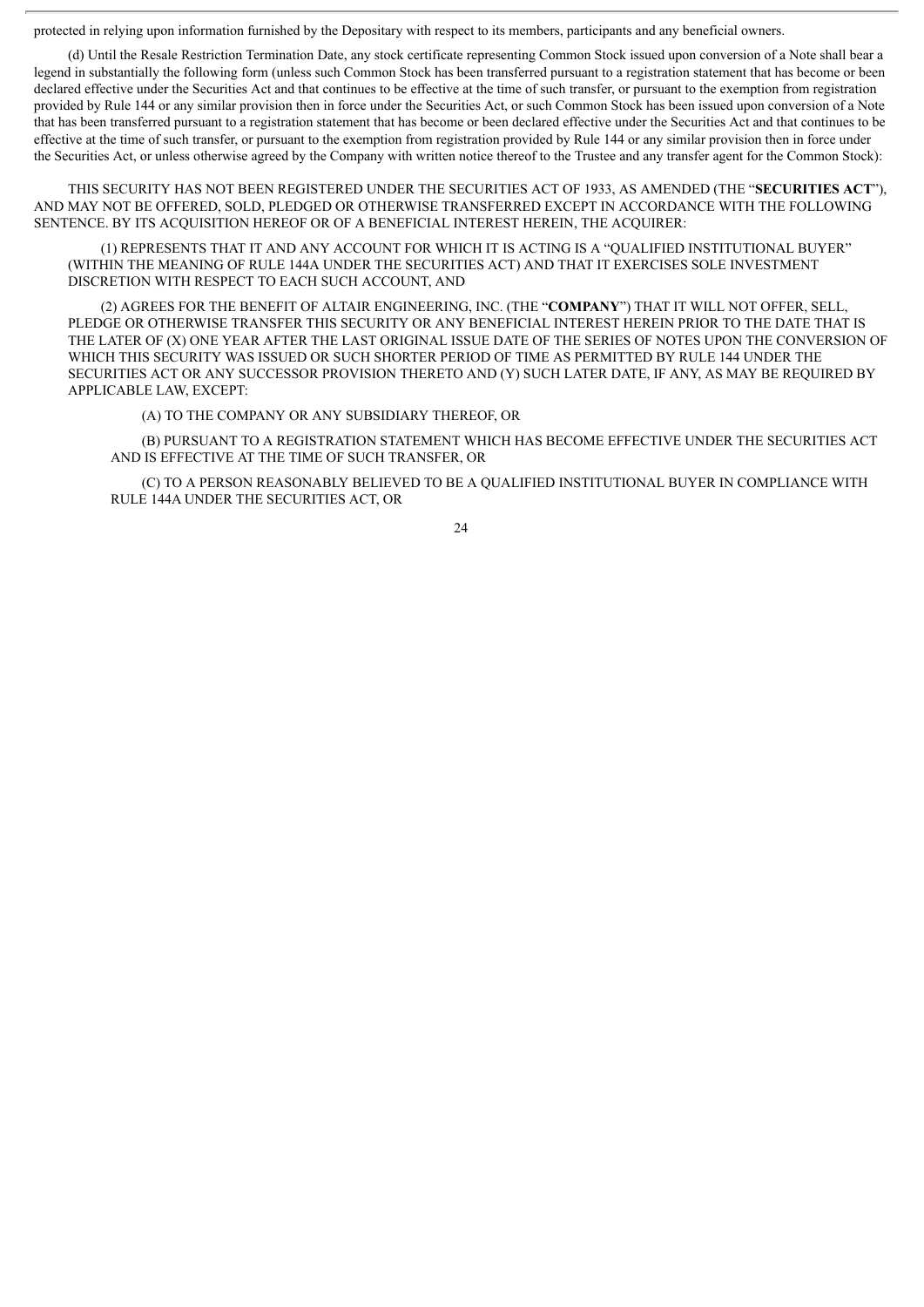#### (D) PURSUANT TO AN EXEMPTION FROM REGISTRATION PROVIDED BY RULE 144 UNDER THE SECURITIES ACT OR ANY OTHER AVAILABLE EXEMPTION FROM THE REGISTRATION REQUIREMENTS OF THE SECURITIES ACT.

PRIOR TO THE REGISTRATION OF ANY TRANSFER IN ACCORDANCE WITH CLAUSE (2)(D) ABOVE, THE COMPANY AND THE TRANSFER AGENT FOR THE COMPANY'S CLASS A COMMON STOCK RESERVE THE RIGHT TO REQUIRE THE DELIVERY OF SUCH LEGAL OPINIONS, CERTIFICATIONS OR OTHER EVIDENCE AS MAY REASONABLY BE REQUIRED IN ORDER FOR THE COMPANY TO DETERMINE THAT THE PROPOSED TRANSFER IS BEING MADE IN COMPLIANCE WITH THE SECURITIES ACT AND APPLICABLE STATE SECURITIES LAWS. NO REPRESENTATION IS MADE AS TO THE AVAILABILITY OF ANY EXEMPTION FROM THE REGISTRATION REQUIREMENTS OF THE SECURITIES ACT.

Any such Common Stock (i) as to which such restrictions on transfer shall have expired in accordance with their terms, (ii) that has been transferred pursuant to a registration statement that has become or been declared effective under the Securities Act and that continues to be effective at the time of such transfer or (iii) that has been sold pursuant to the exemption from registration provided by Rule 144 or any similar provision then in force under the Securities Act, may, upon surrender of the certificates representing such shares of Common Stock for exchange in accordance with the procedures of the transfer agent for the Common Stock, be exchanged for a new certificate or certificates for a like aggregate number of shares of Common Stock, which shall not bear the restrictive legend required by this Section 2.05(d).

(e) Any Note or Common Stock issued upon the conversion or exchange of a Note that is repurchased or owned by any Affiliate of the Company (or any Person who was an Affiliate of the Company at any time during the three months preceding) may not be resold by such Affiliate (or such Person, as the case may be) unless registered under the Securities Act or resold pursuant to an exemption from the registration requirements of the Securities Act in a transaction that results in such Note or Common Stock, as the case may be, no longer being a "restricted security" (as defined under Rule 144 under the Securities Act). The Company shall cause any Note that is repurchased or owned by it to be surrendered to the Trustee for cancellation in accordance with Section 2.08.

(f) Notwithstanding anything contained herein to the contrary, neither the Trustee nor the Security Registrar shall be responsible for ascertaining whether any transfer complies with the registration provisions of, or exemptions from, the Securities Act, applicable state securities laws or other applicable law.

(g) Neither the Trustee nor any agent shall have any responsibility or liability for any actions taken or not taken by the Depositary, and may assume performance absent written notice to the contrary.

(h) Members of, or participants in, the Depositary shall have no rights under this Indenture with respect to any Global Note held on their behalf by the Depositary, or the Trustee as its custodian, or under the Global Note, and the Depositary may be treated by the Company, the Trustee and any agent of the Company or the Trustee as the absolute owner of the Global Note for all purposes whatsoever. Notwithstanding the foregoing, nothing herein shall prevent the Company, the Trustee or any agent of the Company or the Trustee from giving effect to any written certification, proxy or other authorization furnished by the Depositary or impair, as between the Depositary and Participants, the operation of customary practices governing the exercise of the rights of a Holder of any Note.

Section 2.06*. Mutilated, Destroyed, Lost or Stolen Notes.* In case any Note shall become mutilated or be destroyed, lost or stolen, the Company in its discretion may execute, and upon receipt of a Company Order, the Trustee or an authenticating agent appointed by the Trustee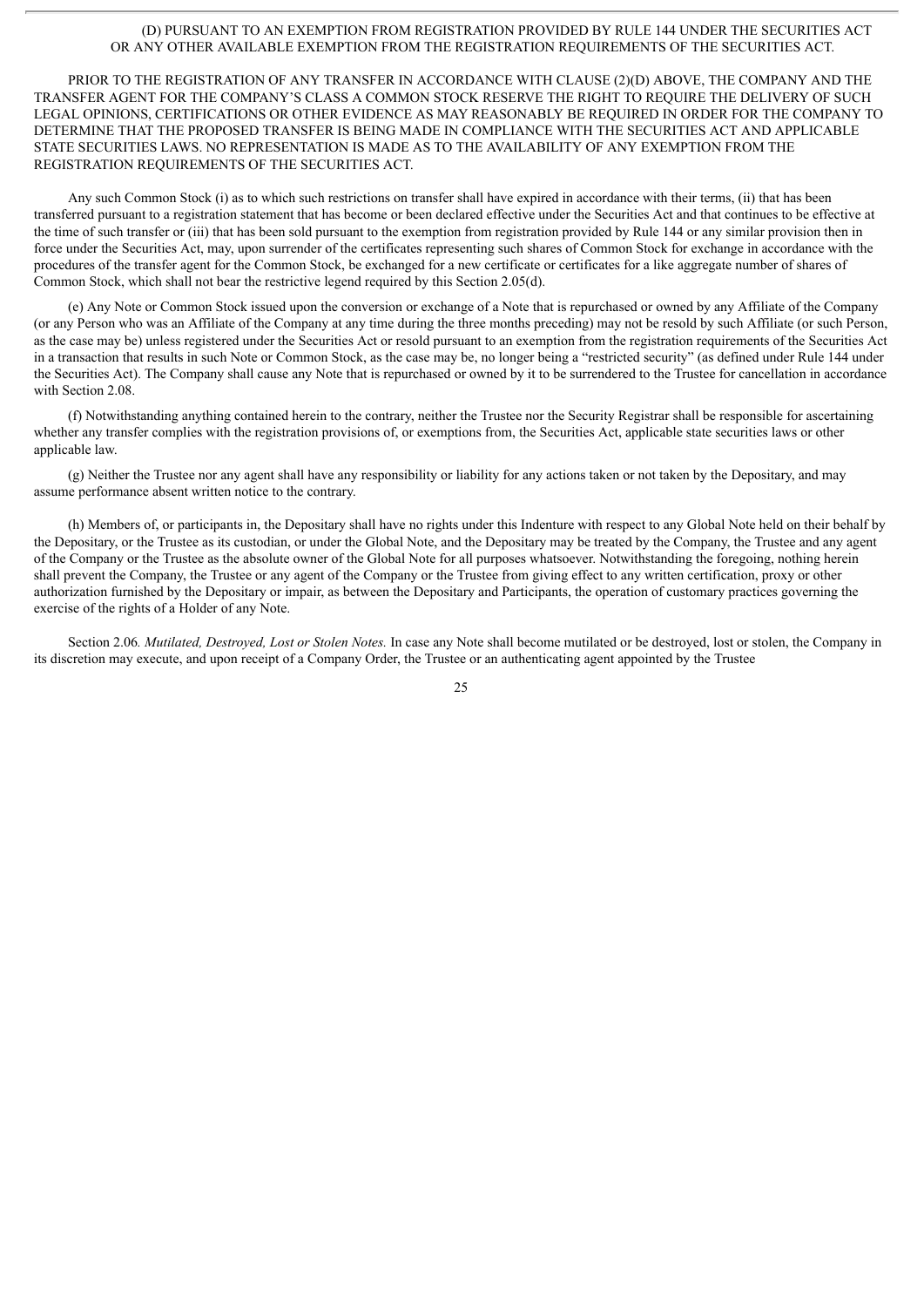shall authenticate and deliver, a new Note, bearing a registration number not contemporaneously outstanding, in exchange and substitution for the mutilated Note, or in lieu of and in substitution for the Note so destroyed, lost or stolen. In every case the applicant for a substituted Note shall furnish to the Company, to the Trustee and, if applicable, to such authenticating agent such security or indemnity as may be required by them to save each of them harmless from any loss, liability, cost or expense caused by or connected with such substitution, and, in every case of destruction, loss or theft, the applicant shall also furnish to the Company, to the Trustee and, if applicable, to such authenticating agent evidence to their satisfaction of the destruction, loss or theft of such Note and of the ownership thereof.

The Trustee or such authenticating agent may authenticate any such substituted Note and deliver the same upon the receipt of such security or indemnity as the Trustee, the Company and, if applicable, such authenticating agent may require. No service charge shall be imposed by the Company, the Trustee, the Security Registrar, any co- Security Registrar or the Paying Agent upon the issuance of any substitute Note, but the Company may require a Holder to pay a sum sufficient to cover any documentary, stamp or similar issue or transfer tax required in connection therewith as a result of the name of the Holder of the new substitute Note being different from the name of the Holder of the old Note that became mutilated or was destroyed, lost or stolen. In case any Note that has matured or is about to mature or has been surrendered for required repurchase or is about to be converted in accordance with Article 14 shall become mutilated or be destroyed, lost or stolen, the Company may, in its sole discretion, instead of issuing a substitute Note, pay or authorize the payment of or convert or authorize the conversion of the same (without surrender thereof except in the case of a mutilated Note), as the case may be, if the applicant for such payment or conversion shall furnish to the Company, to the Trustee and, if applicable, to such authenticating agent such security or indemnity as may be required by them to save each of them harmless for any loss, liability, cost or expense caused by or connected with such substitution, and, in every case of destruction, loss or theft, evidence satisfactory to the Company, the Trustee and, if applicable, any Paying Agent or Conversion Agent evidence of their satisfaction of the destruction, loss or theft of such Note and of the ownership thereof.

Every substitute Note issued pursuant to the provisions of this Section 2.06 by virtue of the fact that any Note is destroyed, lost or stolen shall constitute an additional contractual obligation of the Company, whether or not the destroyed, lost or stolen Note shall be found at any time, and shall be entitled to all the benefits of (but shall be subject to all the limitations set forth in) this Indenture equally and proportionately with any and all other Notes duly issued hereunder. To the extent permitted by law, all Notes shall be held and owned upon the express condition that the foregoing provisions are exclusive with respect to the replacement, payment, redemption, conversion or repurchase of mutilated, destroyed, lost or stolen Notes and shall preclude any and all other rights or remedies notwithstanding any law or statute existing or hereafter enacted to the contrary with respect to the replacement, payment, redemption, conversion or repurchase of negotiable instruments or other securities without their surrender.

Section 2.07*. Temporary Notes.* Pending the preparation of Physical Notes, the Company may execute and the Trustee or an authenticating agent appointed by the Trustee shall, upon receipt of a Company Order, authenticate and deliver temporary Notes (printed or lithographed). Temporary Notes shall be issuable in any authorized denomination, and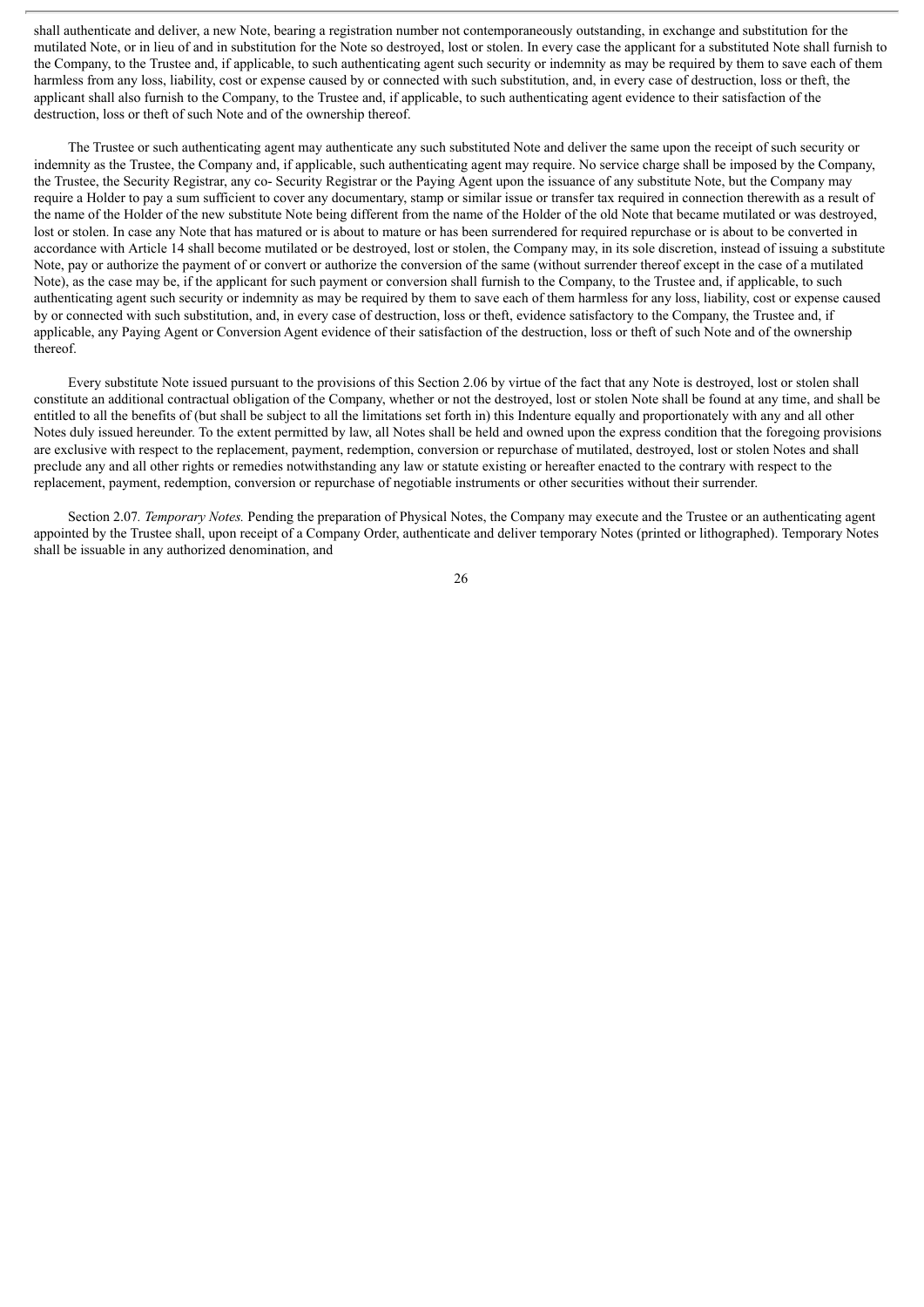substantially in the form of the Physical Notes but with such omissions, insertions and variations as may be appropriate for temporary Notes, all as may be determined by the Company. Every such temporary Note shall be executed by the Company and authenticated by the Trustee or such authenticating agent upon the same conditions and in substantially the same manner, and with the same effect, as the Physical Notes. Without unreasonable delay, the Company shall execute and deliver to the Trustee or such authenticating agent Physical Notes (other than any Global Note) and thereupon any or all temporary Notes (other than any Global Note) may be surrendered in exchange therefor, at each office or agency maintained by the Company pursuant to Section 4.02 and the Trustee or such authenticating agent shall authenticate and deliver in exchange for such temporary Notes an equal aggregate principal amount of Physical Notes. Such exchange shall be made by the Company at its own expense and without any charge therefor. Until so exchanged, the temporary Notes shall in all respects be entitled to the same benefits and subject to the same limitations under this Indenture as Physical Notes authenticated and delivered hereunder.

Section 2.08*. Cancellation of Notes Paid, Converted, Etc.* The Company shall cause all Notes surrendered for the purpose of payment, redemption, repurchase (including as described in Section 2.10, but excluding Notes repurchased pursuant to cash-settled swaps or other cash-settled derivatives), registration of transfer or exchange or conversion, if surrendered to any Person that the Company controls other than the Trustee (including any of the Company's agents, Subsidiaries or Affiliates), to be surrendered to the Trustee for cancellation, and such Notes shall no longer be considered "Outstanding" upon their payment, redemption, repurchase, registration of transfer or exchange or conversion, as applicable. All Notes delivered to the Trustee shall be canceled promptly by it, and, except for Notes surrendered for registration of transfer or exchange, no Notes shall be authenticated in exchange for any Notes cancelled except as provided in this Indenture.

Section 2.09*. CUSIP Numbers.* The Company in issuing the Notes may use CUSIP numbers (if then generally in use), and, if so, the Trustee shall use "CUSIP" numbers in all notices issued to Holders as a convenience to such Holders; *provided* that the Trustee is not liable for CUSIP numbers printed on any Note, notice or elsewhere and any such notice may state that no representation is made as to the correctness or accuracy of such numbers either as printed on the Notes or on such notice and that reliance may be placed only on the other identification numbers printed on the Notes. The effectiveness of any such notice shall not be affected by any defect in, or omission of, such "CUSIP" numbers. The Company shall promptly notify the Trustee in writing of any change in the "CUSIP" numbers.

Section 2.10*. Additional Notes; Repurchases.* The Company may, without the consent of, or notice to, the Holders and notwithstanding Section 2.01, reopen this Indenture and issue additional Notes under this Indenture with the same terms as the Notes initially issued hereunder (other than differences in the issue date, issue price and interest accrued prior to the issue date of such additional Notes) in an unlimited aggregate principal amount; *provided* that if any such additional Notes are not fungible with the Notes initially issued hereunder for U.S. federal income tax purposes, such additional Notes shall have a separate CUSIP number. The Notes initially issued hereunder and any additional Notes under this Indenture shall rank equally and ratably and shall be treated as a single series for all purposes under the Indenture. Prior to the issuance of any such additional Notes, the Company shall deliver to the Trustee a Company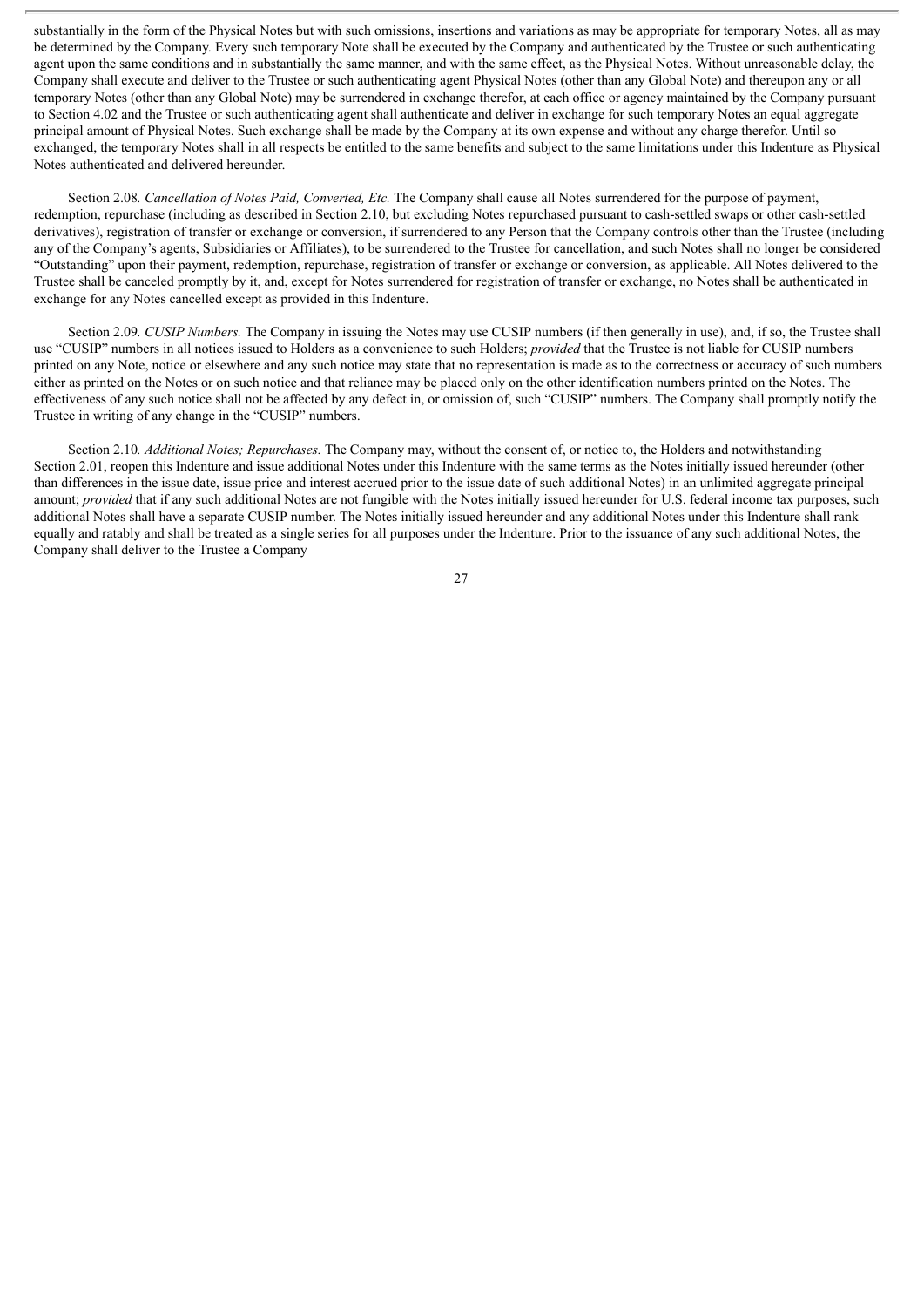Order, an Officer's Certificate and an Opinion of Counsel, such Officer's Certificate and Opinion of Counsel to cover such matters, in addition to those required by Section 17.05, as the Trustee shall reasonably request. In addition, the Company may, to the extent permitted by law, and directly or indirectly (regardless of whether such Notes are surrendered to the Company), repurchase Notes in the open market or otherwise, whether by the Company or its Subsidiaries or through a private or public tender or exchange offer or through counterparties to private agreements, including by cashsettled swaps or other cash-settled derivatives, in each case without prior notice to the Holders. The Company shall cause any Notes so repurchased (other than Notes pursuant to cash-settled swaps or other cash-settled derivatives) to be surrendered to the Trustee for cancellation in accordance with Section 2.08 and such Notes will no longer be considered Outstanding under this Indenture upon their repurchase.

Section 2.11. *Trustee Not Responsible for Securities Laws*. Notwithstanding anything herein to the contrary, neither the Trustee nor the Securities Registrar shall be responsible for ascertaining whether any transfer complies with the registration provisions of or exemptions from the Securities Act, applicable state securities laws or other applicable laws.

## ARTICLE 3

## SATISFACTION AND DISCHARGE

Section 3.01*. Satisfaction and Discharge.* This Indenture and the Notes shall upon request of the Company contained in an Officer's Certificate cease to be of further effect, and the Trustee, at the expense of the Company, shall execute such instruments reasonably requested by the Company acknowledging satisfaction and discharge of this Indenture and the Notes, when (i) all Notes theretofore authenticated and delivered (other than (x) Notes which have been destroyed, lost or stolen and which have been replaced or paid as provided in Section 2.06 and (y) Notes for whose payment has theretofore been deposited in trust or segregated and held in trust by the Company and thereafter repaid to the Company or discharged from such trust, as provided in Section 4.03(d)) have been delivered to the Trustee for cancellation; or (ii) after the Notes have become due and payable, whether on the Maturity Date, any Fundamental Change Repurchase Date or Redemption Date, upon conversion or otherwise, the Company has deposited with the Trustee cash and/or has delivered to Holders shares of Common Stock or a combination thereof, as applicable, solely to satisfy the Company's Conversion Obligation, sufficient to pay all of the Outstanding Notes and all other sums due and payable under this Indenture by the Company; and (iii) the Company has delivered to the Trustee an Officer's Certificate and an Opinion of Counsel, each stating that all conditions precedent herein provided for relating to the satisfaction and discharge of this Indenture have been complied with. Notwithstanding the satisfaction and discharge of this Indenture, the obligations of the Company to the Trustee under Section 7.06 shall survive.

## ARTICLE 4

## PARTICULAR COVENANTS OF THE COMPANY

Section 4.01*. Payment of Principal and Interest.* The Company covenants and agrees that it will cause to be paid the principal (including the Fundamental Change Repurchase Price and the Redemption Price, if applicable) of, and accrued and unpaid interest on, each of the Notes at the places, at the respective times and in the manner provided herein and in the Notes.

Section 4.02*. Paying Agent and Conversion Agent.* The office or agency where the Notes may be surrendered for registration of transfer or exchange or for presentation for payment or repurchase ("**Paying Agent**") and Security Registrar for the Notes shall be located in the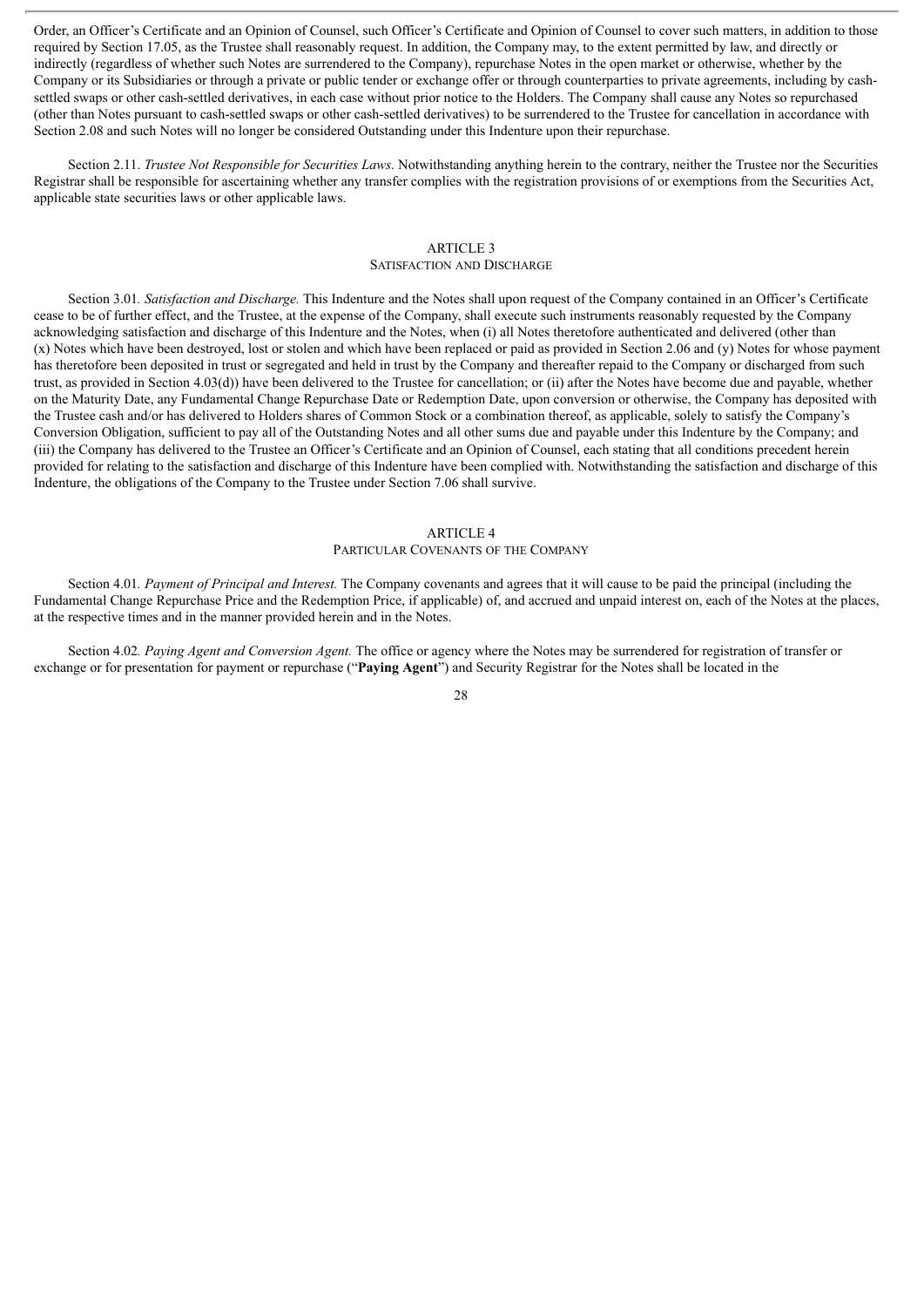continental United States of America and shall initially be at the Corporate Trust Office of the Trustee. The Company will also maintain an office or agency ("**Conversion Agent**") in the continental United States of America where the Notes may be surrendered for conversion and where notices and demands in respect of the Notes and this Indenture may be made. The Company will give prompt written notice to the Trustee of the location, and any change in the location, of such offices or agencies. If at any time the Company shall fail to maintain any such required office or agency or shall fail to furnish the Trustee with the address thereof, such presentations, surrenders, notices and demands may be made at the Corporate Trust Office or another office or agency of the Trustee; provided, however, that the Trustee shall not be considered an agent of the Company for service of legal process.

The Company may also from time to time designate as a Paying Agent one or more other offices or agencies where the Notes may be presented or surrendered for any or all such purposes and may from time to time rescind such designations; *provided* that no such designation or rescission shall in any manner relieve the Company of its obligation to maintain an office or agency in the continental United States of America for such purposes. The Company will give prompt written notice to the Trustee of any such designation or rescission and of any change in the location of any such other office or agency. The terms "**Paying Agent**" and "**Conversion Agent**" include any such additional or other offices or agencies, as applicable; provided that for the purposes of Article 15 of this Indenture, the Paying Agent may be any agent, depositary, tender agent, paying agent or other agent appointed by the Company to accomplish the purposes set forth therein.

The Company hereby initially designates the Trustee as the Paying Agent, Security Registrar, Custodian and Conversion Agent and the Corporate Trust Office as the office or agency where Notes may be surrendered for registration of transfer or exchange or for presentation for payment or repurchase (if applicable) or for conversion and where notices in respect of the Notes and this Indenture may be made; *provided*, that the Corporate Trust Office shall not be a place for service of legal process on the Company.

Section 4.03*. Appointments to Fill Vacancies in Trustee's Of ice.* The Company, whenever necessary to avoid or fill a vacancy in the office of Trustee, will appoint, in the manner provided in Section 7.09, a Trustee, so that there shall at all times be a Trustee hereunder.

Section 4.04*. Provisions as to Paying Agent.* (a) If the Company shall appoint a Paying Agent other than the Trustee, the Company will cause such Paying Agent to execute and deliver to the Trustee an instrument in which such agent shall agree with the Trustee, subject to the provisions of this Section 4.04:

(i) that it will hold all sums held by it as such agent for the payment of the principal (including the Fundamental Change Repurchase Price or the Redemption Price, if applicable) of, and accrued and unpaid interest on, the Notes in trust for the benefit of the Holders of the Notes;

(ii) that it will give the Trustee prompt written notice of any failure by the Company to make any payment of the principal (including the Fundamental Change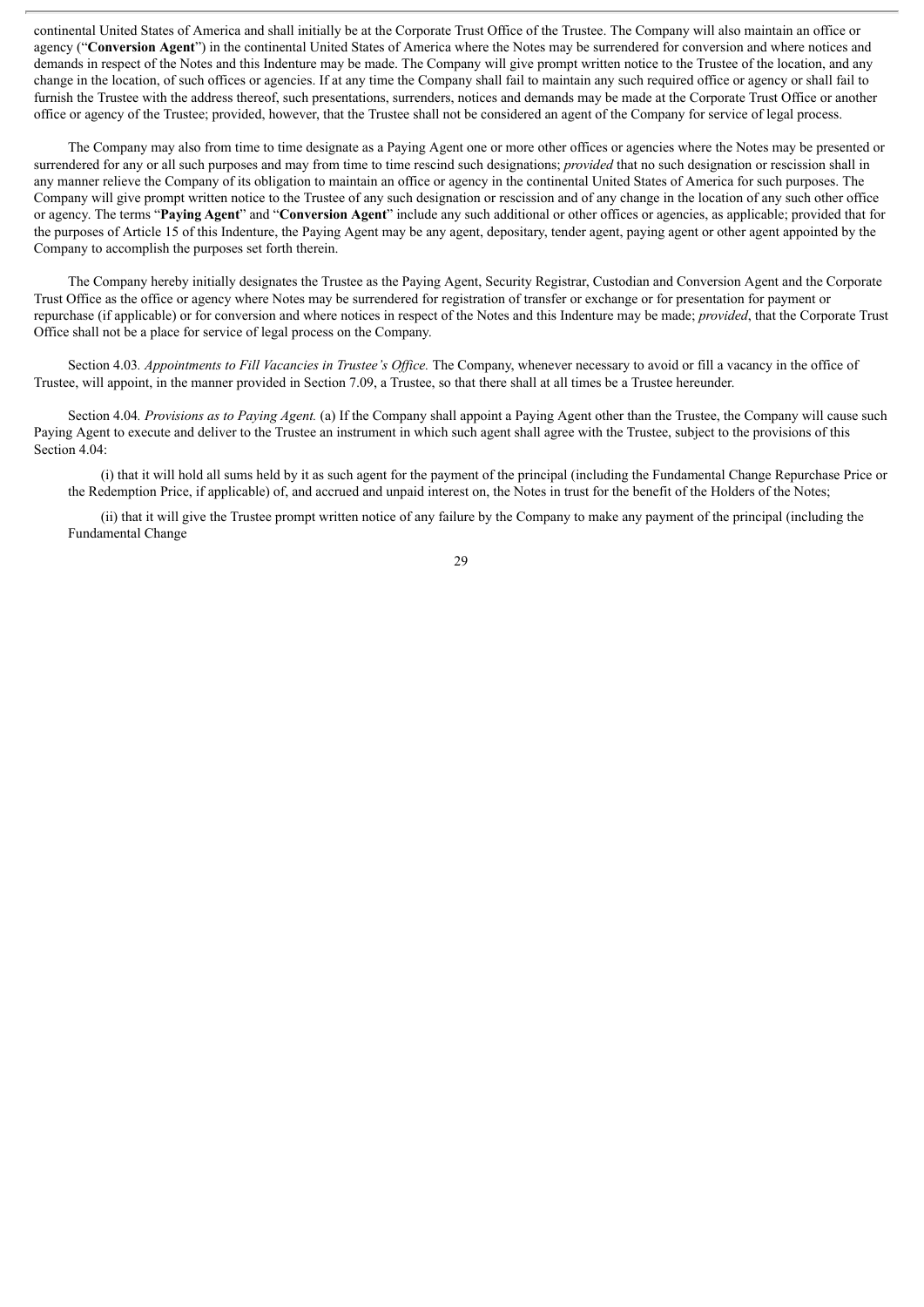Repurchase Price or the Redemption Price, if applicable) of, and accrued and unpaid interest on, the Notes when the same shall be due and payable; and

(iii) that at any time during the continuance of an Event of Default, upon request of the Trustee, it will forthwith pay to the Trustee all sums so held in trust;

*provided*, that a Paying Agent appointed as contemplated under Section 15.02(f) shall not be required to deliver any such instrument.

The Company shall, on or before each due date of the principal (including the Fundamental Change Repurchase Price and Redemption Price, if applicable) of, or accrued and unpaid interest on, the Notes, deposit with the Paying Agent a sum sufficient to pay such principal (including the Fundamental Change Repurchase Price and Redemption Price, if applicable) or accrued and unpaid interest, and (unless such Paying Agent is the Trustee) the Company will promptly notify the Trustee in writing of any failure to take such action; *provided* that if such deposit is made on the due date, such deposit must be received by the Paying Agent by 11:00 a.m., New York City time, on such date.

(b) If the Company shall act as its own Paying Agent, it will, on or before each due date of the principal (including the Fundamental Change Repurchase Price and Redemption Price, if applicable) of, and accrued and unpaid interest on, the Notes, set aside, segregate and hold in trust for the benefit of the Holders of the Notes a sum sufficient to pay such principal (including the Fundamental Change Repurchase Price and Redemption Price, if applicable) and accrued and unpaid interest so becoming due and will promptly notify the Trustee in writing of any failure to take such action and of any failure by the Company to make any payment of the principal (including the Fundamental Change Repurchase Price and Redemption Price, if applicable) of, or accrued and unpaid interest on, the Notes when the same shall become due and payable.

(c) Anything in this Section 4.04 to the contrary notwithstanding, the Company may, at any time, for the purpose of obtaining a satisfaction and discharge of this Indenture, or for any other reason, pay, cause to be paid or deliver to the Trustee all sums or amounts held in trust by the Company or any Paying Agent hereunder as required by this Section 4.04, such sums or amounts to be held by the Trustee upon the trusts herein contained and upon such payment or delivery by the Company or any Paying Agent to the Trustee, the Company or such Paying Agent shall be released from all further liability but only with respect to such sums or amounts. Upon the occurrence of any event specified in **Section 6.01(h)** or **Section 6.01(i)**, the Trustee shall automatically become the Paying Agent.

(d) Subject to any unclaimed property laws, any money and shares of Common Stock deposited with the Trustee, Conversion Agent or any Paying Agent, or then held by the Company, in trust for the payment of the principal (including the Fundamental Change Repurchase Price and Redemption Price, if applicable) of, accrued and unpaid interest on and the consideration due upon conversion of any Note and remaining unclaimed for two years after such principal (including the Fundamental Change Repurchase Price and Redemption Price, if applicable), interest or consideration due upon conversion has become due and payable shall be paid to the Company on request of the Company contained in an Officer's Certificate, or (if then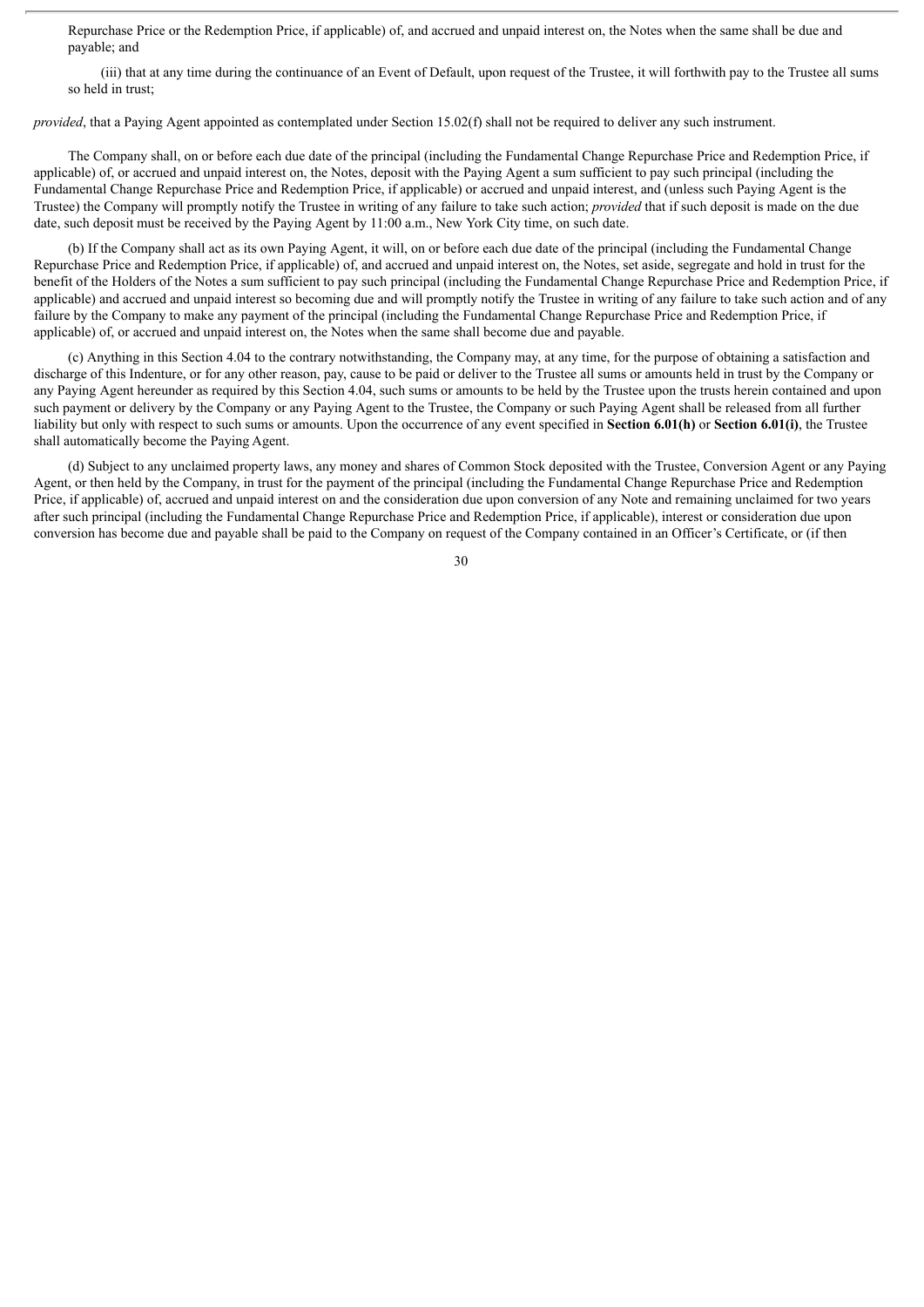held by the Company) shall be discharged from such trust; and the Holder of such Note shall thereafter, as an unsecured general creditor, look only to the Company for payment thereof, and all liability of the Trustee, Conversion Agent or such Paying Agent with respect to such trust money and shares of Common Stock, and all liability of the Company as trustee thereof, shall thereupon cease.

Section 4.05*. Existence.* Subject to Article 11, the Company shall do or cause to be done all things necessary to preserve and keep in full force and effect its corporate existence.

Section 4.06*. Rule 144A Information Requirement and Annual Reports.* (a) At any time the Company is not subject to Section 13 or 15(d) of the Exchange Act, the Company shall, so long as any of the Notes or any shares of Common Stock issuable upon conversion thereof shall, at such time, constitute "restricted securities" within the meaning of Rule 144(a)(3) under the Securities Act, promptly provide to the Trustee and shall, upon written request, provide to any Holder, beneficial owner or prospective purchaser of such Notes or any shares of Common Stock issuable upon conversion of such Notes, the information required to be delivered pursuant to Rule  $144A(d)(4)$  under the Securities Act to facilitate the resale of such Notes or shares of Common Stock pursuant to Rule 144A.

(b) The Company shall file with the Trustee, within 15 days after the same are required to be filed with the Commission (giving effect to any grace period provided by Rule 12b-25 under the Exchange Act or any successor rule), copies of any documents or reports that the Company is required to file with the Commission pursuant to Section 13 or 15(d) of the Exchange Act (excluding any such information, documents or reports, or portions thereof, subject to confidential treatment and any correspondence with the Commission). Any such document or report that the Company files with the Commission via the Commission's EDGAR system (or any successor thereto) shall be deemed to be filed with the Trustee for purposes of this Section 4.05(a) at the time such documents are filed via the EDGAR system (or any successor thereto), it being understood that the Trustee shall not be responsible for determining whether such filings have been made. The Trustee shall have no duty to review or analyze reports delivered to it pursuant to this covenant.

(c) Delivery of the reports, information and documents described in subsection (b) above to the Trustee is for informational purposes only, and the information and the Trustee's receipt of such shall not constitute constructive notice of any information contained therein or determinable from information contained therein, including the Company's compliance with any of its covenants hereunder (as to which the Trustee is entitled to conclusively rely on an Officer's Certificate).

(d) If, at any time during the six-month period beginning on, and including, the date that is six months after the last date of original issuance of the Notes, the Company fails to timely file any document or report that it is required to file with the Commission pursuant to Section 13 or 15(d) of the Exchange Act, as applicable (after giving effect to all applicable grace periods thereunder and other than reports on Form 8-K), or the Notes are not otherwise freely tradable pursuant to Rule 144 by Holders other than the Company's Affiliates or Holders that were the Company's Affiliates at any time during the three months immediately preceding (as a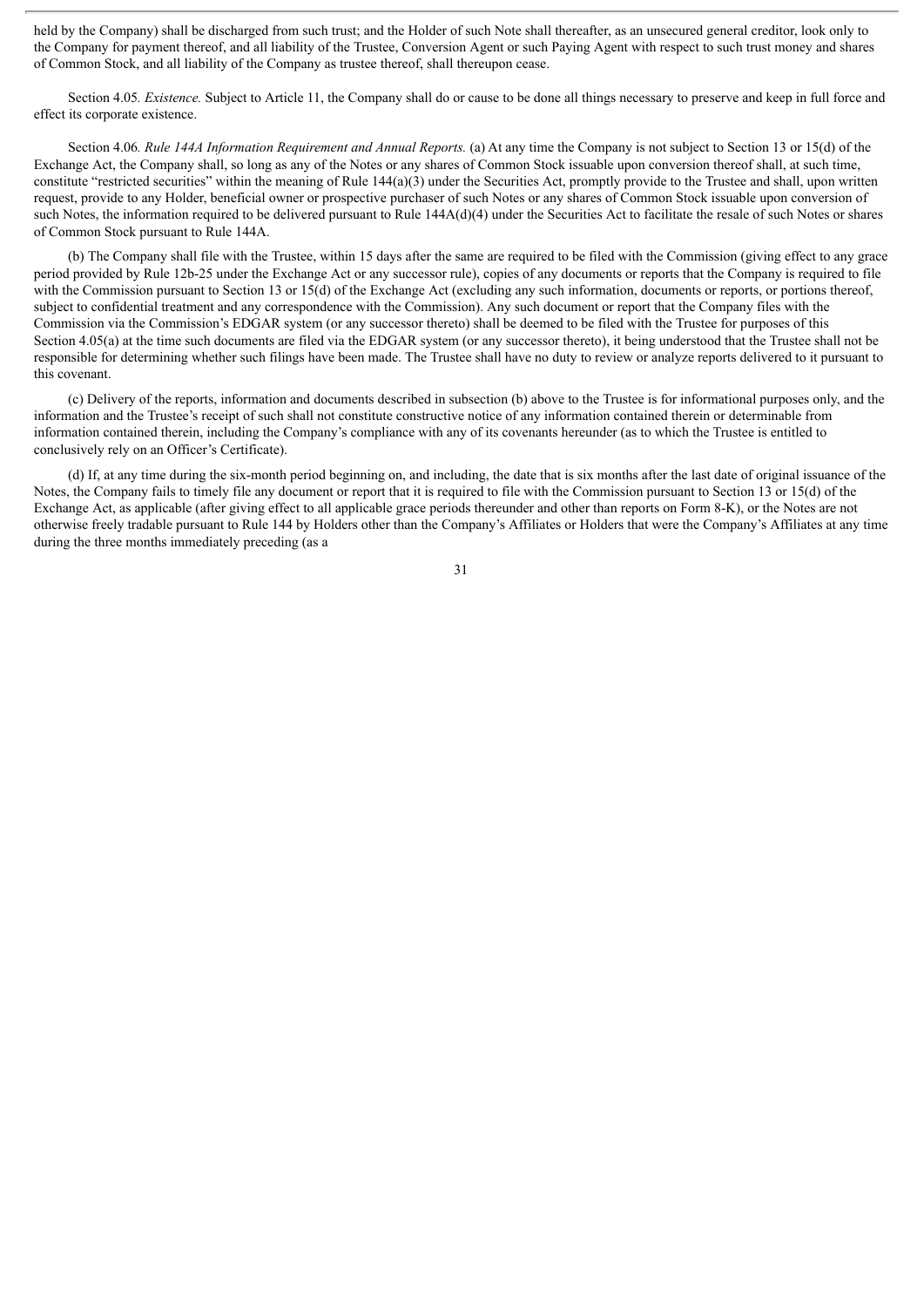result of restrictions pursuant to U.S. securities laws or the terms of this Indenture or the Notes), the Company shall pay Additional Interest on the Notes. Such Additional Interest shall accrue on the Notes at the rate of (i) 0.25% per annum of the principal amount of the Notes Outstanding for each day during the first 90 days of such period for which the Company's failure to file has occurred and is continuing or the Notes are not otherwise freely tradable pursuant to Rule 144 by Holders other than the Company's Affiliates (or Holders that were the Company's Affiliates at any time during the three months immediately preceding) and (ii) 0.50% per annum of the principal amount of the Notes Outstanding for each day after the 90th day of such period for which the Company's failure to file has occurred and is continuing or the Notes are not otherwise freely tradable pursuant to Rule 144 by Holders other than the Company's Affiliates (or Holders that were the Company's Affiliates at any time during the three months immediately preceding). As used in this Section 4.06(d), documents or reports that the Company is required to "file" with the Commission pursuant to Section 13 or 15(d) of the Exchange Act does not include documents or reports that the Company furnishes to the Commission pursuant to Section 13 or 15(d) of the Exchange Act.

(e) If, and for so long as, the Restrictive Legend on the Notes specified in Section 2.05(c) has not been removed, the Notes are assigned a restricted CUSIP or the Notes are not otherwise freely tradable pursuant to Rule 144 by Holders other than the Company's Affiliates or Holders that were the Company's Affiliates at any time during the three months immediately preceding (without restrictions pursuant to U.S. securities laws or the terms of this Indenture or the Notes) as of the 380th day after the last date of original issuance of the Notes (such 380th day, the "**legend removal deadline date**"), the Company shall pay Additional Interest on the Notes at a rate equal to (i) 0.25% per annum of the principal amount of Notes Outstanding for each day during the period beginning on, and including, the legend removal deadline date and ending on the earlier of  $(x)$  the 90th day immediately following the legend removal deadline date and (y) the date on which the Restrictive Legend has been removed from the Notes in accordance with Section 2.05(c), the Notes are assigned an unrestricted CUSIP and the Notes are freely tradable pursuant to Rule 144 by Holders other than the Company's Affiliates (or Holders that were the Company's Affiliates at any time during the three months immediately preceding) and (ii) 0.50% per annum of the principal amount of Notes Outstanding for each day during the period beginning on, and including, the 91st day immediately following the legend removal deadline date and ending on the date on which the Restrictive Legend has been removed from the Notes in accordance with Section 2.05(c), the Notes are assigned an unrestricted CUSIP and the Notes are freely tradable pursuant to Rule 144 by Holders other than the Company's Affiliates (or Holders that were the Company's Affiliates at any time during the three months immediately preceding). The Company shall send written notice to the Holder of each Note and the Trustee of the commencement and termination of any period on which Additional Interest accrues on such Note. The Restrictive Legend on the Notes shall be deemed removed pursuant to the terms of this Indenture as provided in Section 2.05(c), and, at such time, the Notes will, pursuant to, and subject to the provisions of, such Section, be deemed assigned an unrestricted CUSIP number. However, for the avoidance of doubt, Global Notes will continue to bear Additional Interest pursuant to this paragraph until such time as they are identified by an unrestricted CUSIP in the facilities of the Depositary therefor, as a result of completion of such Depositary's mandatory exchange process or otherwise.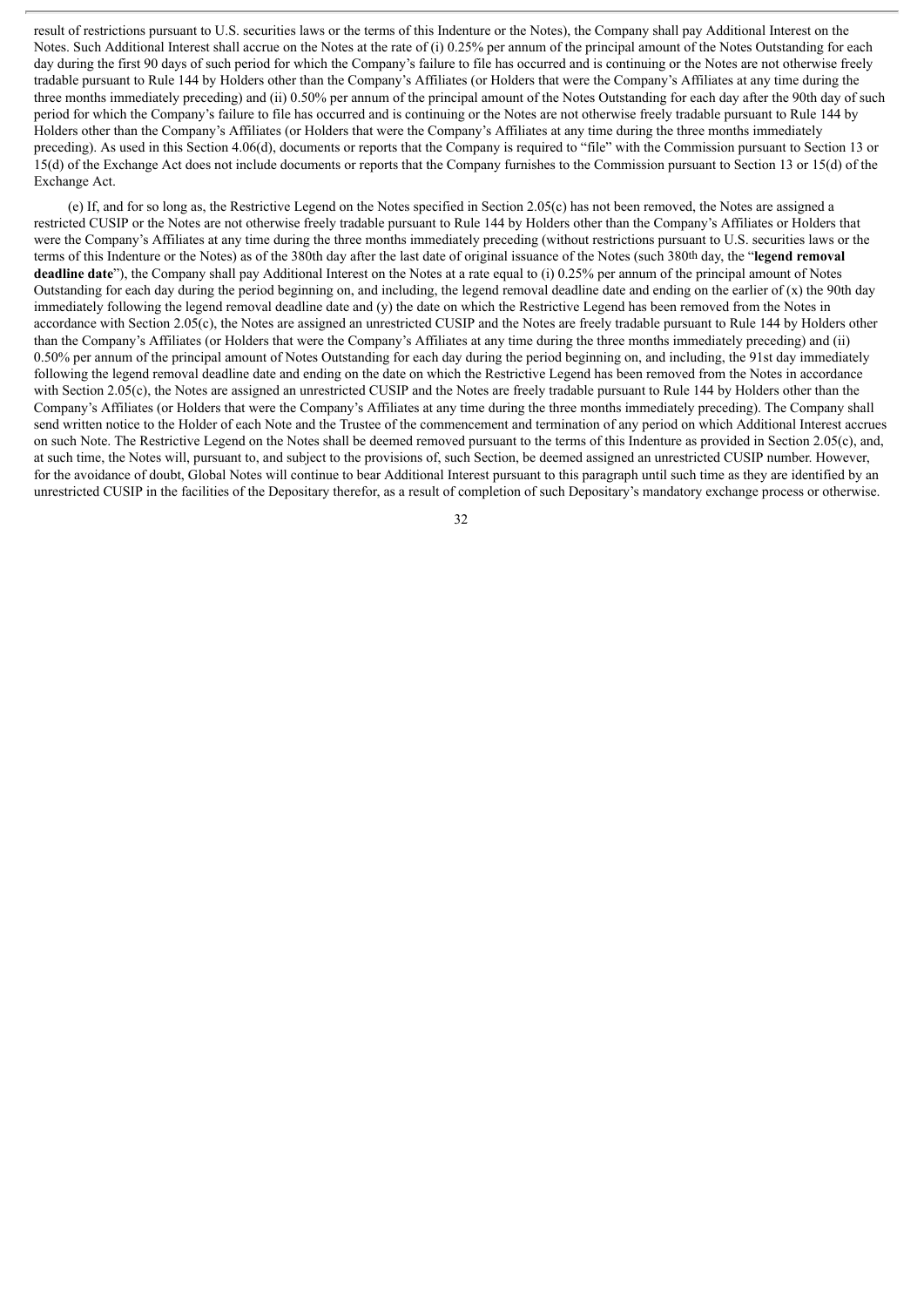(f) Additional Interest will be payable in arrears on each Interest Payment Date following accrual in the same manner as regular interest on the **Notes**.

(g) The Additional Interest that is payable in accordance with Section 4.06(d) or Section 4.06(e) shall be in addition to, and not in lieu of, any Additional Interest that may be payable as a result of the Company's election pursuant to Section 6.03. However, in no event shall any Additional Interest that may accrue as a result of the Company's failure to timely file any document or report that it is required to file with the Commission pursuant to Section 13 or 15(d) of the Exchange Act, as applicable (after giving effect to all applicable grace periods thereunder and other than reports on Form 8-K), as described in Section 4.06(d), together with any Additional Interest payable at the Company's election as the remedy for an Event of Default relating to the Company's failure to comply with its reporting obligations as set forth Section 4.06(b), accrue at a rate in excess of 0.50% per annum pursuant to this Indenture, regardless of the number of events or circumstances giving rise to the requirement to pay such Additional Interest.

(h) If Additional Interest is payable by the Company pursuant to Section 4.06(d) or Section 4.06(e), the Company shall deliver to the Trustee an Officer's Certificate to that effect stating (i) the amount of such Additional Interest that is payable and (ii) the date on which such Additional Interest is payable. Unless and until a Responsible Officer of the Trustee receives at the Corporate Trust Office such a certificate, the Trustee may assume without inquiry that no such Additional Interest is payable and the Trustee shall not have any duty to verify the Company's calculation of Additional Interest If the Company has paid Additional Interest directly to the Persons entitled to it, the Company shall deliver to the Trustee an Officer's Certificate setting forth the particulars of such payment.

Section 4.07*. Stay, Extension and Usury Laws.* The Company covenants (to the extent that it may lawfully do so) that it shall not at any time insist upon, plead, or in any manner whatsoever claim or take the benefit or advantage of, any stay, extension or usury law or other law that would prohibit or forgive the Company from paying all or any portion of the principal of or interest on the Notes as contemplated herein, wherever enacted, now or at any time hereafter in force, or that may affect the covenants or the performance of this Indenture; and the Company (to the extent it may lawfully do so) hereby expressly waives all benefit or advantage of any such law, and covenants that it will not, by resort to any such law, hinder, delay or impede the execution of any power herein granted to the Trustee, but will suffer and permit the execution of every such power as though no such law had been enacted.

Section 4.08*. Compliance Certificate; Statements as to Defaults.* The Company shall deliver to the Trustee within 120 days after the end of each fiscal year of the Company (beginning with the fiscal year ending on December 31, 2022) an Officer's Certificate signed by the principal executive, financial or accounting officer of the Company stating whether the signers thereof have knowledge of any failure by the Company to comply with all conditions and covenants then required to be performed under this Indenture and, if so, specifying each such failure and the nature thereof.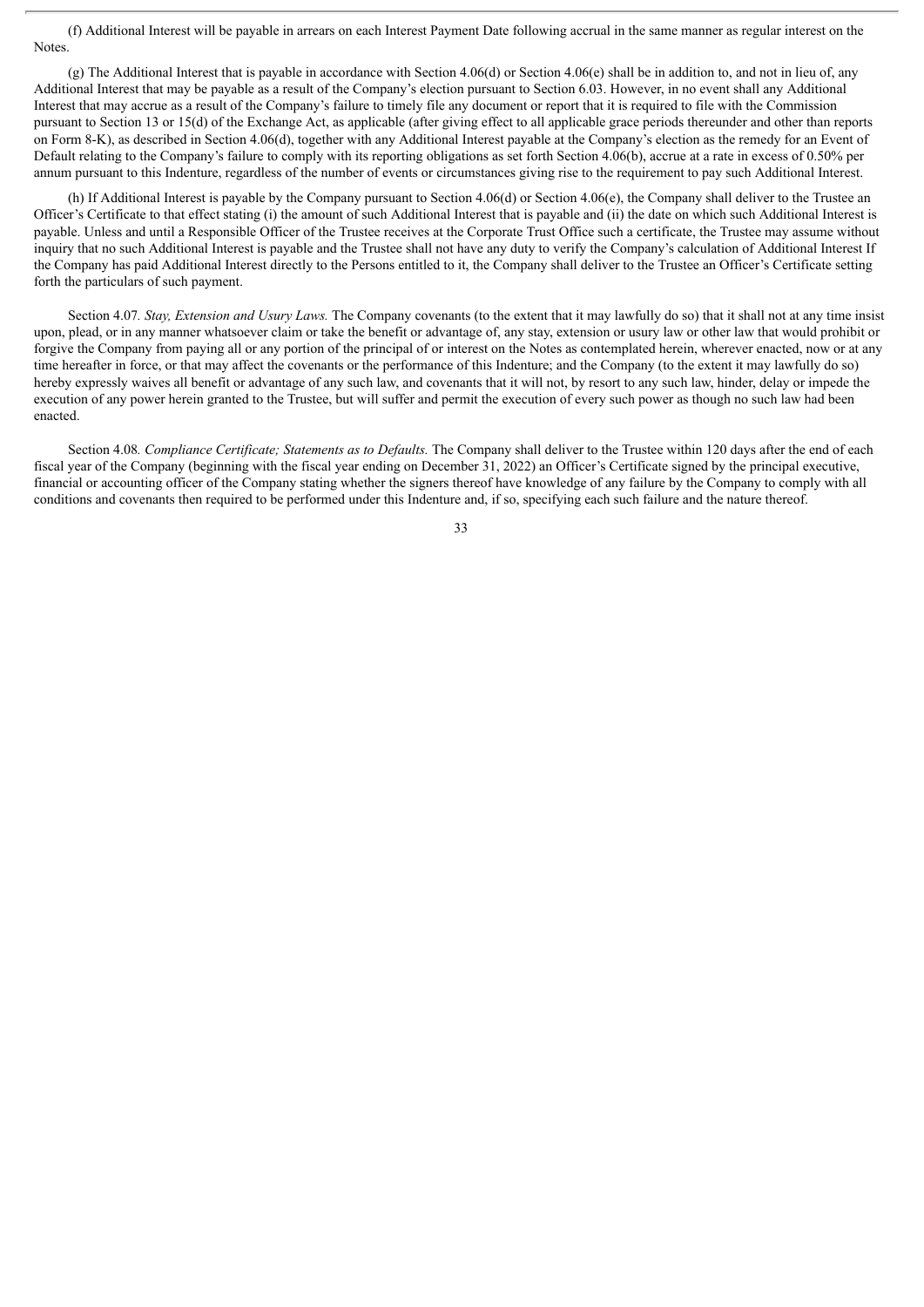In addition, the Company shall deliver to the Trustee, as soon as possible, and in any event within 30 days after an Officer of the Company obtains knowledge of the occurrence of any Event of Default or Default, an Officer's Certificate setting forth the details of such Event of Default or Default, its status and the action that the Company is taking or proposing to take in respect thereof; provided that the Company shall not be required to deliver such an Officer's Certificate if such Event of Default or Default has been cured within the applicable grace period (if any) provided in this Indenture.

Section 4.09*. Further Instruments and Acts.* Upon request of the Trustee, Company will execute and deliver such further instruments and do such further acts as may be reasonably necessary or proper to carry out more effectively the purposes of this Indenture.

## ARTICLE 5

LISTS OF HOLDERS AND REPORTS BY THE COMPANY AND THE TRUSTEE

Section 5.01*. Lists of Holders.* The Company covenants and agrees that it will furnish or cause to be furnished to the Trustee, semi-annually, no later than June 1 or December 1 in each year beginning with December 1, 2022, and at such other times as the Trustee may request in writing, within 15 days after receipt by the Company of any such request (or such lesser time as the Trustee may reasonably request in order to enable it to timely provide any notice to be provided by it hereunder), a list in such form as the Trustee may reasonably require of the names and addresses of the Holders as of a date not more than 15 days (or such other date as the Trustee may reasonably request in order to so provide any such notices) prior to the time such information is furnished, except that no such list need be furnished so long as the Trustee is acting as Security Registrar.

Section 5.02*. Preservation and Disclosure of Lists.* The Trustee shall preserve, in as current a form as is reasonably practicable, all information as to the names and addresses of the Holders contained in the most recent list furnished to it as provided in Section 5.01 or maintained by the Trustee in its capacity as Security Registrar, if so acting. The Trustee may destroy any list furnished to it as provided in Section 5.01 upon receipt of a new list so furnished.

#### ARTICLE 6

#### DEFAULTS AND REMEDIES

Section 6.01*. Events of Default.* Each of the following events shall be an "**Event of Default**" with respect to the Notes:

(a) default in any payment of interest on any Note when due and payable, and the default continues for a period of 30 days;

(b) default in the payment of principal of any Note when due and payable on the Maturity Date, on the Redemption Date, upon any required repurchase, upon declaration of acceleration or otherwise;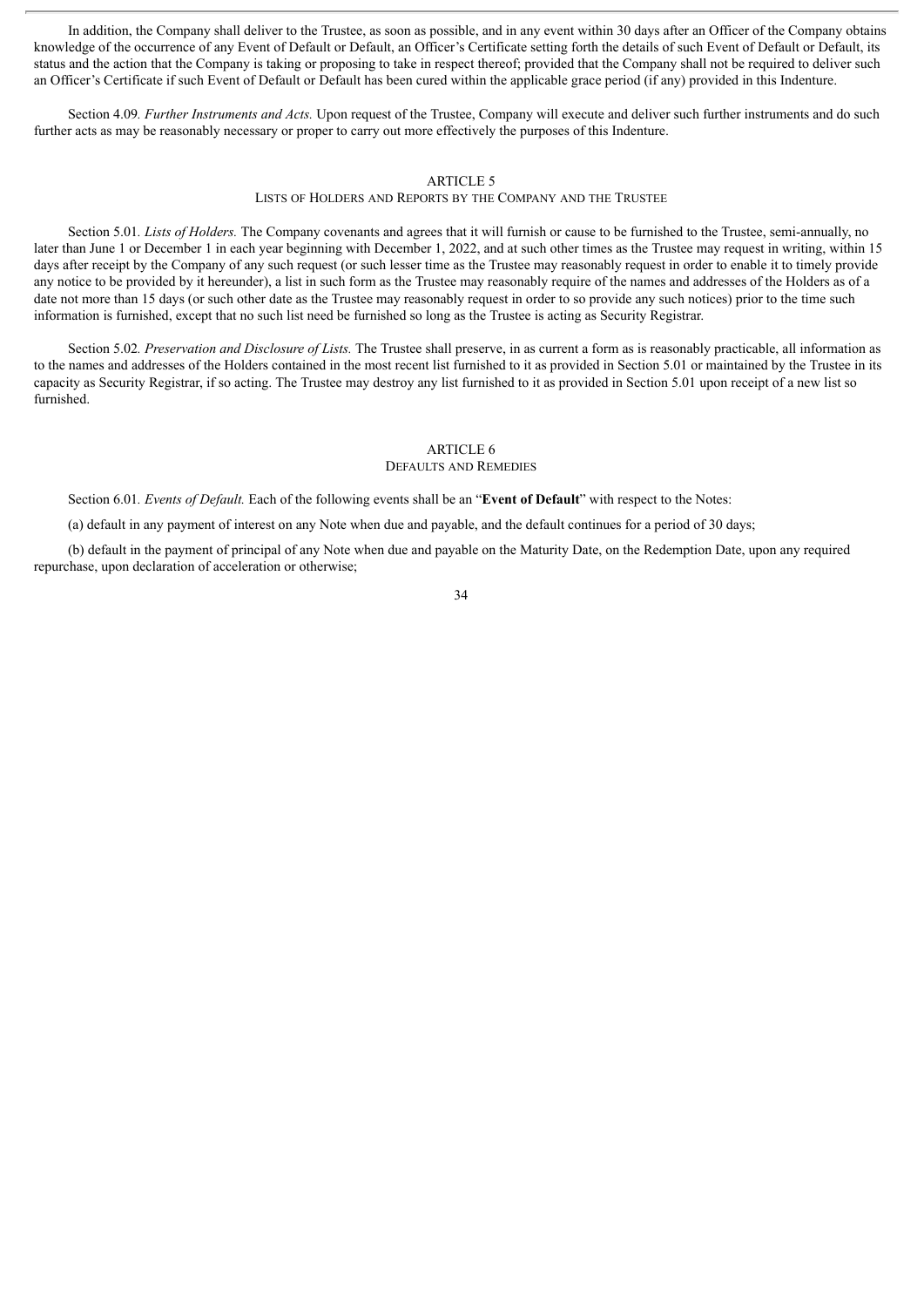(c) failure by the Company to comply with its obligation to convert the Notes in accordance with this Indenture upon exercise of a Holder's conversion right, and such failure continues for five Business Days;

(d) failure by the Company to issue (i) a Fundamental Change Company Notice in accordance with Section 15.02(c), (ii) a notice of the Effective Date of a Make-Whole Fundamental Change in accordance with Section 14.03(b) or (iii) notice of a specified distribution or specified Corporate Event in accordance with Section 14.01(b)(ii) or Section 14.01(b)(iii), in each case, when due and (in the case of clause (i) and (ii) only) such failure continues for five Business Days);

(e) failure by the Company to comply with its obligations under Article 11;

(f) failure by the Company for 60 days, after the Company has received written notice from the Trustee or the Holders of at least 25% in principal amount of the Notes then Outstanding, to comply with any of its other agreements contained in the Notes or this Indenture;

(g) default by the Company or any Significant Subsidiary of the Company with respect to any mortgage, agreement or other instrument under which there may be outstanding, or by which there may be secured or evidenced, any indebtedness for money borrowed in excess of \$50,000,000 (or its foreign currency equivalent) in the aggregate of the Company and/or of any such Significant Subsidiary, whether such indebtedness now exists or shall hereafter be created (i) resulting in such indebtedness becoming or being declared due and payable prior to its stated maturity or (ii) constituting a failure to pay the principal of any such indebtedness when due and payable (after the expiration of all applicable grace periods) at its stated maturity, upon required repurchase, upon declaration of acceleration or otherwise, and such acceleration shall not have been rescinded or annulled or such failure to pay or default shall not have been cured or waived, or such indebtedness shall not have been paid or discharged, as the case may be, within 30 days after written notice to the Company by the Trustee or to the Company and the Trustee by the Holders of at least 25% in principal amount of the Notes then Outstanding has been received;

(h) the Company or any Significant Subsidiary shall commence a voluntary case or other proceeding seeking liquidation, reorganization or other relief with respect to the Company or any such Significant Subsidiary or its debts under any bankruptcy, insolvency or other similar law now or hereafter in effect or seeking the appointment of a trustee, receiver, liquidator, custodian or other similar official of the Company or any such Significant Subsidiary or any substantial part of its property, or shall consent to any such relief or to the appointment of or taking possession by any such official in an involuntary case or other proceeding commenced against it, or shall make a general assignment for the benefit of creditors, or shall admit in writing that it is unable to pay its debts generally as they become due;

(i) an involuntary case or other proceeding shall be commenced against the Company or any Significant Subsidiary seeking liquidation, reorganization or other relief with respect to the Company or such Significant Subsidiary or its debts under any bankruptcy, insolvency or other similar law now or hereafter in effect or seeking the appointment of a trustee, receiver, liquidator, custodian or other similar official of the Company or such Significant Subsidiary or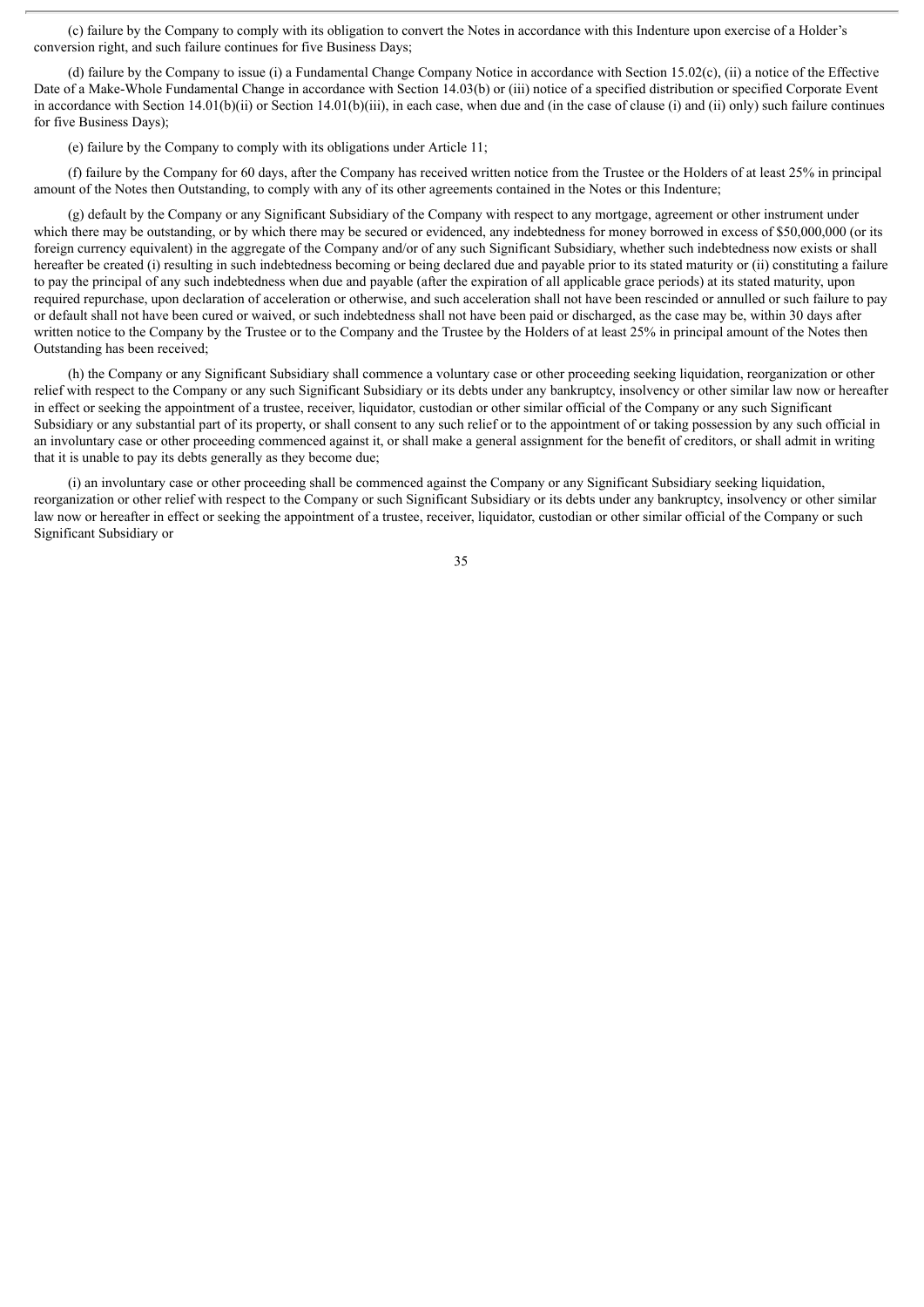any substantial part of its property, and such involuntary case or other proceeding shall remain undismissed and unstayed for a period of 60 consecutive days; or

(j) a final judgment or judgments for the payment of \$50.0 million (or its foreign currency equivalent) or more (excluding any amounts covered by insurance) in the aggregate rendered against the Company or any of the Company's Significant Subsidiaries, which judgment is not discharged, bonded, paid, waived or stayed within 60 days after (i) the date on which the right to appeal thereof has expired if no such appeal has commenced, or (ii) the date on which all rights to appeal have been extinguished.

Section 6.02. *Acceleration; Rescission and Annulment*. If one or more Events of Default shall have occurred and be continuing (whatever the reason for such Event of Default and whether it shall be voluntary or involuntary or be effected by operation of law or pursuant to any judgment, decree or order of any court or any order, rule or regulation of any administrative or governmental body), then, and in each and every such case (other than an Event of Default specified in Section 6.01(h) or Section 6.01(i) with respect to the Company), unless the principal of all of the Notes shall have already become due and payable, either the Trustee or the Holders of at least 25% in aggregate principal amount of the Notes then Outstanding determined in accordance with Section 8.04, by notice in writing to the Company (and to the Trustee if given by Holders), may declare 100% of the principal of, and accrued and unpaid interest, if any, on, all the Notes to be due and payable immediately, and upon any such declaration the same shall become and shall automatically be immediately due and payable, anything contained in this Indenture or in the Notes to the contrary notwithstanding. If an Event of Default specified in Section 6.01(h) or Section 6.01(i) with respect to the Company occurs and is continuing, 100% of the principal of, and accrued and unpaid interest, if any, on, all Notes shall become and shall automatically be immediately due and payable.

The immediately preceding paragraph, however, is subject to the conditions that if, at any time after the principal of the Notes shall have been so declared due and payable, and before any judgment or decree for the payment of the monies due shall have been obtained or entered as hereinafter provided, the Company shall pay or shall deposit with the Trustee a sum sufficient to pay installments of accrued and unpaid interest upon all Notes and the principal of any and all Notes that shall have become due otherwise than by acceleration (with interest on overdue installments of accrued and unpaid interest to the extent that payment of such interest is enforceable under applicable law, and on such principal at the rate borne by the Notes at such time) and amounts due to the Trustee pursuant to Section 7.06, and if (1) rescission would not conflict with any judgment or decree of a court of competent jurisdiction and (2) any and all existing Events of Default under this Indenture, other than the nonpayment of the principal of and accrued and unpaid interest, if any, on Notes that shall have become due solely by such acceleration, shall have been cured or waived pursuant to Section 6.09, then and in every such case (except as provided in the immediately succeeding sentence) the Holders of a majority in aggregate principal amount of the Notes then Outstanding, by written notice to the Company and to the Trustee, may waive all Defaults or Events of Default with respect to the Notes and rescind and annul such declaration and its consequences and such Default shall cease to exist, and any Event of Default arising therefrom shall be deemed to have been cured for every purpose of this Indenture; but no such waiver or rescission and annulment shall extend to or shall affect any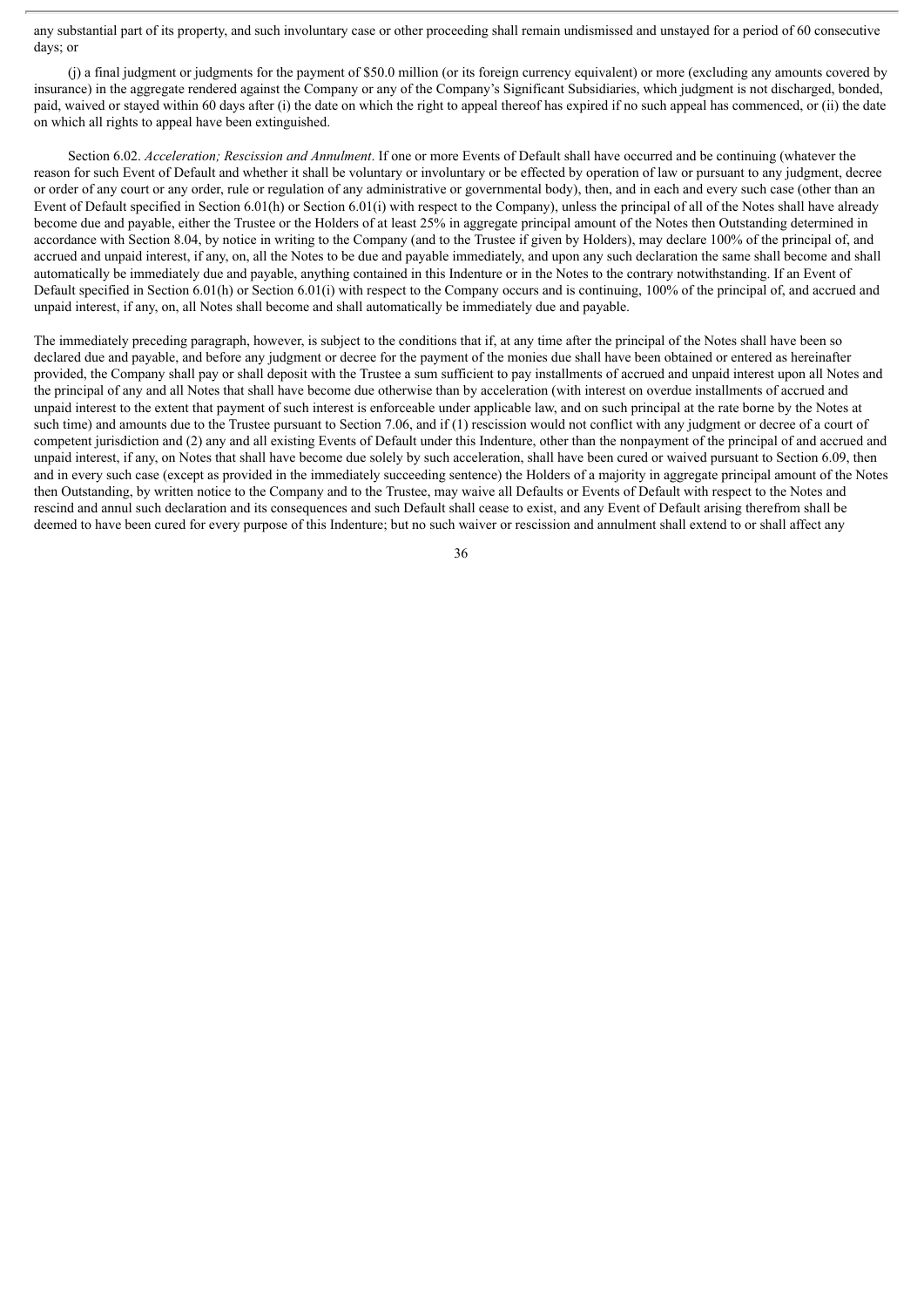subsequent Default or Event of Default, or shall impair any right consequent thereon. Notwithstanding anything to the contrary herein, no such waiver or rescission and annulment shall extend to or shall affect any Default or Event of Default resulting from (i) the nonpayment of the principal (including the Fundamental Change Repurchase Price and the Redemption Price, if applicable) of, or accrued and unpaid interest on, any Notes, (ii) a failure to repurchase any Notes when required or (iii) a failure to pay or deliver, as the case may be, the consideration due upon conversion of the Notes.

Section 6.03. *Additional Interest*. Notwithstanding anything in this Indenture or in the Notes to the contrary, to the extent the Company elects, the sole remedy for an Event of Default relating to the Company's failure to comply with its obligations as set forth in Section 4.05(a) (the obligations described in clauses (i) and (ii), the "**Reporting Obligations**") shall consist exclusively of the right to receive Additional Interest on the Notes at a rate equal to  $(x)$  0.25% per annum of the principal amount of the Notes Outstanding for each day during the period beginning on, and including, the date on which such Event of Default first occurs and ending on the earlier of (A) the date on which such Event of Default is cured or validly waived in accordance herewith and (B) the 135th day immediately following, and including, the date on which such Event of Default first occurs and (y) if such Event of Default has not been cured or validly waived prior to the 136th day immediately following, and including, the date on which such Event of Default first occurs, 0.50% per annum of the principal amount of the Notes Outstanding for each day during the period beginning on, and including, the 136th day immediately following, and including, the date on which such Event of Default first occurs and ending on the earlier of (A) the date on which such Event of Default is cured or validly waived in accordance herewith and (B) the 270th day immediately following, and including, the date on which such Event of Default first occurs.

If the Company so elects to pay Additional Interest, any such Additional Interest shall be payable in the same manner and on the same dates as the stated interest payable on the Notes and will accrue on all Outstanding Notes from, and including, the date on which such Event of Default first occurs to, and including, the 270th day thereafter (or such earlier date on which such Event of Default is cured or validly waived in accordance herewith). On the 271st day after such Event of Default (if the Event of Default is not cured or waived in accordance herewith prior to such 271st day), such Additional Interest will cease to accrue and the Notes shall be immediately subject to acceleration as provided in Section 6.02. In the event the Company does not elect to pay Additional Interest following an Event of Default relating to the Reporting Obligations in accordance with this Section 6.03 or the Company elected to make such payment but does not pay the Additional Interest when due, the Notes shall be immediately subject to acceleration as provided in Section 6.02.

In order to elect to pay Additional Interest as the sole remedy during the first 270 days after the occurrence of any Event of Default relating to the failure by the Company to comply with the Reporting Obligations, in accordance with this Section 6.03, the Company must notify all Holders of the Notes, the Trustee and the Paying Agent in writing of such election prior to the beginning of such 270-day period. Upon the failure to timely give such notice, the Notes shall be immediately subject to acceleration as provided in Section 6.02. The Trustee shall not at any time be under any duty or responsibility to any Holder of Notes to determine the Additional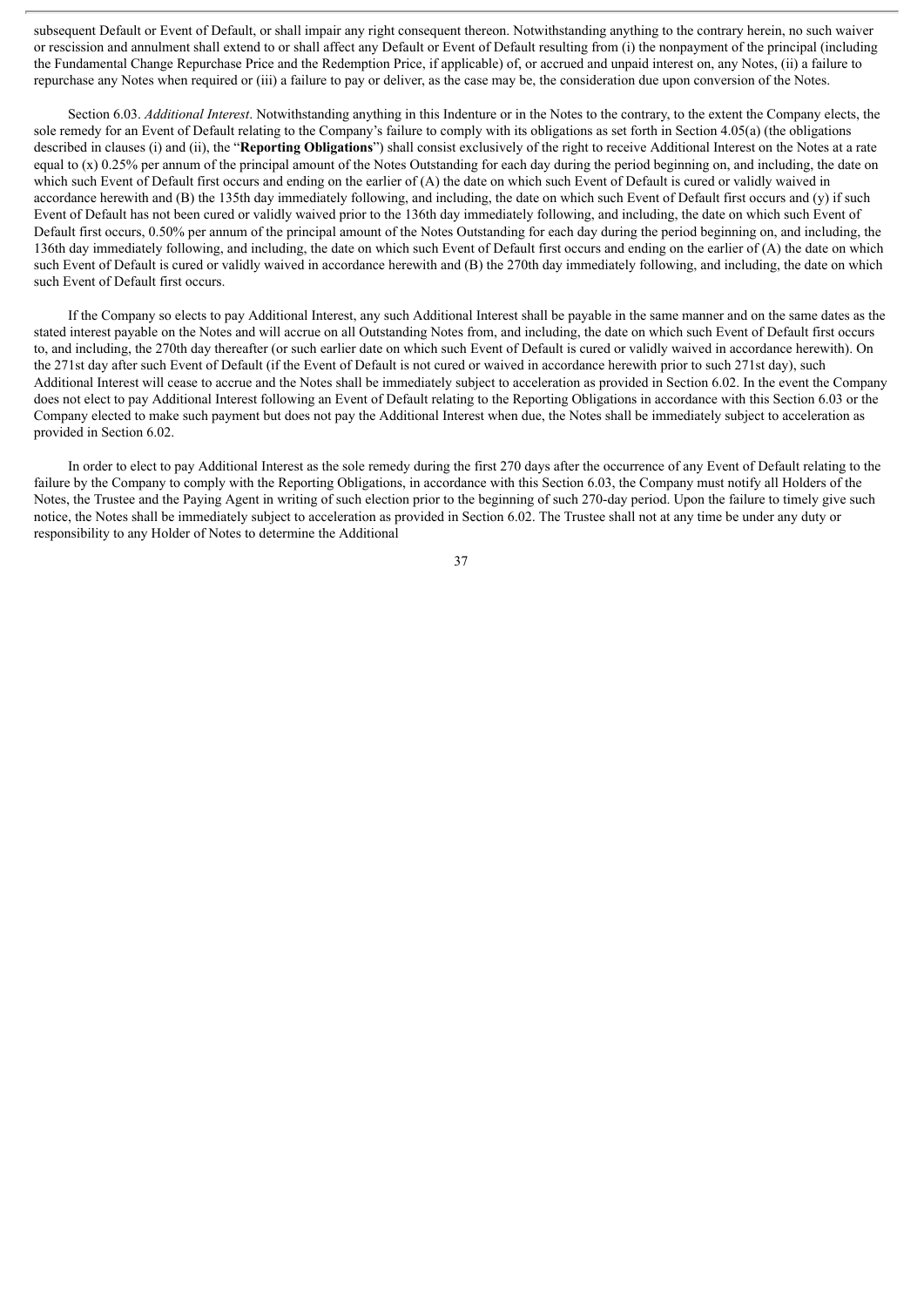Interest, or with respect to the nature, extent, or calculation of the amount of Additional Interest owed, or with respect to the method employed in such calculation of the Additional Interest.

In no event shall Additional Interest payable at the Company's election as the remedy for an Event of Default relating to the Company's failure to comply with its reporting obligations as set forth in Section 4.06(b), together with any Additional Interest that may accrue as a result of the Company's failure to timely file any document or report that it is required to file with the Commission pursuant to Section 13 or 15(d) of the Exchange Act, as applicable (after giving effect to all applicable grace periods thereunder and other than reports on Form 8-K), pursuant to Section 4.06(d), accrue at a rate in excess of 0.50% per annum pursuant to this Indenture, regardless of the number of events or circumstances giving rise to the requirement to pay such Additional Interest. The Trustee shall have no duty to calculate or verify the calculation of Additional Interest.

Section 6.04*. Payments of Notes on Default; Suit Therefor.* If an Event of Default described in clauses (a) or (b) of Section 6.01 shall have occurred, the Company shall, upon demand of the Trustee or the requisite Holders as set forth in Section 6.01, pay to the Trustee, for the benefit of the Holders of the Notes, the whole amount then due and payable on the Notes for principal and interest, if any, with interest on any overdue principal and interest, if any, at the rate borne by the Notes at such time, and, in addition thereto, such further amount as shall be sufficient to cover any amounts due to the Trustee under Section 7.06. If the Company shall fail to pay such amounts forthwith upon such demand, the Trustee, in its own name and as trustee of an express trust, may institute a judicial proceeding for the collection of the sums so due and unpaid, may prosecute such proceeding to judgment or final decree and may enforce the same against the Company or any other obligor upon the Notes and collect the moneys adjudged or decreed to be payable in the manner provided by law out of the property of the Company or any other obligor upon the Notes, wherever situated.

In the event there shall be pending proceedings for the bankruptcy or for the reorganization of the Company or any other obligor on the Notes under Title 11 of the United States Code, or any other applicable law, or in case a receiver, assignee or trustee in bankruptcy or reorganization, liquidator, sequestrator or similar official shall have been appointed for or taken possession of the Company or such other obligor, the property of the Company or such other obligor, or in the event of any other judicial proceedings relative to the Company or such other obligor upon the Notes, or to the creditors or property of the Company or such other obligor, the Trustee, irrespective of whether the principal of the Notes shall then be due and payable as therein expressed or by declaration or otherwise and irrespective of whether the Trustee shall have made any demand pursuant to the provisions of this Section 6.04, shall be entitled and empowered, by intervention in such proceedings or otherwise, to file and prove a claim or claims for the whole amount of principal and accrued and unpaid interest, if any, in respect of the Notes, and, in case of any judicial proceedings, to file such proofs of claim and other papers or documents and to take such other actions as it may deem necessary or advisable in order to have the claims of the Trustee (including any claim for the reasonable compensation, expenses and disbursements of the Trustee, its agents and counsel) and of the Holders allowed in such judicial proceedings relative to the Company or any other obligor on the Notes, its or their creditors, or its or their property, and to collect and receive any monies or other property payable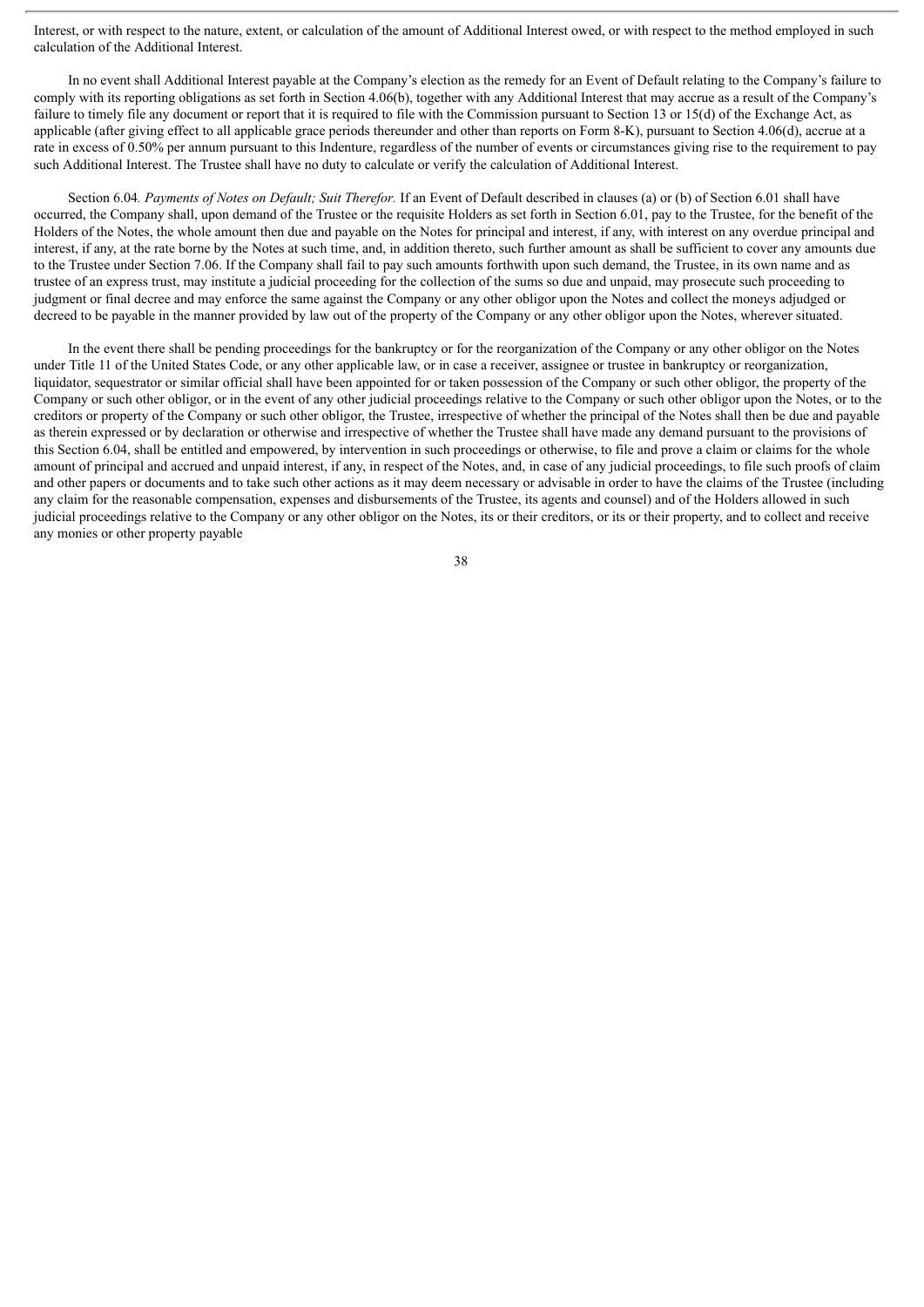or deliverable on any such claims, and to distribute the same after the deduction of any amounts due to the Trustee under Section 7.06; and any receiver, assignee or trustee in bankruptcy or reorganization, liquidator, custodian or similar official is hereby authorized by each of the Holders to make such payments to the Trustee, as administrative expenses, and, in the event that the Trustee shall consent to the making of such payments directly to the Holders, to pay to the Trustee any amount due it for reasonable compensation, expenses and disbursements, including agents and counsel fees, and including any other amounts due to the Trustee under Section 7.06, incurred by it up to the date of such distribution. To the extent that such payment of reasonable compensation, expenses and disbursements out of the estate in any such proceedings shall be denied for any reason, payment of the same shall be secured by a lien on, and shall be paid out of, any and all distributions, dividends, monies, securities and other property that the Holders of the Notes may be entitled to receive in such proceedings, whether in liquidation or under any plan of reorganization or arrangement or otherwise.

Nothing herein contained shall be deemed to authorize the Trustee to authorize or consent to or accept or adopt on behalf of any Holder any plan of reorganization, arrangement, adjustment or composition affecting such Holder or the rights of any Holder thereof, or to authorize the Trustee to vote in respect of the claim of any Holder in any such proceeding.

All rights of action and of asserting claims under this Indenture, or under any of the Notes, may be enforced by the Trustee without the possession of any of the Notes, or the production thereof at any trial or other proceeding relative thereto, and any such suit or proceeding instituted by the Trustee shall be brought in its own name as trustee of an express trust, and any recovery of judgment shall, after provision for the payment of the reasonable compensation, expenses and disbursements of the Trustee, its agents and counsel, be for the ratable benefit of the Holders of the Notes.

In any proceedings brought by the Trustee (and in any proceedings involving the interpretation of any provision of this Indenture to which the Trustee shall be a party) the Trustee shall be held to represent all the Holders of the Notes, and it shall not be necessary to make any Holders of the Notes parties to any such proceedings.

In case the Trustee shall have proceeded to enforce any right under this Indenture and such proceedings shall have been discontinued or abandoned because of any waiver pursuant to Section 6.09 or any rescission and annulment pursuant to Section 6.02 or for any other reason or shall have been determined adversely to the Trustee, then and in every such case the Company, the Holders and the Trustee shall, subject to any determination in such proceeding, be restored respectively to their several positions and rights hereunder, and all rights, remedies and powers of the Company, the Holders and the Trustee shall continue as though no such proceeding had been instituted.

Section 6.05*. Application of Monies Collected by Trustee.* Any monies collected by the Trustee pursuant to this Article 6 with respect to the Notes shall be applied in the following order, at the date or dates fixed by the Trustee for the distribution of such monies, upon presentation of the several Notes, and stamping thereon the payment, if only partially paid, and upon surrender thereof, if fully paid: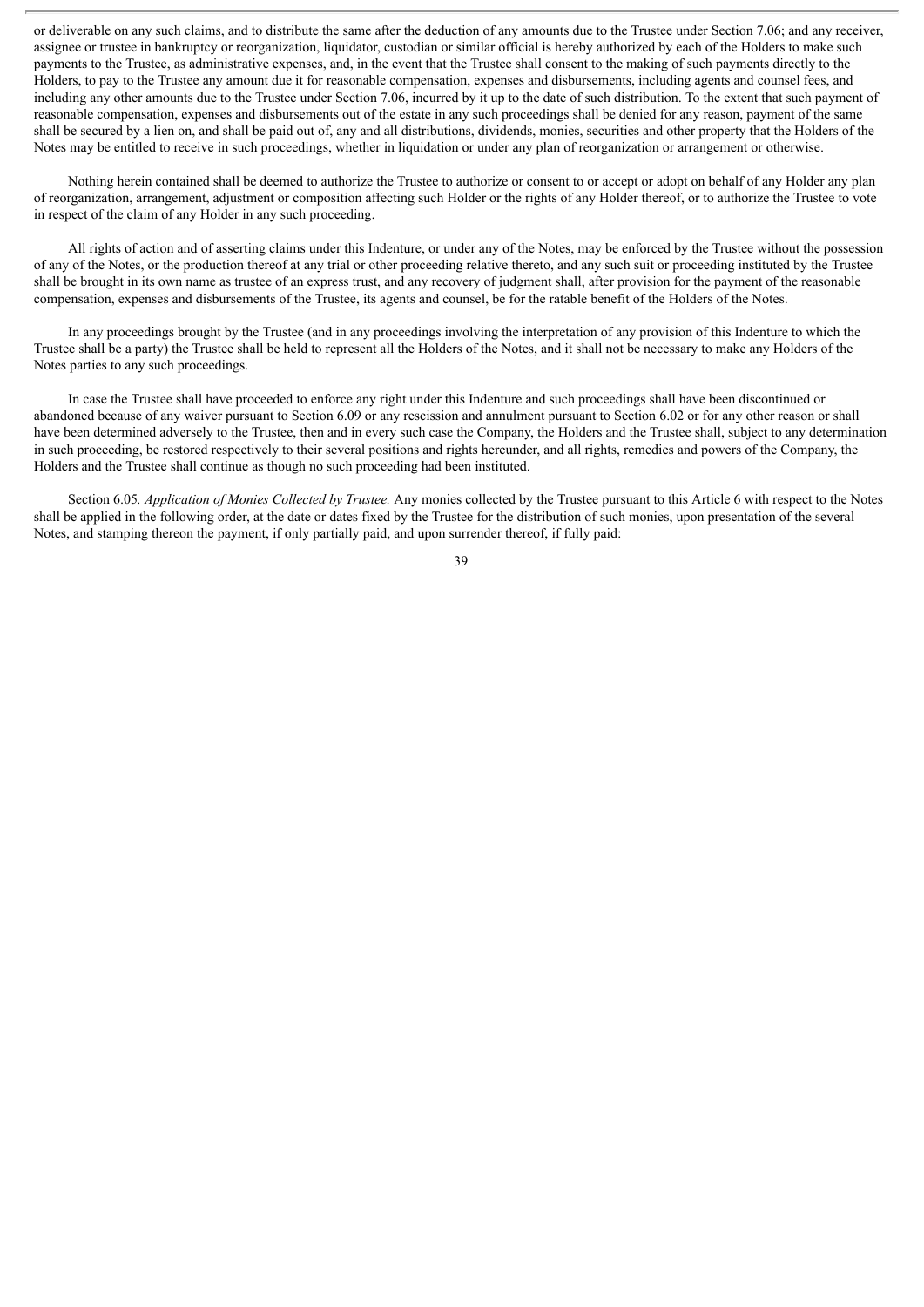**First**, to the payment of all amounts due the Trustee and its agents under this Indenture;

**Second**, in case the principal of the Outstanding Notes shall not have become due and be unpaid, to the payment of interest on, and any cash due upon conversion of, the Notes in default in the order of the date due of the payments of such interest and cash due upon conversion, as the case may be, with interest (to the extent that such interest has been collected by the Trustee) upon such overdue payments at the rate borne by the Notes at such time, such payments to be made ratably to the Persons entitled thereto;

**Third**, in case the principal of the Outstanding Notes shall have become due, by declaration or otherwise, and be unpaid to the payment of the whole amount (including, if applicable, the payment of the Fundamental Change Repurchase Price, the Redemption Price and any cash due upon conversion) then owing and unpaid upon the Notes for principal and interest, if any, with interest on the overdue principal and, to the extent that such interest has been collected by the Trustee, upon overdue installments of interest at the rate borne by the Notes at such time, and in case such monies shall be insufficient to pay in full the whole amounts so due and unpaid upon the Notes, then to the payment of such principal (including, if applicable, the Fundamental Change Repurchase Price, the Redemption Price and the cash due upon conversion) and interest without preference or priority of principal over interest, or of interest over principal or of any installment of interest over any other installment of interest, or of any Note over any other Note, ratably to the aggregate of such principal (including, if applicable, the Fundamental Change Repurchase Price, the Redemption Price and any cash due upon conversion) and accrued and unpaid interest; and

**Fourth**, to the payment of the remainder, if any, to the Company.

Section 6.06*. Proceedings by Holders.* Except to enforce the right to receive payment of principal (including, if applicable, the Fundamental Change Repurchase Price and the Redemption Price) or interest when due, or the right to receive payment or delivery of the consideration due upon conversion, no Holder of any Note shall have any right by virtue of or by availing of any provision of this Indenture to institute any suit, action or proceeding in equity or at law upon or under or with respect to this Indenture, or for the appointment of a receiver, trustee, liquidator, custodian or other similar official, or for any other remedy hereunder, unless:

(a) such Holder previously shall have given to the Trustee written notice of an Event of Default and of the continuance thereof, as herein provided;

(b) Holders of at least 25% in aggregate principal amount of the Notes then Outstanding shall have made written request upon the Trustee to institute such action, suit or proceeding in its own name as Trustee hereunder;

(c) such Holders shall have offered to the Trustee such security or indemnity satisfactory to it against any loss, liability or expense to be incurred therein or thereby;

(d) the Trustee for 60 days after its receipt of such notice, request and offer of such security or indemnity, shall have neglected or refused to institute any such action, suit or proceeding; and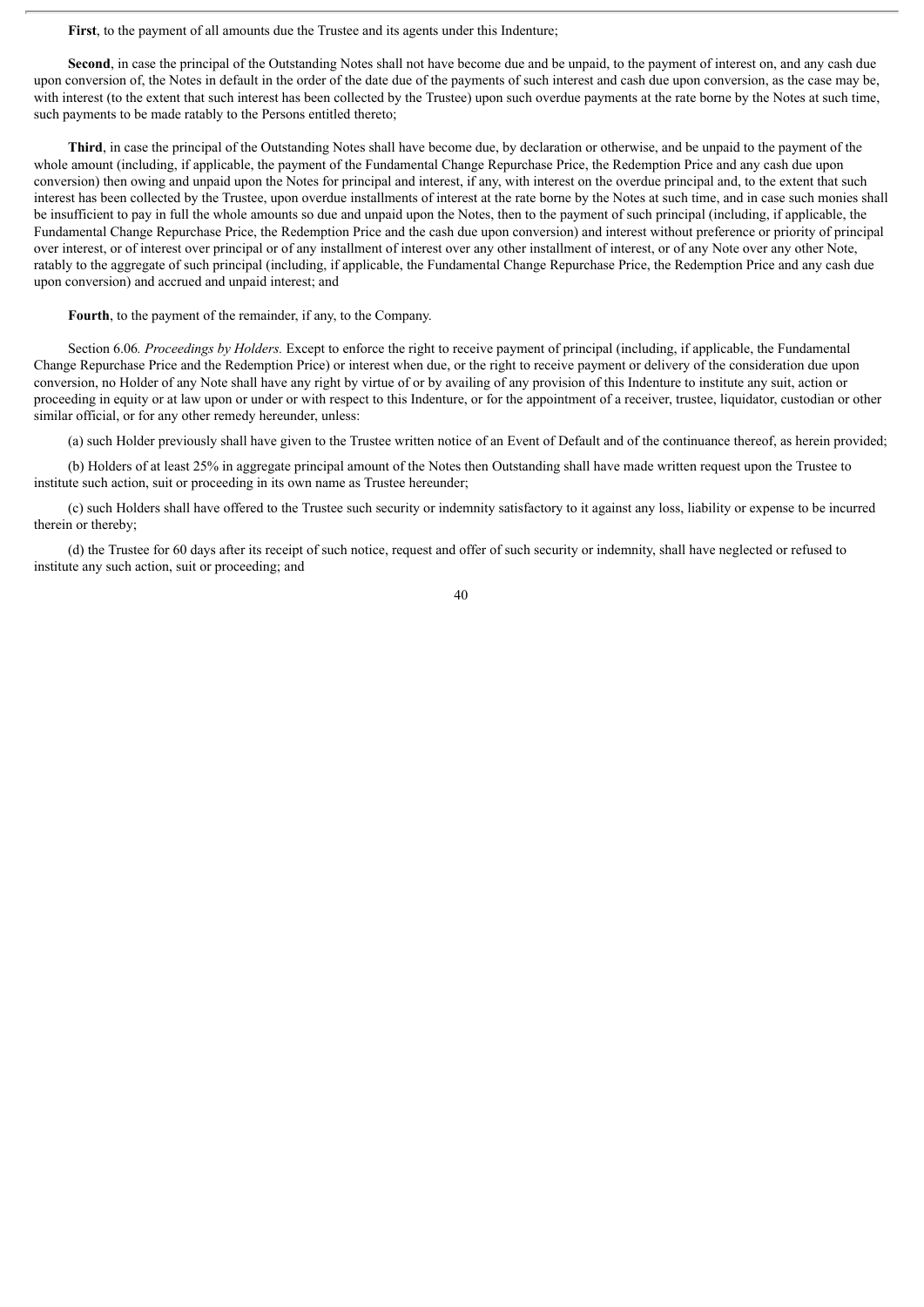(e) no direction that, in the opinion of the Trustee, is inconsistent with such written request shall have been given to the Trustee by the Holders of a majority of the aggregate principal amount of the Notes then Outstanding within such 60-day period pursuant to Section 6.09,

it being understood and intended, and being expressly covenanted by the taker and Holder of every Note with every other taker and Holder and the Trustee that no one or more Holders shall have any right in any manner whatever by virtue of or by availing of any provision of this Indenture to affect, disturb or prejudice the rights of any other Holder (it being understood that the Trustee shall not have an affirmative duty to ascertain whether or not any such direction is unduly prejudicial to any other Holder), or to obtain or seek to obtain priority over or preference to any other such Holder, or to enforce any right under this Indenture, except in the manner herein provided and for the equal, ratable and common benefit of all Holders (except as otherwise provided herein). For the protection and enforcement of this Section 6.06, each and every Holder and the Trustee shall be entitled to such relief as can be given either at law or in equity.

Notwithstanding any other provision of this Indenture and any provision of any Note, each Holder of the Notes shall have the right to receive payment or delivery, as the case may be, of (x) the principal (including the Fundamental Change Repurchase Price and the Redemption Price, if applicable) of, (y) accrued and unpaid interest, if any, on, and (z) the consideration due upon conversion of, such Note, on or after the respective due dates expressed or provided for in such Note or in this Indenture, or to institute suit for the enforcement of any such payment or delivery on or after the applicable due date, as the case may be, and such right to receive such payment or delivery, as the case may be, on or after such respective dates, shall not be impaired or affected without the consent of such Holder.

Section 6.07*. Proceedings by Trustee.* In case of an Event of Default, the Trustee may in its discretion proceed to protect and enforce the rights vested in it by this Indenture by such appropriate judicial proceedings as are necessary to protect and enforce any of such rights, either by suit in equity or by action at law or by proceeding in bankruptcy or otherwise, whether for the specific enforcement of any covenant or agreement contained in this Indenture or in aid of the exercise of any power granted in this Indenture, or to enforce any other legal or equitable right vested in the Trustee by this Indenture or by law.

Section 6.08*. Remedies Cumulative and Continuing.* Except as provided in the last paragraph of Section 2.06, all powers and remedies given by this Article 6 to the Trustee or to the Holders shall, to the extent permitted by law, be deemed cumulative and not exclusive of any thereof or of any other powers and remedies available to the Trustee or the Holders of the Notes, by judicial proceedings or otherwise, to enforce the performance or observance of the covenants and agreements contained in this Indenture, and no delay or omission of the Trustee or of any Holder of any of the Notes to exercise any right or power accruing upon any Default or Event of Default shall impair any such right or power, or shall be construed to be a waiver of any such Default or Event of Default or any acquiescence therein; and, subject to the provisions of Section 6.06, every power and remedy given by this Article 6 or by law to the Trustee or to the Holders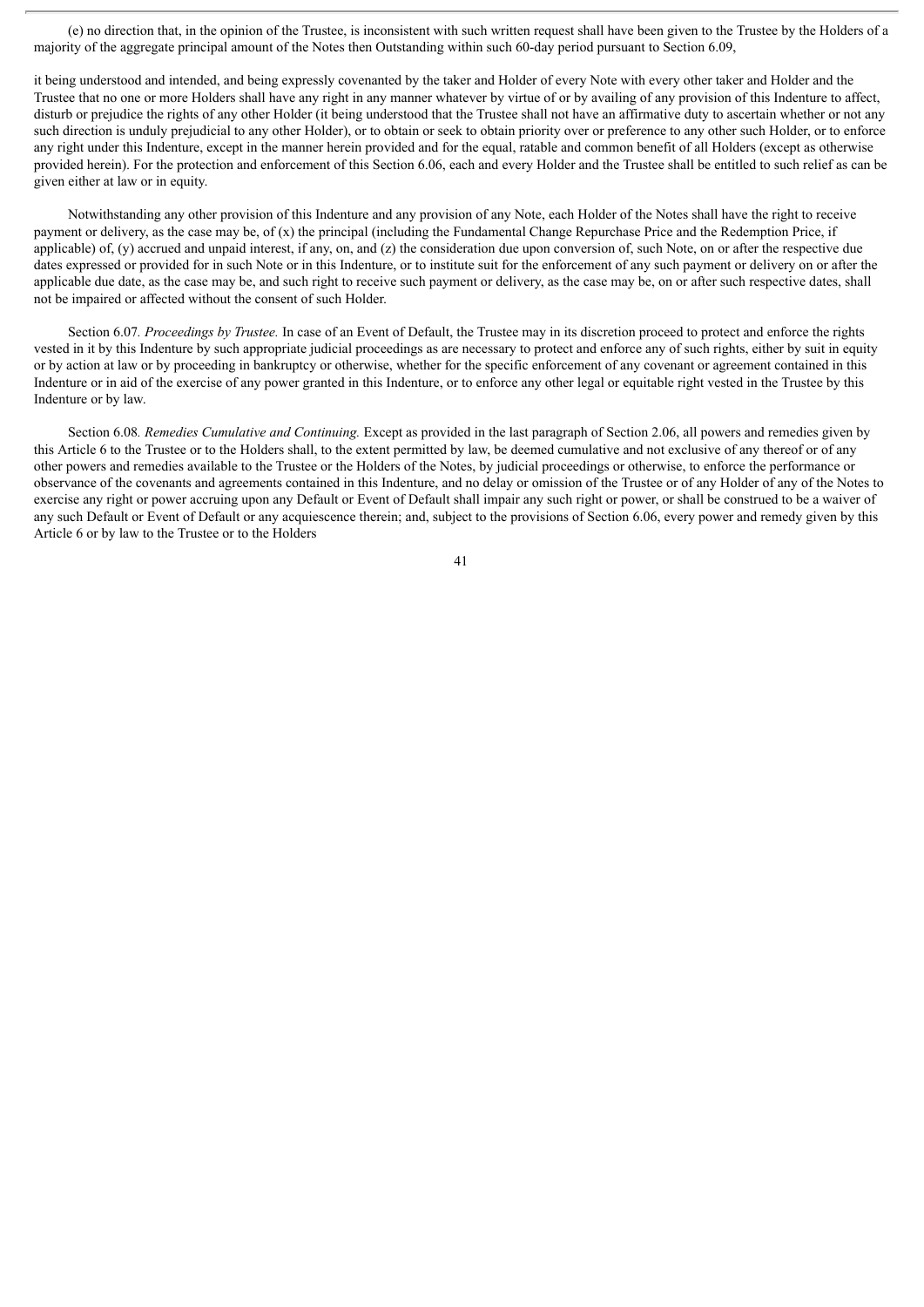may be exercised from time to time, and as often as shall be deemed expedient, by the Trustee or by the Holders.

Section 6.09*. Direction of Proceedings and Waiver of Defaults by Majority of Holders.* The Holders of a majority of the aggregate principal amount of the Notes at the time Outstanding determined in accordance with Section 8.04 shall have the right to direct the time, method and place of conducting any proceeding for any remedy available to the Trustee or exercising any trust or power conferred on the Trustee with respect to the Notes; *provided, however*, that (a) such direction shall not be in conflict with any rule of law or with this Indenture, and (b) the Trustee may take any other action deemed proper by the Trustee that is not inconsistent with such direction. The Trustee may refuse to follow any direction that it determines is unduly prejudicial to the rights of any other Holder or that would involve the Trustee in personal liability (it being understood that the Trustee shall not have an affirmative duty to ascertain whether or not any such direction is unduly prejudicial to any other Holder). The Holders of a majority in aggregate principal amount of the Notes at the time Outstanding determined in accordance with Section 8.04 may on behalf of the Holders of all of the Notes, by written notice to the Trustee and the Company, waive any past Default or Event of Default hereunder and its consequences except (i) a default in the payment of accrued and unpaid interest, if any, on, or the principal (including any Redemption Price and Fundamental Change Repurchase Price) of, the Notes when due that has not been cured pursuant to the provisions of Section 6.01, (ii) a failure by the Company to pay or deliver, as the case may be, the consideration due upon conversion of the Notes or (iii) a default in respect of a covenant or provision hereof which under Article 10 cannot be modified or amended without the consent of each Holder of an Outstanding Note affected. Upon any such waiver the Company, the Trustee and the Holders of the Notes shall be restored to their former positions and rights hereunder; but no such waiver shall extend to any subsequent or other Default or Event of Default or impair any right consequent thereon. Whenever any Default or Event of Default hereunder shall have been waived as permitted by this Section 6.09, said Default or Event of Default shall for all purposes of the Notes and this Indenture be deemed to have been cured and to be not continuing; but no such waiver shall extend to any subsequent or other Default or Event of Default or impair any right consequent thereon.

Section 6.10*. Notice of Defaults.* The Trustee shall, within 90 days after a Responsible Officer of the Trustee obtains actual knowledge of a Default, deliver to all Holders as the names and addresses of such Holders appear upon the Security Register, notice of all Defaults actually known to the Trustee unless such Defaults shall have been cured or waived before the giving of such notice; *provided* that, except in the case of a Default in the payment of the principal of (including the Fundamental Change Repurchase Price and the Redemption Price, if applicable), or accrued and unpaid interest on, any of the Notes or a Default in the payment or delivery of the consideration due upon conversion, the Trustee shall be protected in withholding such notice if and so long as the Trustee in good faith determines that the withholding of such notice is in the interests of the Holders.

Section 6.11. *Undertaking to Pay Costs*. All parties to this Indenture agree, and each Holder of any Note by its acceptance thereof shall be deemed to have agreed, that any court may, in its discretion, require, in any suit for the enforcement of any right or remedy under this Indenture, or in any suit against the Trustee for any action taken or omitted by it as Trustee, the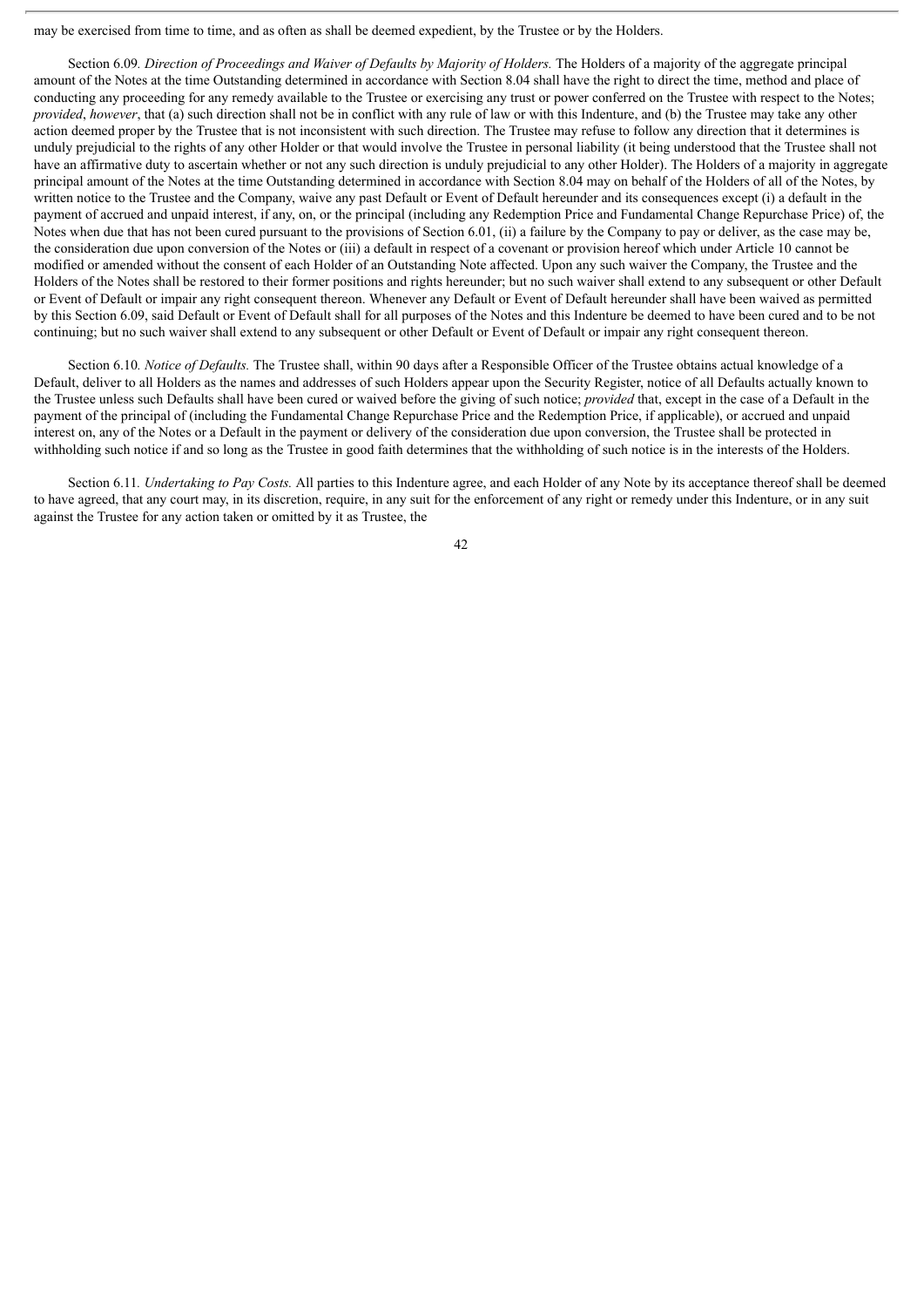filing by any party litigant in such suit of an undertaking to pay the costs of such suit and that such court may in its discretion assess reasonable costs, including reasonable attorneys' fees and expenses, against any party litigant in such suit, having due regard to the merits and good faith of the claims or defenses made by such party litigant; *provided* that the provisions of this Section 6.11 (to the extent permitted by law) shall not apply to any suit instituted by the Trustee, to any suit instituted by any Holder, or group of Holders, holding in the aggregate more than 10% in principal amount of the Notes at the time Outstanding determined in accordance with Section 8.04, or to any suit instituted by any Holder for the enforcement of the payment of the principal of or accrued and unpaid interest, if any, on any Note (including, but not limited to, the Fundamental Change Repurchase Price and Redemption Price, if applicable) on or after the due date expressed or provided for in such Note or to any suit for the enforcement of the right to convert any Note, in accordance with the provisions of Article 14.

#### ARTICLE 7

## CONCERNING THE TRUSTEE

Section 7.01*. Duties and Responsibilities of Trustee.* The Trustee, prior to the occurrence of an Event of Default and after the curing or waiver of all Events of Default that may have occurred, undertakes to perform such duties and only such duties as are specifically set forth in this Indenture. If an Event of Default has occurred and is continuing, the Trustee shall exercise such of the rights and powers vested in it by this Indenture, and use the same degree of care and skill in its exercise, as a prudent person would exercise or use under the circumstances in the conduct of such person's own affairs; *provided* that the Trustee will be under no obligation to exercise any of the rights or powers under this Indenture at the request or direction of any of the Holders unless such Holders have offered, and, if requested, provided to the Trustee indemnity or security satisfactory to Trustee against any cost, loss, liability or expense that might be incurred by it in compliance with such request or direction.

No provision of this Indenture shall be construed to relieve the Trustee from liability for its own grossly negligent action, its own grossly negligent failure to act or its own willful misconduct, except that:

(a) prior to the occurrence of an Event of Default and after the curing or waiving of all Events of Default that may have occurred:

(i) the duties and obligations of the Trustee shall be determined solely by the express provisions of this Indenture, and the Trustee shall not be liable except for the performance of such duties and obligations as are specifically set forth in this Indenture and no implied covenants or obligations shall be read into this Indenture against the Trustee; and

(ii) in the absence of bad faith and willful misconduct on the part of the Trustee, the Trustee may conclusively rely, as to the truth of the statements and the correctness of the opinions expressed therein, upon any certificates or opinions furnished to the Trustee and conforming to the requirements of this Indenture; but, in the case of any such certificates or opinions that by any provisions hereof are specifically required to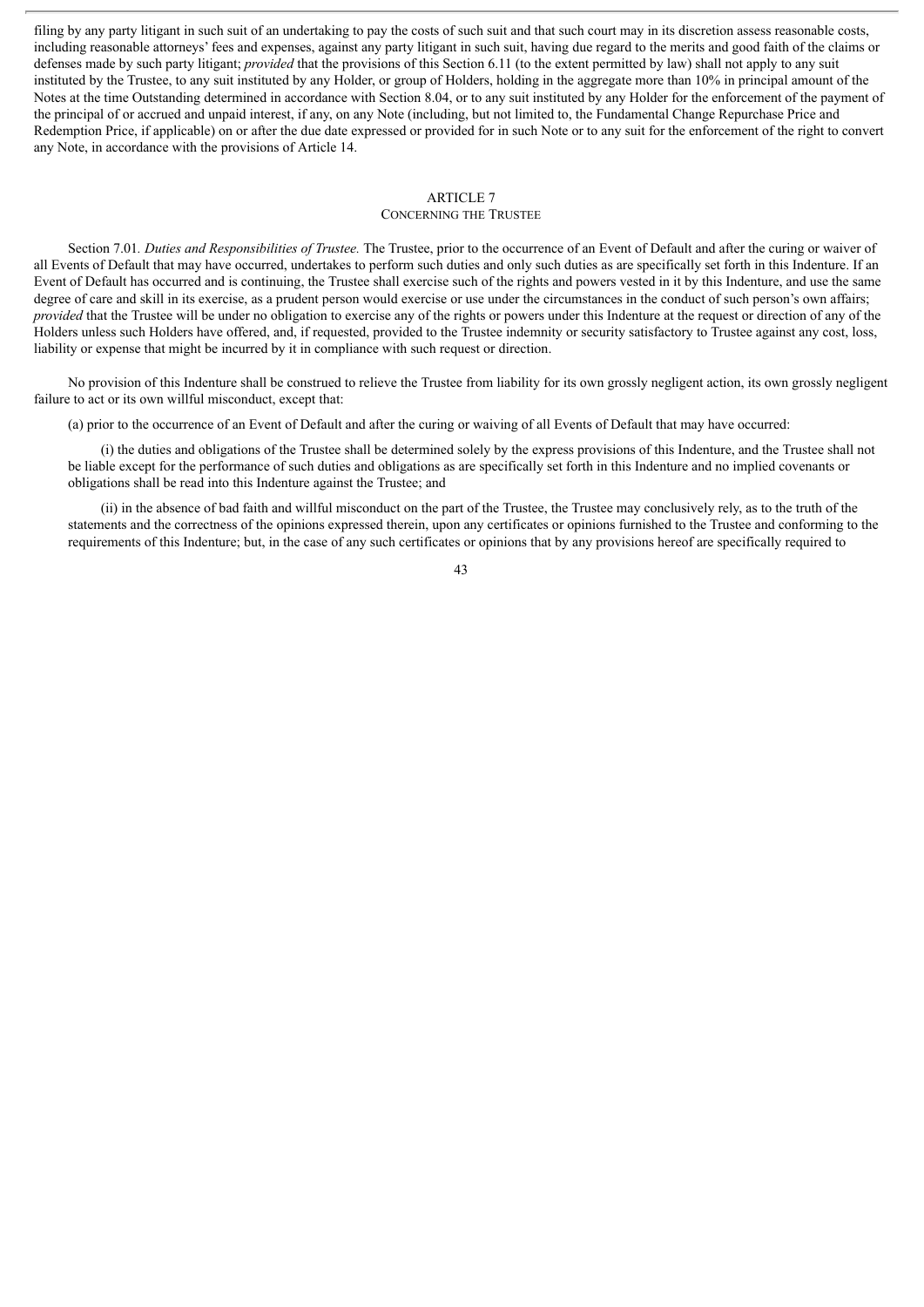be furnished to the Trustee, the Trustee shall be under a duty to examine the same to determine whether or not they conform to the requirements of this Indenture (but need not confirm or investigate the accuracy of any mathematical calculations or other facts stated therein);

(b) the Trustee shall not be liable for any action taken or any error of judgment made in good faith by a Responsible Officer or Officers of the Trustee, unless it shall be proved that the Trustee was grossly negligent in ascertaining the pertinent facts;

(c) the Trustee shall not be liable with respect to any action taken or omitted to be taken by it in good faith in accordance with the direction of the Holders of not less than a majority of the aggregate principal amount of the Notes at the time Outstanding determined as provided in Section 8.04 relating to the time, method and place of conducting any proceeding for any remedy available to the Trustee, or exercising any trust or power conferred upon the Trustee, under this Indenture;

(d) whether or not therein provided, every provision of this Indenture relating to the conduct or affecting the liability of, or affording protection to, the Trustee shall be subject to the provisions of this Article 7;

(e) the Trustee shall not be liable in respect of any payment (as to the correctness of amount, entitlement to receive or any other matters relating to payment) or notice effected by the Company or any Paying Agent (except in its capacity as Paying Agent pursuant to the terms of this Indenture) or any records maintained by any co- Security Registrar with respect to the Notes;

(f) if any party fails to deliver a notice relating to an event the fact of which, pursuant to this Indenture, requires notice to be sent to the Trustee, the Trustee may conclusively rely on its failure to receive such notice as reason to act as if no such event occurred, unless a Responsible Officer of the Trustee had actual knowledge of such event;

(g) in the absence of written investment direction from the Company, all cash received by the Trustee shall be placed in a non-interest bearing trust account, and in no event shall the Trustee be liable for the selection of investments or for investment losses incurred thereon or for losses incurred as a result of the liquidation of any such investment prior to its maturity date or the failure of the party directing such investments prior to its maturity date or the failure of the party directing such investment to provide timely written investment direction, and the Trustee shall have no obligation to invest or reinvest any amounts held hereunder in the absence of such written investment direction from the Company;

(h) under no circumstances shall the Trustee be liable in its individual capacity for the obligations evidenced by the Notes; and

(i) in the event that the Trustee is also acting as Custodian, Security Registrar, Paying Agent, Conversion Agent, Bid Solicitation Agent or transfer agent hereunder, the indemnities, the rights and protections afforded to the Trustee pursuant to this Article 7 shall also be afforded to such Custodian, Security Registrar, Paying Agent, Conversion Agent, Bid Solicitation Agent or transfer agent.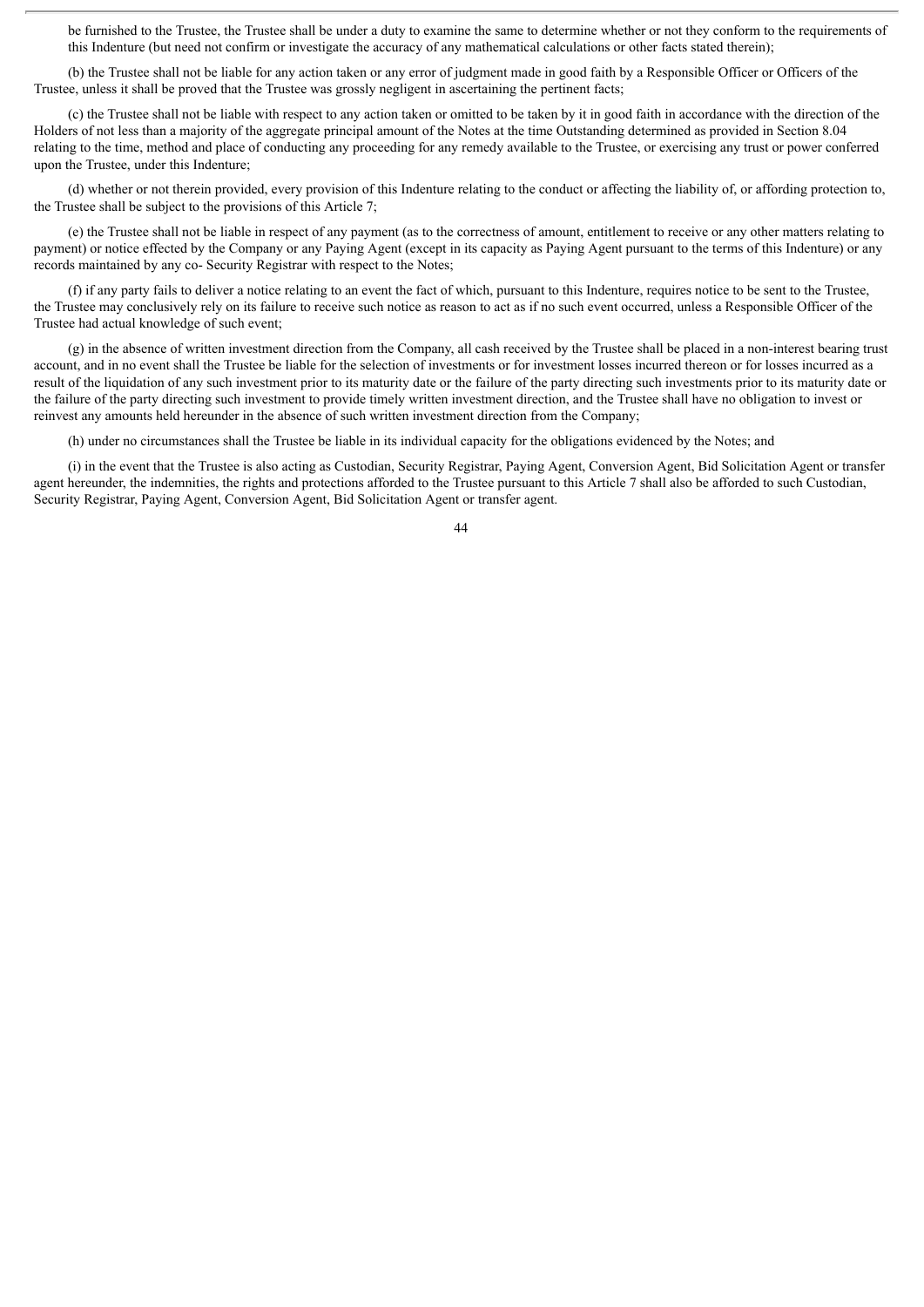None of the provisions contained in this Indenture shall require the Trustee to expend or risk its own funds or otherwise incur personal financial liability in the performance of any of its duties or in the exercise of any of its rights or powers.

Section 7.02*. Reliance on Documents, Opinions, Etc.* Except as otherwise provided in Section 7.01:

(a) The Trustee may conclusively rely and shall be fully protected in acting upon any resolution, certificate, statement, instrument, opinion, report, notice, request, direction, consent, order, bond, note, coupon or other paper or document (whether in its original or facsimile form) believed by it in good faith to be genuine and to have been signed or presented by the proper party or parties, not only as to due execution, validity and effectiveness, but also as to the truth and accuracy of any information contained therein.

(b) Any request, direction, order or demand of the Company mentioned herein shall be sufficiently evidenced by an Officer's Certificate (unless other evidence in respect thereof be herein specifically prescribed); and any Board Resolution may be evidenced to the Trustee by a copy thereof certified by the Secretary or an Assistant Secretary of the Company. Before the Trustee acts or refrains from acting, it may require an Officer's Certificate or an Opinion of Counsel or both. The Trustee shall not be liable for any action it takes or omits to take in good faith in reliance on such Officer's Certificate or Opinion of Counsel.

(c) The Trustee may consult with counsel and require an Opinion of Counsel and any written or verbal advice of such counsel or Opinion of Counsel shall be full and complete authorization and protection in respect of any action taken or omitted by it hereunder in good faith and in reliance on such advice or Opinion of Counsel.

(d) The Trustee shall not be bound to make any investigation into the facts or matters stated in any resolution, certificate, statement, instrument, opinion, report, notice, request, direction, consent, order, bond, debenture or other paper or document, but the Trustee, in its discretion, may make such further inquiry or investigation into such facts or matters as it may see fit, and, if the Trustee shall determine to make such further inquiry or investigation, it shall be entitled, at a reasonable time on any Business Day after reasonable notice, to examine the books, records and premises of the Company, personally or by agent or attorney at the expense of the Company and shall incur no liability of any kind by reason of such inquiry or investigation.

(e) The Trustee may execute any of the trusts or powers hereunder or perform any duties hereunder either directly or by or through agents, custodians, nominees or attorneys and the Trustee shall not be responsible for any misconduct or negligence on the part of any agent, custodian, nominee or attorney appointed by it with due care hereunder, and the permissive rights of the Trustee enumerated herein shall not be construed as duties.

(f) The Trustee shall not be required to give any bond or surety in respect of the execution of the trusts and powers under this Indenture.

(g) The Trustee may request that the Company deliver an Officer's Certificate setting forth the names of individuals and/or titles of officers authorized at such time to take specified actions pursuant to this Indenture, which Officer's Certificate may be signed by any Person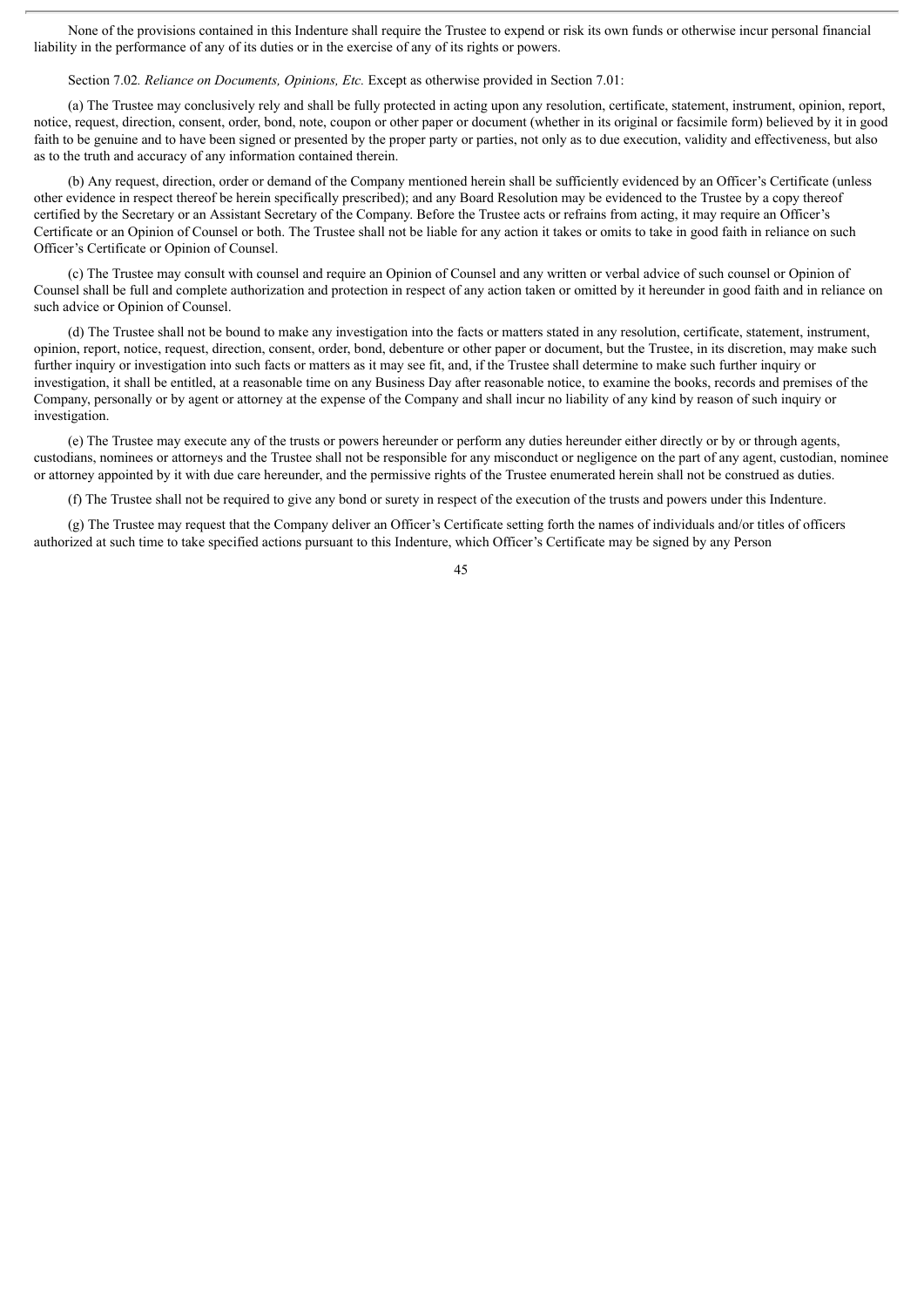authorized to sign an Officer's Certificate, including any Person specified as so authorized in any such certificate previously delivered and not superseded.

(h) The Trustee shall not be deemed to have notice of any Default or Event of Default (except in the case of a Default or Event of Default in payment of scheduled principal of, premium, if any, or interest on, any Note) unless a Responsible Officer of the Trustee has actual knowledge thereof or unless written notice of any event which is in fact such a Default or Event of Default (and stating the occurrence of a Default or Event of Default) is received by the Trustee at the Corporate Trust Office of the Trustee, and such notice references the Notes and this Indenture.

(i) The Trustee shall not be responsible or liable for any action it takes or omits to take in good faith which it reasonably believes to be authorized or within its rights or powers.

(j) The Trustee shall not be responsible or liable for any action taken or omitted by it in good faith at the direction of the holders of not less than a majority in principal amount of the Notes as to the time, method and place of conducting any proceedings for any remedy available to the Trustee or the exercising of any power conferred by this Indenture.

(k) Neither the Trustee nor any of its directors, officers, employees, agents or affiliates shall be responsible for nor have any duty to monitor the performance or any action of the Company, or any of their respective directors, members, officers, agents, affiliates or employee, nor shall it have any liability in connection with the malfeasance or nonfeasance by such party. The Trustee shall not be responsible for any inaccuracy in the information obtained from the Company or for any inaccuracy or omission in the records which may result from such information or any failure by the Trustee to perform its duties as set forth herein as a result of any inaccuracy or incompleteness.

(l) In no event shall the Trustee be responsible or liable for punitive, special, indirect, incidental or any consequential loss or damage of any kind whatsoever (including but not limited to lost profits), even if the Trustee has been advised of the likelihood of such loss or damage and regardless of the form of action.

(m) Neither the Trustee nor any Agent shall have any responsibility or liability for any actions taken or not taken by the Depositary.

Section 7.03*. No Responsibility for Recitals, Etc.* The recitals contained herein and in the Notes (except in the Trustee's certificate of authentication) shall be taken as the statements of the Company, and the Trustee assumes no responsibility for the correctness of the same. The Trustee makes no representations as to the validity, or sufficiency or enforceability of this Indenture or of the Notes. The Trustee shall not be accountable for the use or application by the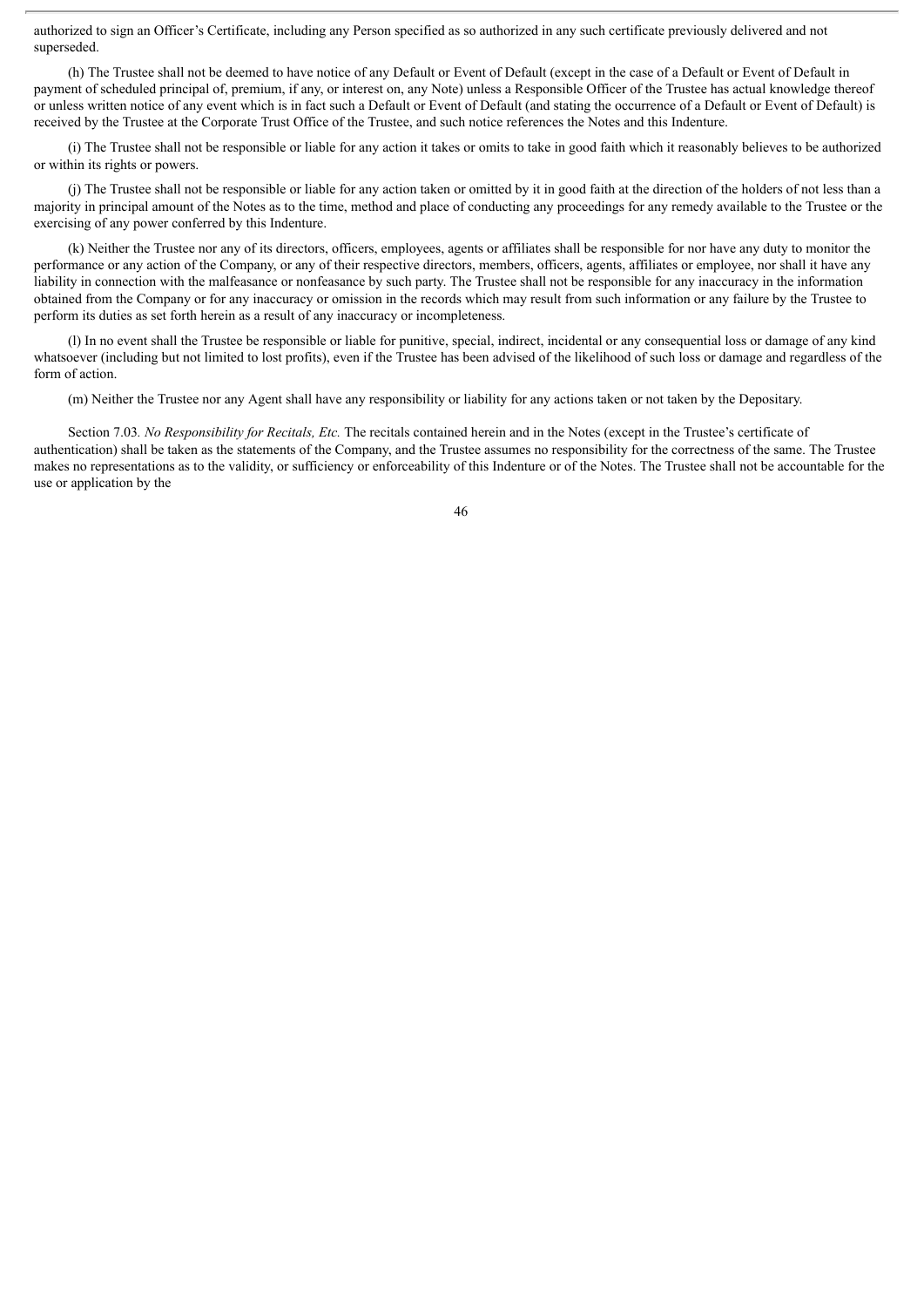Company of any Notes or the proceeds of any Notes authenticated and delivered by the Trustee in conformity with the provisions of this Indenture or any money paid to the Company or upon the Company's direction under any provision of this Indenture. The Trustee shall have no responsibility or liability with respect to any information, statement or recital in the Offering Memorandum or other disclosure material prepared or distributed with respect to the issuance of the Notes.

Section 7.04. Trustee, Paying Agents, Conversion Agents, Bid Solicitation Agent or Security Registrar May Own Notes. The Trustee, any Paying Agent, any Conversion Agent, Bid Solicitation Agent or Security Registrar (in each case, if other than an Affiliate of the Company), in its individual or any other capacity, may become the owner or pledgee of Notes with the same rights it would have if it were not the Trustee, Paying Agent, Conversion Agent, Bid Solicitation Agent or Security Registrar.

Section 7.05*. Monies and Shares of Common Stock to Be Held in Trust.* All monies and shares of Common Stock received by the Trustee shall, until used or applied as herein provided, be held in trust for the purposes for which they were received. Money and shares of Common Stock held by the Trustee in trust hereunder need not be segregated from other funds except to the extent required by law. The Trustee shall be under no liability for interest on any money received by it hereunder except as may be agreed from time to time by the Company and the Trustee.

Section 7.06*. Compensation and Expenses of Trustee.* The Company covenants and agrees to pay to the Trustee in any capacity under this Indenture, from time to time, and the Trustee shall be entitled to, compensation for all services rendered by it hereunder in any capacity (which shall not be limited by any provision of law in regard to the compensation of a trustee of an express trust) as mutually agreed to in writing between the Trustee and the Company, and the Company will pay or reimburse the Trustee upon its request for all expenses, disbursements and advances incurred or made by the Trustee in accordance with any of the provisions of this Indenture in any capacity thereunder (including the compensation and the reasonable expenses and disbursements of its agents and counsel and of all Persons not regularly in its employ) except any such expense, disbursement or advance as shall have been caused by its gross negligence or willful misconduct. The Company also covenants to indemnify the Trustee in any capacity under this Indenture and any other document or transaction entered into in connection herewith and its officers, directors, attorneys, employees and agents and any authenticating agent for, and to hold them harmless against, any loss, action, suit or proceeding at law or in equity, claim (whether asserted by the Company, a Holder of any Person), damage, liability, fee, charge or expense of any character or nature (including attorneys' fees) incurred without gross negligence or willful misconduct on the part of the Trustee (to the extent the same shall have been finally adjudicated by a court of competent jurisdiction), its officers, directors, agents or employees, or such agent or authenticating agent, as the case may be, and arising out of or in connection with the acceptance or administration of this Indenture or in any other capacity hereunder (whether such claims arise by or against the Company or a third person), including the reasonable costs and expenses of defending themselves against any claim of liability in the premises or enforcing the Company's obligations hereunder (including this section). The obligations of the Company under this Section 7.06 to compensate or indemnify the Trustee and to pay or reimburse the Trustee for expenses, disbursements and advances shall be secured by a senior lien to which the Notes are hereby made subordinate on all money or property held or collected by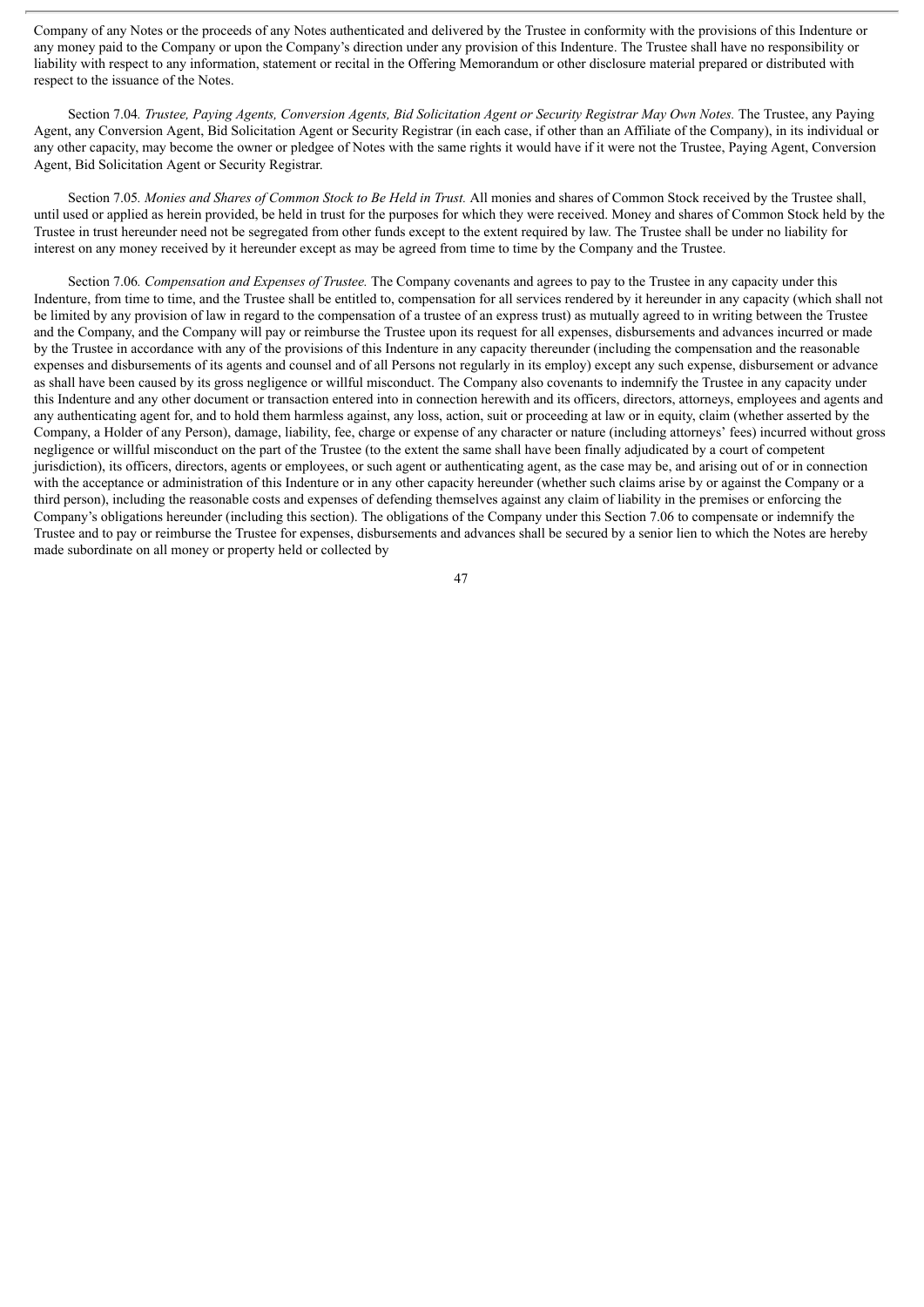the Trustee, except, subject to the effect of Section 6.05, funds held in trust herewith for the benefit of the Holders of particular Notes. The Trustee's right to receive payment of any amounts due under this Section 7.06 shall not be subordinate to any other liability or indebtedness of the Company. The obligation of the Company under this Section 7.06 shall survive the satisfaction and discharge of this Indenture and the earlier resignation or removal of the Trustee. The Company need not pay for any settlement made without its consent, which consent shall not be unreasonably withheld. The indemnification provided in this Section 7.06 shall extend to the officers, directors, agents and employees of the Trustee.

Without prejudice to any other rights available to the Trustee under applicable law, when the Trustee and its agents and any authenticating agent incur expenses or render services after an Event of Default specified in Section 6.01(h) or Section 6.01(i) occurs, the expenses and the compensation for the services are intended to constitute expenses of administration under any bankruptcy, insolvency or similar laws.

Section 7.07*. Of icer's Certificate and Opinion of Counsel as Evidence.* Except as otherwise provided in Section 7.01, whenever in the administration of the provisions of this Indenture the Trustee shall deem it necessary or desirable that a matter be proved or established prior to taking or omitting any action hereunder, such matter (unless other evidence in respect thereof be herein specifically prescribed) may, in the absence of gross negligence or willful misconduct on the part of the Trustee, be deemed to be conclusively proved and established by an Officer's Certificate and Opinion of Counsel delivered to the Trustee, and such Officer's Certificate and Opinion of Counsel, in the absence of gross negligence or willful misconduct on the part of the Trustee, shall be full warrant to the Trustee for any action taken or omitted by it under the provisions of this Indenture upon the faith thereof.

Section 7.08*. Eligibility of Trustee.* There shall at all times be a Trustee hereunder which shall be a Person that is eligible pursuant to the Trust Indenture Act (as if the Trust Indenture Act were applicable hereto) to act as such and has a combined capital and surplus of at least \$50,000,000. If such Person publishes reports of condition at least annually, pursuant to law or to the requirements of any supervising or examining authority, then for the purposes of this Section, the combined capital and surplus of such Person shall be deemed to be its combined capital and surplus as set forth in its most recent report of condition so published. If at any time the Trustee shall cease to be eligible in accordance with the provisions of this Section, it shall resign immediately in the manner and with the effect hereinafter specified in this Article.

Section 7.09*. Resignation or Removal of Trustee.* (a) The Trustee may at any time resign by giving written notice of such resignation to the Company. Upon receiving such notice of resignation, the Company shall promptly notify all Holders and appoint a successor trustee by written instrument, in duplicate, executed by order of the Board of Directors, one copy of which instrument shall be delivered to the resigning Trustee and one copy to the successor trustee. If no successor trustee shall have been so appointed and have accepted appointment within 60 days after the giving of such notice of resignation to the Holders, the resigning Trustee may, upon ten Business Days' notice to the Company and the Holders and at the expense of the Company, petition any court of competent jurisdiction for the appointment of a successor trustee, or any Holder who has been a bona fide holder of a Note or Notes for at least six months (or since the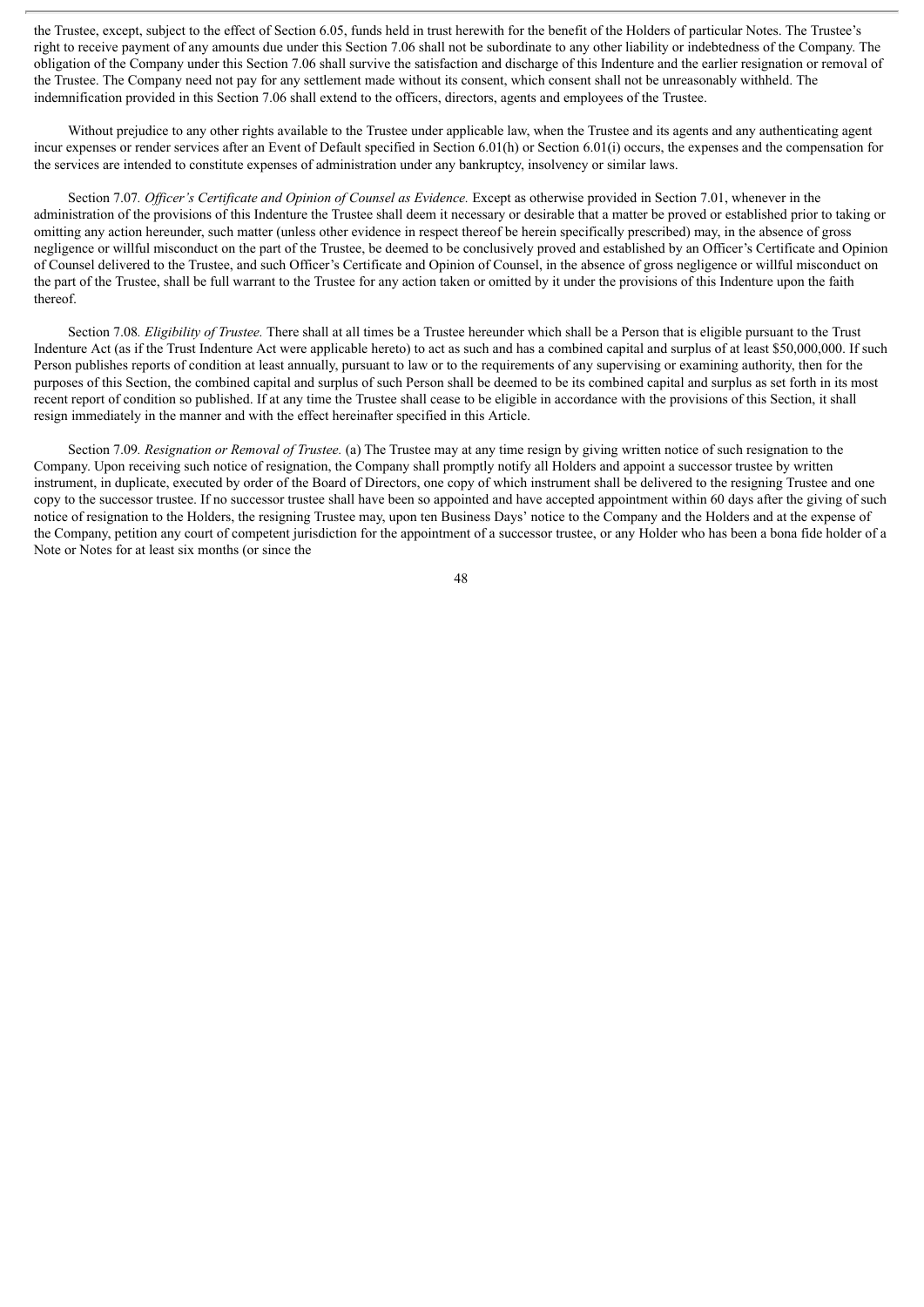date of this Indenture) may, subject to the provisions of Section 6.11, on behalf of himself or herself and all others similarly situated, petition any such court for the appointment of a successor trustee. Such court may thereupon, after such notice, if any, as it may deem proper and prescribe, appoint a successor trustee.

(b) In case at any time any of the following shall occur:

(i) the Trustee shall cease to be eligible in accordance with the provisions of Section 7.08 and shall fail to resign after written request therefor by the Company or by any such Holder, or

(ii) the Trustee shall become incapable of acting, or shall be adjudged a bankrupt or insolvent, or a receiver of the Trustee or of its property shall be appointed, or any public officer shall take charge or control of the Trustee or of its property or affairs for the purpose of rehabilitation, conservation or liquidation,

then, in either case, the Company may by a Board Resolution remove the Trustee and appoint a successor trustee by written instrument, in duplicate, executed by order of the Board of Directors, one copy of which instrument shall be delivered to the Trustee so removed and one copy to the successor trustee, or, subject to the provisions of Section 6.11, any Holder who has been a bona fide holder of a Note or Notes for at least six months (or since the date of this Indenture) may, on behalf of himself or herself and all others similarly situated, petition any court of competent jurisdiction at the expense of the Company for the removal of the Trustee and the appointment of a successor trustee. Such court may thereupon, after such notice, if any, as it may deem proper and prescribe, remove the Trustee and appoint a successor trustee.

(c) The Holders of a majority in aggregate principal amount of the Notes at the time Outstanding, as determined in accordance with Section 8.04, may at any time remove the Trustee and nominate a successor trustee that shall be deemed appointed as successor trustee unless within ten days after notice to the Company of such nomination the Company objects thereto, in which case the Trustee so removed or any Holder, upon the terms and conditions and otherwise as in Section 7.09(a) provided, may petition any court of competent jurisdiction, at the sole expense of the Company, for an appointment of a successor trustee.

(d) Any resignation or removal of the Trustee and appointment of a successor trustee pursuant to any of the provisions of this Section 7.09 shall become effective upon acceptance of appointment by the successor trustee as provided in Section 7.10.

Section 7.10*. Acceptance by Successor Trustee.* Any successor trustee appointed as provided in Section 7.09 shall execute, acknowledge and deliver to the Company and to its predecessor trustee an instrument accepting such appointment hereunder, and thereupon the resignation or removal of the predecessor trustee shall become effective and such successor trustee, without any further act, deed or conveyance, shall become vested with all the rights, powers, duties and obligations of its predecessor hereunder, with like effect as if originally named as Trustee herein; but, nevertheless, on the written request of the Company or of the successor trustee, the trustee ceasing to act shall, upon payment of any amounts then due it pursuant to the provisions of Section 7.06, execute and deliver an instrument transferring to such

 $\overline{49}$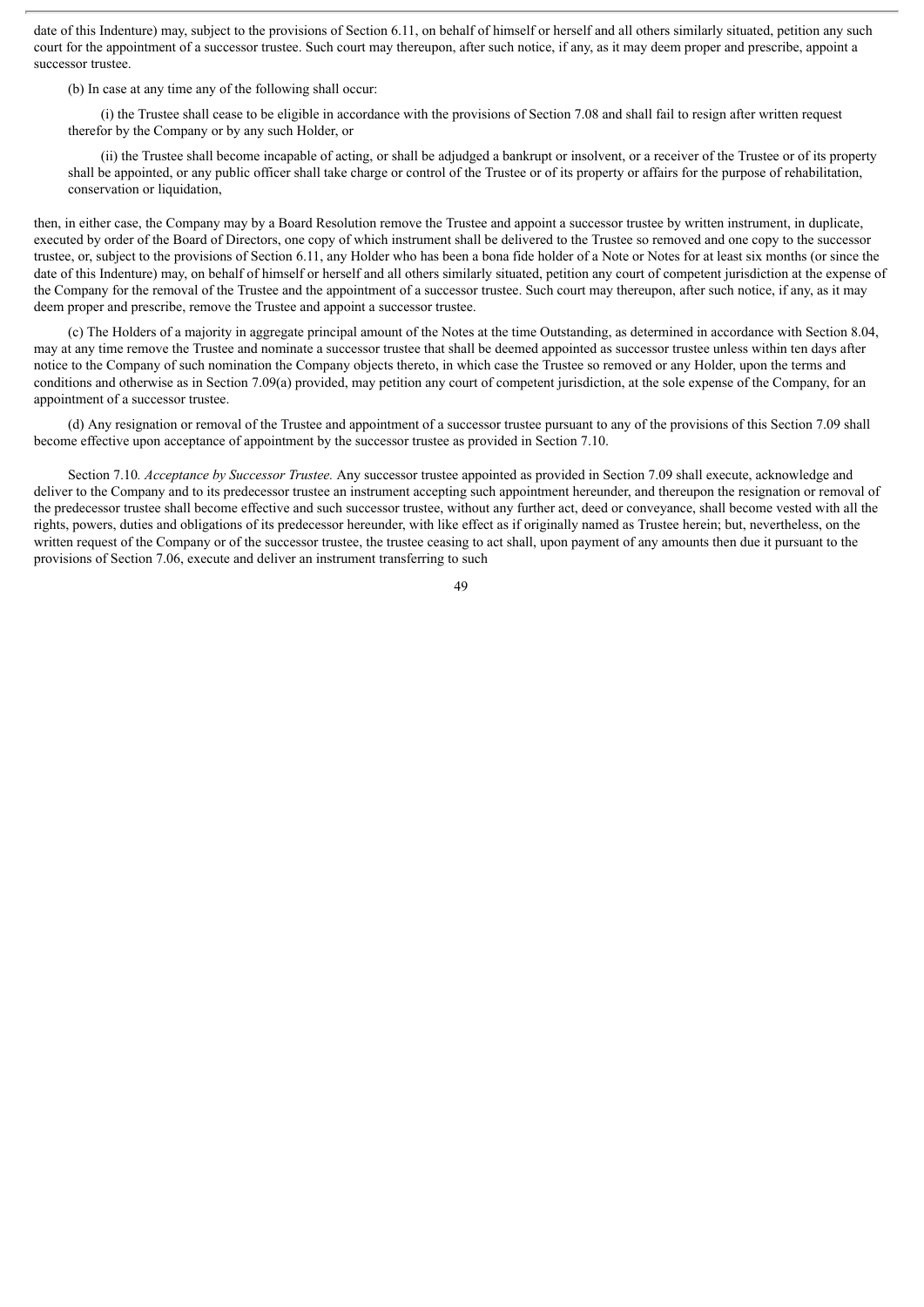successor trustee all the rights and powers of the trustee so ceasing to act. Upon request of any such successor trustee, the Company shall execute any and all instruments in writing for more fully and certainly vesting in and confirming to such successor trustee all such rights and powers. Any trustee ceasing to act shall, nevertheless, retain a senior lien to which the Notes are hereby made subordinate on all money or property held or collected by such trustee as such, except for funds held in trust for the benefit of Holders of particular Notes, to secure any amounts then due it pursuant to the provisions of Section 7.06.

No successor trustee shall accept appointment as provided in this Section 7.10 unless at the time of such acceptance such successor trustee shall be eligible under the provisions of Section 7.08.

Upon acceptance of appointment by a successor trustee as provided in this Section 7.10, each of the Company and the successor trustee, at the written direction and at the expense of the Company shall deliver or cause to be delivered notice of the succession of such trustee hereunder to the Holders. If the Company fails to deliver such notice within ten days after acceptance of appointment by the successor trustee, the successor trustee shall cause such notice to be delivered at the expense of the Company.

Section 7.11*. Succession by Merger, Etc.* Any corporation or other entity into which the Trustee may be merged or converted or with which it may be consolidated, or any corporation or other entity resulting from any sale, merger, conversion or consolidation to which the Trustee shall be a party, or any corporation or other entity succeeding to all or substantially all of the corporate trust business of the Trustee (including the administration of this Indenture), shall be the successor to the Trustee hereunder without the execution or filing of any paper or any further act on the part of any of the parties hereto; *provided* that in the case of any corporation or other entity succeeding to all or substantially all of the corporate trust business of the Trustee such corporation or other entity shall be eligible under the provisions of Section 7.08.

In case at the time such successor to the Trustee shall succeed to the trusts created by this Indenture, any of the Notes shall have been authenticated but not delivered, any such successor to the Trustee may adopt the certificate of authentication of any predecessor trustee or authenticating agent appointed by such predecessor trustee, and deliver such Notes so authenticated; and in case at that time any of the Notes shall not have been authenticated, any successor to the Trustee or an authenticating agent appointed by such successor trustee may authenticate such Notes either in the name of any predecessor trustee hereunder or in the name of the successor trustee; and in all such cases such certificates shall have the full force which it is anywhere in the Notes or in this Indenture provided that the certificate of the Trustee shall have; *provided*, *however*, that the right to adopt the certificate of authentication of any predecessor trustee or to authenticate Notes in the name of any predecessor trustee shall apply only to its successor or successors by sale, merger, conversion or consolidation.

Section 7.12*. Trustee's Application for Instructions from the Company.* Any application by the Trustee for written instructions from the Company (other than with regard to any action proposed to be taken or omitted to be taken by the Trustee that affects the rights of the Holders of the Notes under this Indenture) may, at the option of the Trustee, set forth in writing any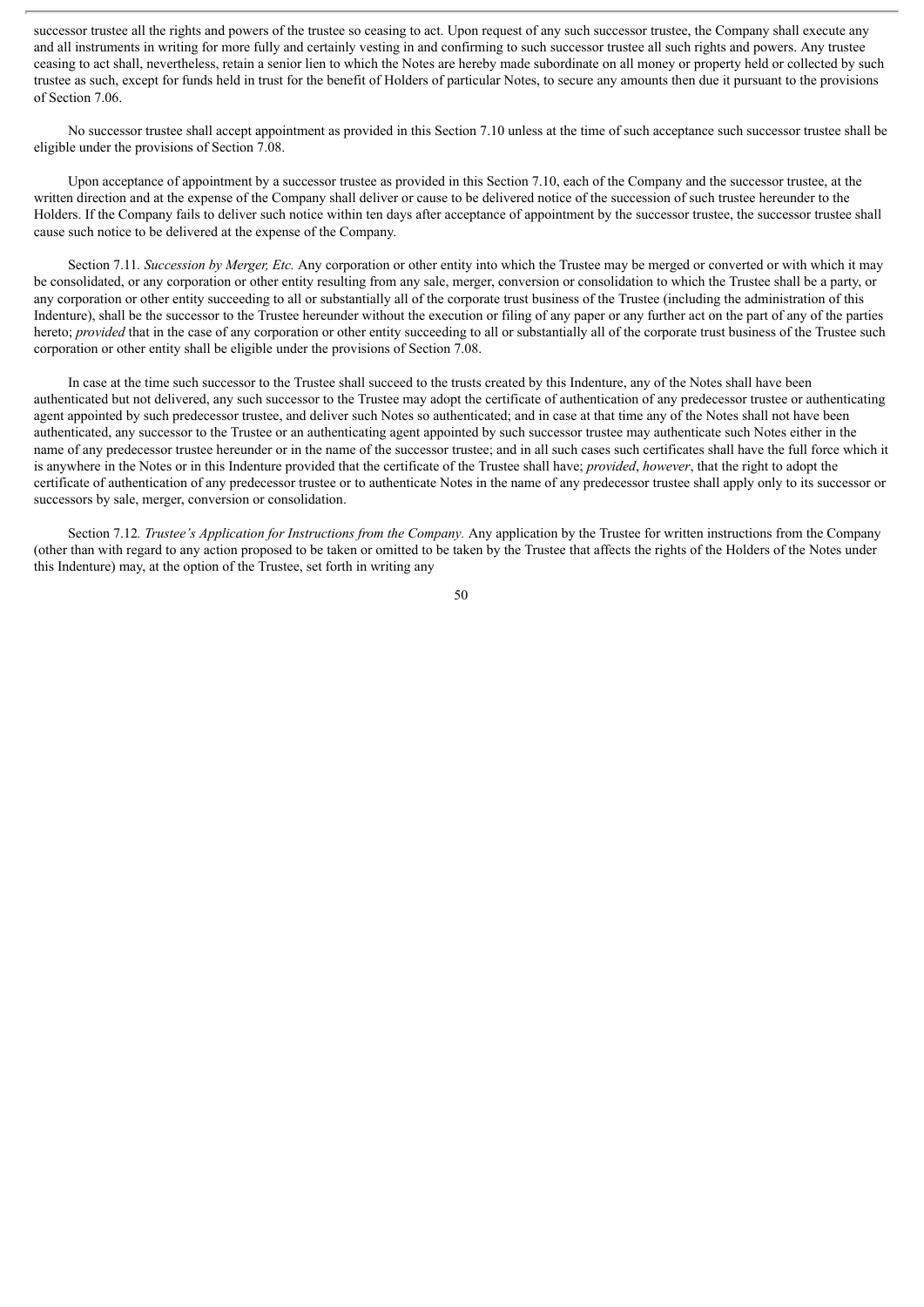action proposed to be taken or omitted by the Trustee under this Indenture and the date on and/or after which such action shall be taken or such omission shall be effective. The Trustee shall not be liable to the Company for any action taken by, or omission of, the Trustee in accordance with a proposal included in such application on or after the date specified in such application (which date shall not be less than three Business Days after notice that the Company has been deemed to have been given pursuant to Section 17.03, unless any such officer shall have consented in writing to any earlier date), unless, prior to taking any such action (or the effective date in the case of any omission), the Trustee shall have received written instructions in accordance with this Indenture in response to such application specifying the action to be taken or omitted.

#### ARTICLE 8

#### CONCERNING THE HOLDERS

Section 8.01*. Action by Holders.* Whenever in this Indenture it is provided that the Holders of a specified percentage of the aggregate principal amount of the Notes may take any action (including the making of any demand or request, the giving of any notice, consent or waiver or the taking of any other action), the fact that at the time of taking any such action, the Holders of such specified percentage have joined therein may be evidenced (a) by any instrument or any number of instruments of similar tenor executed by Holders in person or by agent or proxy appointed in writing, or (b) by the record of the Holders voting in favor thereof at any meeting of Holders duly called and held in accordance with the provisions of Article 9, or (c) by a combination of such instrument or instruments and any such record of such a meeting of Holders. Whenever the Company or the Trustee solicits the taking of any action by the Holders of the Notes, the Company or the Trustee may, but shall not be required to, fix in advance of such solicitation, a date as the record date for determining Holders entitled to take such action. The record date if one is selected shall be not more than fifteen days prior to the date of commencement of solicitation of such action.

Section 8.02*. Proof of Execution by Holders.* Subject to the provisions of Section 7.01, Section 7.02 and Section 9.05, proof of the execution of any instrument by a Holder or its agent or proxy shall be sufficient if made in accordance with such reasonable rules and regulations as may be prescribed by the Trustee or in such manner as shall be satisfactory to the Trustee. The holding of Notes shall be proved by the Security Register or by a certificate of the Security Registrar. The record of any Holders' meeting shall be proved in the manner provided in Section 9.06.

Section 8.03*. Who Are Deemed Absolute Owners.* The Company, the Trustee, any authenticating agent, any Paying Agent, any Conversion Agent and any Security Registrar may deem the Person in whose name a Note shall be registered upon the Security Register to be, and may treat it as, the absolute owner of such Note (whether or not such Note shall be overdue and notwithstanding any notation of ownership or other writing thereon made by any Person other than the Company or any Security Registrar) for the purpose of receiving payment of or on account of the principal (including any Fundamental Change Repurchase Price or Redemption Price, if applicable) of and (subject to Section 2.03) accrued and unpaid interest on such Note, for conversion of such Note and for all other purposes; and neither the Company nor the Trustee nor any Paying Agent nor any Conversion Agent nor any Security Registrar shall be affected by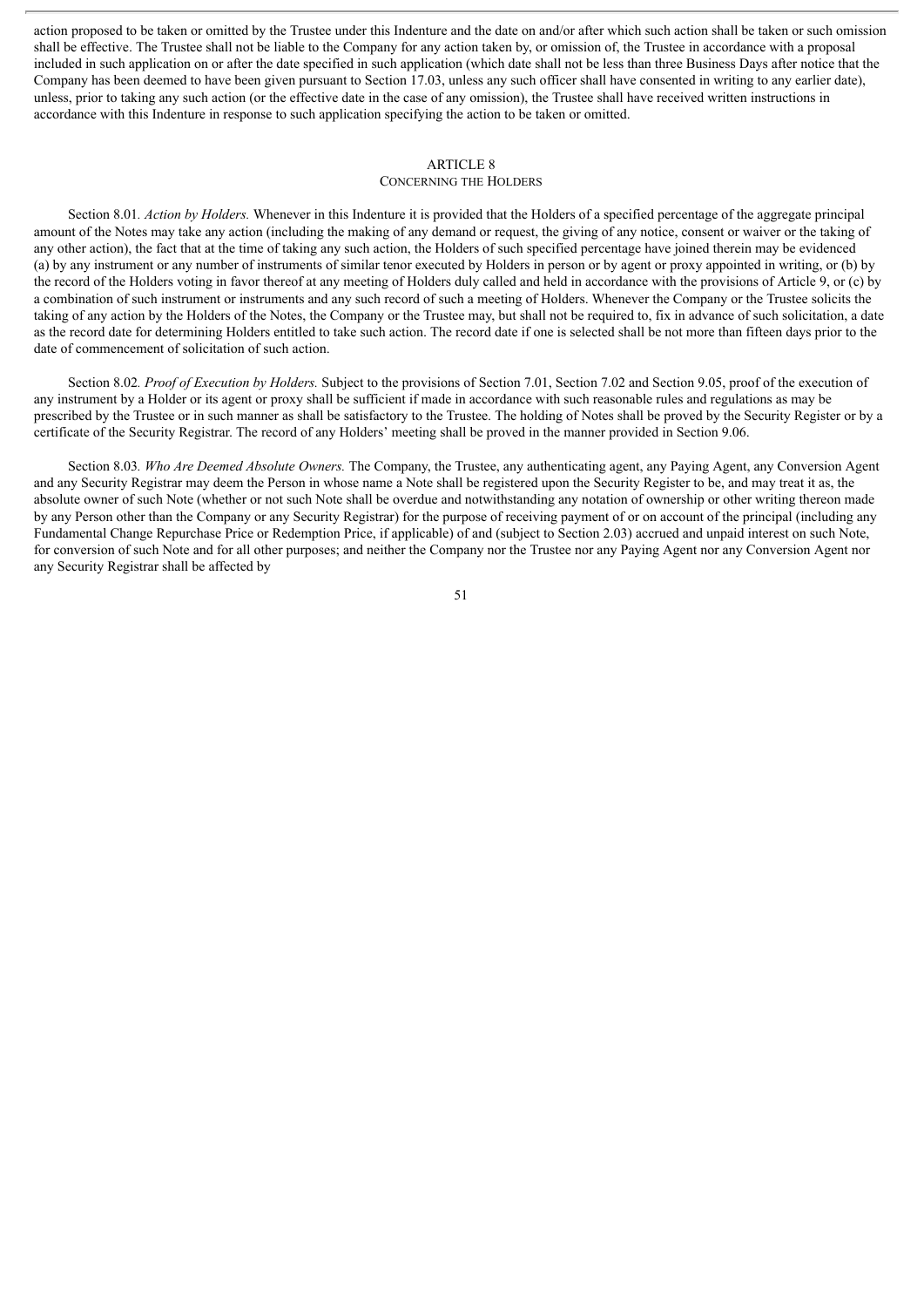any notice to the contrary. The sole registered holder of a Global Note shall be the Depositary or its nominee. All such payments or deliveries so made to any Holder for the time being, or upon its order, shall be valid, and, to the extent of the sums or shares of Common Stock so paid or delivered, effectual to satisfy and discharge the liability for monies payable or shares deliverable upon any such Note. Notwithstanding anything to the contrary in this Indenture or the Notes following an Event of Default, any holder of a beneficial interest in a Global Note may directly enforce against the Company, without the consent, solicitation, proxy, authorization or any other action of the Depositary or any other Person, such holder's right to exchange such beneficial interest for a Note in certificated form in accordance with the provisions of this Indenture.

Section 8.04*. Company-Owned Notes Disregarded.* In determining whether the Holders of the requisite aggregate principal amount of Notes have concurred in any direction, consent, waiver or other action under this Indenture, Notes that are owned by the Company, by any Subsidiary thereof or by any Affiliate of the Company or any Subsidiary thereof shall be disregarded and deemed not to be Outstanding for the purpose of any such determination; *provided* that for the purposes of determining whether the Trustee shall be protected in relying on any such direction, consent, waiver or other action only Notes that a Responsible Officer actually knows are so owned shall be so disregarded. Notes so owned that have been pledged in good faith may be regarded as Outstanding for the purposes of this Section 8.04 if the pledgee shall establish to the satisfaction of the Trustee the pledgee's right to so act with respect to such Notes and that the pledgee is not the Company, a Subsidiary thereof or an Affiliate of the Company or a Subsidiary thereof. In the case of a dispute as to such right, any decision by the Trustee taken upon the advice of counsel shall be full protection to the Trustee. Upon request of the Trustee, the Company shall furnish to the Trustee promptly an Officer's Certificate listing and identifying all Notes, if any, known by the Company to be owned or held by or for the account of any of the above described Persons; and, subject to Section 7.01, the Trustee shall be entitled to accept such Officer's Certificate as conclusive evidence of the facts therein set forth and of the fact that all Notes not listed therein are Outstanding for the purpose of any such determination.

Section 8.05*. Revocation of Consents; Future Holders Bound.* At any time prior to (but not after) the evidencing to the Trustee, as provided in Section 8.01, of the taking of any action by the Holders of the percentage of the aggregate principal amount of the Notes specified in this Indenture in connection with such action, any Holder of a Note that is shown by the evidence to be included in the Notes the Holders of which have consented to such action may, by filing written notice with the Trustee at its Corporate Trust Office and upon proof of holding as provided in Section 8.02, revoke such action so far as concerns such Note. Except as aforesaid, any such action taken by the Holder of any Note shall be conclusive and binding upon such Holder and upon all future Holders and owners of such Note and of any Notes issued in exchange or substitution therefor or upon registration of transfer thereof, irrespective of whether any notation in regard thereto is made upon such Note or any Note issued in exchange or substitution therefor or upon registration of transfer thereof.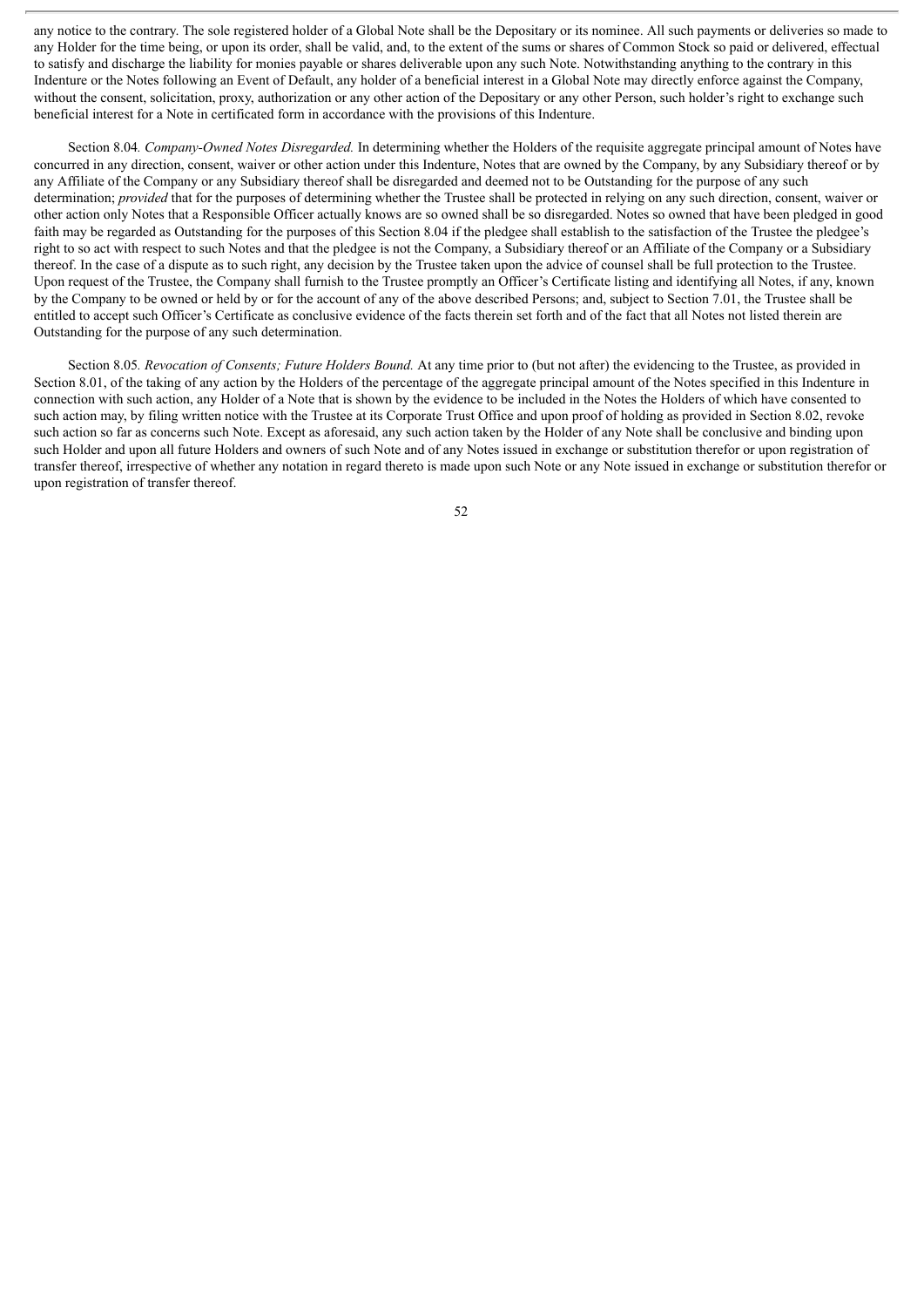#### ARTICLE 9 HOLDERS' MEETINGS

Section 9.01*. Purpose of Meetings.* A meeting of Holders may be called at any time and from time to time pursuant to the provisions of this Article 9 for any of the following purposes:

(a) to give any notice to the Company or to the Trustee or to give any directions to the Trustee permitted under this Indenture, or to consent to the waiving of any Default or Event of Default hereunder (in each case, as permitted under this Indenture) and its consequences, or to take any other action authorized to be taken by Holders pursuant to any of the provisions of Article 6;

(b) to remove the Trustee and nominate a successor trustee pursuant to the provisions of Article 7;

(c) to consent to the execution of an indenture or indentures supplemental hereto pursuant to the provisions of Section 10.02; or

(d) to take any other action authorized to be taken by or on behalf of the Holders of any specified aggregate principal amount of the Notes under any other provision of this Indenture or under applicable law.

Section 9.02*. Call of Meetings by Trustee.* The Trustee may at any time call a meeting of Holders to take any action specified in Section 9.01, to be held at such time and at such place as the Trustee shall determine. Notice of every meeting of the Holders, setting forth the time and the place of such meeting and in general terms the action proposed to be taken at such meeting and the establishment of any record date pursuant to Section 8.01 or the establishment of any special record date by the Trustee, shall be delivered to Holders of such Notes at their addresses as they shall appear on the Security Register. Such notice shall also be delivered to the Company. Such notices shall be delivered not less than 20 nor more than 90 days prior to the date fixed for the meeting.

Any meeting of Holders shall be valid without notice if the Holders of all Notes then Outstanding are present in person or by proxy or if notice is waived before or after the meeting by the Holders of all Notes then Outstanding, and if the Company and the Trustee are either present by duly authorized representatives or have, before or after the meeting, waived notice.

Section 9.03*. Call of Meetings by Company or Holders.* In case at any time the Company, pursuant to a Board Resolution, or the Holders of at least 10% of the aggregate principal amount of the Notes then Outstanding, shall have requested the Trustee to call a meeting of Holders, by written request setting forth in reasonable detail the action proposed to be taken at the meeting, and the Trustee shall not have mailed the notice of such meeting within 20 days after receipt of such request, then the Company or such Holders may determine the time and the place for such meeting and may call such meeting to take any action authorized in Section 9.01, by delivering notice thereof as provided in Section 9.02.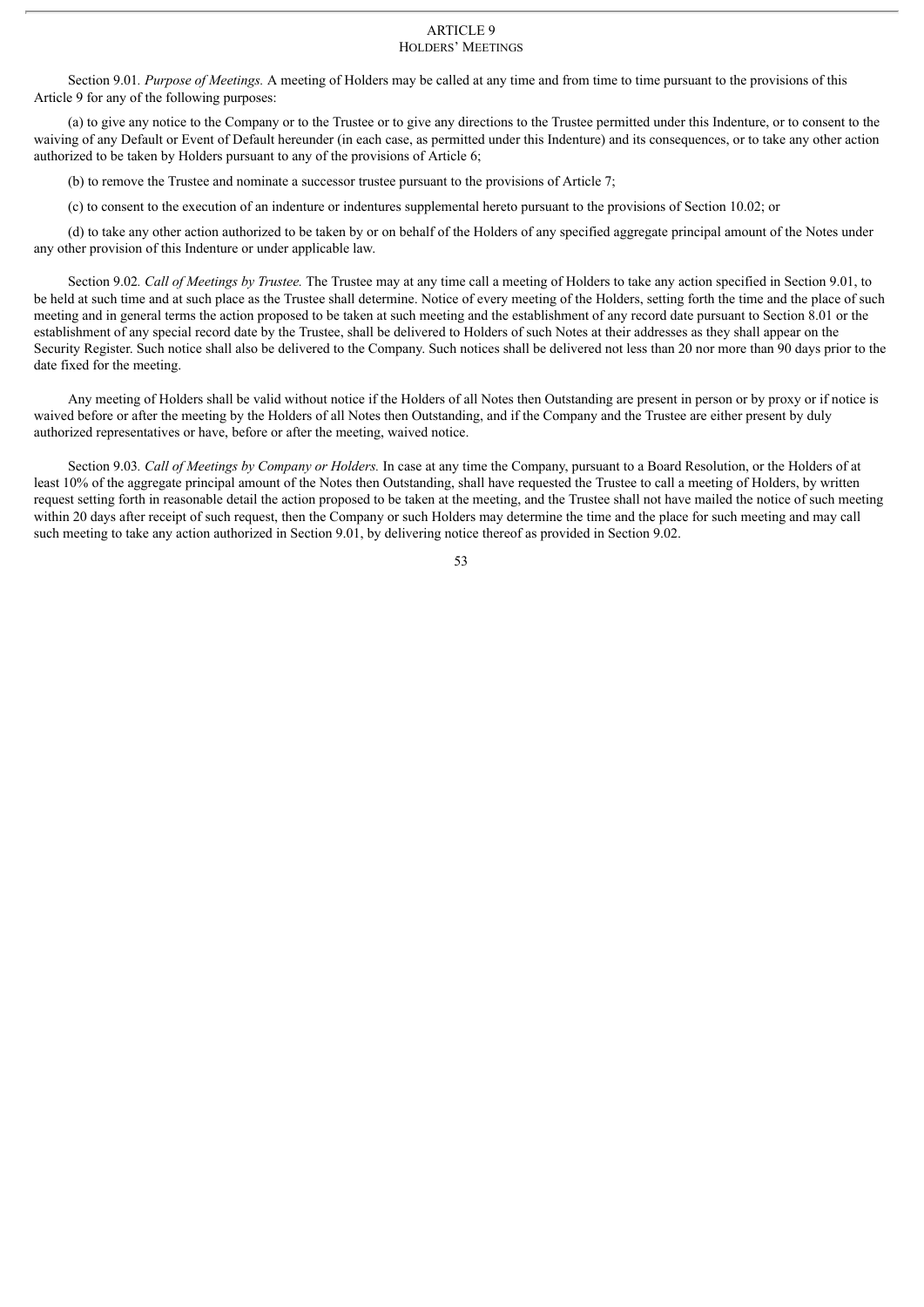Section 9.04*. Qualifications for Voting.* To be entitled to vote at any meeting of Holders a Person shall (a) be a Holder of one or more Notes on the record date pertaining to such meeting or (b) be a Person appointed by an instrument in writing as proxy by a Holder of one or more Notes on the record date pertaining to such meeting. The only Persons who shall be entitled to be present or to speak at any meeting of Holders shall be the Persons entitled to vote at such meeting and their counsel and any representatives of the Trustee and its counsel and any representatives of the Company and its counsel.

Section 9.05*. Regulations.* Notwithstanding any other provisions of this Indenture, the Trustee may make such reasonable regulations as it may deem advisable for any meeting of Holders, in regard to proof of the holding of Notes and of the appointment of proxies, and in regard to the appointment and duties of inspectors of votes, the submission and examination of proxies, certificates and other evidence of the right to vote, and such other matters concerning the conduct of the meeting as it shall think fit.

The Trustee shall, by an instrument in writing, appoint a temporary chairman of the meeting, unless the meeting shall have been called by the Company or by Holders as provided in Section 9.03, in which case the Company or the Holders calling the meeting, as the case may be, shall in like manner appoint a temporary chairman. A permanent chairman and a permanent secretary of the meeting shall be elected by vote of the Holders of a majority in aggregate principal amount of the Notes represented at the meeting and entitled to vote at the meeting.

Subject to the provisions of Section 8.04, at any meeting of Holders each Holder or proxyholder shall be entitled to one vote for each \$1,000 principal amount of Notes held or represented by him or her; *provided*, *however*, that no vote shall be cast or counted at any meeting in respect of any Note challenged as not Outstanding and ruled by the chairman of the meeting to be not Outstanding. The chairman of the meeting shall have no right to vote other than by virtue of Notes held by it or instruments in writing as aforesaid duly designating it as the proxy to vote on behalf of other Holders. Any meeting of Holders duly called pursuant to the provisions of Section 9.02 or Section 9.03 may be adjourned from time to time by the Holders of a majority of the aggregate principal amount of Notes represented at the meeting, whether or not constituting a quorum, and the meeting may be held as so adjourned without further notice.

Section 9.06*. Voting.* The vote upon any resolution submitted to any meeting of Holders shall be by written ballot on which shall be subscribed the signatures of the Holders or of their representatives by proxy and the Outstanding aggregate principal amount of the Notes held or represented by them. The permanent chairman of the meeting shall appoint two inspectors of votes who shall count all votes cast at the meeting for or against any resolution and who shall make and file with the secretary of the meeting their verified written reports in duplicate of all votes cast at the meeting. A record in duplicate of the proceedings of each meeting of Holders shall be prepared by the secretary of the meeting and there shall be attached to said record the original reports of the inspectors of votes on any vote by ballot taken thereat and affidavits by one or more Persons having knowledge of the facts setting forth a copy of the notice of the meeting and showing that said notice was mailed as provided in Section 9.02. The record shall show the aggregate principal amount of the Notes voting in favor of or against any resolution. The record shall be signed and verified by the affidavits of the permanent chairman and secretary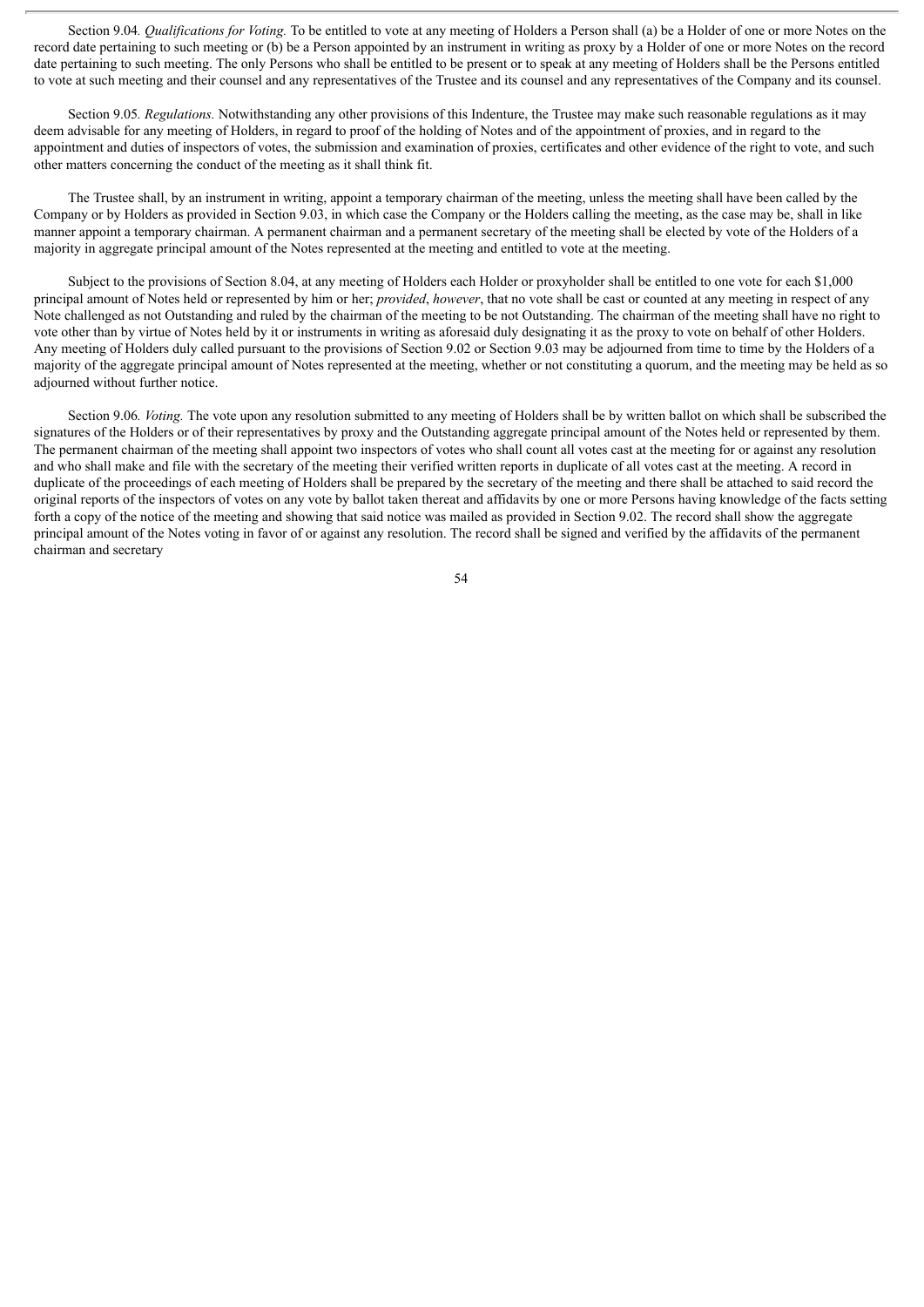of the meeting and one of the duplicates shall be delivered to the Company and the other to the Trustee to be preserved by the Trustee, the latter to have attached thereto the ballots voted at the meeting.

Any record so signed and verified shall be conclusive evidence of the matters therein stated.

Section 9.07*. No Delay of Rights by Meeting.* Nothing contained in this Article 9 shall be deemed or construed to authorize or permit, by reason of any call of a meeting of Holders or any rights expressly or impliedly conferred hereunder to make such call, any hindrance or delay in the exercise of any right or rights conferred upon or reserved to the Trustee or to the Holders under any of the provisions of this Indenture or of the Notes. Nothing contained in this Article 9 shall be deemed or construed to limit any Holder's actions pursuant to the applicable procedures of the Depositary.

## ARTICLE 10

## SUPPLEMENTAL INDENTURES

Section 10.01*. Supplemental Indentures Without Consent of Holders.* Without the consent of any Holder, the Company, when authorized by the resolutions of the Board of Directors and the Trustee, at the Company's expense, may from time to time and at any time amend or supplement this Indenture or the Notes for one or more of the following purposes:

(a) to cure any ambiguity, omission, defect or inconsistency;

(b) to provide for the assumption by a Successor Company of the obligations of the Company under this Indenture pursuant to Article 11 hereof;

(c) to add guarantees with respect to the Notes;

(d) to secure the Notes;

(e) to add to the covenants or Events of Default of the Company for the benefit of the Holders or surrender any right or power conferred upon the Company under this Indenture;

(f) to make any change that does not adversely affect the rights of any Holder under this Indenture or the Notes;

(g) to increase the Conversion Rate as provided in this Indenture;

(h) to appoint a successor Trustee with respect to the Notes;

(i) to provide for the acceptance of appointment by a successor Trustee pursuant to Article 7 or facilitate the administration of the trusts under this Indenture by more than one trustee or paying agent;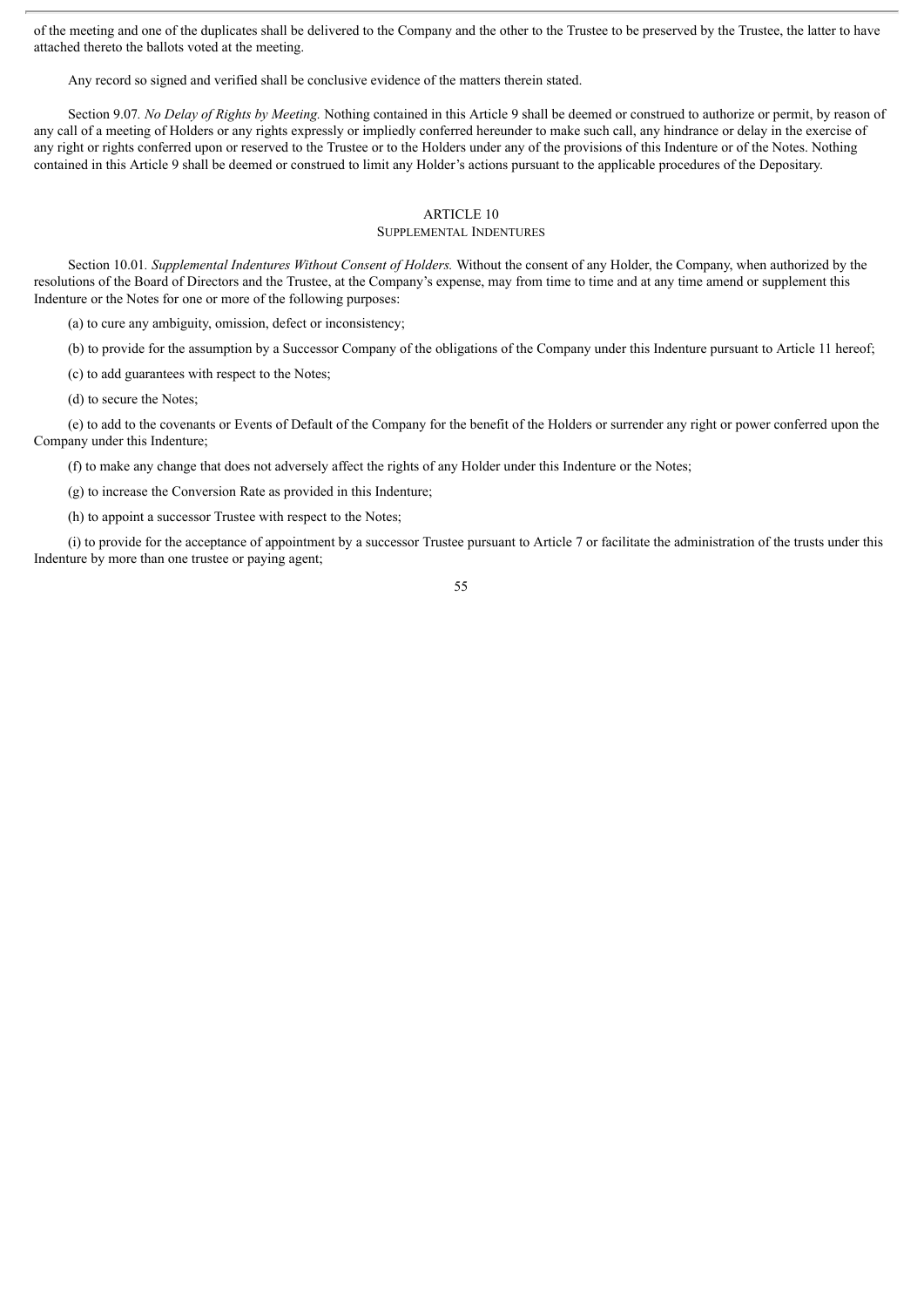(j) to irrevocably elect a Settlement Method and/or irrevocably elect a Specified Dollar Amount, or eliminate the Company's right to elect a Settlement Method; *provided*, *however*, that no such election or elimination will affect any Settlement Method theretofore elected (or deemed to be elected) with respect to any Note pursuant to the provisions of Section 14.02;

(k) in connection with any Share Exchange Event, to provide that the Notes are convertible into Reference Property, subject to the provisions of Section 14.02, and make certain related changes to the terms of the Notes to the extent expressly required by this Indenture;

(l) to comply with any requirement of the Commission in connection with the qualification of this Indenture under the Trust Indenture Act; or

(m) to conform the provisions of this Indenture or the Notes to the "Description of notes" section of the Offering Memorandum.

Upon the written request of the Company, the Trustee is hereby authorized to join with the Company in the execution of any such supplemental indenture, to make any further appropriate agreements and stipulations that may be therein contained, but the Trustee shall not be obligated to, but may in its discretion, enter into any supplemental indenture that affects the Trustee's own rights, duties, liabilities, indemnities or immunities under this Indenture or otherwise.

Any supplemental indenture authorized by the provisions of this Section 10.01 may be executed by the Company and the Trustee without the consent of the Holders of any of the Notes at the time Outstanding, notwithstanding any of the provisions of Section 10.02.

Section 10.02*. Supplemental Indentures with Consent of Holders.* With the consent (evidenced as provided in Article 8) of the Holders of at least a majority of the aggregate principal amount of the Notes then Outstanding (determined in accordance with Article 8 and including, without limitation, consents obtained in connection with a repurchase of, or tender or exchange offer for, Notes), the Company, when authorized by the resolutions of the Board of Directors and the Trustee, at the Company's expense, may from time to time and at any time enter into an indenture or indentures supplemental hereto for the purpose of adding any provisions to or changing in any manner or eliminating any of the provisions of this Indenture or the Notes or, any supplemental indenture or of modifying in any manner the rights of the Holders; *provided*, *however*, that, without the consent of each Holder of an Outstanding Note affected, no such supplemental indenture shall:

(a) reduce the principal amount of Notes whose Holders must consent to an amendment, supplement or waiver;

- (b) reduce the rate of or extend the stated time for payment of interest on any Note;
- (c) reduce the principal of or extend the Maturity Date of any Note;

(d) make any change that adversely affects the conversion rights of any Notes other than as permitted or required by this Indenture;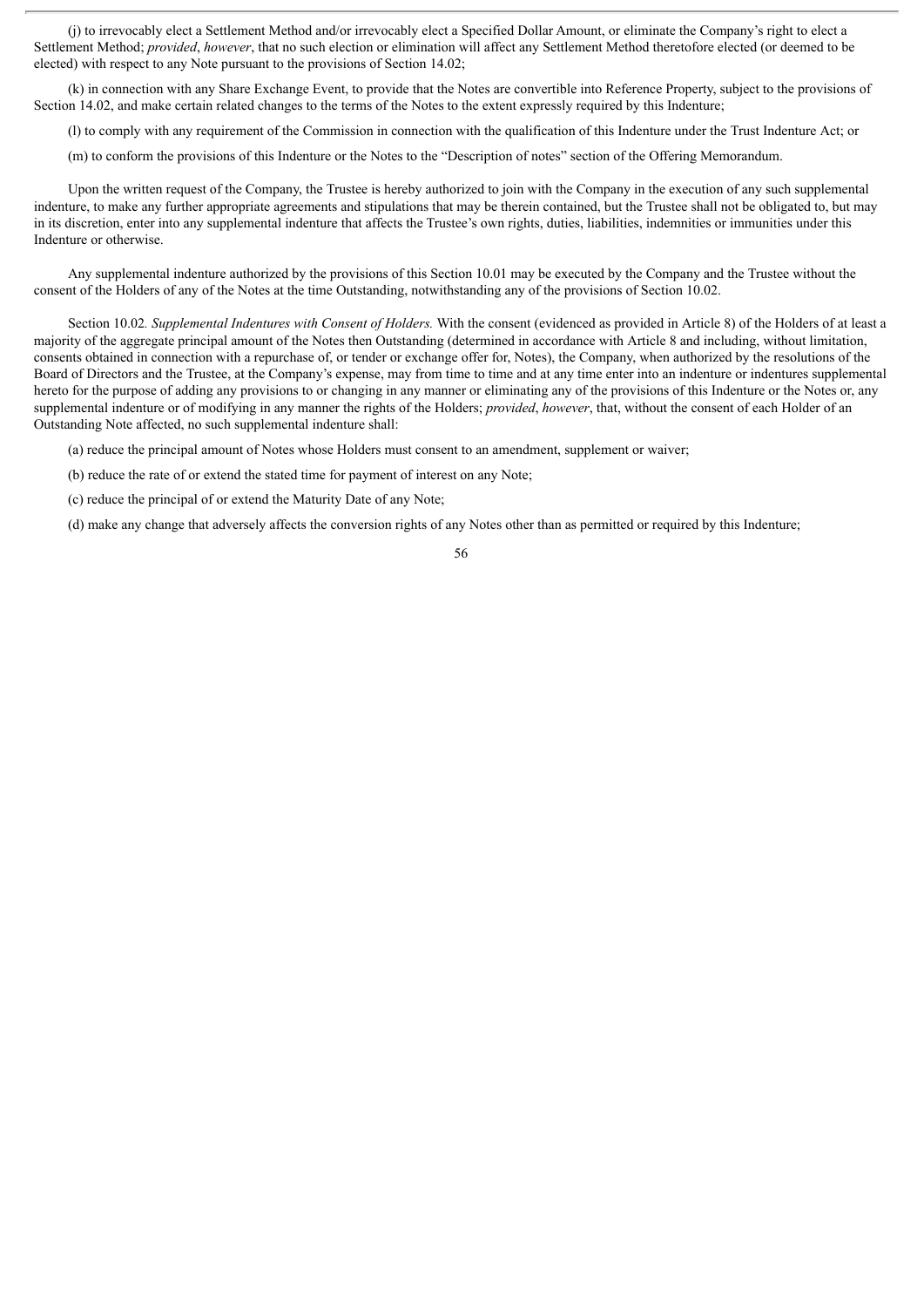(e) reduce the Redemption Price or the Fundamental Change Repurchase Price of any Note or amend or modify in any manner adverse to the Holders the Company's obligation to make such payments, whether through an amendment or waiver of provisions in the covenants, definitions or otherwise;

(f) make any Note payable in a money, or at a place of payment, other than that stated in the Note and this Indenture;

(g) change the ranking of the Notes;

(h) impair the right of any Holder to receive payment of principal and interest on such Holder's Notes on or after the due dates therefor or to institute suit for the enforcement of any payment on or with respect to such Holder's Notes; or

(i) make any change in the provisions in this Article 10 that require each Holder's consent or in the waiver provisions in Section 6.02 or Section 6.09.

Upon the written request of the Company, and upon the filing with the Trustee of evidence of the consent of the requisite Holders as aforesaid and subject to Section 10.05, the Trustee shall join with the Company in the execution of such supplemental indenture unless such supplemental indenture affects the Trustee's own rights, duties, liabilities, indemnities or immunities under this Indenture or otherwise, in which case the Trustee may in its discretion, but shall not be obligated to, enter into such supplemental indenture.

Holders do not need under this Section 10.02 to approve the particular form of any proposed supplemental indenture. It shall be sufficient if such Holders approve the substance thereof. After any such supplemental indenture becomes effective, the Company shall deliver to the Holders (with a copy to the Trustee) a notice briefly describing such supplemental indenture. However, the failure to give such notice to all the Holders, or any defect in the notice, will not impair or affect the validity of the supplemental indenture.

Until an amendment, supplement or waiver becomes effective, any consent to it by a Holder is a continuing consent by such Holder and every subsequent Holder of such consenting Holder's Note, or portion of such consenting Holder's Note, that evidences the same debt as such consenting Holder's Note, even if notation of the consent is not made on any Note. However, any such Holder or subsequent Holder may revoke the consent as to its Note if the Trustee receives written notice of revocation before the date the amendment, supplement or waiver becomes effective. An amendment, supplement or waiver becomes effective in accordance with its terms and thereafter binds every Holder.

Section 10.03. *Effect of Supplemental Indentures*. Upon the execution of any supplemental indenture pursuant to the provisions of this Article 10, this Indenture shall be and be deemed to be modified and amended in accordance therewith and the respective rights, limitation of rights, obligations, duties, indemnities and immunities under this Indenture of the Trustee, the Company and the Holders shall thereafter be determined, exercised and enforced hereunder subject in all respects to such modifications and amendments and all the terms and conditions of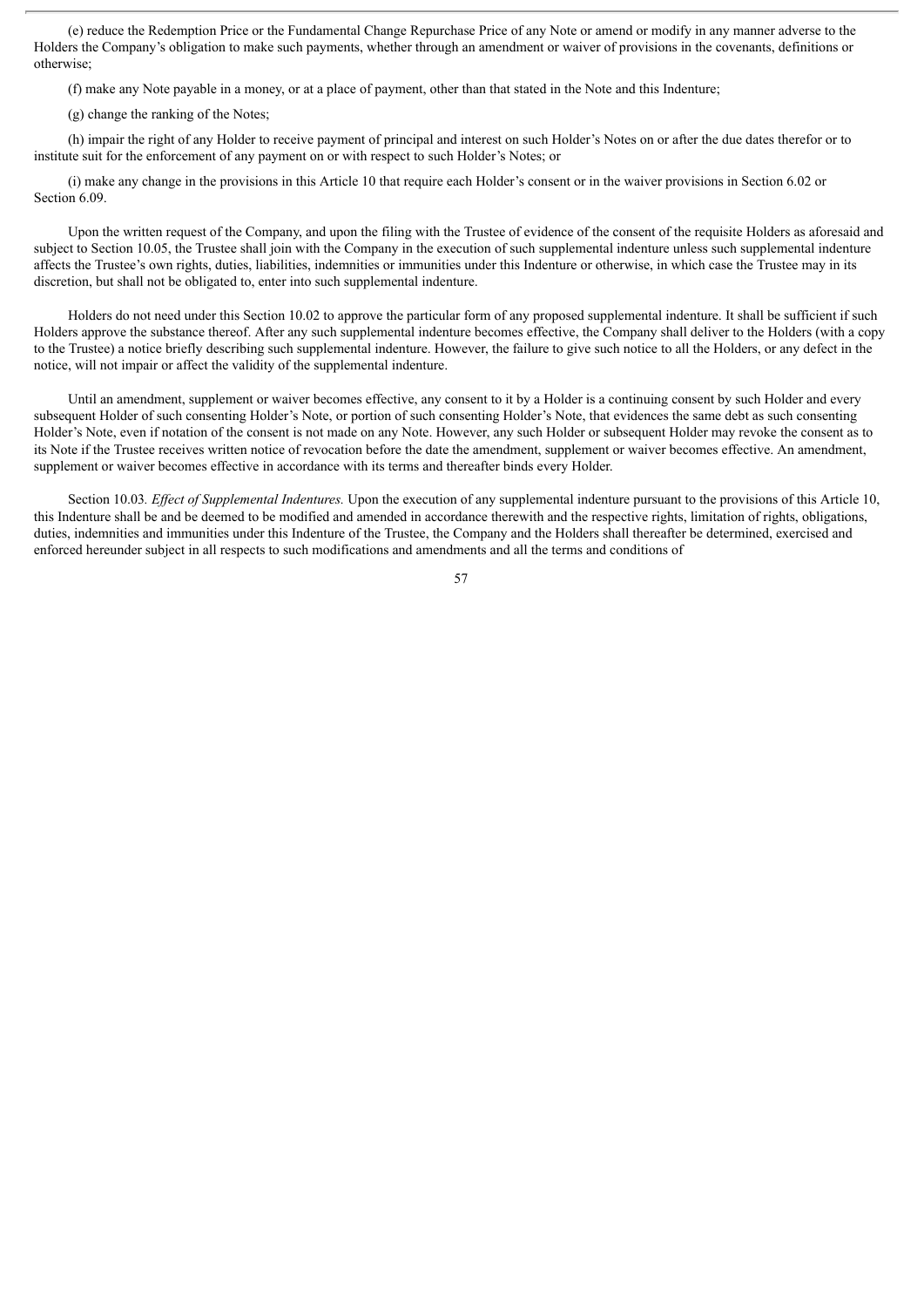any such supplemental indenture shall be and be deemed to be part of the terms and conditions of this Indenture for any and all purposes.

Section 10.04*. Notation on Notes.* Notes authenticated and delivered after the execution of any supplemental indenture pursuant to the provisions of this Article 10 may, at the Company's request and expense, bear a notation in form approved by the Trustee as to any matter provided for in such supplemental indenture. If the Company shall so determine, new Notes so modified as to conform, in the opinion of the Board of Directors, to any modification of this Indenture contained in any such supplemental indenture may, at the Company's expense, be prepared and executed by the Company, authenticated, by the Trustee (or an Authenticating Agent duly appointed by the Trustee pursuant to Section 17.10) upon receipt of a Company Order and delivered in exchange for the Notes then Outstanding, upon surrender of such Notes then Outstanding.

Section 10.05*. Evidence of Compliance of Supplemental Indenture to Be Furnished to Trustee.* In addition to the documents required by Section 17.05, the Trustee shall receive an Officer's Certificate and an Opinion of Counsel as conclusive evidence that any supplemental indenture executed pursuant hereto complies with the requirements of this Article 10, is permitted or authorized by this Indenture and is the legal, valid and binding obligation of the Company, enforceable against it in accordance with its terms.

## ARTICLE 11

#### CONSOLIDATION, MERGER, SALE, CONVEYANCE AND LEASE

Section 11.01*. Company May Consolidate, Etc. on Certain Terms.* Subject to the provisions of Section 11.02, the Company shall not consolidate with, merge with or into, or sell, convey, transfer or lease all or substantially all of its properties and assets to another Person, unless:

(a) the resulting, surviving or transferee Person (the "Successor Company"), if not the Company, shall be a corporation organized and existing under the laws of the United States of America, any State thereof or the District of Columbia, and the Successor Company (if not the Company) shall expressly assume, by supplemental indenture all of the obligations of the Company under the Notes and this Indenture; and

(b) immediately after giving effect to such transaction, no Default or Event of Default shall have occurred and be continuing under this Indenture.

For purposes of this Section 11.01, the sale, conveyance, transfer or lease of all or substantially all of the properties and assets of one or more Subsidiaries of the Company to another Person, which properties and assets, if held by the Company instead of such Subsidiaries, would constitute all or substantially all of the properties and assets of the Company on a consolidated basis, shall be deemed to be the sale, conveyance, transfer or lease of all or substantially all of the properties and assets of the Company to another Person.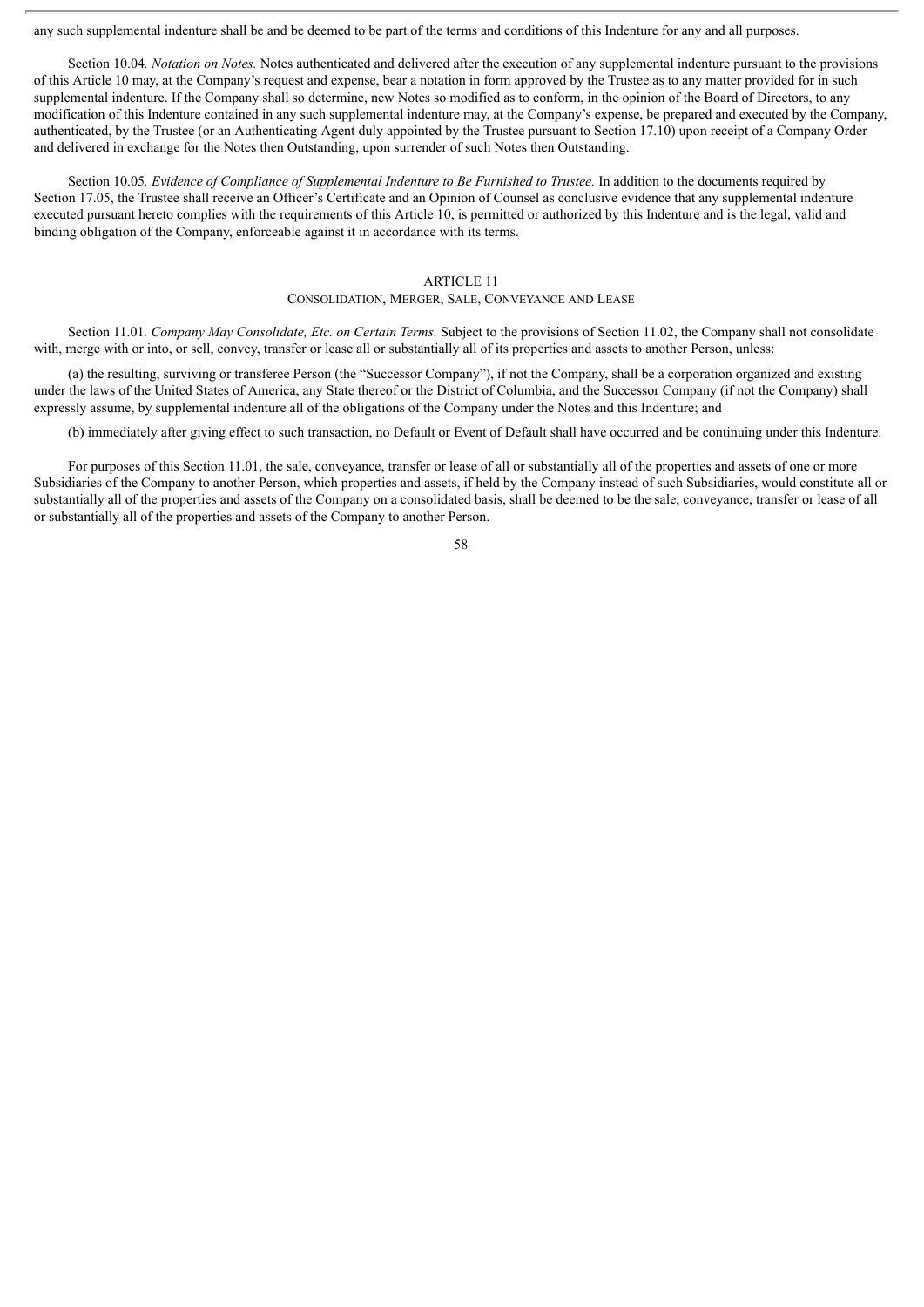Section 11.02*. Successor Corporation to Be Substituted.* In case of any such consolidation, merger, sale, conveyance, transfer or lease and upon the assumption by the Successor Company, by supplemental indenture, executed and delivered to the Trustee and satisfactory in form to the Trustee, of the due and punctual payment of the principal of and accrued and unpaid interest on all of the Notes, the due and punctual delivery or payment, as the case may be, of any consideration due upon conversion of the Notes and the due and punctual performance of all of the covenants and conditions of this Indenture to be performed by the Company, such Successor Company (if not the Company) shall succeed to and, except in the case of a lease of all or substantially all of the properties and assets of the Company as an entirety, shall be substituted for the Company, with the same effect as if it had been named herein as the party of the first part. Such Successor Company thereupon may cause to be signed, and may issue either in its own name or in the name of the Company any or all of the Notes issuable hereunder which theretofore shall not have been signed by the Company and delivered to the Trustee; and, upon a Company Order of such Successor Company instead of the Company and subject to all the terms, conditions and limitations in this Indenture prescribed, the Trustee shall authenticate and shall deliver, or cause to be authenticated and delivered, any Notes that previously shall have been signed and delivered by the Officers of the Company to the Trustee for authentication, and any Notes that such Successor Company thereafter shall cause to be signed and delivered to the Trustee for that purpose. All the Notes so issued shall in all respects have the same legal rank and benefit under this Indenture as the Notes theretofore or thereafter issued in accordance with the terms of this Indenture as though all of such Notes had been issued at the date of the execution hereof. In the event of any such consolidation, merger, sale, conveyance or transfer (but not in the case of a lease), upon compliance with this Article 11 the Person named as the "Company" in the first paragraph of this Indenture (or any successor that shall thereafter have become such in the manner prescribed in this Article 11) may be dissolved, wound up and liquidated at any time thereafter and, except in the case of a lease, such Person shall be released from its liabilities as obligor and maker of the Notes and from its obligations under this Indenture and the Notes.

In case of any such consolidation, merger, sale, conveyance, transfer or lease, such changes in phraseology and form (but not in substance) may be made in the Notes thereafter to be issued as may be appropriate.

Section 11.03*. Opinion of Counsel to Be Given to Trustee.* No such consolidation, merger, sale, conveyance, transfer or lease pursuant to which the Company is not the resulting, surviving or transferee Person shall be effective unless the Trustee shall receive an Officer's Certificate and an Opinion of Counsel as conclusive evidence that any such consolidation, merger, sale, conveyance, transfer or lease and any such assumption and, if a supplemental indenture is required in connection with such transaction, such supplemental indenture, complies with the provisions of this Article 11.

#### ARTICLE 12

#### IMMUNITY OF INCORPORATORS, STOCKHOLDERS, OFFICERS AND DIRECTORS

Section 12.01*. Indenture and Notes Solely Corporate Obligations.* No recourse under or upon any obligation, covenant or agreement of this Indenture, or of the Notes, or for any claim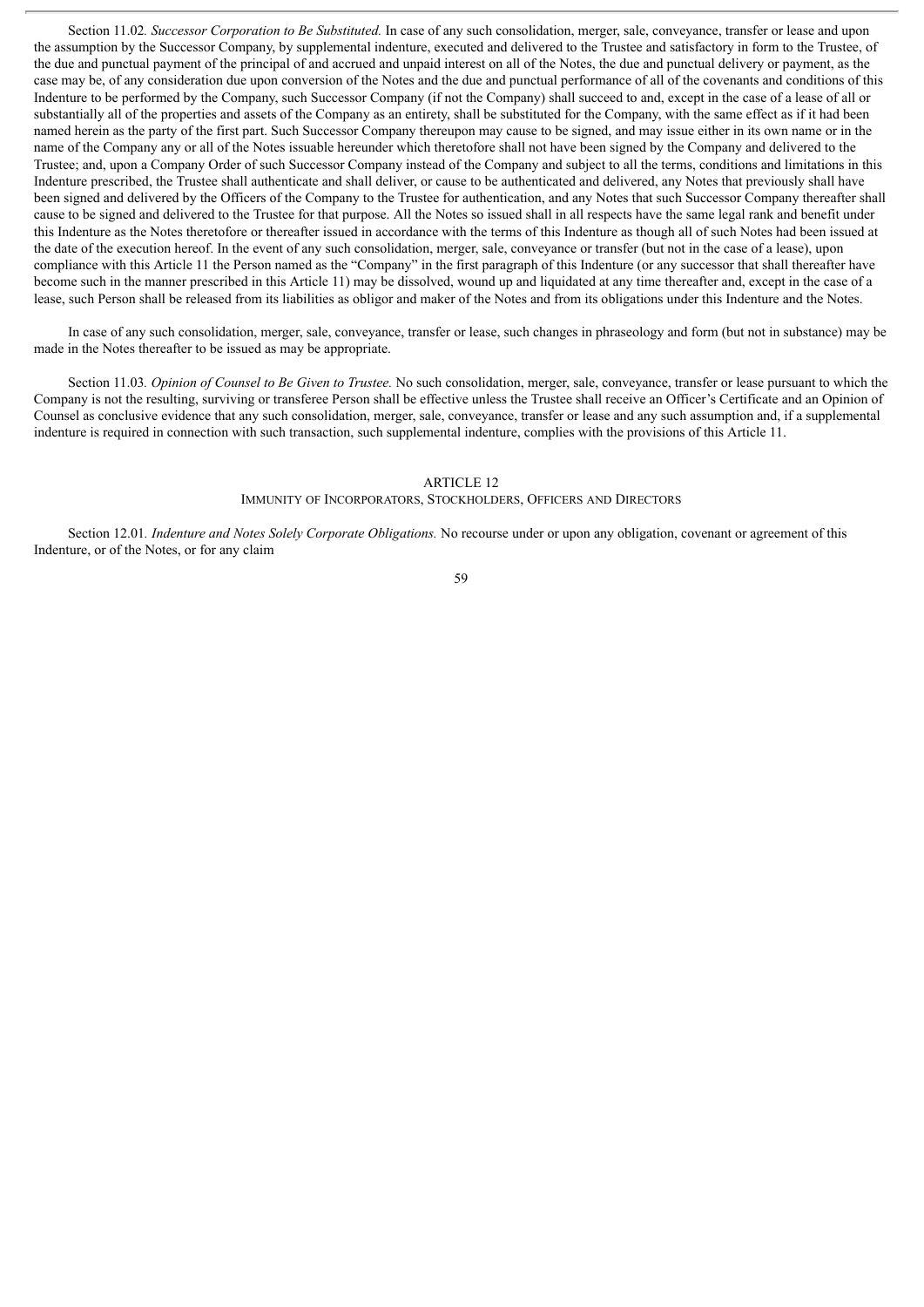based thereon or otherwise in respect thereof, shall be had against any incorporator, stockholder, officer or director, past, present or future as such, of the Company, of any predecessor or Successor Company or of any issuer of any securities underlying the Notes, either directly or through the Company, any such predecessor or Successor Company or any such issuer, whether by virtue of any constitution, statute or rule of law, or by the enforcement of any assessment or penalty or otherwise; it being expressly understood that this Indenture and the obligations issued hereunder are solely corporate obligations, and that no such personal liability whatever shall attach to, or is or shall be incurred by, the incorporators, stockholders, officers or directors as such, of the Company, of any such predecessor or Successor Company or any such issuer, or any of them, because of the creation of the indebtedness hereby authorized, or under or by reason of the obligations, covenants or agreements contained in this Indenture or in the Notes or implied therefrom; and that any and all such personal liability of every name and nature, either at common law or in equity or by constitution or statute, of, and any and all such rights and claims against, every such incorporator, stockholder, officer or director as such, because of the creation of the indebtedness hereby authorized, or under or by reason of the obligations, covenants or agreements contained in this Indenture or in the Notes or implied therefrom, are hereby expressly waived and released as a condition of, and as a consideration for, the execution of this Indenture and the issuance of the Notes.

## ARTICLE 13

## [INTENTIONALLY OMITTED]

# ARTICLE 14

CONVERSION OF NOTES

Section 14.01*. Conversion Privilege.* (a) Subject to and upon compliance with the provisions of this Article 14, each Holder of a Note shall have the right, at such Holder's option, to convert all or any portion (if the portion to be converted is \$1,000 principal amount or an integral multiple thereof) of such Note (i) subject to satisfaction of the conditions described in Section 14.01(b), at any time prior to the close of business on the Business Day immediately preceding December 15, 2026 under the circumstances and during the periods set forth in Section 14.01(b), and (ii) regardless of the conditions described in Section 14.01(b), on or after December 15, 2026 and prior to the close of business on the Business Day immediately preceding the Maturity Date, in each case, at an initial conversion rate of 13.9505 shares of Common Stock (subject to adjustment as provided in this Article 14, the "**Conversion Rate**") per \$1,000 principal amount of Notes (subject to, and in accordance with, the settlement provisions of Section 14.02, the "**Conversion Obligation**").

(b) (i) Prior to the close of business on the Business Day immediately preceding December 15, 2026, a Holder may surrender all or any portion of its Notes for conversion at any time during the five Business Day period immediately after any five consecutive Trading Day period (the "**Measurement Period**") in which the Trading Price per \$1,000 principal amount of Notes, as determined following a request by a Holder of Notes in accordance with this subsection (b)(i), for each Trading Day of the Measurement Period was less than 98% of the product of the Last Reported Sale Price of the Common Stock and the Conversion Rate on each such Trading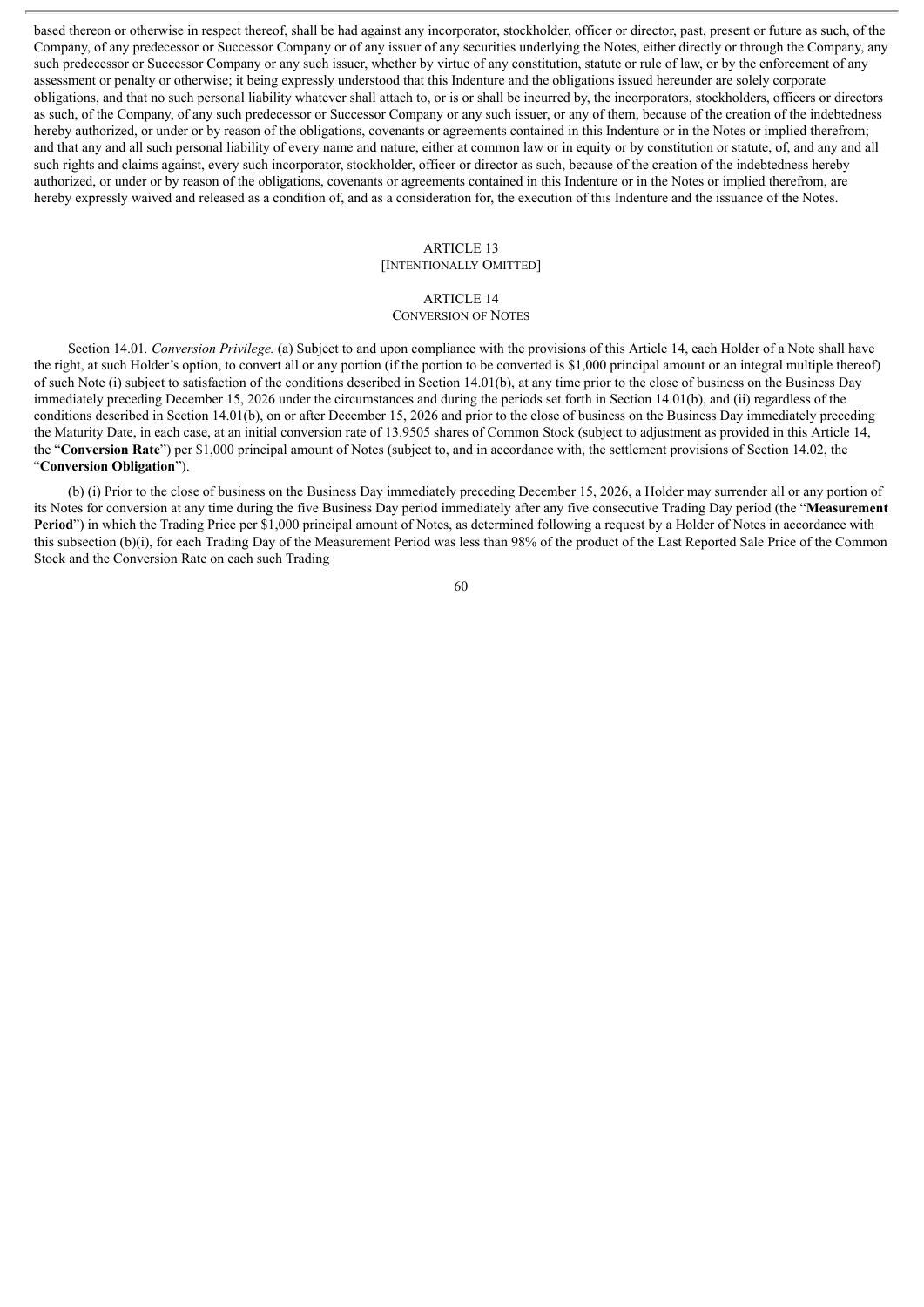Day (the "**Trading Price Condition**"). The Trading Prices shall be determined by the Bid Solicitation Agent pursuant to this subsection (b)(i) and the definition of Trading Price set forth in this Indenture. If the Company is not acting as the Bid Solicitation Agent, the Company shall provide written notice to the Bid Solicitation Agent of the three independent nationally recognized securities dealers selected by the Company pursuant to the definition of Trading Price, along with appropriate contact information for each. The Bid Solicitation Agent (if other than the Company) shall have no obligation to solicit bids as described above unless the Company has requested such solicitation in writing, and the Company shall have no obligation to make such request (or, if the Company is acting as Bid Solicitation Agent, the Company shall have no obligation to solicit such bids) unless a Holder of at least \$1,000,000 aggregate principal amount of Notes provides the Company with reasonable evidence that the Trading Price per \$1,000 principal amount of Notes would be less than 98% of the product of the Last Reported Sale Price of the Common Stock and the Conversion Rate, at which time the Company shall instruct the Bid Solicitation Agent (if other than the Company) to solicit, or if the Company is acting as Bid Solicitation Agent, the Company shall solicit, such bids beginning on the next Trading Day and on each successive Trading Day until the Trading Price per \$1,000 principal amount of Notes is greater than or equal to 98% of the product of the Last Reported Sale Price of the Common Stock and the Conversion Rate. The Company shall determine the Trading Price for each Trading Day in accordance with the bids so solicited and shall instruct the three independent nationally recognized securities dealers to deliver bids to the Bid Solicitation Agent (if other than the Company). If (x) the Company is not acting as Bid Solicitation Agent and the Company does not, when the Company is required to, instruct the Bid Solicitation Agent to obtain bids, or if the Company gives such instruction to the Bid Solicitation Agent, and the Bid Solicitation Agent fails to obtain bids or  $(y)$  the Company is acting as Bid Solicitation Agent and the Company fails to obtain bids, or the Company fails to make such determination, then, in either case, the Trading Price per \$1,000 principal amount of Notes shall be deemed to be less than 98% of the product of the Last Reported Sale Price of the Common Stock and the Conversion Rate on each Trading Day of such failure. If the Trading Price Condition set forth above has been met, the Company shall so notify the Holders, the Trustee and the Conversion Agent (if other than the Trustee) in writing on or within one Business Day of such determination. If, at any time after the Trading Price Condition set forth above has been met, the Trading Price per \$1,000 principal amount of Notes is greater than or equal to 98% of the product of the Last Reported Sale Price of the Common Stock and the Conversion Rate for such Trading Day, the Company shall so notify the Holders of the Notes, the Trustee and the Conversion Agent (if other than the Trustee) in writing that the Trading Price Condition is no longer met and thereafter neither the Company nor the Bid Solicitation Agent (if other than the Company) shall be required to solicit bids again until another qualifying request is made as provided in this Section.

(ii) If, prior to the close of business on the Business Day immediately preceding December 15, 2026, the Company elects to:

(A) issue to all or substantially all holders of the Common Stock any rights, options or warrants (other than a distribution of rights pursuant to a stockholder rights plan where such rights have not separated from the Common Stock) entitling them, for a period of not more than 45 calendar days after the announcement date of such issuance, to subscribe for or purchase shares of the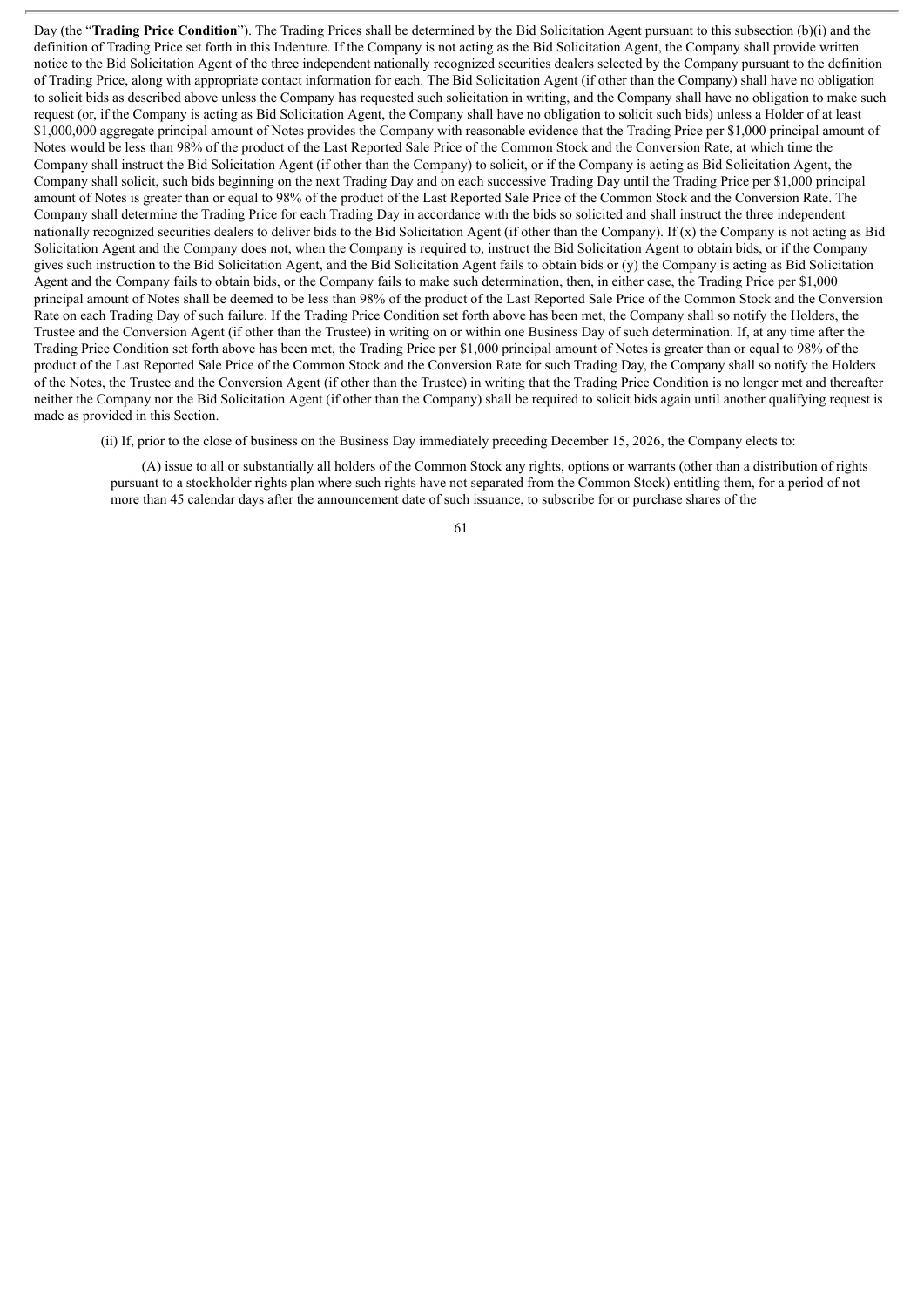Common Stock at a price per share that is less than the average of the Last Reported Sale Prices of the Common Stock for the 10 consecutive Trading Day period ending on, and including, the Trading Day immediately preceding the date of announcement of such issuance; or

(B) distribute to all or substantially all holders of the Common Stock the Company's assets, securities or rights to purchase securities of the Company (other than a distribution of rights pursuant to a stockholder rights plan where such rights have not separated from the Common Stock), which distribution has a per share value, as reasonably determined by the Company, exceeding 10% of the Last Reported Sale Price of the Common Stock on the Trading Day immediately preceding the date of announcement for such distribution,

then, in either case, the Company shall notify all Holders of the Notes (with a copy to the Trustee and the Conversion Agent (if other than the Trustee)) in writing (such notification, the "**Certain Distributions Notification**") (x) at least 70 Scheduled Trading Days prior to or (y) if in the Certain Distributions Notification, the Company elects Physical Settlement in respect of any conversions with Conversion Dates that occur from, and including, the date of the Certain Distributions Notification to, and including, the Certain Distributions Conversion Period End Date, at least 10 Scheduled Trading Days' notice prior to, in each case, the Ex-Dividend Date for such issuance or distribution. Once the Company has given such notice, a Holder may surrender all or any portion of its Notes for conversion at any time until the earlier of (1) the close of business on the Business Day immediately preceding the Ex-Dividend Date for such issuance or distribution and (2) the Company's announcement that such issuance or distribution will not take place (such earlier date and time, the "**Certain Distributions Conversion Period End Date**"), in each case, even if the Notes are not otherwise convertible at such time.

(iii) If a transaction or event that constitutes a Fundamental Change or a Make-Whole Fundamental Change occurs prior to the close of business on the Business Day immediately preceding December 15, 2026, regardless of whether a Holder has the right to require the Company to repurchase the Notes pursuant to Section 15.02, or if the Company is a party to a Share Exchange Event (other than any Share Exchange Event that is solely for the purpose of changing the Company's jurisdiction of organization that (x) does not constitute a Fundamental Change or a Make-Whole Fundamental Change and (y) results in a reclassification, conversion or exchange of outstanding shares of Common Stock solely into common equity of the surviving entity and such common equity becomes Reference Property) that occurs prior to the close of business on the Business Day immediately preceding December 15, 2026 (each such Fundamental Change, Make-Whole Fundamental Change or Share Exchange Event, a "Corporate Event"), then, in each case, all or any portion of a Holder's Notes may be surrendered for conversion at any time from or after the effective date of the Corporate Event until the earlier of  $(x)$  35 Trading Days after the effective date of such Corporate Event or, if such Corporate Event also constitutes a Fundamental Change, until the close of business on the Business Day immediately preceding the related Fundamental Change Repurchase Date and (y) the Business Day immediately preceding the Maturity Date. The Company shall notify Holders, the Trustee and the Conversion Agent (if other than the Trustee) in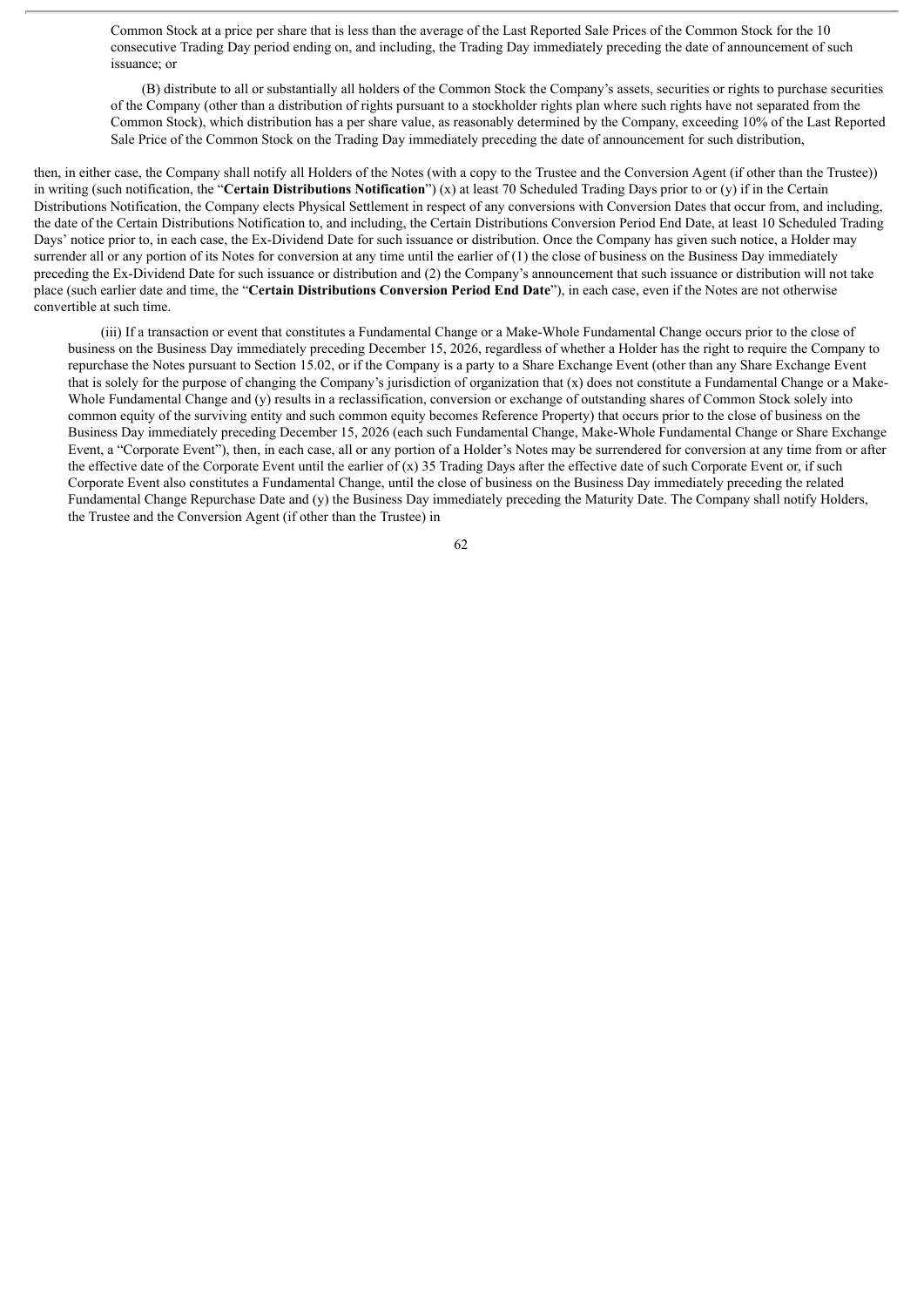writing as promptly as practicable following the date the Company publicly announces such Corporate Event but in no event later than the effective date of such Corporate Event.

(iv) Prior to the close of business on the Business Day immediately preceding December 15, 2026, a Holder may surrender all or any portion of its Notes for conversion at any time during any calendar quarter commencing after the calendar quarter ending on September 30, 2022 (and only during such calendar quarter), if the Last Reported Sale Price of the Common Stock for at least 20 Trading Days (whether or not consecutive) during the period of 30 consecutive Trading Days ending on, and including, the last Trading Day of the immediately preceding calendar quarter is greater than or equal to 130% of the Conversion Price on each applicable Trading Day. The Company shall determine at the beginning of each calendar quarter commencing after September 30, 2022 whether the Notes may be surrendered for conversion in accordance with this clause (iv) and shall notify the Holders, the Conversion Agent (if other than the Trustee) and the Trustee as to whether or not the Notes become convertible in accordance with this clause (iv).

(v) If the Company calls any Note for redemption pursuant to Article 16 prior to the close of business on the Business Day immediately preceding December 15, 2026, then the Holder of the Note called for redemption may surrender such Note for conversion at any time from, and including the Redemption Notice Date until the close of business on the Scheduled Trading Day preceding the Redemption Date (any such period, a "**Redemption Period**"), even if the Notes are not otherwise convertible at such time. After that time, the right to convert such Note shall expire, unless the Company defaults in the payment of the Redemption Price, in which case a Holder of a Note called for redemption may convert such Note until the Redemption Price has been paid or duly provided for. If the Company elects to redeem less than all of the Outstanding Notes pursuant to Article 16 and the Holder of any Note (or any owner of a beneficial interest in any Global Note) is reasonably not able to determine, before the close of business on the 64th Scheduled Trading Day immediately before the relevant Redemption Date, whether such Note or beneficial interest, as applicable, is to be redeemed pursuant to such redemption (and, as a result thereof, convertible on account of the related Redemption Notice in accordance with the provisions of this indenture), then such Holder or owner, as applicable, shall be entitled to convert such Note (or beneficial interest) during the related Redemption Period, and each such conversion will be deemed to be of a Note called for redemption (and each such conversion will be deemed to occur during the related Redemption Period).

### Section 14.02*. Conversion Procedure; Settlement Upon Conversion.*

(a) Subject to this Section 14.02, Section 14.03(b) and Section 14.07(a), upon conversion of any Note, the Company shall pay or deliver, as the case may be, to the converting Holder, in respect of each \$1,000 principal amount of Notes being converted, cash ("**Cash Settlement**"), shares of Common Stock, together with cash, if applicable, in lieu of delivering any fractional share of Common Stock in accordance with subsection (j) of this Section 14.02 ("**Physical Settlement**") or a combination of cash and shares of Common Stock, together with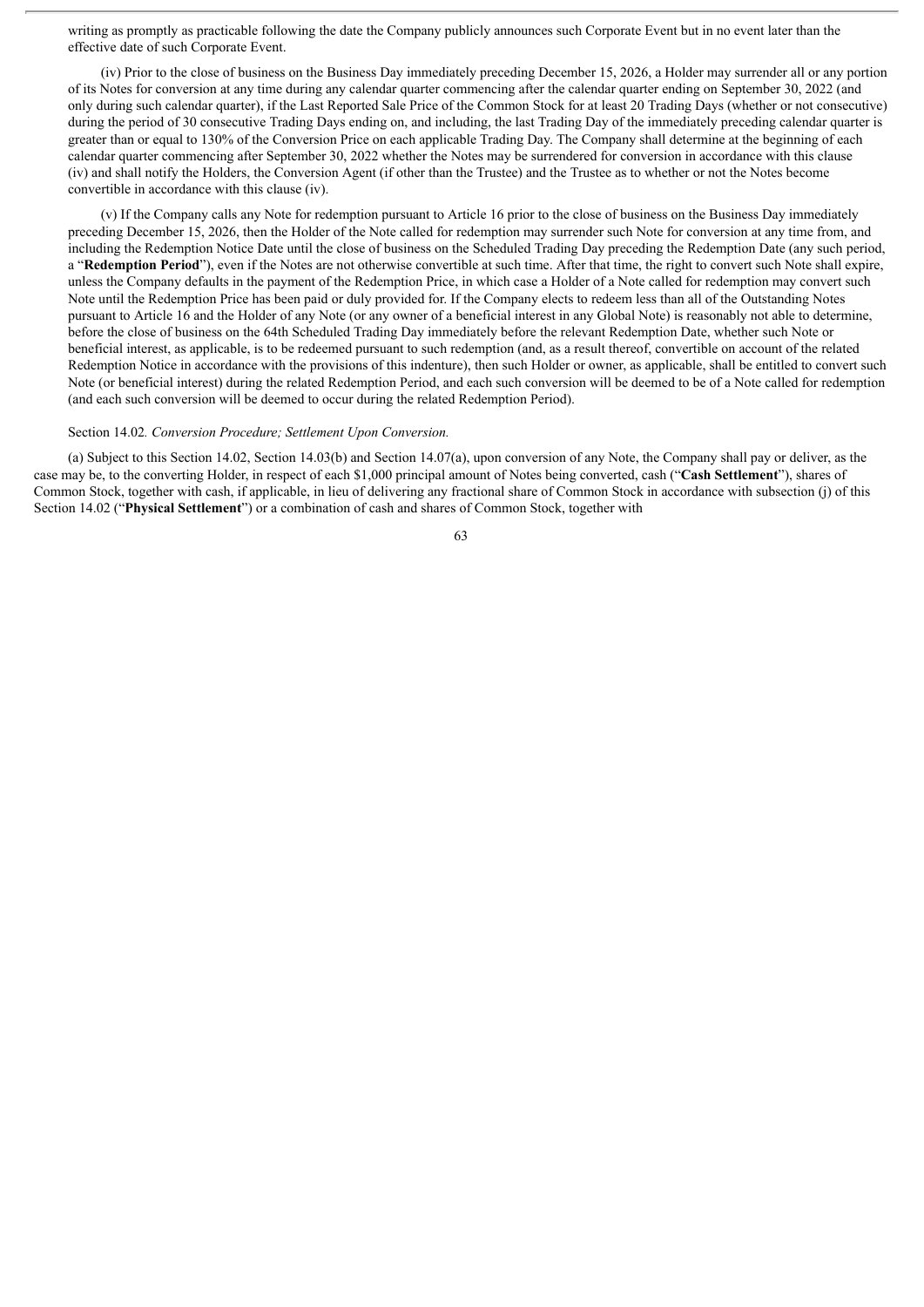cash, if applicable, in lieu of delivering any fractional share of Common Stock in accordance with subsection (j) of this Section 14.02 ("**Combination Settlement**"), at its election, as set forth in this Section 14.02.

(i) All conversions of Notes called for redemption (or deemed called for redemption) for which the relevant Conversion Date occurs during the related Redemption Period and all conversions for which the relevant Conversion Date occurs on or after December 15, 2026 shall be settled using the same Settlement Method.

(ii) Except for any such conversions for which the relevant Conversion Date occurs on or after December 15, 2026 or occurs during a Redemption Period and except to the extent the Company has elected Physical Settlement as described in Section 14.01(b)(ii), in the related Certain Distributions Notification described therein or previously made an irrevocable election with respect to all subsequent conversions of Notes as described in Section  $14.02(a)(iv)$ , the Company shall use the same Settlement Method for all conversions occurring with the same Conversion Date, but the Company shall not have any obligation to use the same Settlement Method with respect to conversions with different Conversion Dates.

(iii) If the Company elects a Settlement Method in respect of a Conversion Date (or in respect of conversions occurring on or after December 15, 2026 or during a Redemption Period, as the case may be), the Company shall deliver a notice (the "**Settlement Notice**") of the relevant Settlement Method in respect of such Conversion Date (or in respect of conversions occurring on or after December 15, 2026 or during a Redemption Period, as the case may be), to the Trustee, the Conversion Agent (if other than the Trustee) and converting Holders no later than, in the case of any conversions of Notes:

(A) for which the relevant Conversion Date occurs prior to December 15, 2026, the close of business on the Trading Day immediately following the relevant Conversion Date;

(B) for which the relevant Conversion Date occurs on or after December 15, 2026, no later than the close of business on the Business Day immediately preceding December 15, 2026;

(C) called (or deemed called) for redemption for which the relevant Conversion Date occurs during the related Redemption Period, the Redemption Notice Date; and

(D) for which the Company has irrevocably elected Physical Settlement as described in Section 14.01(b)(ii), in the related Certain Distributions Notification described therein.

(in each case, the "**Settlement Method Election Deadline**").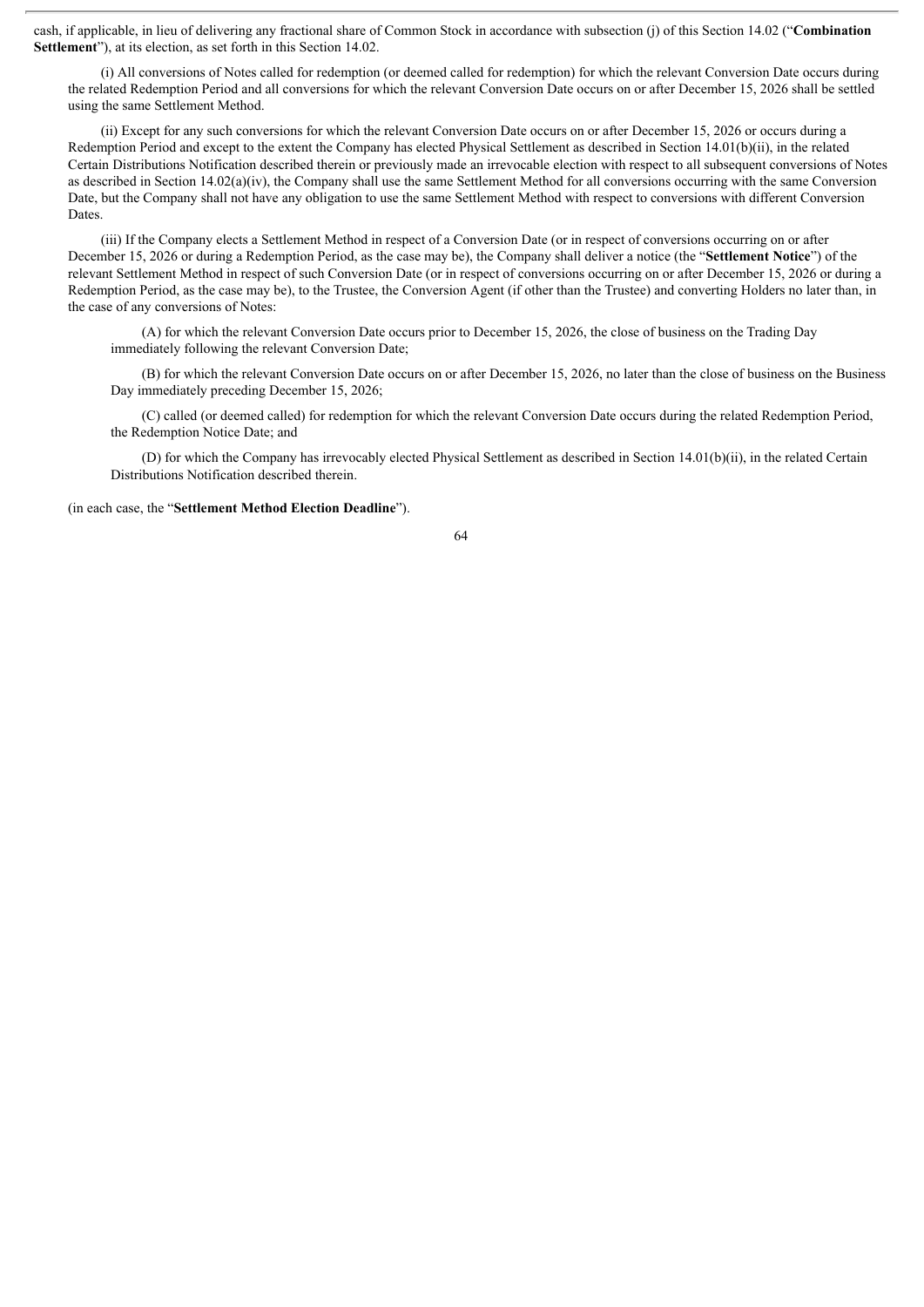(iv) If the Company does not elect a Settlement Method prior to the applicable deadline set forth in clause (iii) above, the Company shall no longer have the right to elect a Settlement Method and the Company shall be deemed to have elected the Default Settlement Method with respect to such conversion. Such Settlement Notice shall specify the relevant Settlement Method and in the case of an election of Combination Settlement, the relevant Settlement Notice shall indicate the Specified Dollar Amount per \$1,000 principal amount of Notes. If the Company timely delivers a Settlement Notice electing Combination Settlement (or is deemed to have elected Combination Settlement) in respect of its Conversion Obligation but does not indicate a Specified Dollar Amount per \$1,000 principal amount of Notes in such Settlement Notice, the Specified Dollar Amount per \$1,000 principal amount of Notes shall be deemed to be \$1,000. For the avoidance of doubt, the Company's failure to timely elect a Settlement Method or specify as applicable a Specified Dollar Amount shall not constitute a Default under this Indenture.

In addition, by notice to Holders, the Company may, prior to December 15, 2026, at its option, elect to irrevocably fix the Settlement Method to any Settlement Method that the Company is then permitted to elect, including Combination Settlement with a Specified Dollar Amount per \$1,000 principal amount of Notes of \$1,000 or with an ability to continue to set the Specified Dollar Amount per \$1,000 principal amount of Notes at or above a specific amount set forth in such election notice. Concurrently with providing notice to all Holders of an election to change the Default Settlement Method or irrevocably fix the Settlement Method, the Company shall promptly either post an announcement on its website or issue a report on Form 8-K (or any successor form) disclosing such Default Settlement Method or irrevocably fixed Settlement Method. If the Company changes the Default Settlement Method or irrevocably elects to fix the Settlement Method, in either case, to Combination Settlement with an ability to continue to set the Specified Dollar Amount per \$1,000 principal amount of Notes at or above a specific amount, the Company shall, after the date of such change or election, as the case may be, inform Holders converting, the Trustee and the Conversion Agent (if other than the Trustee) in writing of such Specified Dollar Amount no later than the relevant Settlement Method election deadline, or, if the Company does not timely notify Holders, such Specified Dollar Amount will be the specific amount set forth in the change or election notice or, if no specific amount was set forth in the change or election notice, such Specified Dollar Amount will be \$1,000 per \$1,000 principal amount of Notes. A change in the Default Settlement Method or an irrevocable election will apply to all Note conversions on Conversion Dates occurring subsequent to delivery of such notice; *provided*, *however*, that no such change or election will affect any Settlement Method theretofore elected (or deemed to be elected) with respect to any Note. For the avoidance of doubt, such an irrevocable election, if made, will be effective without the need to amend this Indenture or the Notes, including pursuant to Section 10.01(j). However, the Company may nonetheless choose to execute such an amendment at its option.

(v) The cash, shares of Common Stock or combination of cash and shares of Common Stock in respect of any conversion of Notes (the "**Settlement Amount**") shall be computed as follows: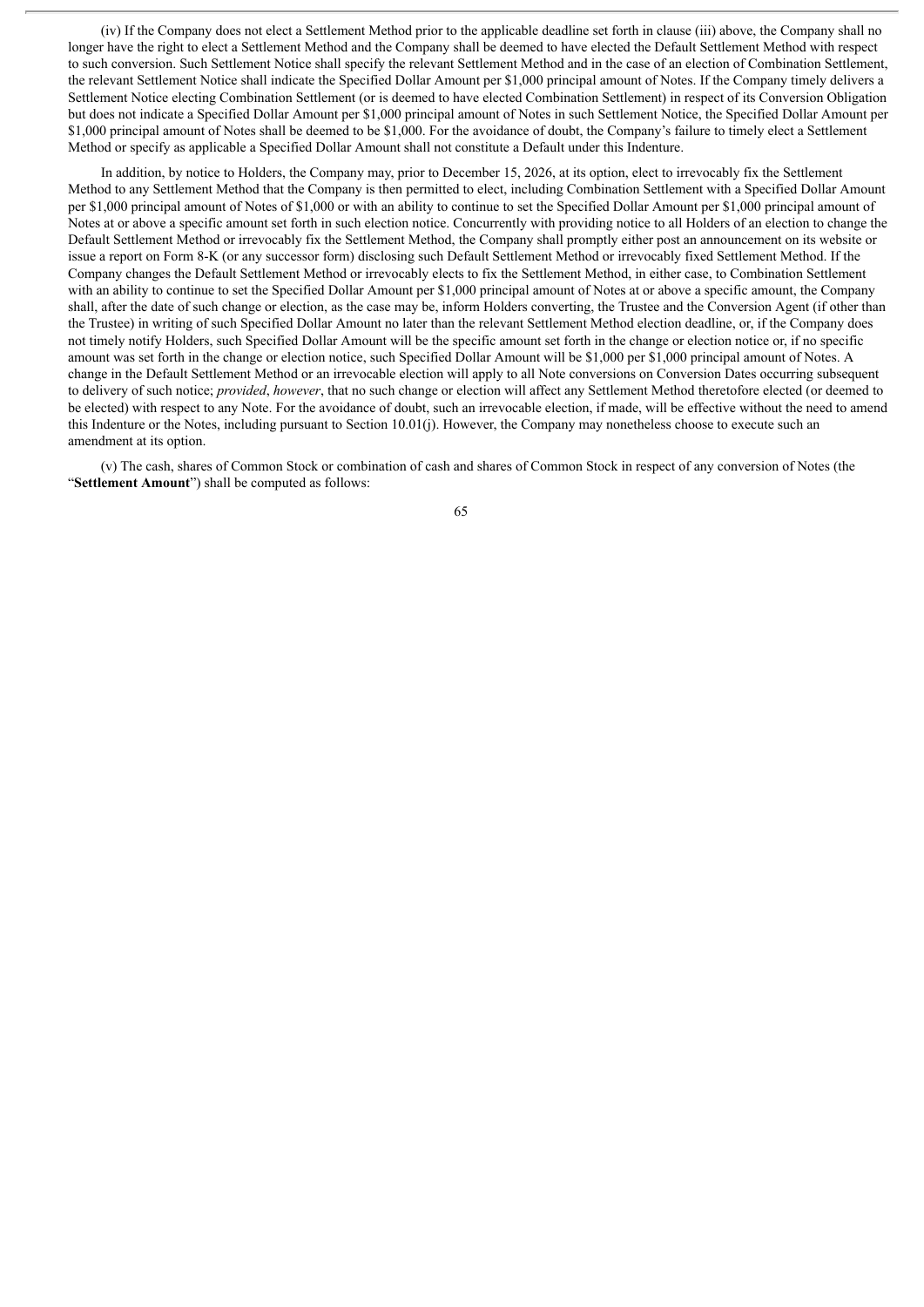(A) if the Company elects to satisfy its Conversion Obligation in respect of such conversion by Physical Settlement, the Company shall deliver to the converting Holder in respect of each \$1,000 principal amount of Notes being converted a number of shares of Common Stock equal to the Conversion Rate in effect on the Conversion Date;

(B) if the Company elects to satisfy its Conversion Obligation in respect of such conversion by Cash Settlement, the Company shall pay to the converting Holder in respect of each \$1,000 principal amount of Notes being converted cash in an amount equal to the sum of the Daily Conversion Values for each of the 60 consecutive Trading Days during the related Observation Period; and;

(C) if the Company elects (or is deemed to have elected) to satisfy its Conversion Obligation in respect of such conversion by Combination Settlement, the Company shall pay or deliver, as the case may be, in respect of each \$1,000 principal amount of Notes being converted, a Settlement Amount equal to the sum of the Daily Settlement Amounts for each of the 60 consecutive Trading Days during the related Observation Period.

If more than one Note is surrendered for conversion at any one time by the same Holder, the conversion obligation with respect to such Notes shall be computed on the basis of the aggregate principal amount of the Notes surrendered.

(vi) The Daily Settlement Amounts (if applicable) and the Daily Conversion Values (if applicable) shall be determined by the Company promptly following the last day of the Observation Period. Promptly after such determination of the Daily Settlement Amounts or the Daily Conversion Values, as the case may be, and the amount of cash payable in lieu of delivering any fractional share of Common Stock, the Company shall notify the Trustee and the Conversion Agent (if other than the Trustee) of the Daily Settlement Amounts or the Daily Conversion Values, as the case may be, and the amount of cash payable in lieu of delivering fractional shares of Common Stock. The Trustee and the Conversion Agent (if other than the Trustee) shall have no responsibility for any such determination.

(b) Subject to Section 14.02(e), before any Holder of a Note shall be entitled to convert a Note as set forth above, such Holder shall (i) in the case of a Global Note, comply with the procedures of the Depositary in effect at that time and, if required, pay funds equal to interest payable on the next Interest Payment Date to which such Holder is not entitled and, if required, pay all transfer or similar taxes, if any, as set forth in Section 14.02(h) and (ii) in the case of a Physical Note (1) complete, manually sign and deliver an irrevocable notice to the Conversion Agent as set forth in the Form of Notice of Conversion (or a facsimile, PDF or other electronic transmission thereof) (a "**Notice of Conversion**") at the office of the Conversion Agent and state in writing therein the principal amount of Notes to be converted and the name or names (with addresses) in which such Holder wishes the certificate or certificates for any shares of Common Stock to be delivered upon settlement of the Conversion Obligation to be registered, (2)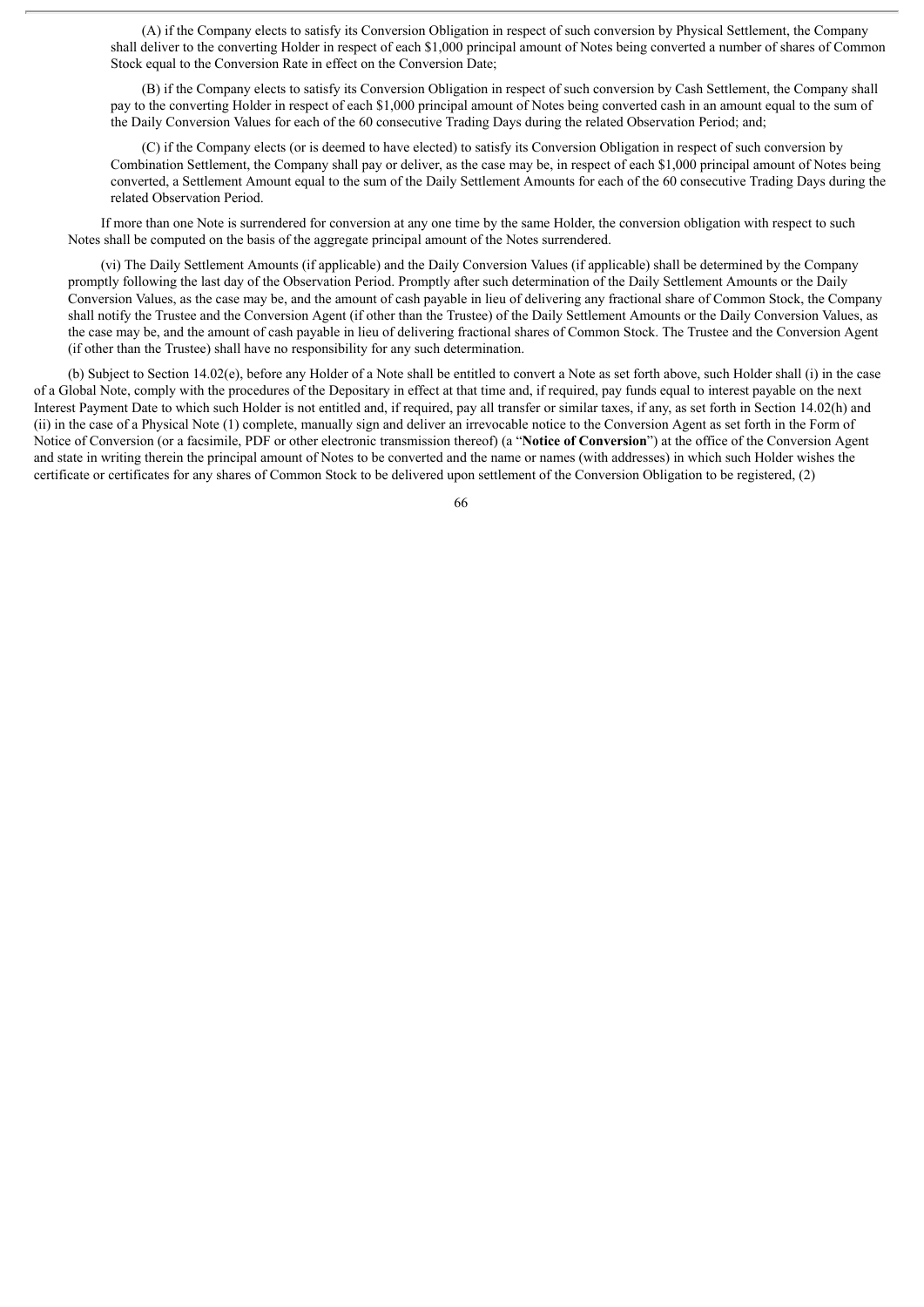surrender such Notes, duly endorsed to the Company or in blank (and accompanied by appropriate endorsement and transfer documents), at the office of the Conversion Agent, (3) if required, furnish appropriate endorsements and transfer documents, (4) if required, pay funds equal to the interest payable on the next Interest Payment Date to which such Holder is not entitled as set forth in Section 14.02(h) and (5) if required, pay all transfer or similar taxes. The Trustee (and if different, the Conversion Agent) shall notify the Company of any conversion pursuant to this Article 14 on the Conversion Date for such conversion. No Notice of Conversion with respect to any Notes may be surrendered by a Holder thereof if such Holder has also delivered a Fundamental Change Repurchase Notice to the Company in respect of such Notes and has not validly withdrawn such Fundamental Change Repurchase Notice in accordance with Section 15.03.

If more than one Note shall be surrendered for conversion at one time by the same Holder, the Conversion Obligation with respect to such Notes shall be computed on the basis of the aggregate principal amount of the Notes (or specified portions thereof to the extent permitted thereby) so surrendered.

(c) A Note shall be deemed to have been converted immediately prior to the close of business on the date (the "**Conversion Date**") that the Holder has complied with the requirements set forth in subsection (b) above. Except as set forth in Section 14.03(b) and Section 14.07(a), the Company shall pay or deliver, as the case may be, the consideration due in respect of the Conversion Obligation on the second Business Day immediately following the relevant Conversion Date, if the Company elects Physical Settlement, or on the second Business Day immediately following the last Trading Day of the Observation Period, in the case of any other Settlement Method. If any shares of Common Stock are due to converting Holders, the Company shall issue or cause to be issued, and deliver to the Conversion Agent or to such Holder, or such Holder's nominee or nominees, certificates or a book-entry transfer through the Depositary for the full number of shares of Common Stock to which such Holder shall be entitled in satisfaction of the Company's Conversion Obligation.

(d) In case any Physical Note shall be surrendered for partial conversion, the Company shall execute, and upon Company Order the Trustee shall authenticate and deliver to or upon the written order of the Holder of the Note so surrendered a new Note or Notes in authorized denominations in an aggregate principal amount equal to the unconverted portion of the surrendered Note, without payment of any service charge by the converting Holder but, if required by the Company or Trustee, with payment of a sum sufficient to cover any documentary, stamp or similar issue or transfer tax or similar governmental charge required by law or that may be imposed in connection therewith as a result of the name of the Holder of the new Notes issued upon such conversion being different from the name of the Holder of the old Notes surrendered for such conversion.

(e) If a Holder submits a Note for conversion, the Company shall pay any documentary, stamp or similar issue or transfer tax due on the issue of any shares of Common Stock upon conversion, unless the tax is due because the Holder requests any such shares to be issued in a name other than the Holder's name, in which case the Holder shall pay that tax.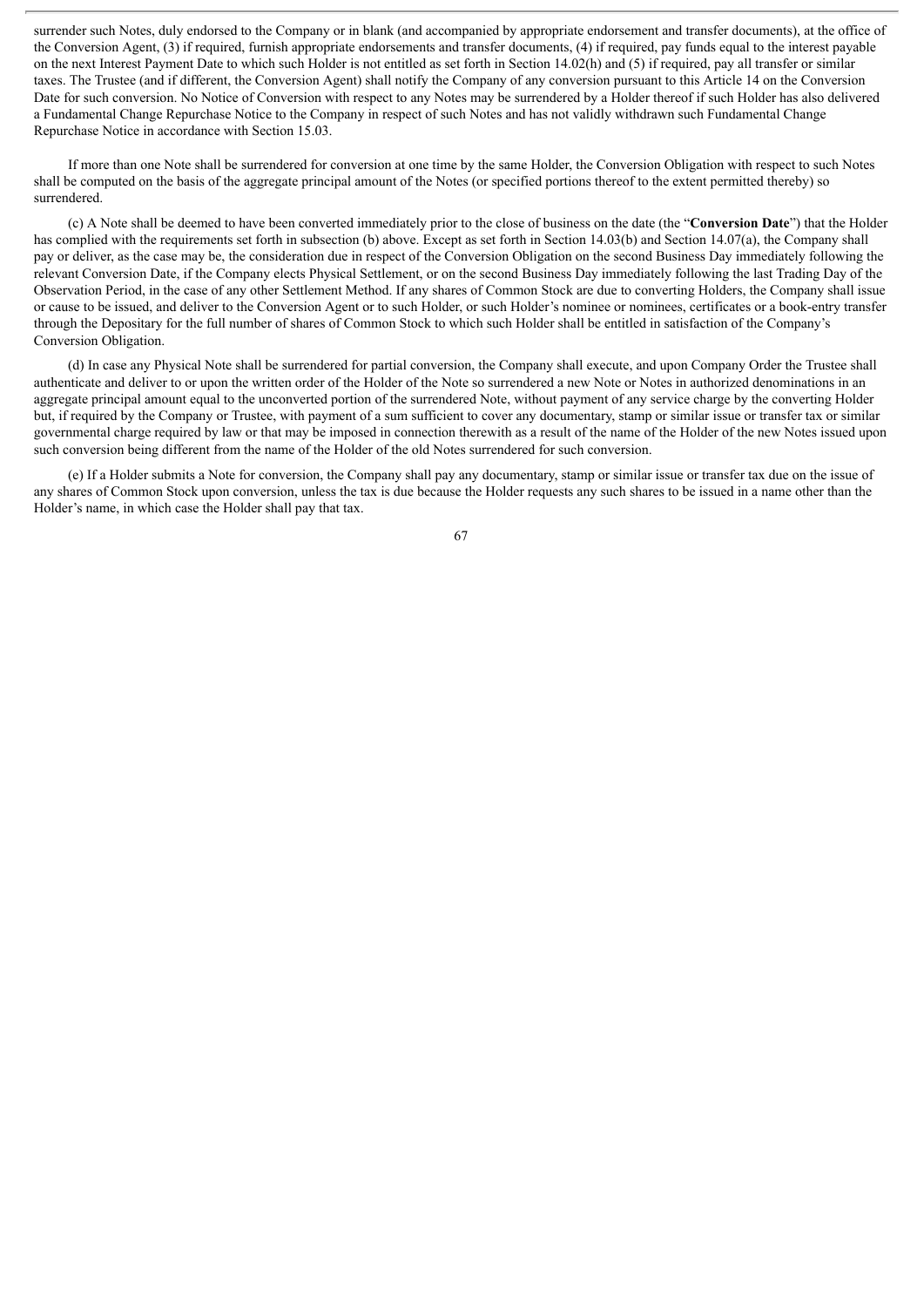(f) Except as provided in Section 14.04, no adjustment shall be made for dividends on any shares of Common Stock issued upon the conversion of any Note as provided in this Article 14.

(g) Upon the conversion of an interest in a Global Note, the Trustee, or the Custodian at the direction of the Trustee, shall make a notation on such Global Note as to the reduction in the principal amount represented thereby. The Company shall notify the Trustee in writing of any conversion of Notes effected through any Conversion Agent other than the Trustee.

(h) Upon conversion, a Holder shall not receive any separate cash payment for accrued and unpaid interest, if any, except as set forth below. The Company's settlement of the full Conversion Obligation shall be deemed to satisfy in full its obligation to pay the principal amount of the Note and accrued and unpaid interest, if any, to, but not including, the relevant Conversion Date. As a result, accrued and unpaid interest, if any, to, but not including, the relevant Conversion Date shall be deemed to be paid in full rather than cancelled, extinguished or forfeited. Upon a conversion of Notes into a combination of cash and shares of Common Stock, accrued and unpaid interest will be deemed to be paid first out of the cash paid upon such conversion. Notwithstanding the foregoing, if Notes are converted after the close of business on a Regular Record Date but prior to the open of business on the corresponding Interest Payment Date, Holders of such Notes as of the close of business on such Regular Record Date shall receive the full amount of interest payable on such Notes on the corresponding Interest Payment Date notwithstanding the conversion. However, Notes surrendered for conversion during the period from the close of business on any Regular Record Date to the open of business on the immediately following Interest Payment Date must be accompanied by funds equal to the amount of such interest payable on the Notes so converted on the corresponding Interest Payment Date (regardless of whether the Holder was the Holder of record on the corresponding Regular Record Date); provided that no such payment shall be required (1) for conversions following the close of business on the Regular Record Date immediately preceding the Maturity Date; (2) if the Company has specified a Redemption Date that is after a regular Record Date and on or prior to the Business Day immediately following the corresponding Interest Payment Date, in respect of Notes converted after the close of business on such Regular Record Date and on or prior to the Interest Payment Date; (3) if the Company has specified a Fundamental Change Repurchase Date that is after a Regular Record Date and on or prior to the Business Day immediately following the corresponding Interest Payment Date, in respect of Notes converted after the close of business on such Regular Record Date and on or prior to the open of business on such Interest Payment Date; or (4) to the extent of any Defaulted Amounts, if any Defaulted Amounts exist at the time of conversion with respect to such Note. Therefore, for the avoidance of doubt, all Holders of record on the Regular Record Date immediately preceding the Maturity Date, any Redemption Date described in clause (2) above and any Fundamental Change Repurchase Date described in clause (3) above shall receive the full interest payment due on the Maturity Date or other applicable Interest Payment Date regardless of whether their Notes have been converted following such Regular Record Date.

(i) The Person in whose name the shares of Common Stock shall be issuable upon conversion shall become the holder of record of such shares as of the close of business on the relevant Conversion Date (if the Company elects to satisfy the related Conversion Obligation by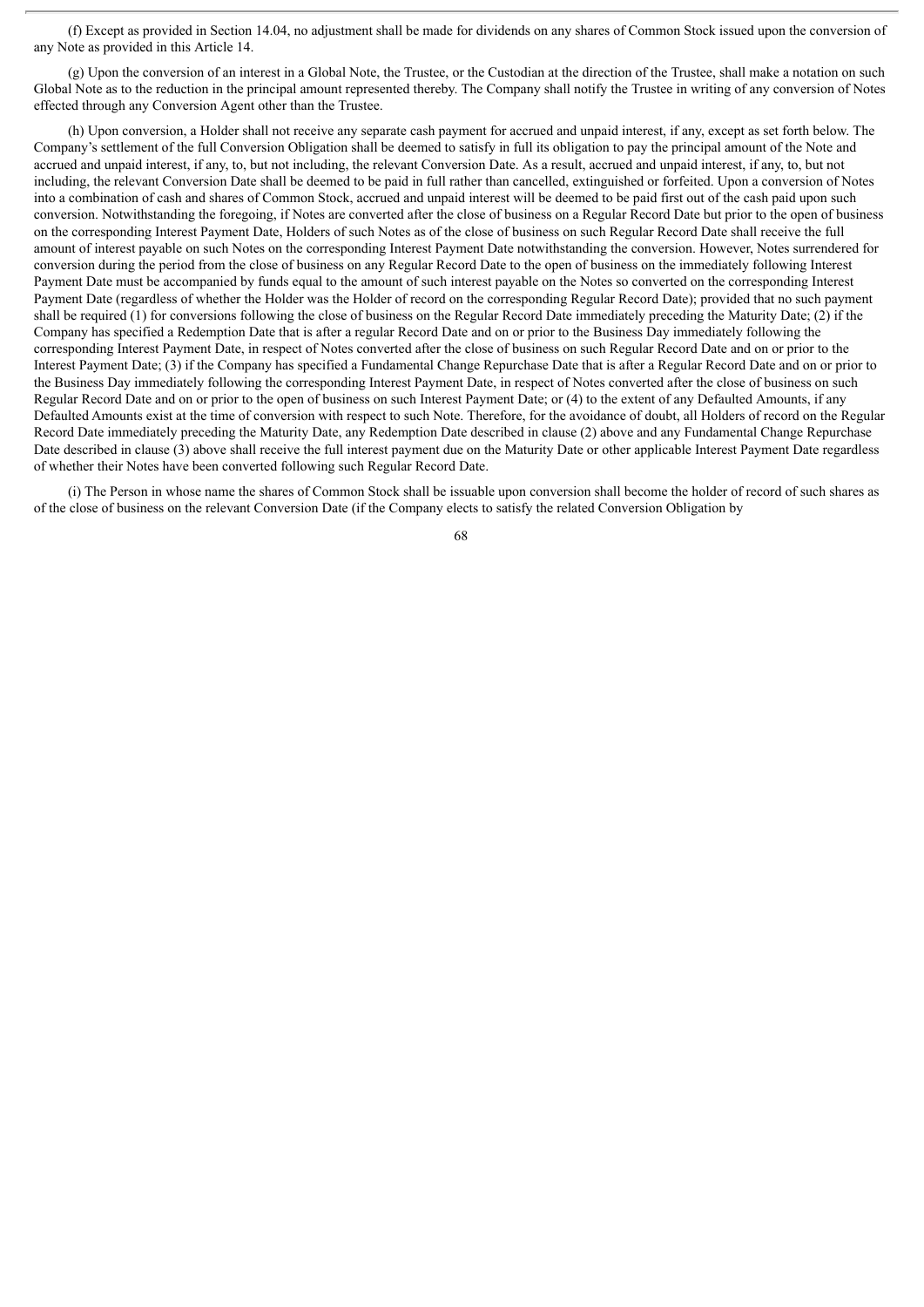Physical Settlement) or the last Trading Day of the relevant Observation Period (if the Company elects to satisfy the related Conversion Obligation by Combination Settlement), as the case may be. Upon a conversion of Notes, such Person shall no longer be a Holder of such Notes surrendered for conversion.

(j) The Company shall not issue any fractional share of Common Stock upon conversion of the Notes and shall instead pay cash in lieu of delivering any fractional share of Common Stock issuable upon conversion based on the Daily VWAP for the relevant Conversion Date (in the case of Physical Settlement) or based on the Daily VWAP for the last Trading Day of the relevant Observation Period (in the case of Combination Settlement). For each Note surrendered for conversion, if the Company has elected (or is deemed to have elected) Combination Settlement, the full number of shares that shall be issued upon conversion thereof shall be computed on the basis of the aggregate Daily Settlement Amounts for the relevant Observation Period and any fractional shares remaining after such computation shall be paid in cash.

Section 14.03. Increased Conversion Rate Applicable to Certain Notes Surrendered in Connection with Make-Whole Fundamental Changes or *During a Redemption Period.* (a) If (i) the Effective Date of a Make-Whole Fundamental Change occurs prior to the Maturity Date and a Holder elects to convert its Notes in connection with such Make-Whole Fundamental Change, or (ii) the Company issues a Redemption Notice and a Holder elects to convert its Notes called (or deemed called) for redemption during the related Redemption Period, the Company shall, under the circumstances described below, increase the Conversion Rate for the Notes so surrendered for conversion by a number of additional shares of Common Stock (the "**Additional Shares**"), as described below. A conversion of Notes shall be deemed for these purposes to be "in connection with" such Make-Whole Fundamental Change if the relevant Conversion Date occurs during the period from, and including, the Effective Date of the Make-Whole Fundamental Change up to, and including, the close of business on the Business Day immediately prior to the related Fundamental Change Repurchase Date (or, in the case of a Make-Whole Fundamental Change that would have been a Fundamental Change but for the *proviso* in clause (b) of the definition thereof, the 35th Trading Day immediately following the Effective Date of such Make-Whole Fundamental Change) (such period, the "**Make-Whole Fundamental Change Period**"). For the avoidance of doubt, if the Company elects to redeem less than all of the Outstanding Notes pursuant to Article 16, Holders of the Notes not called for redemption shall not be entitled to convert such Notes on account of the Redemption Notice and shall not be entitled to an increased Conversion Rate for conversions of such Notes (on account of the Redemption Notice) during the applicable Redemption Period if such Notes are otherwise convertible, except pursuant to Section  $14.01(b)(v)$ .

(b) Upon surrender of Notes for conversion in connection with a Make-Whole Fundamental Change or the surrender of Notes for conversion that have been called (or deemed called) for redemption during the related Redemption Period, the Company shall, at its option, satisfy the related Conversion Obligation by Physical Settlement, Cash Settlement or Combination Settlement, in accordance with Section 14.02; *provided*, *however*, that if, at the effective time of a Make-Whole Fundamental Change described in clause (b) of the definition of Fundamental Change, the Reference Property following such Make-Whole Fundamental Change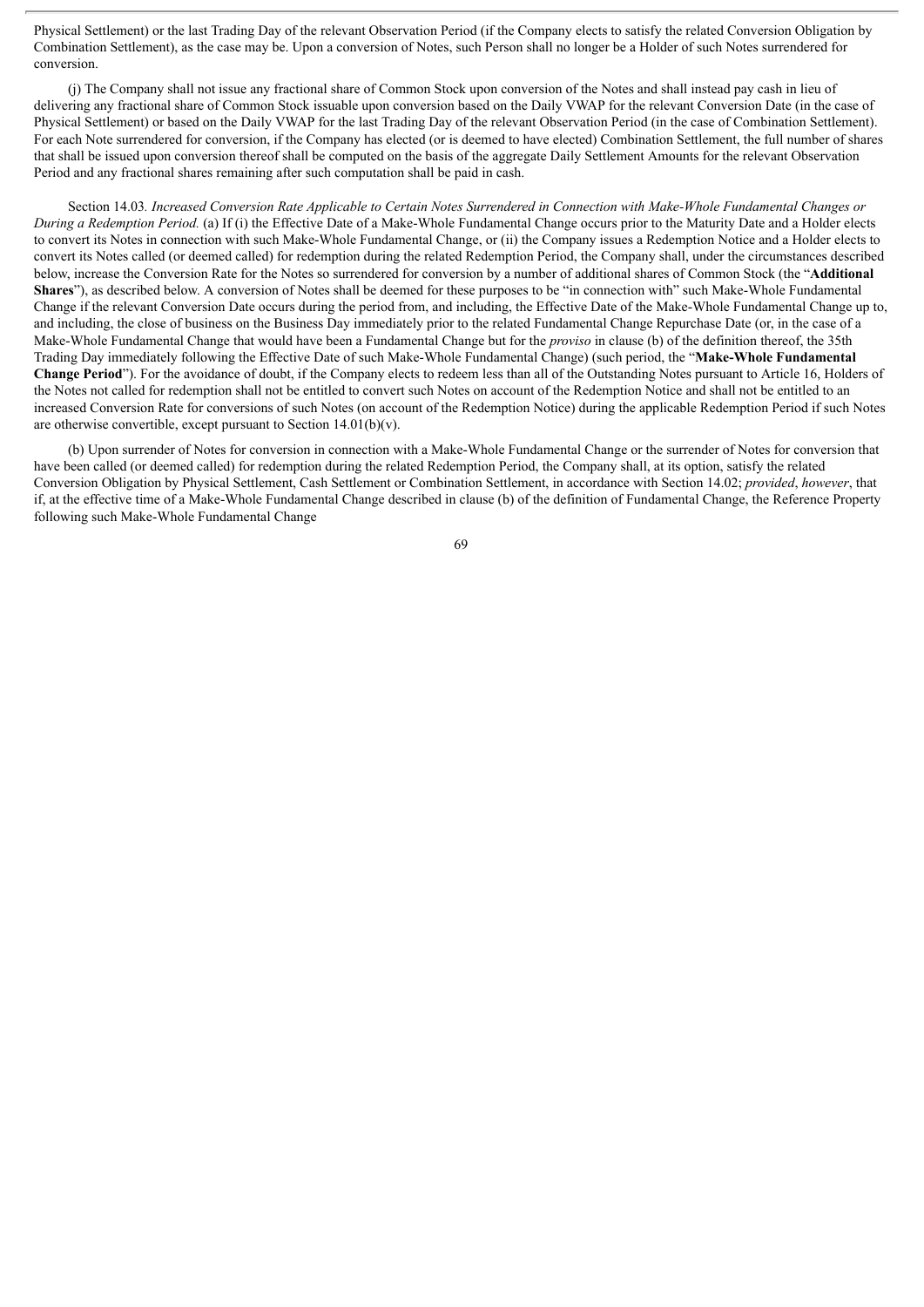is composed entirely of cash, for any conversion of Notes following the Effective Date of such Make-Whole Fundamental Change, the Conversion Obligation shall be calculated based solely on the Stock Price for the transaction and shall be deemed to be an amount of cash per \$1,000 principal amount of converted Notes equal to the Conversion Rate (including any adjustment pursuant to this Section 14.03), *multiplied by* such Stock Price. In such event, the Conversion Obligation shall be paid to Holders in cash on the second Business Day following the Conversion Date. The Company shall notify the Trustee, the Conversion Agent (if other than the Trustee) and the Holders of Notes of the Effective Date of any Make-Whole Fundamental Change no later than five Business Days after such Effective Date.

(c) The number of additional shares of Common Stock, if any, by which the Conversion Rate shall be increased shall be determined by reference to the table below, based on the date on which the Make-Whole Fundamental Change occurs or becomes effective (the "Effective Date") or the Redemption Notice Date, as applicable, and the price paid (or deemed to be paid) per share of the Common Stock in the Make-Whole Fundamental Change or on the Redemption Notice Date (the "Stock Price"). If the holders of the Common Stock receive in exchange for their Common Stock only cash in a Make-Whole Fundamental Change described in clause (b) of the definition of Fundamental Change, the Stock Price shall be the cash amount paid per share. Otherwise, the Stock Price shall be the average of the Last Reported Sale Prices of the Common Stock over the five consecutive Trading Day period ending on, and including, the Trading Day immediately preceding the Effective Date of the Make-Whole Fundamental Change or the Redemption Notice Date, as the case may be. The Company shall make appropriate adjustments to the Stock Price, in its good faith determination, to account for any adjustment to the Conversion Rate that becomes effective, or any event requiring an adjustment to the Conversion Rate where the Ex-Dividend Date, Effective Date (as such term is used in Section 14.04) or expiration date of the event occurs during such five consecutive Trading Day period. In the event that a conversion of Notes called (or deemed called) for redemption during a Redemption Period would also be deemed to be in connection with a Make-Whole Fundamental Change, the converting Holder will be entitled to a single increase to the Conversion Rate with respect to the first to occur of the applicable Redemption Notice Date or the Effective Date of the applicable Make-Whole Fundamental Change, and the later event will be deemed not to have occurred for purposes of this Section 14.03.

(d) The Stock Prices set forth in the column headings of the table below shall be adjusted as of any date on which the Conversion Rate of the Notes is otherwise adjusted. The adjusted Stock Prices shall equal the Stock Prices applicable immediately prior to such adjustment, *multiplied by* a fraction, the numerator of which is the Conversion Rate immediately prior to such adjustment giving rise to the Stock Price adjustment and the denominator of which is the Conversion Rate as so adjusted. The number of additional shares of Common Stock by which the Conversion Rate shall be increased as set forth in the table below shall be adjusted in the same manner and at the same time as the Conversion Rate as set forth in Section 14.04.

(e) The following table sets forth the amount, if any, by which the Conversion Rate shall be increased per \$1,000 principal amount of Notes pursuant to this Section 14.03 for each Stock Price and Effective Date or Redemption Notice Date, as applicable: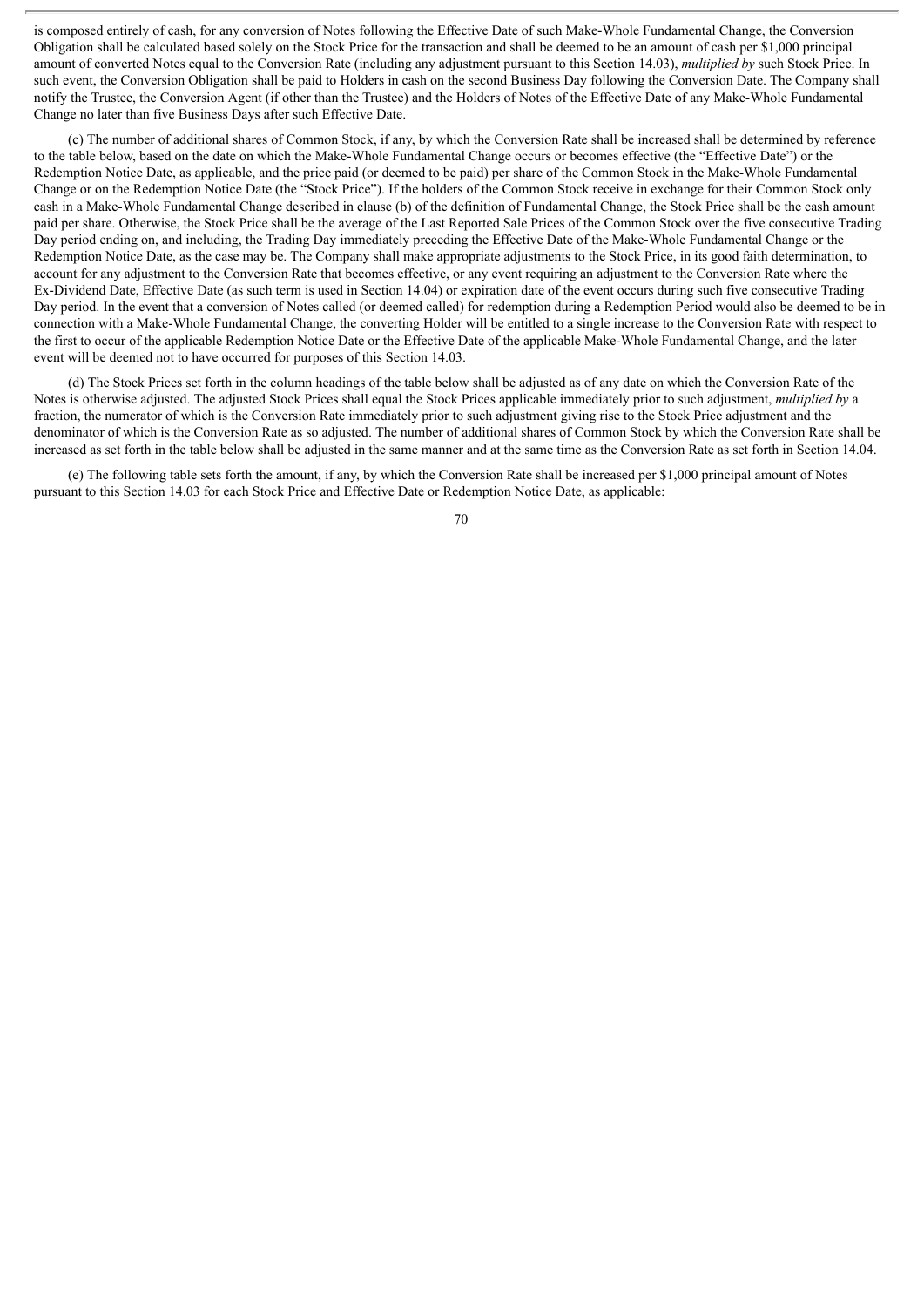|                                  | <b>Stock Price</b> |        |          |         |         |          |          |          |          |          |          |
|----------------------------------|--------------------|--------|----------|---------|---------|----------|----------|----------|----------|----------|----------|
| <b>Effective date/redemption</b> |                    |        |          |         |         |          |          |          |          |          |          |
| notice date                      | \$ 55.14           | 60.00  | \$ 71.68 | \$80.00 | \$93.19 | \$125.00 | \$150.00 | \$175.00 | \$200.00 | \$225.00 | \$250.00 |
| June 14, 2022                    | 4.1851             | 3.4455 | 2.2285   | .6703   | .0879   | 0.4222   | 0.2057   | 0.0958   | 0.0384   | 0.0096   | 0.0000   |
| June 15, 2023                    | 4.1851             | 3.3920 | 2.1235   | 1.5545  | 0.9763  | 0.3489   | 0.1590   | 0.0677   | 0.0229   | 0.0032   | 0.0000   |
| June 15, 2024                    | 4.1851             | 3.3550 | 2.0046   | 4176    | 0.8434  | 0.2677   | 0.1113   | 0.0417   | 0.0103   | 0.0000   | 0.0000   |
| June 15, 2025                    | 4.1851             | 3.2270 | 1.7785   | 1.1819  | 0.6377  | 0.1657   | 0.0597   | 0.0174   | 0.0014   | 0.0000   | 0.0000   |
| June 15, 2026                    | 4.1851             | 2.9775 | .3684    | 0.7824  | 0.3354  | 0.0609   | 0.0179   | 0.0028   | 0.0000   | 0.0000   | 0.0000   |
| June 15, 2027                    | 4.1851             | 2.7162 | 0.0000   | 0.0000  | 0.0000  | 0.0000   | 0.0000   | 0.0000   | 0.0000   | 0.0000   | 0.0000   |

The exact Stock Prices and Effective Date or Redemption Notice Date may not be set forth in the table above, in which case:

(i) if the Stock Price is between two Stock Prices in the table above or the Effective Date or Redemption Notice Date, as the case may be, is between two Effective Dates or Redemption Notice Dates, as applicable, in the table, the number of additional shares of Common Stock by which the Conversion Rate shall be increased shall be determined by a straight-line interpolation between the number of additional shares of Common Stock set forth for the higher and lower Stock Prices and the earlier and later Effective Dates or Redemption Notice Dates, as applicable, based on a 365-day year;

(ii) if the Stock Price is greater than \$250.00 per share (subject to adjustment in the same manner as the Stock Prices set forth in the column headings of the table above pursuant to subsection (d) above), no additional shares of Common Stock will be added to the Conversion Rate; and

(iii) if the Stock Price is less than \$55.14 per share (subject to adjustment in the same manner as the Stock Prices set forth in the column headings of the table above pursuant to subsection (d) above), no additional shares of Common Stock will be added to the Conversion Rate.

Notwithstanding the foregoing, in no event shall the Conversion Rate per \$1,000 principal amount of Notes exceed 18.1356 shares of Common Stock, subject to adjustment in the same manner as the Conversion Rate pursuant to Section 14.04.

(f) Nothing in this Section 14.03 shall prevent an adjustment to the Conversion Rate pursuant to Section 14.04 in respect of a Make-Whole Fundamental Change.

Section 14.04*. Adjustment of Conversion Rate.* The Conversion Rate shall be adjusted from time to time by the Company if any of the following events occurs, except that the Company shall not make any adjustments to the Conversion Rate if Holders of the Notes participate (other than in the case of  $(x)$  a share split or share combination or  $(y)$  a tender or exchange offer), at the same time and upon the same terms as holders of the Common Stock and solely as a result of holding the Notes, in any of the transactions described in this Section 14.04, without having to convert their Notes, as if they held a number of shares of Common Stock equal to the Conversion Rate, *multiplied by* the principal amount (expressed in thousands) of Notes held by such Holder.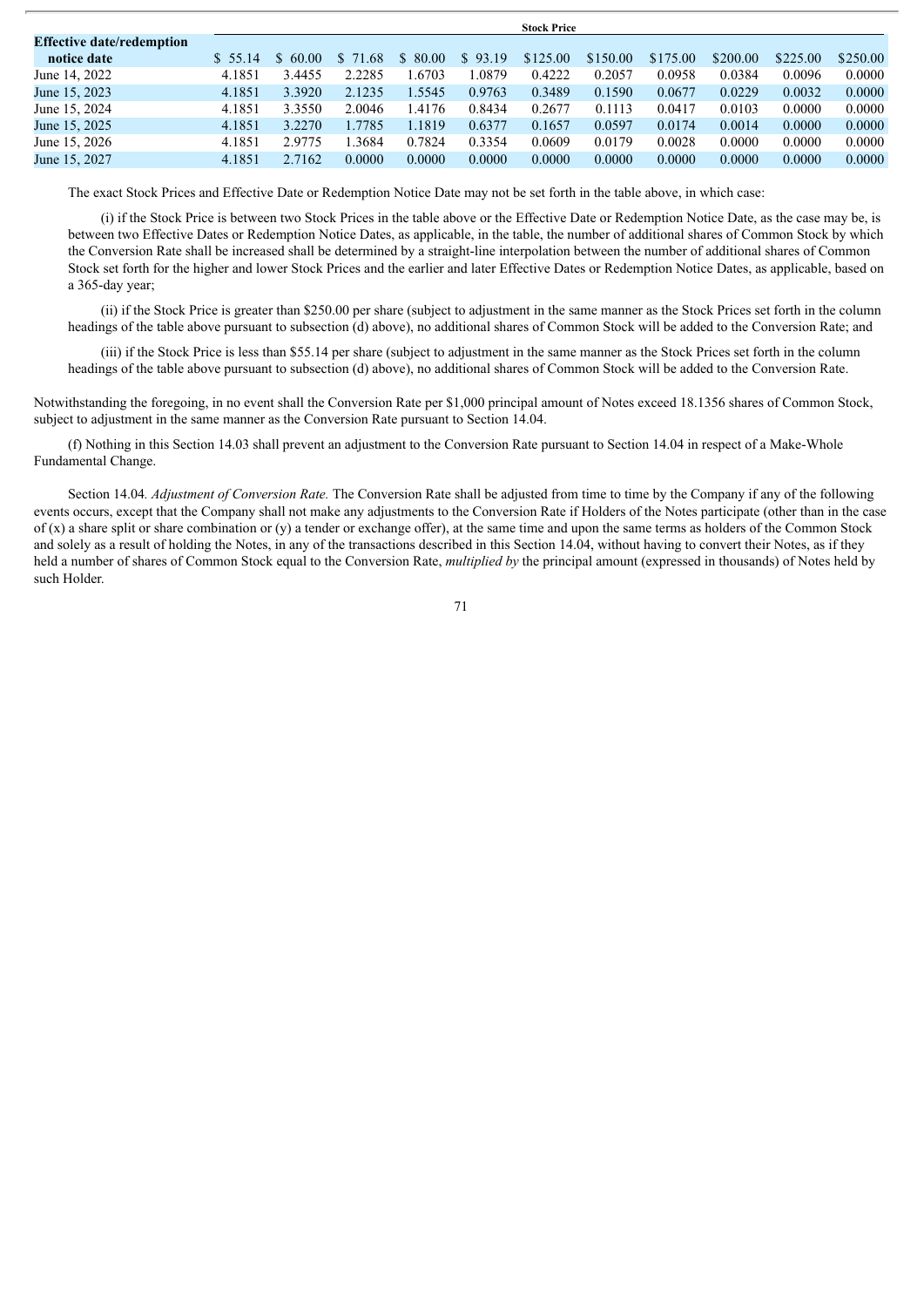(a) If the Company exclusively issues shares of Common Stock as a dividend or distribution on shares of the Common Stock, or if the Company effects a share split or share combination in respect of the Common Stock, the Conversion Rate shall be adjusted based on the following formula:

$$
CR_1 = CR_1 \times \frac{OS_1}{OS_1}
$$

where,

- $CR_1$  = the Conversion Rate in effect immediately prior to the open of business on the Ex-Dividend Date of such dividend or distribution, or immediately prior to the open of business on the Effective Date of such share split or share combination, as applicable;
- $CR_1$  = the Conversion Rate in effect immediately after the open of business on such Ex-Dividend Date or Effective Date, as applicable:
- $OS_1$  = the number of shares of Common Stock outstanding immediately prior to the open of business on such Ex-Dividend Date or Effective Date, as applicable, before giving effect to any such dividend, distribution, share split or share combination, as the case may be; and
- $OS<sub>1</sub>$  = the number of shares of Common Stock outstanding immediately after giving effect to such dividend, distribution, share split or share combination, as the case may be.

Any adjustment made under this Section 14.04(a) shall become effective immediately after the open of business on the Ex-Dividend Date for such dividend or distribution, or immediately after the open of business on the Effective Date for such share split or share combination, as applicable. If any dividend or distribution of the type described in this Section 14.04(a) is declared but not so paid or made, the Conversion Rate shall be immediately readjusted, effective as of the date the Board of Directors determines not to pay such dividend or distribution, to the Conversion Rate that would then be in effect if such dividend or distribution had not been declared.

(b) If the Company issues to all or substantially all holders of the Common Stock any rights, options or warrants (other than a distribution of rights pursuant to a stockholder rights plan) entitling them, for a period of not more than 45 calendar days after the announcement date of such issuance, to subscribe for or purchase shares of the Common Stock at a price per share that is less than the average of the Last Reported Sale Prices of the Common Stock for the 10 consecutive Trading Day period ending on, and including, the Trading Day immediately preceding the date of announcement of such issuance, the Conversion Rate shall be increased based on the following formula: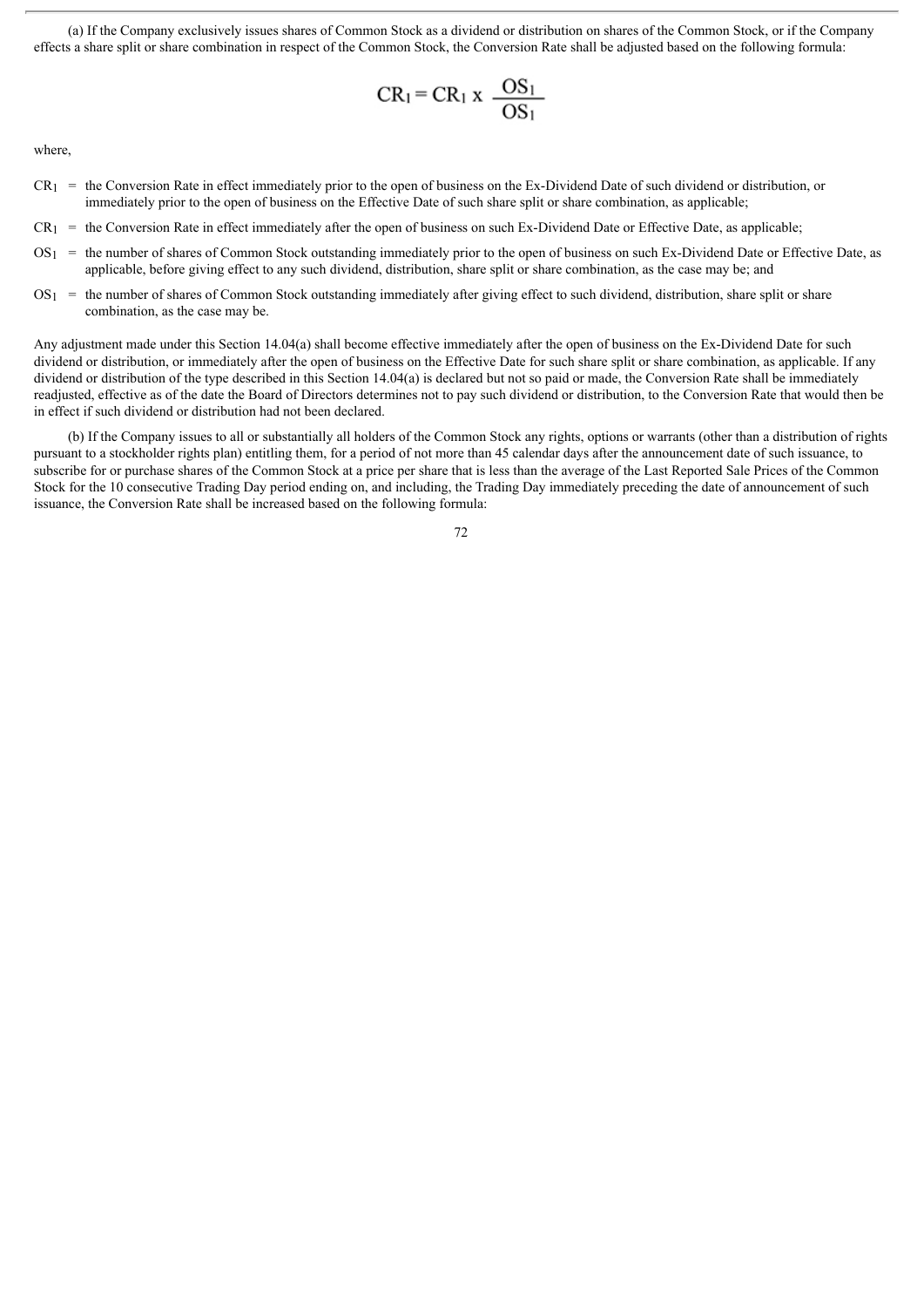$$
CR_1 = CR_1 \times \frac{OS_1 + X}{OS_1 + Y}
$$

where,

- $CR_1$  = the Conversion Rate in effect immediately prior to the open of business on the Ex-Dividend Date for such issuance;
- $CR_1$  = the Conversion Rate in effect immediately after the open of business on such Ex-Dividend Date;
- $OS_1$  = the number of shares of Common Stock outstanding immediately prior to the open of business on such Ex-Dividend Date;
- $X =$  the total number of shares of Common Stock issuable pursuant to such rights, options or warrants; and
- Y = the number of shares of Common Stock equal to the aggregate price payable to exercise such rights, options or warrants, *divided by* the average of the Last Reported Sale Prices of the Common Stock over the 10 consecutive Trading Day period ending on, and including, the Trading Day immediately preceding the date of announcement of the issuance of such rights, options or warrants.

Any increase made under this Section 14.04(b) shall be made successively whenever any such rights, options or warrants are issued and shall become effective immediately after the open of business on the Ex-Dividend Date for such issuance. To the extent that such rights, options or warrants are not exercised prior to their expiration or shares of the Common Stock are not delivered after the expiration of such rights, options or warrants, the Conversion Rate shall be decreased to the Conversion Rate that would then be in effect had the increase with respect to the issuance of such rights, options or warrants been made on the basis of delivery of only the number of shares of Common Stock actually delivered. If such rights, options or warrants are not so issued, the Conversion Rate shall be decreased to the Conversion Rate that would then be in effect if such Ex-Dividend Date for such issuance had not occurred.

For purposes of this Section 14.04(b) and for the purpose of Section 14.01(b)(ii)(A), in determining whether any rights, options or warrants entitle the holders of the Common Stock to subscribe for or purchase shares of the Common Stock at a price per share less than such average of the Last Reported Sale Prices of the Common Stock for the 10 consecutive Trading Day period ending on, and including, the Trading Day immediately preceding the date of announcement for such issuance, and in determining the aggregate offering price of such shares of Common Stock, there shall be taken into account any consideration received by the Company for such rights, options or warrants and any amount payable on exercise or conversion thereof, the value of such consideration, if other than cash, to be determined by the Board of Directors.

(c) If the Company distributes shares of its Capital Stock, evidences of its indebtedness, other assets or property of the Company or rights, options or warrants to acquire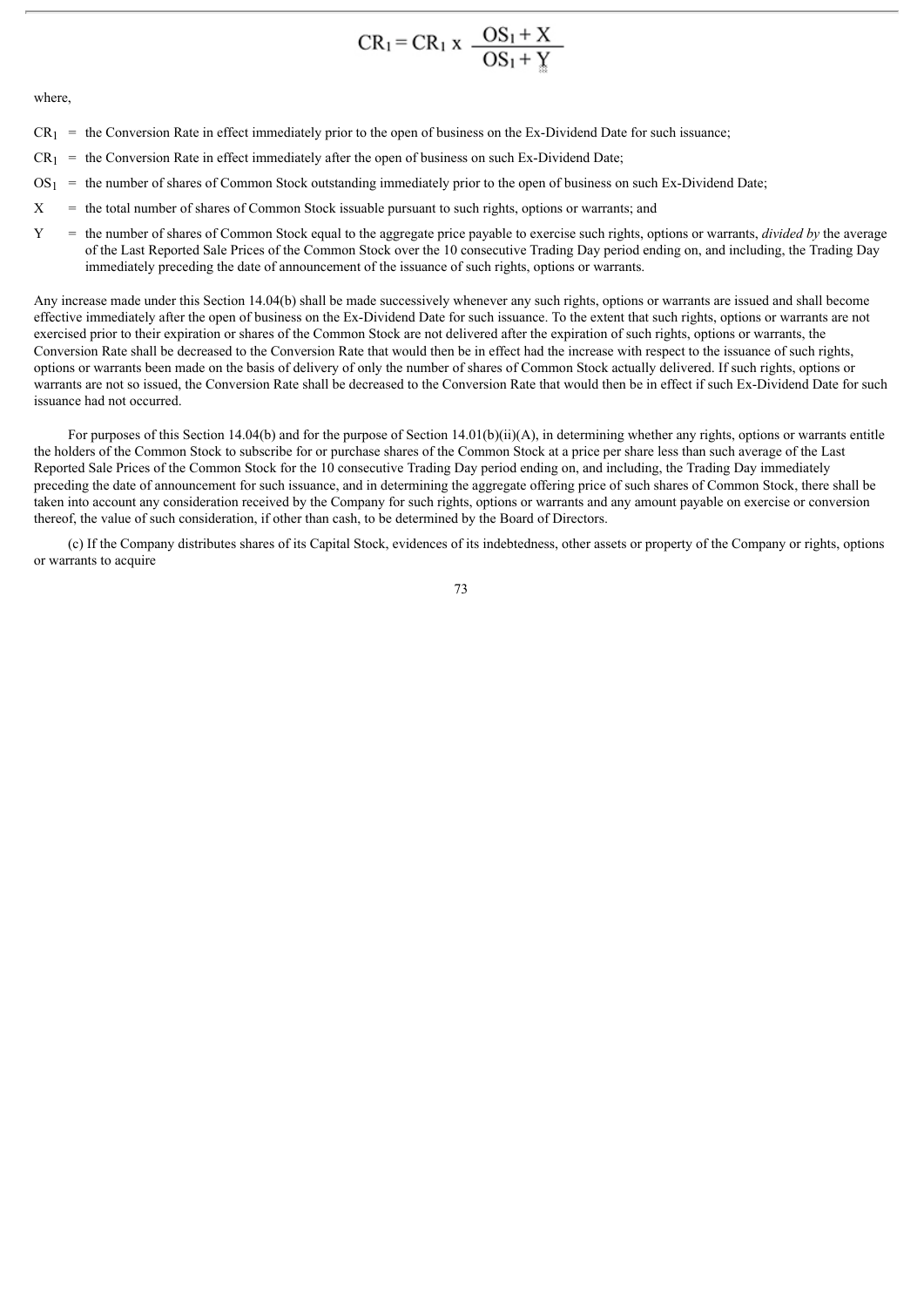shares of its Capital Stock or other securities, to all or substantially all holders of the Common Stock, excluding (i) dividends, distributions or issuances (including share splits) as to which an adjustment was effected (or will be so effected in accordance with Section 14.04(j)) pursuant to Section 14.04(a) or Section 14.04(b), (ii) dividends or distributions paid exclusively in cash as to which the provisions set forth in Section 14.04(d) shall apply, (iii) except as otherwise provided in Section 14.11, rights issued pursuant to a stockholder rights plan of the Company, (iv) dividends or distributions of Reference Property in exchange for or upon conversion of the Common Stock in connection with any Share Exchange Event, and (v) Spin-Offs as to which the provisions set forth below in this Section 14.04(c) shall apply (any of such shares of Capital Stock, evidences of indebtedness, other assets or property or rights, options or warrants to acquire Capital Stock or other securities, the "**Distributed Property**"), then the Conversion Rate shall be increased based on the following formula:

$$
CR_1 = CR_1 x \frac{SP_1}{SP_1 - FMV}
$$

where,

- $CR_1$  = the Conversion Rate in effect immediately prior to the open of business on the Ex-Dividend Date for such distribution;
- $CR_1$  = the Conversion Rate in effect immediately after the open of business on such Ex-Dividend Date;
- $SP<sub>1</sub>$  = the average of the Last Reported Sale Prices of the Common Stock over the 10 consecutive Trading Day period ending on, and including, the Trading Day immediately preceding the Ex-Dividend Date for such distribution; and
- FMV = the fair market value (as determined by the Board of Directors) of the Distributed Property with respect to each outstanding share of the Common Stock on the Ex-Dividend Date for such distribution.

Any increase made under the portion of this Section 14.04(c) above shall become effective immediately after the open of business on the Ex-Dividend Date for such distribution. If such distribution is not so paid or made, the Conversion Rate shall be decreased to the Conversion Rate that would then be in effect if such distribution had not been declared. Notwithstanding the foregoing, if "FMV" (as defined above) is equal to or greater than "SP0" (as defined above), in lieu of the foregoing increase, each Holder of a Note shall receive, in respect of each \$1,000 principal amount thereof, at the same time and upon the same terms as holders of the Common Stock receive the Distributed Property, the amount and kind of Distributed Property such Holder would have received if such Holder owned a number of shares of Common Stock equal to the Conversion Rate in effect on the Ex-Dividend Date for the distribution. If the Board of Directors determines the "FMV" (as defined above) of any distribution for purposes of this Section 14.04(c) by reference to the actual or when-issued trading market for any securities, it shall in doing so consider the prices in such market over the same period used in computing the Last Reported Sale Prices of the Common Stock over the 10 consecutive Trading Day period ending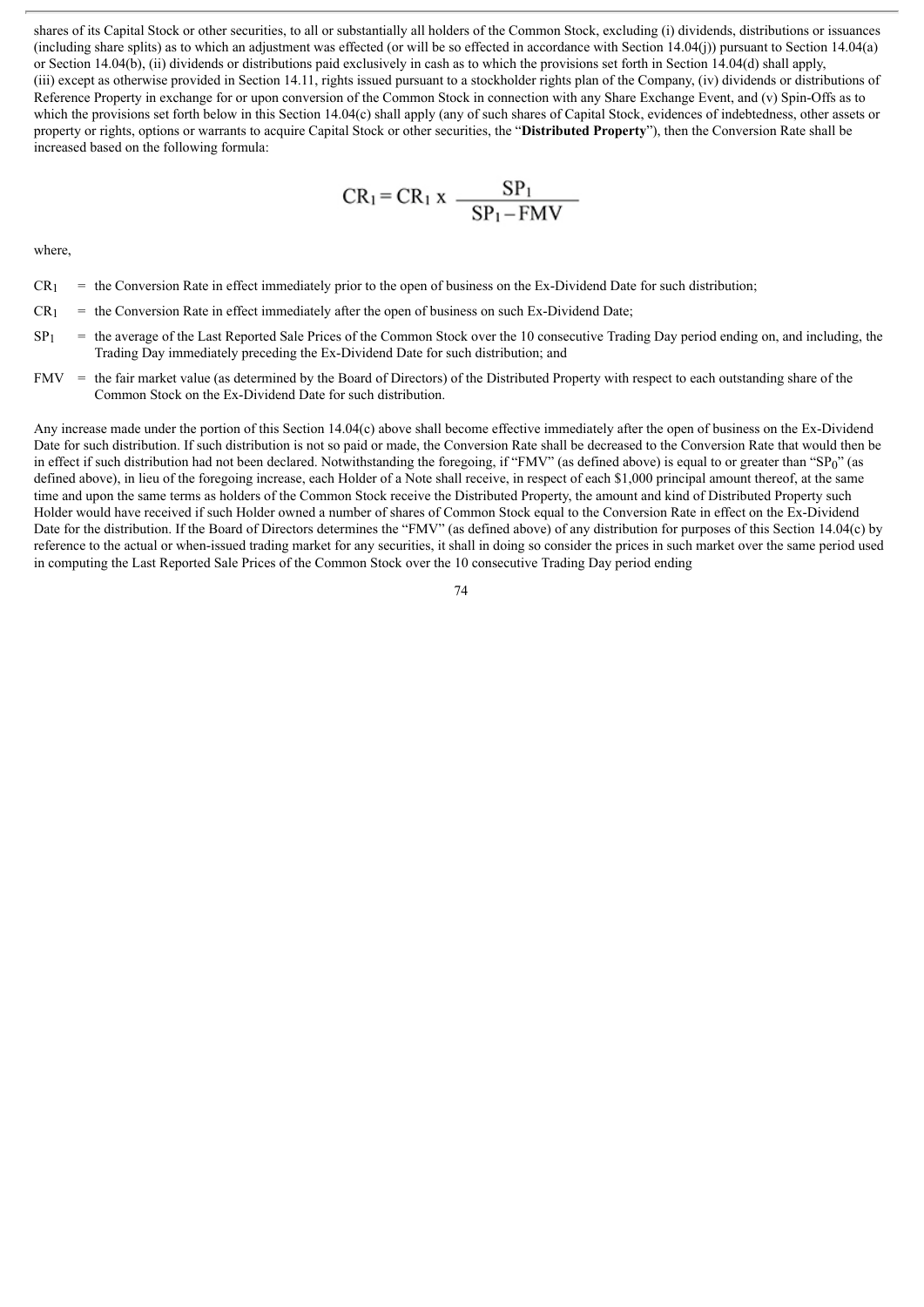on, and including, the Trading Day immediately preceding the Ex-Dividend Date for such distribution.

With respect to an adjustment pursuant to this Section 14.04(c) where there has been a payment of a dividend or other distribution on the Common Stock of shares of Capital Stock of any class or series, or similar equity interest, of or relating to a Subsidiary or other business unit of the Company, that are, or, when issued, will be, listed or admitted for trading on a U.S. national securities exchange (a "**Spin-Off**"), the Conversion Rate shall be increased based on the following formula:

$$
CR_1 = CR_1 x \frac{FMV_0 + MP_0}{MP_0}
$$

where,

- $CR<sub>1</sub>$  = the Conversion Rate in effect immediately prior to the end of the Valuation Period;
- $CR<sub>1</sub>$  = the Conversion Rate in effect immediately after the end of the Valuation Period;
- $FMV<sub>0</sub>$  = the average of the Last Reported Sale Prices of the Capital Stock or similar equity interest distributed to holders of the Common Stock applicable to one share of the Common Stock (determined by reference to the definition of Last Reported Sale Price as set forth in Section 1.01 as if references therein to Common Stock were to such Capital Stock or similar equity interest) over the first 10 consecutive Trading Day period after, and including, the Ex-Dividend Date of the Spin-Off (the "**Valuation Period**"); provided, that if there is no Last Reported Sale Price of the Capital Stock or similar equity interest distributed to holders of the Common Stock on such Ex-Dividend Date, the "Valuation Period" shall be the first 10 consecutive Trading Day period after, and including, the first date such Last Reported Sale Price is available; and
- $MP<sub>0</sub>$  = the average of the Last Reported Sale Prices of the Common Stock over the Valuation Period.

The increase to the Conversion Rate under the preceding paragraph shall occur at the close of business on the last Trading Day of the Valuation Period; provided that (x) in respect of any conversion of Notes for which Physical Settlement is applicable, if the relevant Conversion Date occurs during the Valuation Period, the reference in the portion of this Section 14.04(c) related to Spin-Offs to "10" shall be deemed replaced with such lesser number of Trading Days as have elapsed between the Ex-Dividend Date for such Spin-Off and such Conversion Date in determining the Conversion Rate and (y) in respect of any conversion of Notes for which Cash Settlement or Combination Settlement is applicable, for any Trading Day that falls within the relevant Observation Period for such conversion and within the Valuation Period, the reference in the portion of this Section 14.04(c) related to Spin-Offs to 10 shall be deemed replaced with such lesser number of Trading Days as have elapsed between the Ex-Dividend Date for such Spin-Off and such Trading Day in determining the Conversion Rate as of such Trading Day of

75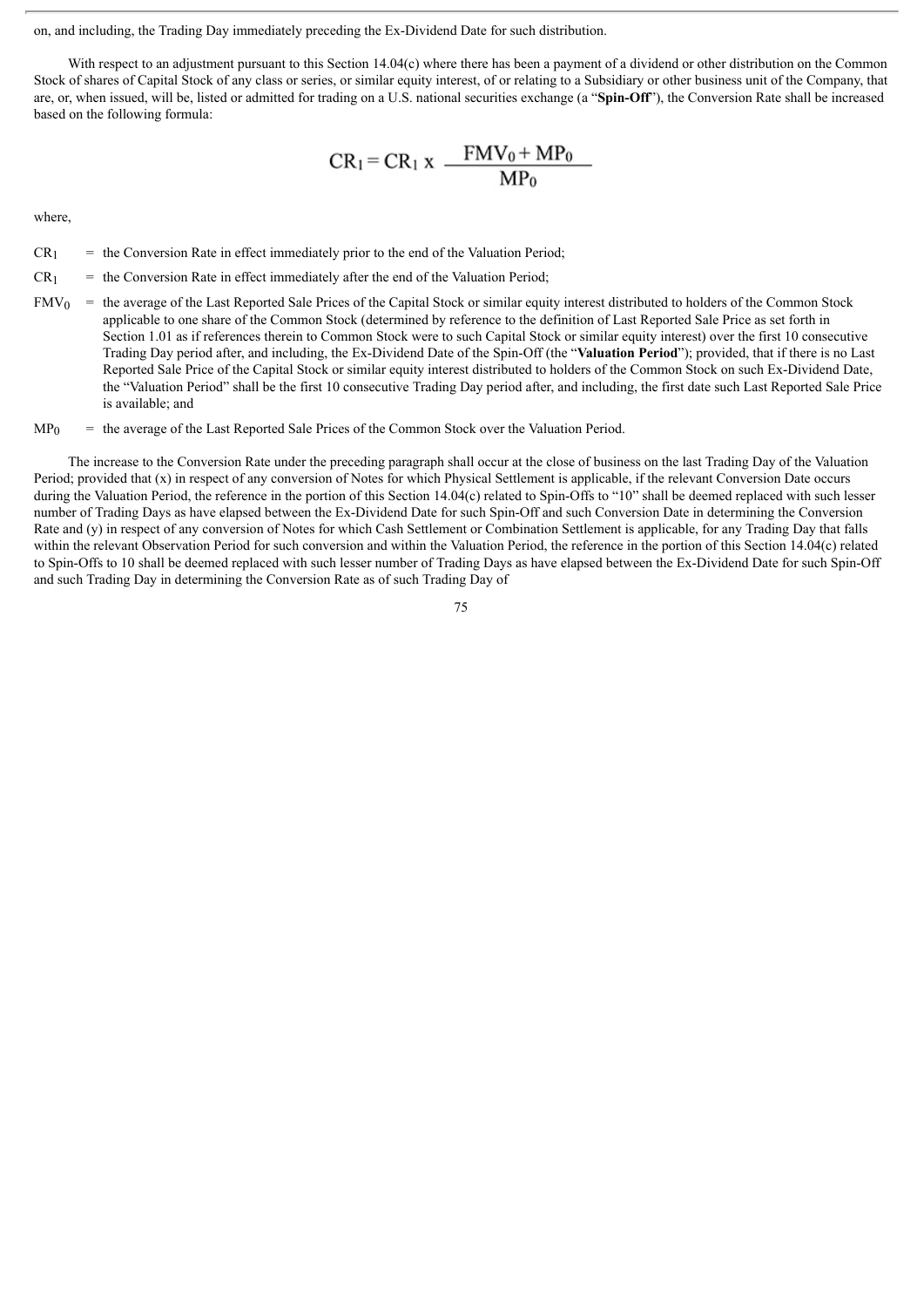such Observation Period. If any dividend or distribution that constitutes a Spin-Off is declared but not so paid or made, the Conversion Rate shall be immediately decreased, effective as of the date the Board of Directors determines not to pay or make such dividend or distribution, to the Conversion Rate that would then be in effect if such dividend or distribution had not been declared or announced.

For purposes of this Section 14.04(c) (and subject in all respects to Section 14.11), rights, options or warrants distributed by the Company to all holders of the Common Stock entitling them to subscribe for or purchase shares of the Company's Capital Stock, including Common Stock (either initially or under certain circumstances), which rights, options or warrants, until the occurrence of a specified event or events ("**Trigger Event**"): (i) are deemed to be transferred with such shares of the Common Stock; (ii) are not exercisable; and (iii) are also issued in respect of future issuances of the Common Stock, shall be deemed not to have been distributed for purposes of this Section 14.04(c) (and no adjustment to the Conversion Rate under this Section 14.04(c) will be required) until the occurrence of the earliest Trigger Event, whereupon such rights, options or warrants shall be deemed to have been distributed and an appropriate adjustment (if any is required) to the Conversion Rate shall be made under this Section 14.04(c). If any such right, option or warrant, including any such existing rights, options or warrants distributed prior to the date of this Indenture, are subject to events, upon the occurrence of which such rights, options or warrants become exercisable to purchase different securities, evidences of indebtedness or other assets, then the date of the occurrence of any and each such event shall be deemed to be the date of distribution and Ex-Dividend Date with respect to new rights, options or warrants with such rights (in which case the existing rights, options or warrants shall be deemed to terminate and expire on such date without exercise by any of the holders thereof). In addition, in the event of any distribution (or deemed distribution) of rights, options or warrants, or any Trigger Event or other event (of the type described in the immediately preceding sentence) with respect thereto that was counted for purposes of calculating a distribution amount for which an adjustment to the Conversion Rate under this Section 14.04(c) was made, (1) in the case of any such rights, options or warrants that shall all have been redeemed or purchased without exercise by any holders thereof, upon such final redemption or purchase (x) the Conversion Rate shall be readjusted as if such rights, options or warrants had not been issued and  $(v)$  the Conversion Rate shall then again be readjusted to give effect to such distribution, deemed distribution or Trigger Event, as the case may be, as though it were a cash distribution, equal to the per share redemption or purchase price received by a holder or holders of Common Stock with respect to such rights, options or warrants (assuming such holder had retained such rights, options or warrants), made to all holders of Common Stock as of the date of such redemption or purchase, and (2) in the case of such rights, options or warrants that shall have expired or been terminated without exercise by any holders thereof, the Conversion Rate shall be readjusted as if such rights, options and warrants had not been issued.

For purposes of Section 14.04(a), Section 14.04(b) and this Section 14.04(c), if any dividend or distribution to which this Section 14.04(c) is applicable also includes one or both of:

(A) a dividend or distribution of shares of Common Stock to which Section 14.04(a) is applicable (the "**Clause A Distribution**"); or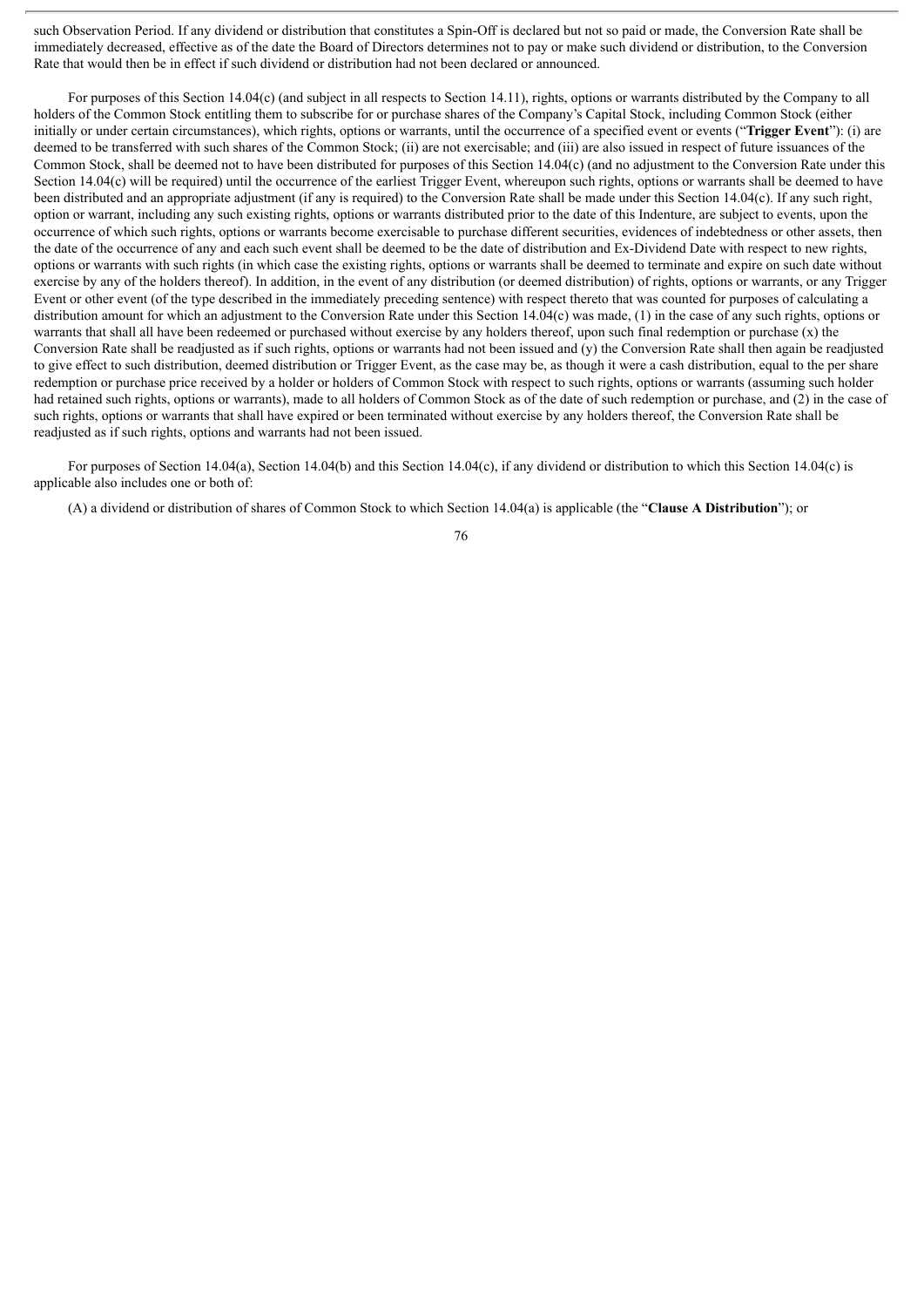## (B) a dividend or distribution of rights, options or warrants to which Section 14.04(b) is applicable (the "**Clause B Distribution**"),

then, in either case, (1) such dividend or distribution, other than the Clause A Distribution and the Clause B Distribution, shall be deemed to be a dividend or distribution to which this Section 14.04(c) is applicable (the "**Clause C Distribution**") and any Conversion Rate adjustment required by this Section 14.04(c) with respect to such Clause C Distribution shall then be made, and (2) the Clause A Distribution and Clause B Distribution shall be deemed to immediately follow the Clause C Distribution and any Conversion Rate adjustment required by Section 14.04(a) and Section 14.04(b) with respect thereto shall then be made, except that, if determined by the Company (I) the "Ex-Dividend Date" of the Clause A Distribution and the Clause B Distribution shall be deemed to be the Ex-Dividend Date of the Clause C Distribution and (II) any shares of Common Stock included in the Clause A Distribution or Clause B Distribution shall be deemed not to be "outstanding immediately prior to the open of business on such Ex-Dividend Date or Effective Date" within the meaning of Section 14.04(a) or "outstanding immediately prior to the open of business on such Ex-Dividend Date" within the meaning of Section 14.04(b).

(d) If the Company pays or makes any cash dividend or distribution to all or substantially all holders of the Common Stock, the Conversion Rate shall be adjusted based on the following formula:

$$
CR_1 = CR_1 x \frac{SP_1}{SP_1 - C}
$$

where,

- $CR_1$  = the Conversion Rate in effect immediately prior to the open of business on the Ex-Dividend Date for such dividend or distribution;
- $CR_1$  = the Conversion Rate in effect immediately after the open of business on the Ex-Dividend Date for such dividend or distribution;
- $SP<sub>1</sub>$  = the Last Reported Sale Price of the Common Stock on the Trading Day immediately preceding the Ex-Dividend Date for such dividend or distribution; and
- $C =$  the amount in cash per share the Company distributes to all or substantially all holders of the Common Stock.

Any increase to the Conversion Rate pursuant to this Section 14.04(d) shall become effective immediately after the open of business on the Ex-Dividend Date for such dividend or distribution. If such dividend or distribution is not so paid, the Conversion Rate shall be decreased, effective as of the date the Board of Directors determines not to make or pay such dividend or distribution, to be the Conversion Rate that would then be in effect if such dividend or distribution had not been declared. Notwithstanding the foregoing, if "C" (as defined above) is equal to or greater than "SP0" (as defined above), in lieu of the foregoing increase, each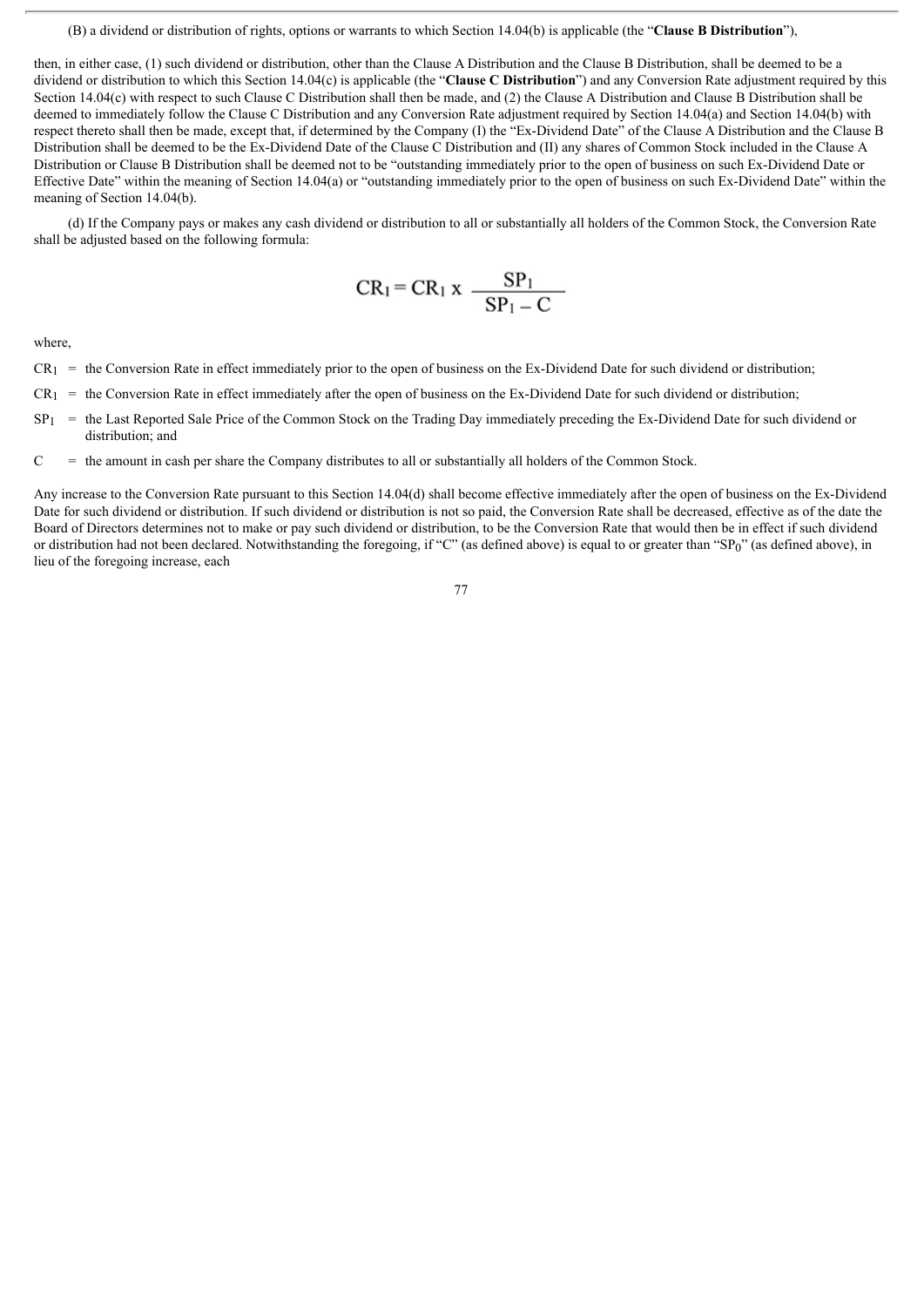Holder of a Note shall receive, for each \$1,000 principal amount of Notes it holds, at the same time and upon the same terms as holders of shares of the Common Stock, the amount of cash that such Holder would have received if such Holder owned a number of shares of Common Stock equal to the Conversion Rate in effect on the Ex-Dividend Date for such cash dividend or distribution.

(e) If the Company or any of its Subsidiaries make a payment in respect of a tender or exchange offer for the Common Stock that is subject to the then-applicable tender offer rules under the Exchange Act (other than an odd lot tender offer pursuant to Rule 13e-4(h)(5) under the Exchange Act), to the extent that the cash and value of any other consideration included in the payment per share of the Common Stock exceeds the average of the Last Reported Sale Prices of the Common Stock over the 10 consecutive Trading Day period commencing on, and including, the Trading Day next succeeding the last date on which tenders or exchanges may be made pursuant to such tender or exchange offer, the Conversion Rate shall be increased based on the following formula:

$$
CR_1 = CR_1 x \frac{AC + (SP_1 x OS_1)}{OS_1 x SP_1}
$$

where,

- $CR_1$  = the Conversion Rate in effect immediately prior to the close of business on the 10th Trading Day immediately following, and including, the Trading Day next succeeding the date such tender or exchange offer expires (the date such tender or exchange offer expires, the "**expiration date**");
- $CR_1$  = the Conversion Rate in effect immediately after the close of business on the 10th Trading Day immediately following, and including, the Trading Day next succeeding the expiration date;
- $AC =$  the aggregate value of all cash and any other consideration (as determined by the Board of Directors) paid or payable for shares of Common Stock purchased in such tender or exchange offer;
- $OS<sub>1</sub>$  = the number of shares of Common Stock outstanding immediately prior to the expiration date (prior to giving effect to the purchase of all shares of Common Stock accepted for purchase or exchange in such tender or exchange offer);
- $OS_1$  = the number of shares of Common Stock outstanding immediately after the expiration date (after giving effect to the purchase of all shares of Common Stock accepted for purchase or exchange in such tender or exchange offer); and
- $SP<sub>1</sub>$  = the average of the Last Reported Sale Prices of the Common Stock over the 10 consecutive Trading Day period commencing on, and including, the Trading Day next succeeding the expiration date.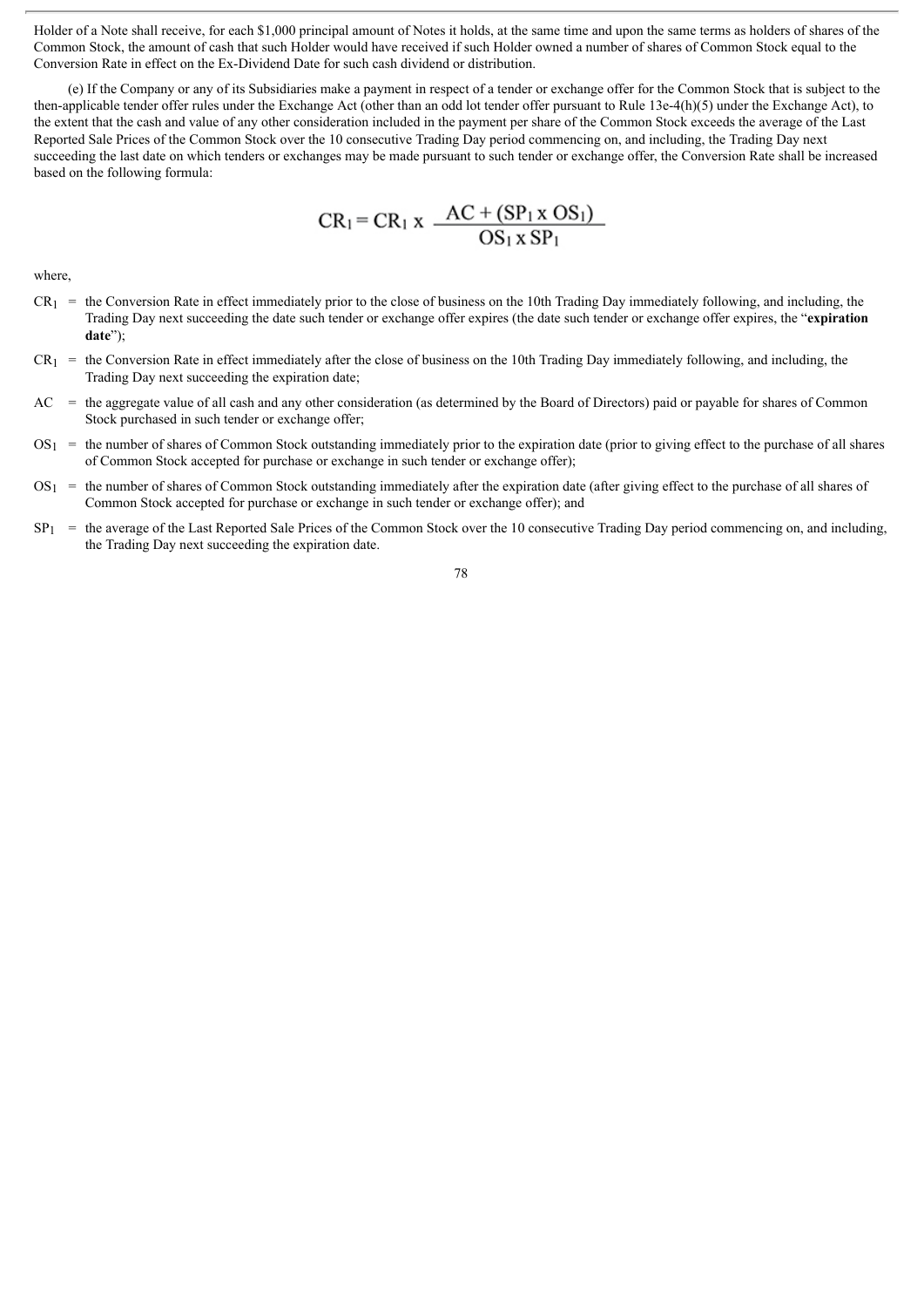The increase to the Conversion Rate under this Section 14.04(e) shall occur at the close of business on the 10th Trading Day immediately following, and including, the Trading Day next succeeding the expiration date; provided that  $(x)$  in respect of any conversion of Notes for which Physical Settlement is applicable, if the relevant Conversion Date occurs during the 10 Trading Days immediately following, and including, the Trading Day next succeeding the expiration date, references to "10" or "10th" in the preceding paragraph shall be deemed replaced with such lesser number of Trading Days as have elapsed from, and including, the Trading Day next succeeding such expiration date of such tender or exchange offer to, and including, such Conversion Date in determining the Conversion Rate and (y) in respect of any conversion of Notes for which Cash Settlement or Combination Settlement is applicable, for any Trading Day that falls within the relevant Observation Period for such conversion and within the 10 Trading Days immediately following, and including, the Trading Day next succeeding the expiration date, references in this Section 14.04(e) to "10" or "10th" shall be deemed replaced with such lesser number of Trading Days as have elapsed from, and including, the Trading Day next succeeding such expiration date of such tender or exchange offer and such Trading Day in determining the Conversion Rate as of such Trading Day.

In the event that the Company or one of the Company's Subsidiaries is obligated to purchase shares of Common Stock pursuant to any such tender offer or exchange offer described in this Section 14.04(e), but the Company or such Subsidiary is permanently prevented by applicable law from consummating any such purchases, or all such purchases are rescinded, then the Conversion Rate shall be decreased to be the Conversion Rate that would then be in effect if such tender offer or exchange offer had not been made or had been made only in respect of the purchases that have been consummated, as the case may be.

(f) Notwithstanding this Section 14.04 or any other provision of this Indenture or the Notes, if a Conversion Rate adjustment becomes effective on any Ex-Dividend Date, and a Holder that has converted its Notes on or after such Ex-Dividend Date and on or prior to the related Record Date would be treated as the record holder of the shares of Common Stock as of the related Conversion Date as described under Section 14.02(i) based on an adjusted Conversion Rate for such Ex-Dividend Date, then, notwithstanding the Conversion Rate adjustment provisions in this Section 14.04, the Conversion Rate adjustment relating to such Ex-Dividend Date shall not be made for such converting Holder. Instead, such Holder shall be treated as if such Holder were the record owner of the shares of Common Stock on an unadjusted basis and participate in the related dividend, distribution or other event giving rise to such adjustment.

(g) Except as stated herein, the Company shall not adjust the Conversion Rate for the issuance of shares of the Common Stock or any securities convertible into or exchangeable for shares of the Common Stock or the right to purchase shares of the Common Stock or such convertible or exchangeable securities.

(h) In addition to those adjustments required by clauses (a), (b), (c), (d) and (e) of this Section 14.04, and to the extent permitted by applicable law and subject to the applicable listing standards of The Nasdaq Global Select Market, the Company from time to time may increase the Conversion Rate by any amount for a period of at least 20 Business Days if the Board of Directors determines that such increase would be in the Company's best interest. In addition, to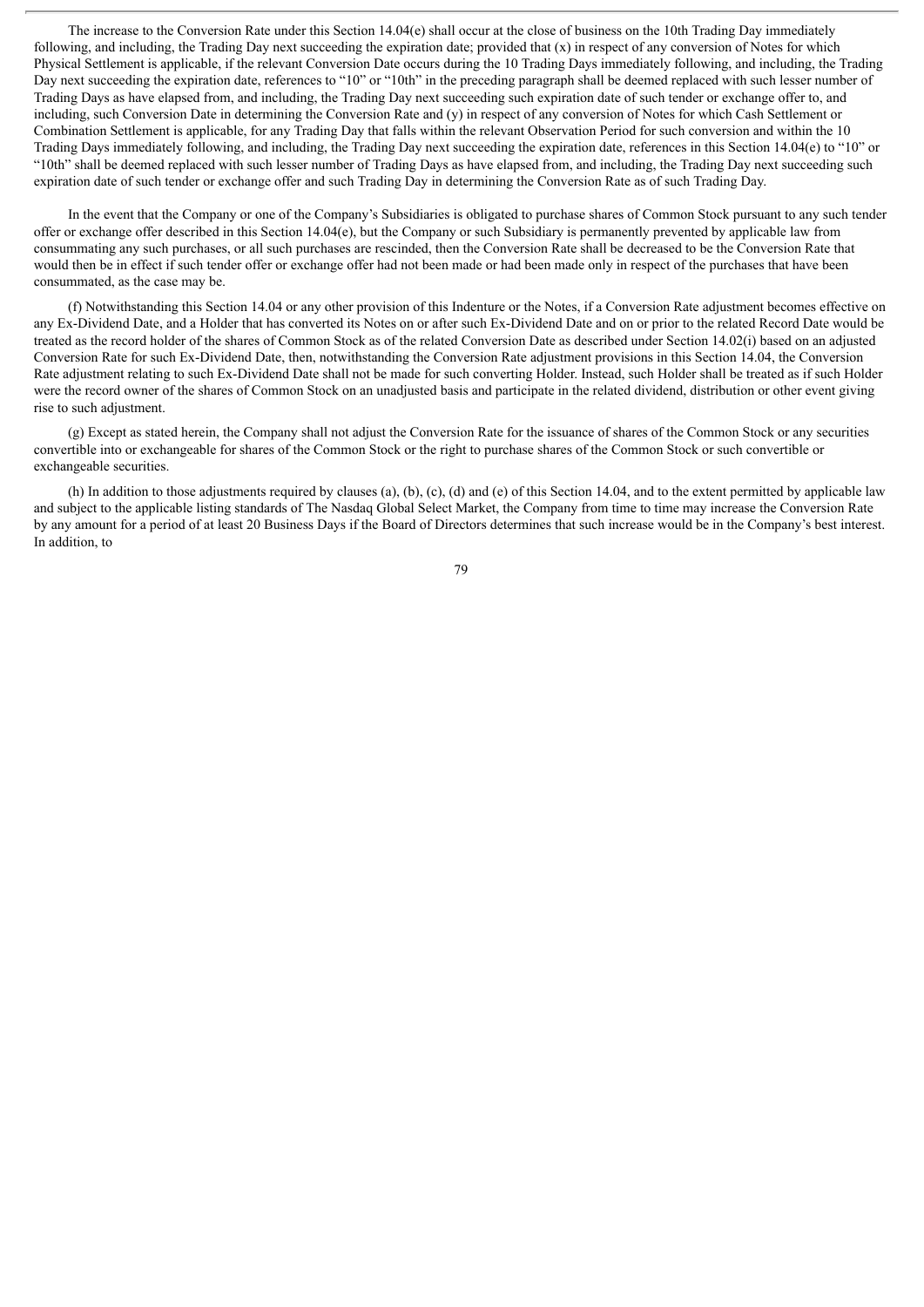the extent permitted by applicable law and subject to the applicable listing standards of The Nasdaq Global Select Market, the Company may (but is not required to) increase the Conversion Rate to avoid or diminish any income tax to holders of Common Stock or rights to purchase Common Stock in connection with a dividend or distribution of shares of Common Stock (or rights to acquire shares of Common Stock) or similar event. Whenever the Conversion Rate is increased pursuant to either of the preceding two sentences, the Company shall mail to the Holder of each Note at its last address appearing on the Security Register, the Trustee and the Conversion Agent (if other than the Trustee) a notice of the increase at least 15 days prior to the date the increased Conversion Rate takes effect, and such notice shall state the increased Conversion Rate and the period during which it will be in effect.

(i) Notwithstanding anything to the contrary in this Article 14 and except as specifically stated herein, the Company will not adjust the Conversion Rate for the issuance of shares of Common Stock or any securities convertible into or exchangeable for shares of Common Stock or the right to purchase shares of Common Stock or such convertible or exchangeable securities. For example, the Conversion Rate shall not be adjusted:

(i) upon the issuance of any shares of Common Stock pursuant to any present or future plan providing for the reinvestment of dividends or interest payable on the Company's securities and the investment of additional optional amounts in shares of Common Stock under any plan;

(ii) upon the issuance of any shares of Common Stock or options or rights to purchase those shares pursuant to any present or future employee, director or consultant benefit plan or program of or assumed by the Company or any of the Company's Subsidiaries (other than a rights plan as described in Section 14.11);

(iii) upon the issuance of any shares of the Common Stock pursuant to any option, warrant, right or exercisable, exchangeable or convertible security not described in clause (ii) of this subsection and outstanding as of the date the Notes were first issued;

(iv) upon the repurchase of any shares of Common Stock pursuant to an open-market share repurchase program or other buy-back transaction (including, without limitation, through any structured or derivative transactions, such as accelerated share repurchase derivatives) that is not a tender offer or exchange offer of the nature described in Section 14.04(e);

(v) solely for a change in the par value of the Common Stock; or

(vi) for accrued and unpaid interest, if any.

(j) All calculations and other determinations under this Article 14 shall be made by the Company and shall be made to the nearest one-ten thousandth (1/10,000th) of a share. If an adjustment to the Conversion Rate otherwise required by this Section 14.04 would result in a change of less than 1% to the Conversion Rate, then, notwithstanding anything to the contrary in this Section 14.04, the Company may, at its election, defer and carry forward such adjustment, except that all such deferred adjustments must be given effect immediately upon the earliest to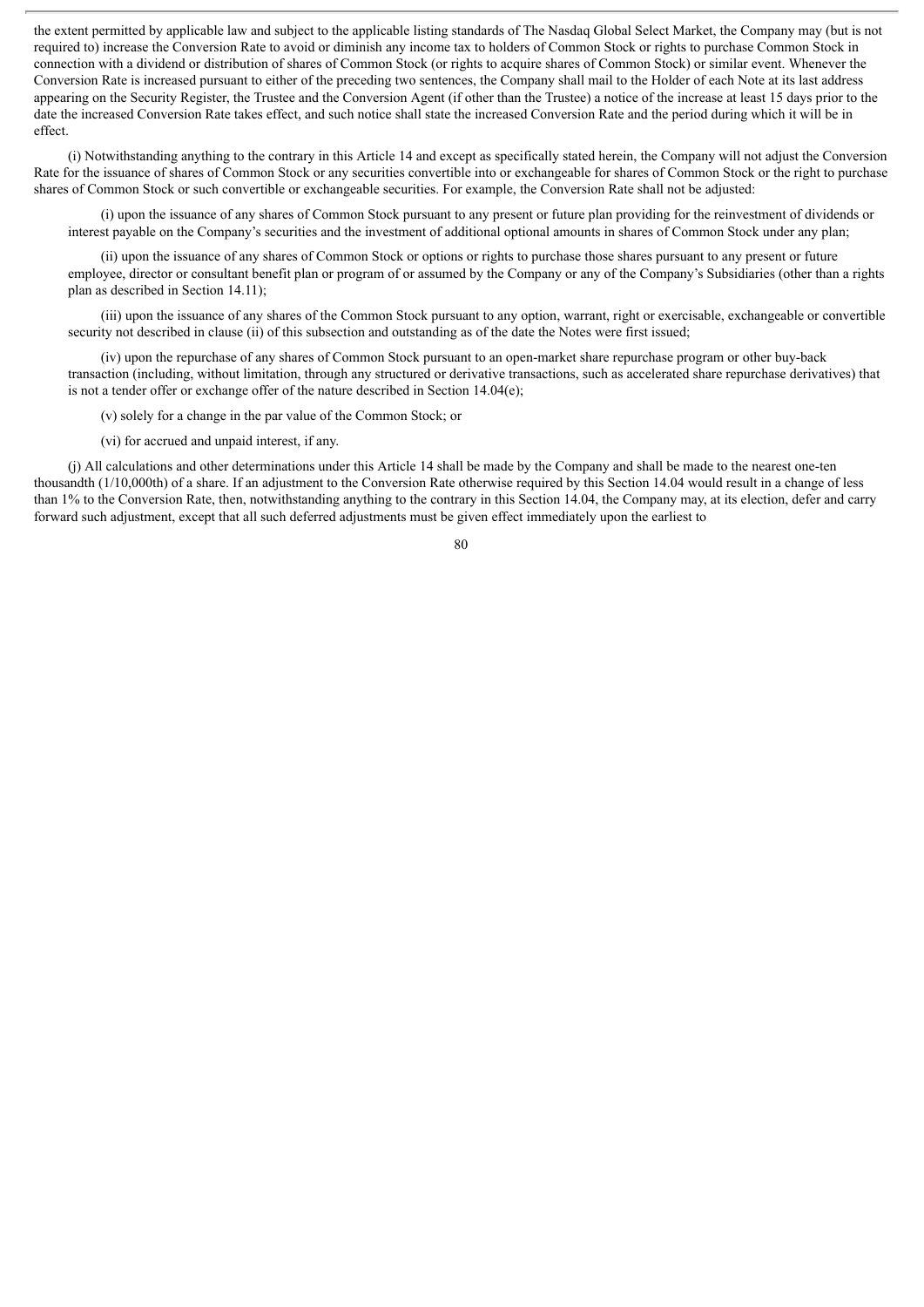occur of the following: (i) when all such deferred adjustments would result in an aggregate change of at least 1% to the Conversion Rate; (ii) the Conversion Date of (if Physical Settlement applies to such conversion), or each Trading Day of the applicable Observation Period for (if Cash Settlement or Combination Settlement applies to such conversion), any Note; (iii) the date a Fundamental Change or Make-Whole Fundamental Change occurs; (iv) on any date on which the Company delivers a Redemption Notice; and (v) December 15, 2026.

(k) Whenever the Conversion Rate is adjusted as herein provided, the Company shall promptly file with the Trustee (and the Conversion Agent if not the Trustee) an Officer's Certificate setting forth the Conversion Rate after such adjustment and setting forth a brief statement of the facts requiring such adjustment. Unless and until a Responsible Officer of the Trustee shall have received such Officer's Certificate, the Trustee shall not be deemed to have knowledge of any adjustment of the Conversion Rate and may assume without inquiry that the last Conversion Rate of which it has knowledge is still in effect. Promptly after delivery of such certificate, the Company shall prepare a notice of such adjustment of the Conversion Rate setting forth the adjusted Conversion Rate and the date on which each adjustment becomes effective and shall mail such notice of such adjustment of the Conversion Rate to each Holder at its last address appearing on the Security Register. Failure to deliver such notice shall not affect the legality or validity of any such adjustment.

(l) For purposes of this Section 14.04, the number of shares of Common Stock at any time outstanding shall not include shares of Common Stock held in the treasury of the Company so long as the Company does not pay any dividend or make any distribution on shares of Common Stock held in the treasury of the Company, but shall include shares of Common Stock issuable in respect of scrip certificates issued in lieu of fractions of shares of Common Stock.

Section 14.05*. Adjustments of Prices.* Whenever any provision of this Indenture requires the Company to calculate the Last Reported Sale Prices, the Daily VWAPs, the Daily Conversion Values or the Daily Settlement Amounts over a span of multiple days (including, without limitation, an Observation Period and the period, if any, for determining the Stock Price for purposes of a Make-Whole Fundamental Change or conversion during a Redemption Period), the Company shall, in good faith, make appropriate adjustments to each to account for any adjustment to the Conversion Rate that becomes effective, or any event requiring an adjustment to the Conversion Rate where the Ex-Dividend Date, Effective Date (as such term is used in Section 14.04) or expiration date of the event occurs at any time during the period when such Last Reported Sale Prices, Daily VWAPs, Daily Conversion Values or Daily Settlement Amounts are to be calculated.

Section 14.06*. Shares to Be Fully Paid.* The Company shall provide, free from preemptive rights, out of its authorized but unissued shares or shares held in treasury, sufficient shares of Common Stock to provide for conversion of the Notes from time to time as such Notes are presented for conversion (assuming (x) that at the time of computation of such number of shares, all such Notes would be converted by a single Holder and that Physical Settlement is applicable and (y) the delivery of the maximum number of shares of Common Stock, including the maximum Conversion Rate increase pursuant to Section 14.03).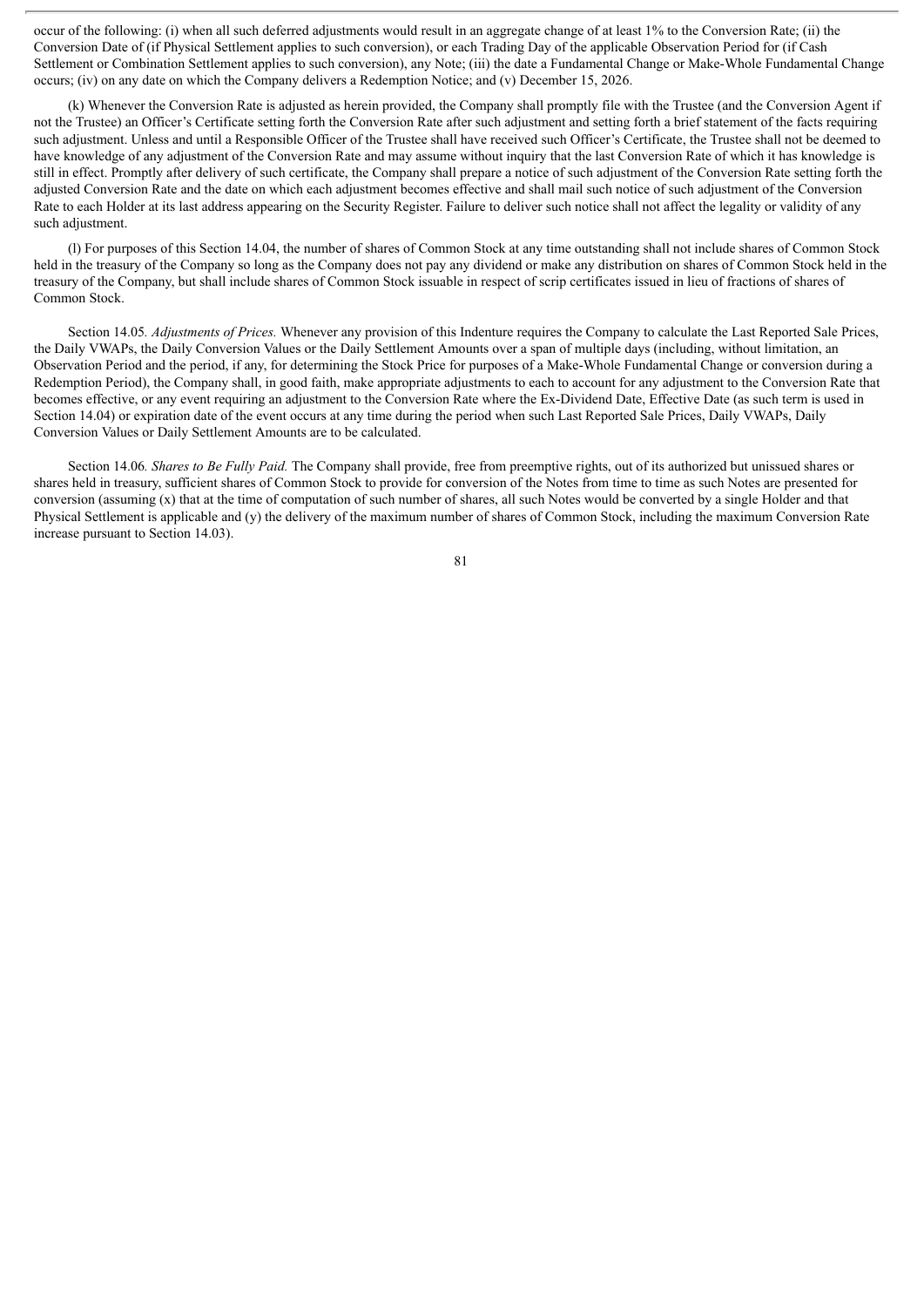Section 14.07*. Ef ect of Recapitalizations, Reclassifications and Changes of the Common Stock.*

(a) In the case of:

(i) any recapitalization, reclassification or change of the Common Stock (other than changes in par value or resulting from a subdivision or combination),

(ii) any consolidation, merger or combination involving the Company,

(iii) any sale, conveyance, transfer or lease of all or substantially all of the Company and the Company's Subsidiaries' consolidated property and assets, taken as a whole, to another Person or

(iv) any statutory share exchange,

in each case, as a result of which the Common Stock would be converted into, or exchanged for, stock, other securities, other property or assets (including cash or any combination thereof) (any such event, a "**Share Exchange Event**"), then, at and after the effective time of such Share Exchange Event, the right to convert each \$1,000 principal amount of Notes shall be changed into a right to convert such principal amount of Notes into the kind and amount of shares of stock, other securities or other property or assets (including cash or any combination thereof) that a holder of a number of shares of Common Stock equal to the Conversion Rate immediately prior to such Share Exchange Event would have owned or been entitled to receive (the "**Reference Property**," with each "**unit of Reference Property**" meaning the kind and amount of Reference Property that a holder of one share of Common Stock is entitled to receive) upon such Share Exchange Event and, prior to or at the effective time of such Share Exchange Event, the Company or the successor or acquiring corporation, as the case may be, shall execute with the Trustee a supplemental indenture permitted under Section 10.01(k) providing for such change in the right to convert each \$1,000 principal amount of Notes; provided, however, that at and after the effective time of the Share Exchange Event (A) the Company or the successor or acquiring corporation, as the case may be, shall continue to have the right to determine the form of consideration to be paid or delivered, as the case may be, upon conversion of Notes in accordance with Section 14.02 and (B) (I) any amount payable in cash upon conversion of the Notes in accordance with Section 14.02 shall continue to be payable in cash, (II) any shares of Common Stock that the Company would have been required to deliver upon conversion of the Notes in accordance with Section 14.02 shall instead be deliverable in the amount and type of Reference Property that a holder of that number of shares of Common Stock would have been entitled to receive in such Share Exchange Event and (III) the Daily VWAP shall be calculated based on the value of a unit of Reference Property.

If the Share Exchange Event causes the Common Stock to be converted into, or exchanged for, the right to receive more than a single type of consideration (determined based in part upon any form of stockholder election), then (i) the Reference Property into which the Notes will be convertible shall be deemed to be the weighted average of the types and amounts of consideration actually received by the holders of Common Stock, and (ii) the unit of Reference Property for purposes of the immediately preceding paragraph shall refer to the consideration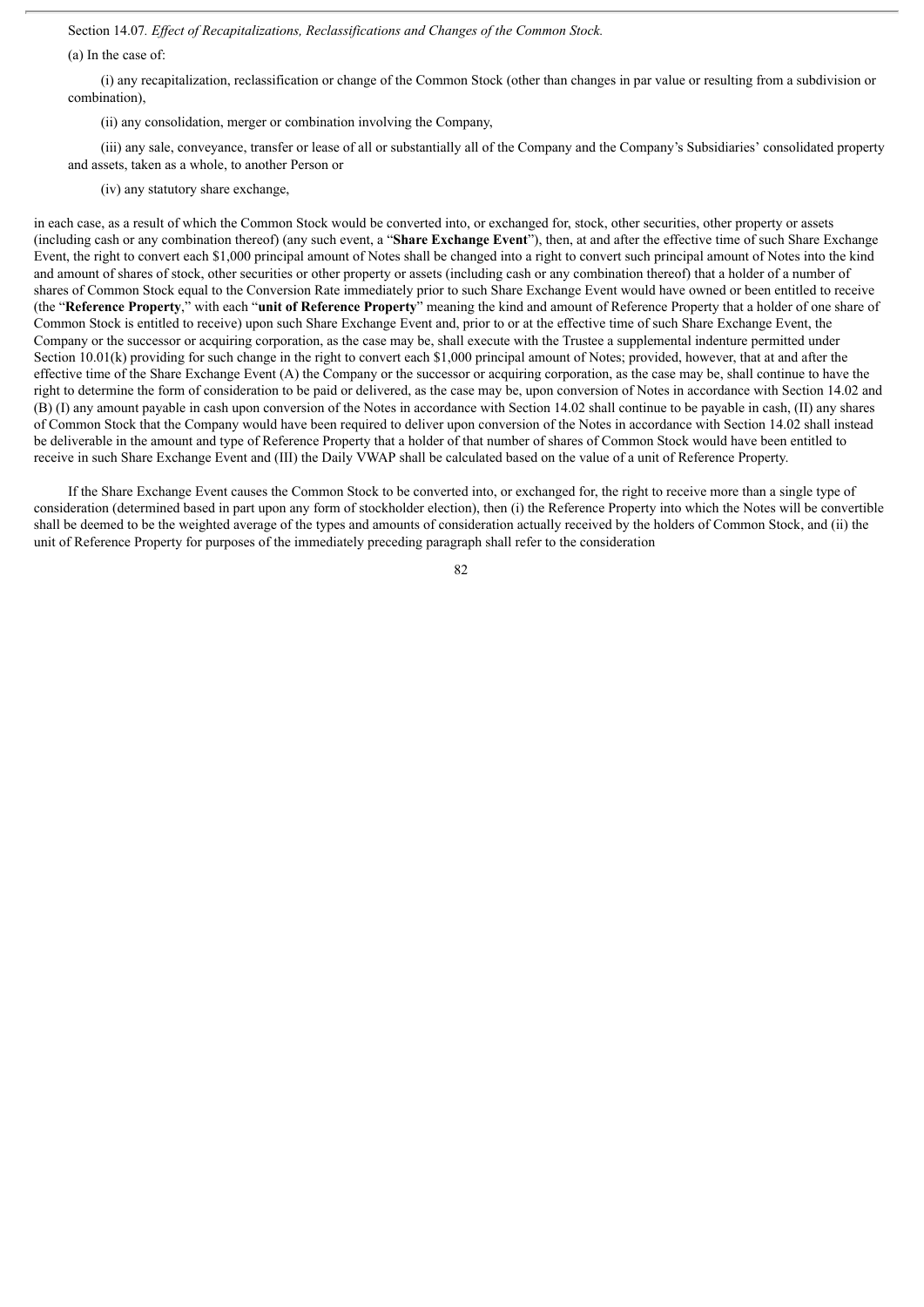referred to in clause (i) attributable to one share of Common Stock. If the holders of the Common Stock receive only cash in such Share Exchange Event, then for all conversions for which the relevant Conversion Date occurs after the effective date of such Share Exchange Event (A) the consideration due upon conversion of each \$1,000 principal amount of Notes shall be solely cash in an amount equal to the Conversion Rate in effect on the Conversion Date (as may be increased pursuant to Section 14.03), multiplied by the price paid per share of Common Stock in such Share Exchange Event and (B) the Company shall satisfy the Conversion Obligation by paying such cash amount to converting Holders on the second Business Day immediately following the relevant Conversion Date. The Company shall notify Holders, the Trustee and the Conversion Agent (if other than the Trustee) of such weighted average of the types and amounts of consideration received by the holders of the Common Stock as soon as reasonably practicable after such determination is made.

The supplemental indenture described in the second immediately preceding paragraph shall provide for anti-dilution and other adjustments that shall be as nearly equivalent as is possible to the adjustments provided for in this Article 14. If, in the case of any Share Exchange Event, the Reference Property includes shares of stock, securities or other property or assets (other than cash and/or cash equivalents) of a Person other than the Company or the successor or purchasing company, as the case may be, in such Share Exchange Event, then such supplemental indenture shall also be executed by such other Person, and shall contain such additional provisions to protect the interests of the Holders of the Notes as the Board of Directors shall reasonably consider necessary by reason of the foregoing, including the provisions providing for the purchase rights set forth in Article 15.

(b) When the Company or the successor or acquiring corporation, as applicable, executes a supplemental indenture pursuant to subsection (a) of this Section 14.07, the Company or the successor or acquiring corporation, as applicable, shall promptly file with the Trustee an Officer's Certificate briefly stating the reasons therefor, the kind or amount of cash, securities or property or asset that will comprise a unit of Reference Property after any such Share Exchange Event, any adjustment to be made with respect thereto and that all conditions precedent have been complied with, and shall promptly mail notice thereof to all Holders. The Company or the successor or acquiring corporation, as applicable, shall cause notice of the execution of such supplemental indenture to be mailed to each Holder, at its address appearing on the Security Register provided for in this Indenture, within 20 days after execution thereof. Failure to deliver such notice shall not affect the legality or validity of such supplemental indenture.

(c) The Company shall not become a party to any Share Exchange Event unless its terms are consistent with this Section 14.07. None of the foregoing provisions shall affect the right of a Holder of Notes to convert its Notes into cash, shares of Common Stock or a combination of cash and shares of Common Stock, as applicable, as set forth in Section 14.01 and Section 14.02 prior to the effective date of such Share Exchange Event.

(d) The above provisions of this Section shall similarly apply to successive Share Exchange Events.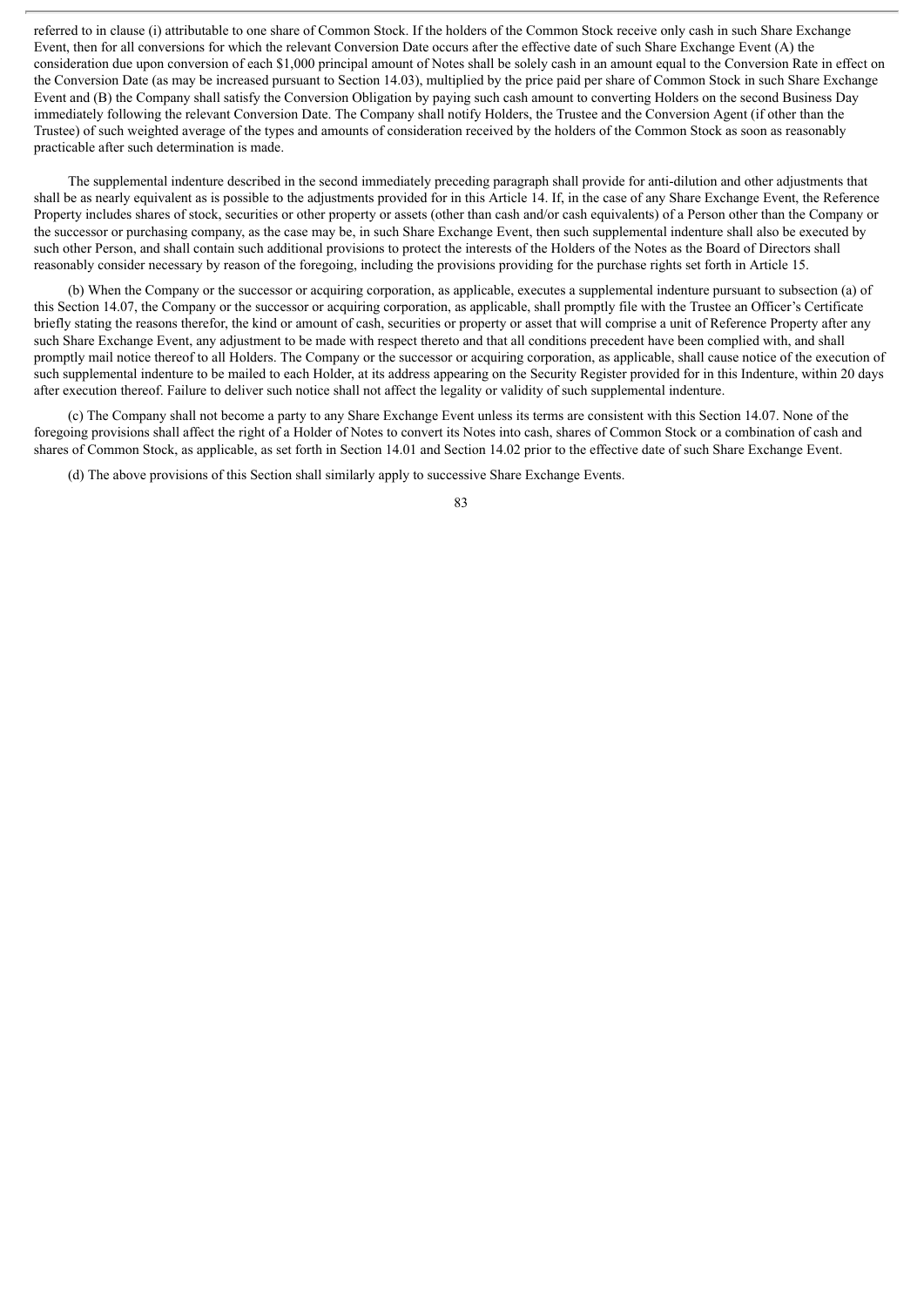Section 14.08*. Certain Covenants.* (a) The Company covenants that all shares of Common Stock issued upon conversion of Notes will be fully paid and non-assessable by the Company and free from all taxes, liens, charges and preemptive rights with respect to the issue thereof.

(b) The Company covenants that, if any shares of Common Stock to be provided for the purpose of conversion of Notes hereunder require registration with or approval of any governmental authority under any federal or state law before such shares of Common Stock may be validly issued upon conversion, the Company will, to the extent then permitted by the rules and interpretations of the Commission, secure such registration or approval, as the case may be.

(c) The Company further covenants that if at any time the Common Stock shall be listed on any national securities exchange or automated quotation system the Company will list and keep listed, so long as the Common Stock shall be so listed on such exchange or automated quotation system, any Common Stock issuable upon conversion of the Notes.

Section 14.09*. Responsibility of Trustee.* The Trustee and any other Conversion Agent shall not at any time be under any duty or responsibility to any Holder to determine the Conversion Rate (or any adjustment thereto) or whether any facts exist that may require any adjustment (including any increase) of the Conversion Rate, or with respect to the nature or extent or calculation of any such adjustment when made, or with respect to the method employed, or herein or in any supplemental indenture provided to be employed, in making the same. The Trustee and any other Conversion Agent shall not be accountable with respect to the validity or value (or the kind or amount) of any shares of Common Stock, or of any securities, property or cash that may at any time be issued or delivered upon the conversion of any Note; and the Trustee and any other Conversion Agent make no representations with respect thereto. Neither the Trustee nor any Conversion Agent shall be responsible for any failure of the Company to issue, transfer or deliver any shares of Common Stock or stock certificates or other securities or property or cash upon the surrender of any Note for the purpose of conversion or to comply with any of the duties, responsibilities or covenants of the Company contained in this Article. Neither the Trustee nor any other Conversion Agent shall have any duty or responsibility whatsoever to determine compliance with the conversion procedures, or to make or confirm any calculations with respect to the settlement provisions, of Section 14.02. Without limiting the generality of the foregoing, neither the Trustee nor any Conversion Agent shall be under any responsibility to determine the correctness of any provisions contained in any supplemental indenture entered into pursuant to Section 14.07 relating either to the kind or amount of shares of stock or securities or property (including cash) receivable by Holders upon the conversion of their Notes after any event referred to in such Section 14.07 or to any adjustment to be made with respect thereto, but, subject to the provisions of Section 7.01, may accept (without any independent investigation) as conclusive evidence of the correctness of any such provisions, and shall be protected in conclusively relying upon, the Officer's Certificate (which the Company shall be obligated to file with the Trustee prior to the execution of any such supplemental indenture) with respect thereto. Neither the Trustee nor the Conversion Agent shall be responsible for determining whether any event contemplated by Section 14.01(b) has occurred that makes the Notes eligible for conversion or no longer eligible therefor until the Company has delivered to the Trustee and the Conversion Agent the notices referred to in Section 14.01(b)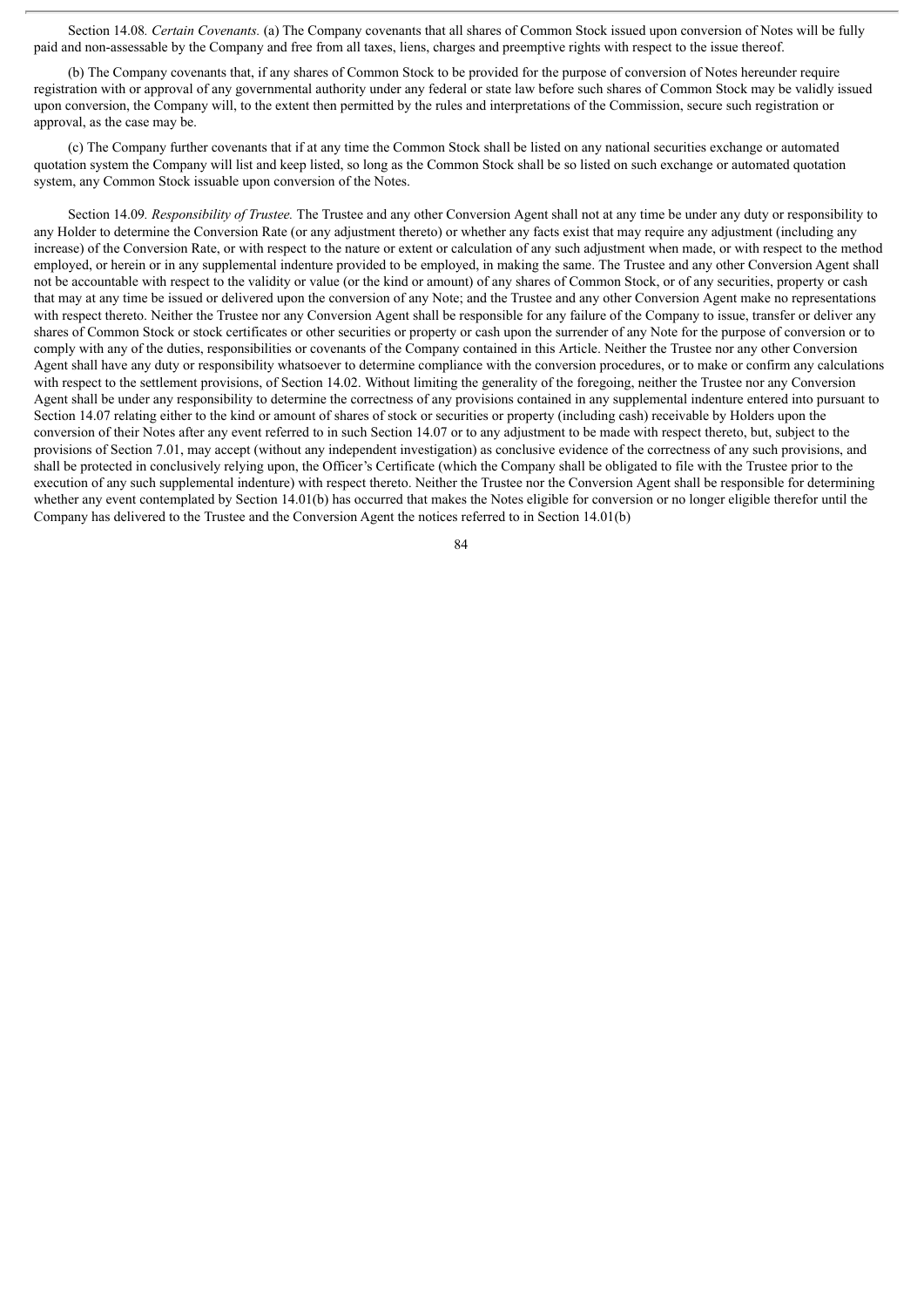with respect to the commencement or termination of such conversion rights, on which notices the Trustee and the Conversion Agent may conclusively rely, and the Company agrees to deliver such notices to the Trustee and the Conversion Agent immediately after the occurrence of any such event or at such other times as shall be provided for in Section 14.01(b). The rights, benefits and privileges of the Trustee set forth in this Indenture shall be applicable to the Conversion Agent, and the provisions set forth in Section 7.01 of this Indenture relating to the Trustee shall apply to the Conversion Agent.

# Section 14.10*. Notice to Holders Prior to Certain Actions.* In case of any:

(a) action by the Company or one of its Subsidiaries that would require an adjustment in the Conversion Rate pursuant to Section 14.04 or Section 14.11;

- (b) Share Exchange Event; or
- (c) voluntary or involuntary dissolution, liquidation or winding-up of the Company;

then, in each case (unless notice of such event is otherwise required pursuant to another provision of this Indenture) and to the extent applicable, the Company shall cause to be filed with the Trustee and the Conversion Agent (if other than the Trustee) and to be delivered to each Holder, a notice stating the date on which a record is to be taken for the purpose of such action by the Company or one of its Subsidiaries or, if a record is not to be taken, the date as of which the holders of Common Stock of record are to be determined for the purposes of such action by the Company or one of its Subsidiaries no later than the earlier of the date notice of such date is required to be provided under Rule 10b-17 of the Exchange Act, other applicable Commission rule or applicable rules of the principal U.S. national or regional securities exchange on which the Common Stock is then listed or admitted for trading and such date is publicly announced by the Company. Failure to give such notice, or any defect therein, shall not affect the legality or validity of such action by the Company or one of its Subsidiaries, Share Exchange Event, dissolution, liquidation or winding-up.

Section 14.11*. Stockholder Rights Plans.* If the Company has a stockholder rights plan in effect upon conversion of the Notes, each share of Common Stock, if any, issued upon such conversion shall be entitled to receive the appropriate number of rights, if any, and the certificates representing the Common Stock issued upon such conversion shall bear such legends, if any, in each case as may be provided by the terms of any such stockholder rights plan, as the same may be amended from time to time. However, if, prior to any conversion of Notes, the rights have separated from the shares of Common Stock in accordance with the provisions of the applicable stockholder rights plan, the Conversion Rate shall be adjusted at the time of separation as if the Company distributed to all or substantially all holders of the Common Stock Distributed Property as provided in Section 14.04(c), subject to readjustment in the event of the expiration, termination or redemption of such rights.

Section 14.12*. Exchange in Lieu of Conversion.* Notwithstanding anything herein to the contrary, when a Holder surrenders Notes for conversion, the Company may, at its election, direct the Conversion Agent to surrender, on or prior to the Trading Day immediately following the Conversion Date, such Notes to one or more financial institution designated by the Company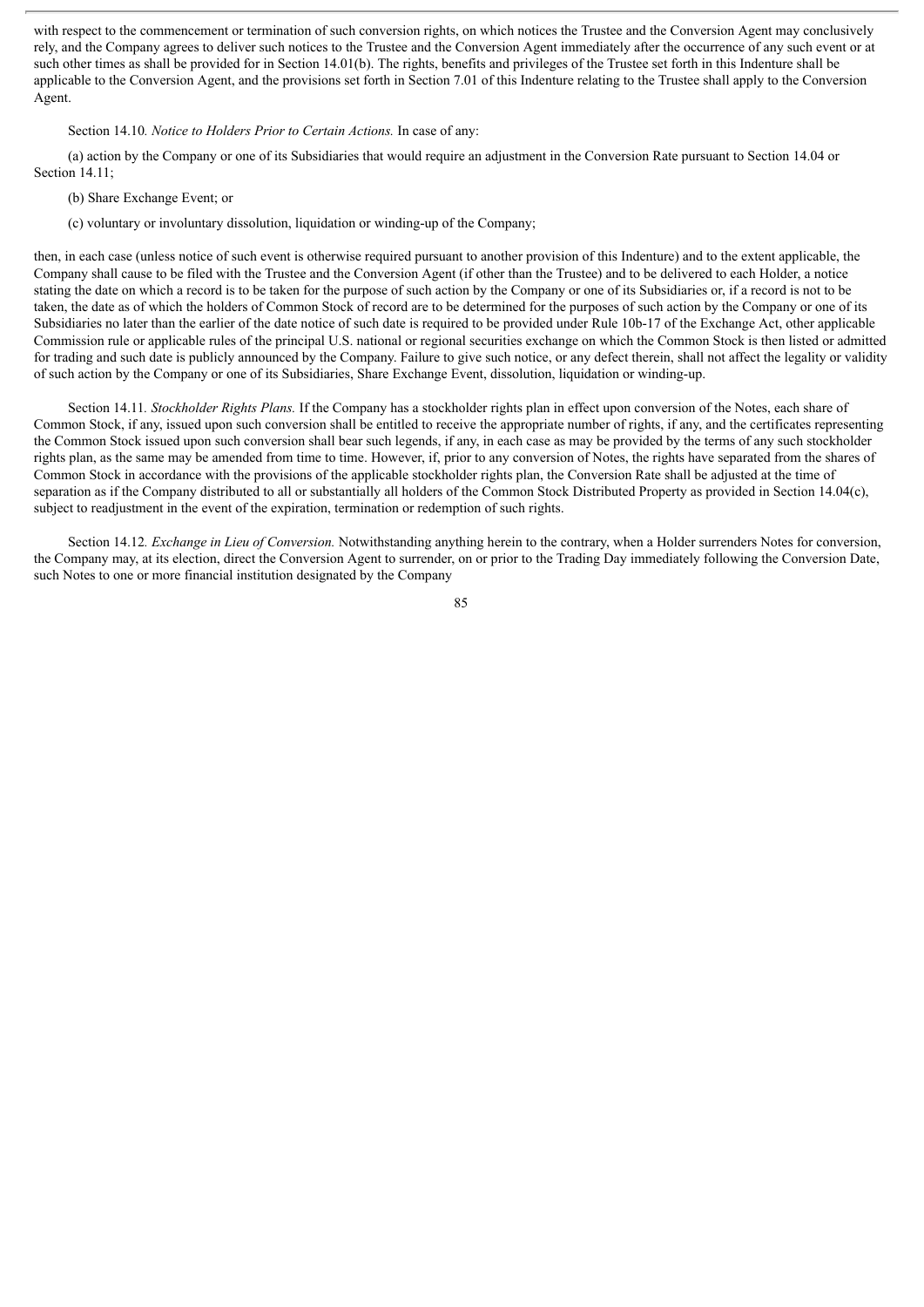for exchange in lieu of conversion (an "**Exchange Election**"). To accept any Notes surrendered for conversion, the designated financial institution must agree to timely pay and/or deliver, as the case may be, in exchange for such Notes, the cash, shares of Common Stock, or combination thereof that would otherwise be due upon conversion (the "**conversion consideration**") at the time and in the manner provided in this Article 14. If the Company makes an Exchange Election, the Company shall, by the close of business on the Trading Day following the relevant Conversion Date, notify in writing the Trustee, the Conversion Agent (if other than the Trustee) and the Holder surrendering Notes for conversion that the Company has made the Exchange Election and the Company shall notify the designated financial institution of the Settlement Method the Company has elected with respect to such conversion and the relevant deadline for the delivery of the conversion consideration. The Conversion Agent shall be entitled to conclusively rely upon the Company's instruction with respect to effecting any Exchange Election and shall have no liability for such Exchange Election outside its control.

Any Notes exchanged by the designated financial institution shall remain Outstanding, subject to applicable procedures of the Depositary. If the designated financial institution agrees to accept any Notes for exchange but does not timely pay and/or deliver, as the case may be, the related conversion consideration, or if such designated financial institution does not accept the Notes for exchange, the Company shall notify the Conversion Agent and the Holders surrendering the Notes for conversion and the Company shall pay and/or deliver, as the case may be, the relevant conversion consideration, at the time and in the manner provided in this Article 14 as if the Company had not made an Exchange Election.

The Company's designation of a financial institution to which Notes may be submitted for exchange does not require the financial institution to accept any Notes.

# ARTICLE 15

REPURCHASE OF NOTES AT OPTION OF HOLDERS

## Section 15.01*. [Intentionally Omitted].*

Section 15.02*. Repurchase at Option of Holders Upon a Fundamental Change.* (a) If a Fundamental Change occurs at any time prior to the Maturity Date, each Holder shall have the right, at such Holder's option, to require the Company to repurchase for cash all of such Holder's Notes, or any portion thereof that is equal to \$1,000 or an integral multiple of \$1,000, on the date (the "**Fundamental Change Repurchase Date**") specified by the Company that is not less than 20 Business Days or more than 35 Business Days following the date of the Fundamental Change Company Notice, subject to postponement to comply with applicable law as a result of changes to such applicable law occurring after the date hereof, at a repurchase price equal to 100% of the principal amount thereof, plus accrued and unpaid interest thereon to, but excluding, the Fundamental Change Repurchase Date (the "**Fundamental Change Repurchase Price**"), unless the Fundamental Change Repurchase Date falls after a Regular Record Date but on or prior to the Interest Payment Date to which such Regular Record Date relates, in which case the Company shall instead pay the full amount of accrued and unpaid interest to the Holders of record as of such Regular Record Date, and the Fundamental Change Repurchase Price shall be equal to 100% of the principal amount of Notes to be repurchased pursuant to this Article 15.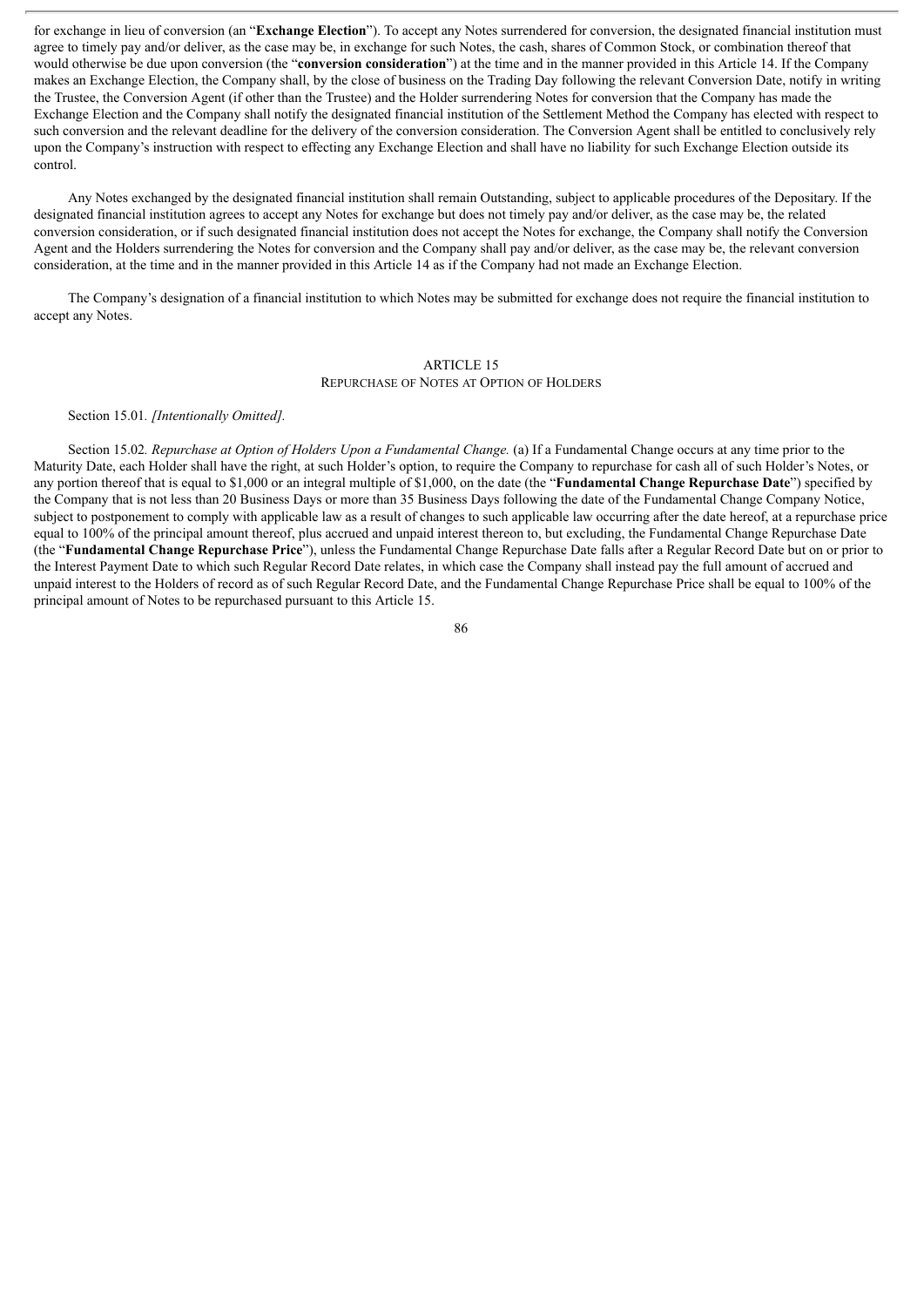(b) Repurchases of Notes under this Section 15.02 shall be made, at the option of the Holder thereof, upon:

(i) delivery to the Paying Agent appointed to facilitate the repurchase by a Holder of a duly completed notice (the "**Fundamental Change Repurchase Notice**") in the form set forth in Attachment 2 to the Form of Note attached hereto as Exhibit A, if the Notes are Physical Notes, or in compliance with the Depositary's procedures for surrendering interests in Global Notes, if the Notes are Global Notes, in each case prior to the close of business on the Business Day immediately preceding the Fundamental Change Repurchase Date, subject to postponement to comply with applicable law; and

(ii) delivery of the Notes, if the Notes are Physical Notes, to the Paying Agent appointed to facilitate the repurchase at any time after delivery of the Fundamental Change Repurchase Notice (together with all necessary endorsements for transfer) at the office of the Paying Agent, or book-entry transfer of the Notes, if the Notes are Global Notes, in compliance with the procedures of the Depositary, in each case such delivery being a condition to receipt by the Holder of the Fundamental Change Repurchase Price therefor.

The Fundamental Change Repurchase Notice in respect of any Notes to be repurchased shall state:

(i) in the case of Physical Notes, the certificate numbers of the Notes to be delivered for repurchase;

(ii) the portion of the principal amount of Notes to be repurchased, which must be \$1,000 or an integral multiple thereof; and

(iii) that the Notes are to be repurchased by the Company pursuant to the applicable provisions of the Notes and this Indenture;

*provided*, *however*, that if the Notes are Global Notes, the Fundamental Change Repurchase Notice must comply with appropriate Depositary procedures.

Notwithstanding anything herein to the contrary, any Holder delivering to the Paying Agent the Fundamental Change Repurchase Notice contemplated by this Section 15.02 shall have the right to withdraw, in whole or in part, such Fundamental Change Repurchase Notice at any time prior to the close of business on the Business Day immediately preceding the Fundamental Change Repurchase Date by delivery of a written notice of withdrawal received by the Paying Agent in accordance with Section 15.03.

The Paying Agent shall promptly notify the Company of the receipt by it of any Fundamental Change Repurchase Notice or written notice of withdrawal thereof.

(c) On or before the 20th calendar day after the occurrence of the effective date of a Fundamental Change, the Company shall provide to all Holders of Notes, the Trustee, the Conversion Agent (if other than the Trustee) and the Paying Agent (in the case of a Paying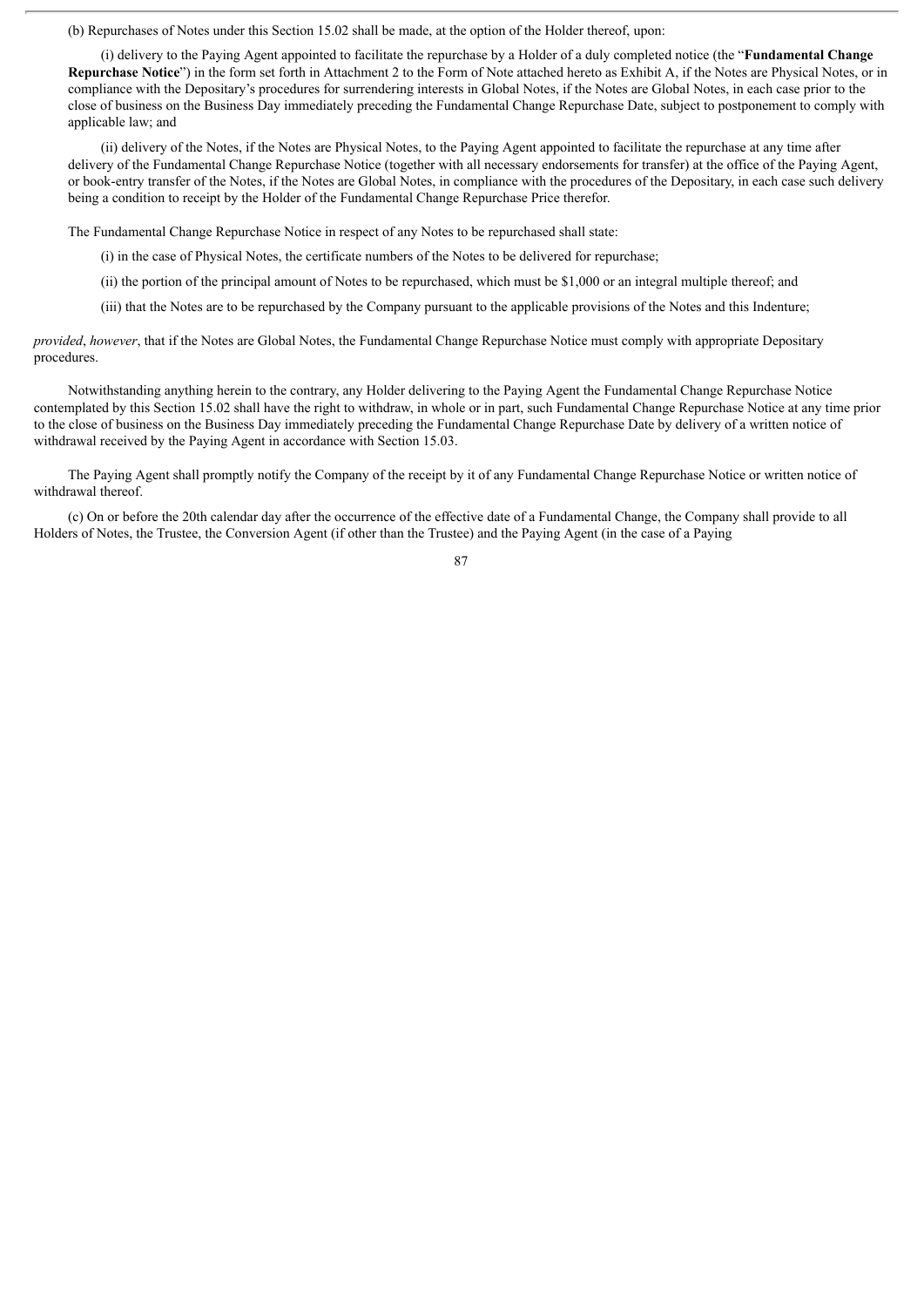Agent other than the Trustee) a written notice (the "**Fundamental Change Company Notice**") of the occurrence of the effective date of the Fundamental Change and of the repurchase right at the option of the Holders arising as a result thereof. In the case of Physical Notes, such notice shall be by first class mail or, in the case of Global Notes, such notice shall be delivered in accordance with the applicable procedures of the Depositary. Each Fundamental Change Company Notice shall specify:

(i) the events causing the Fundamental Change;

(ii) the effective date of the Fundamental Change;

(iii) the last date on which a Holder may exercise the repurchase right pursuant to this Article 15;

(iv) the Fundamental Change Repurchase Price;

(v) the Fundamental Change Repurchase Date;

(vi) the name and address of the Paying Agent and the Conversion Agent, if applicable;

(vii) if applicable, the Conversion Rate and any adjustments to the Conversion Rate;

(viii) that the Notes with respect to which a Fundamental Change Repurchase Notice has been delivered by a Holder may be converted only if the Holder validly withdraws the Fundamental Change Repurchase Notice in accordance with the terms of this Indenture; and

(ix) the procedures that Holders must follow to require the Company to repurchase their Notes.

Simultaneously with providing the Fundamental Change Company Notice, the Company will publish the information on its website, through a press release, or through such other public medium as the Company may use at that time.

No failure of the Company to give the foregoing notices and no defect therein shall limit the Holders' repurchase rights or affect the validity of the proceedings for the repurchase of the Notes pursuant to this Section 15.02.

At the Company's request, given at least five (5) Business Days before the date such Fundamental Change Company Notice must be sent (or such shorter period as shall be acceptable to the Trustee), the Trustee shall give such notice in the Company's name and at the Company's expense; provided, however, that, in all cases, the text of such Fundamental Change Company Notice shall be prepared by the Company.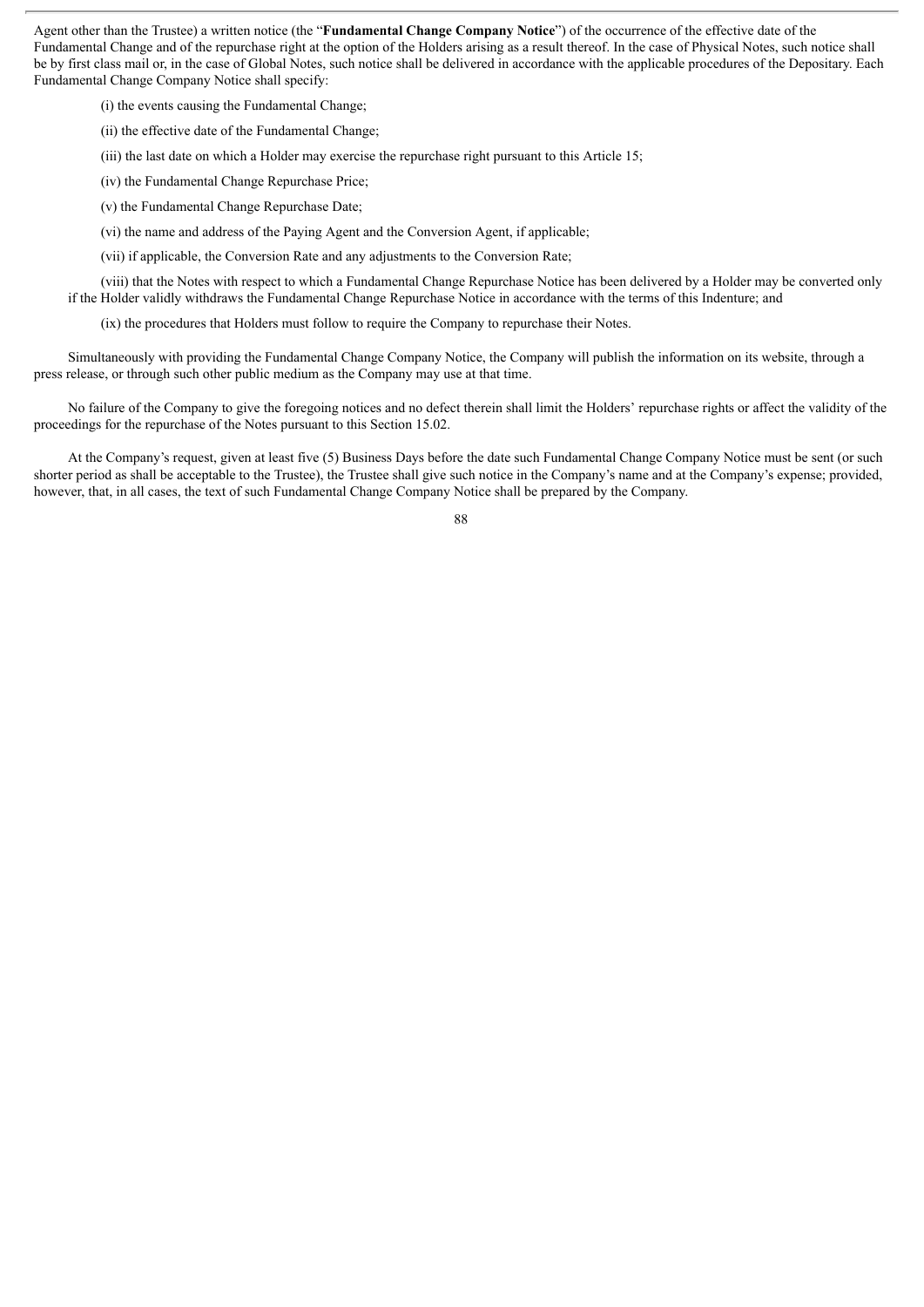(d) Notwithstanding the foregoing, no Notes may be repurchased by the Company on any date at the option of the Holders upon a Fundamental Change if the principal amount of the Notes has been accelerated, and such acceleration has not been rescinded, on or prior to such date (except in the case of an acceleration resulting from a Default by the Company in the payment of the Fundamental Change Repurchase Price with respect to such Notes). The Paying Agent will promptly return to the respective Holders thereof any Physical Notes held by it during the acceleration of the Notes (except in the case of an acceleration resulting from a Default by the Company in the payment of the Fundamental Change Repurchase Price with respect to such Notes), or any instructions for book-entry transfer of the Notes in compliance with the procedures of the Depositary shall be deemed to have been cancelled, and, upon such return or cancellation, as the case may be, the Fundamental Change Repurchase Notice with respect thereto shall be deemed to have been withdrawn.

(e) Notwithstanding the foregoing, the Company shall not be required to purchase or make an offer to purchase any Notes upon a Fundamental Change if a third party makes such an offer in the same manner, at the same time and otherwise in compliance with the requirements for an offer made by the Company as set forth in this Article 15, and such third party purchases all Notes properly surrendered and not validly withdrawn under its offer in the same manner, at the same time and otherwise in compliance with the requirements for an offer made by the Company as set forth in this Article 15.

(f) To the extent that, as a result of a change in laws or regulations occurring after the date of this Indenture, the provisions of any securities laws or regulations conflict with the provisions of this Article 15, the Company shall comply with applicable securities laws and regulations and shall not be deemed to have breached its obligations under such provisions of this Article 15 by virtue of such conflict.

Section 15.03*. Withdrawal of Fundamental Change Repurchase Notice.* (a) A Fundamental Change Repurchase Notice may be withdrawn (in whole or in part) by means of a written notice of withdrawal delivered to the Corporate Trust Office of the Paying Agent in accordance with this Section 15.03 at any time prior to the close of business on the Business Day immediately preceding the Fundamental Change Repurchase Date, specifying:

(i) the principal amount of the Notes with respect to which such notice of withdrawal is being submitted, which portion must be in principal amounts of \$1,000 or an integral multiple of \$1,000,

(ii) if Physical Notes have been issued, the certificate number of the Note in respect of which such notice of withdrawal is being submitted, and

(iii) the principal amount, if any, of such Note that remains subject to the original Fundamental Change Repurchase Notice, which portion must be in principal amounts of \$1,000 or an integral multiple of \$1,000;

*provided*, *however*, that if the Notes are Global Notes, the notice must comply with appropriate procedures of the Depositary.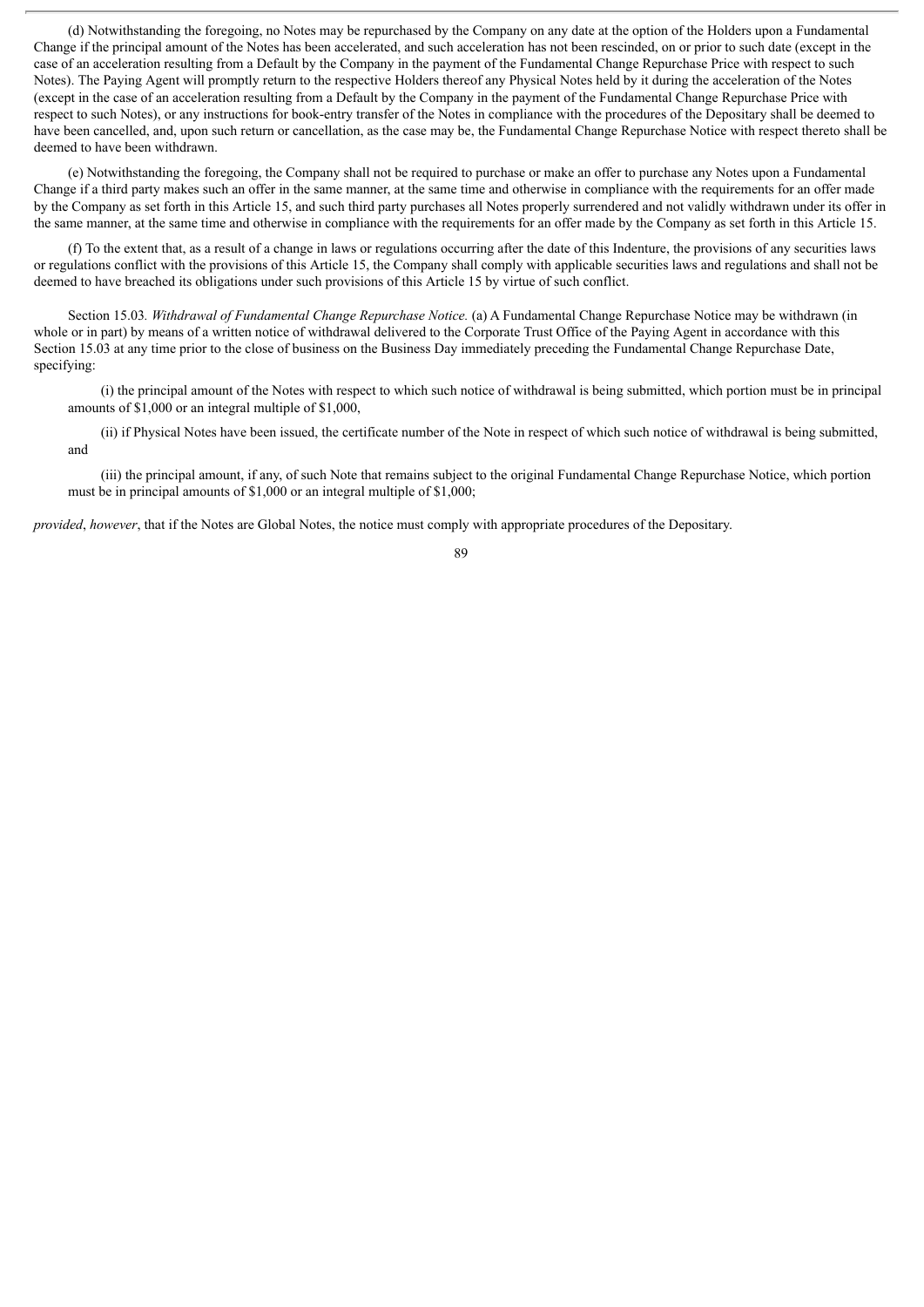Section 15.04*. Deposit of Fundamental Change Repurchase Price.* (a) The Company shall deposit with the Trustee (or other Paying Agent appointed by the Company, or if the Company is acting as its own Paying Agent, set aside, segregate and hold in trust as provided in Section 4.04) on or prior to 11:00 a.m., New York City time, on the Fundamental Change Repurchase Date an amount of money sufficient to repurchase all of the Notes to be repurchased at the appropriate Fundamental Change Repurchase Price. Subject to receipt of funds and/or Notes by the Trustee (or other Paying Agent appointed by the Company), payment for Notes surrendered for repurchase (and not withdrawn prior to the close of business on the Business Day immediately preceding the Fundamental Change Repurchase Date) will be made on the later of (i) the Fundamental Change Repurchase Date (provided the Holder has satisfied the conditions in Section 15.02) and (ii) the time of book-entry transfer or the delivery of such Note to the Trustee (or other Paying Agent appointed by the Company) by the Holder thereof in the manner required by Section 15.02 by mailing checks for the amount payable to the Holders of such Notes entitled thereto as they shall appear in the Security Register; provided, however, that payments to the Depositary shall be made by wire transfer of immediately available funds to the account of the Depositary or its nominee. The Trustee shall, promptly after such payment and upon written demand by the Company, return to the Company any funds in excess of the Fundamental Change Repurchase Price.

(b) If by 11:00 a.m. New York City time, on the Fundamental Change Repurchase Date, the Trustee (or other Paying Agent appointed by the Company) holds money sufficient to make payment on all the Notes or portions thereof that are to be repurchased on such Fundamental Change Repurchase Date, then, with respect to the Notes that have been properly surrendered for repurchase and have not been validly withdrawn, (i) such Notes shall cease to be Outstanding, (ii) interest shall cease to accrue on such Notes (whether or not book-entry transfer of the Notes has been made or the Notes have been delivered to the Trustee or Paying Agent) and (iii) all other rights of the Holders of such Notes shall terminate (other than the right to receive the Fundamental Change Repurchase Price).

(c) Upon surrender of a Physical Note that is to be repurchased in part pursuant to Section 15.02, the Company shall execute and upon Company Order the Trustee shall authenticate and deliver to the Holder a new Note in an authorized denomination equal in principal amount to the unrepurchased portion of the Note surrendered.

Section 15.05. *Covenant to Comply with Applicable Laws Upon Repurchase of Notes*. In connection with any repurchase offer, the Company shall, if required by applicable law:

(a) comply with the provisions of Rule 13e-4, Rule 14e-1 and any other applicable tender offer rules under the Exchange Act;

(b) file a Schedule TO or any other required schedule under the Exchange Act; and

(c) otherwise comply in all material respects with all federal and state securities laws in connection with any offer by the Company to repurchase the Notes;

in each case, so as to permit the rights and obligations under this Article 15 to be exercised in the time and in the manner specified in this Article 15.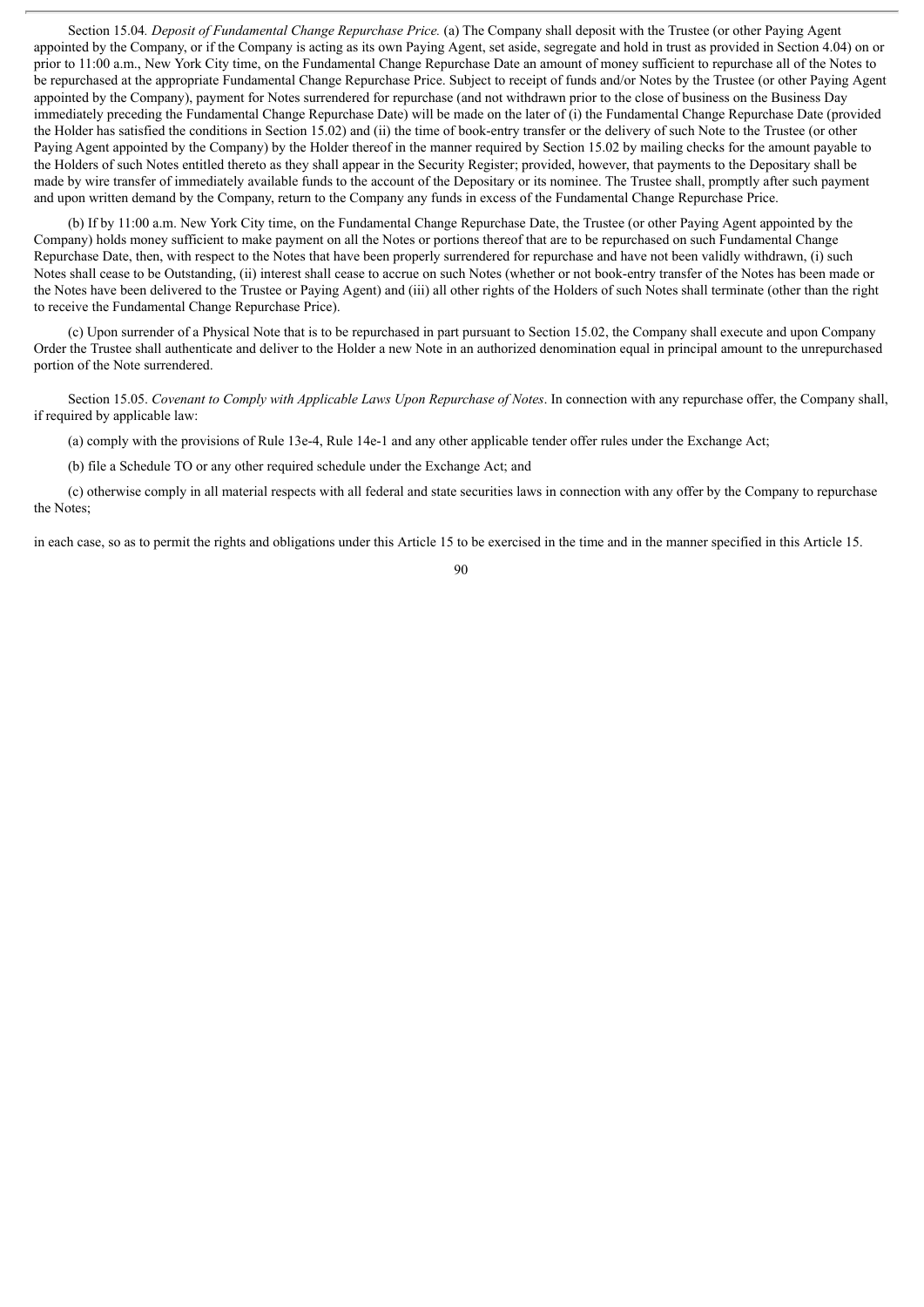# ARTICLE 16 OPTIONAL REDEMPTION

Section 16.01. *Optional Redemption*. No sinking fund is provided for the Notes. The Notes shall not be redeemable by the Company prior to June 20, 2025. On or after June 20, 2025, the Company may redeem (an "**Optional Redemption**") for cash all or part of the Notes (subject to the Partial Redemption Limitation) on any Business Day prior to the Maturity Date if the Last Reported Sale Price of the Common Stock has been at least 130% of the Conversion Price for at least 20 Trading Days (whether or not consecutive) during any 30 consecutive Trading Day period (including the last Trading Day of such period) ending on, and including, the Trading Day immediately preceding the Redemption Notice Date, upon notice as set forth in Section 16.02, at the Redemption Price.

# Section 16.02*. Notice of Optional Redemption; Selection of Notes*.

(a) In case the Company exercises its Optional Redemption right to redeem all or, as the case may be, any part of the Notes pursuant to Section 16.02, it shall fix a date for redemption (the "**Redemption Date**"), which must be a Business Day that is prior to December 15, 2026, and it shall deliver a notice of such Optional Redemption (a "**Redemption Notice**," and the date on which such Redemption Notice is delivered, the "**Redemption Notice Date**") not less than 70 Scheduled Trading Days nor more than 85 Scheduled Trading Days prior to the Redemption Date (provided, that if the Company elects Physical Settlement for conversions that occur during the related Redemption Period, the Company may provide not less than 10 nor more than 30 Scheduled Trading Days' written notice prior to the Redemption Date) to the Trustee, the Conversion Agent (if other than the Trustee), the Paying Agent and each Holder of Notes.

The Redemption Notice, if delivered in the manner herein provided, shall be conclusively presumed to have been duly given, whether or not the Holder receives such notice. In any case, the failure to deliver such Redemption Notice or any defect in the Redemption Notice to the Holder of any Note designated for redemption as a whole or in part shall not affect the validity of the proceedings for the redemption of any other Note..

(b) The Redemption Notice, if delivered in the manner herein provided, shall be conclusively presumed to have been duly given, whether or not the Holder receives such notice. In any case, the failure to deliver such Redemption Notice or any defect in the Redemption Notice to the Holder of any Note designated for redemption as a whole or in part shall not affect the validity of the proceedings for the redemption of any other Note.

(c) Each Redemption Notice, which shall be irrevocable, shall specify:

(i) the Redemption Date (which must be a Business Day);

(ii) the Redemption Price;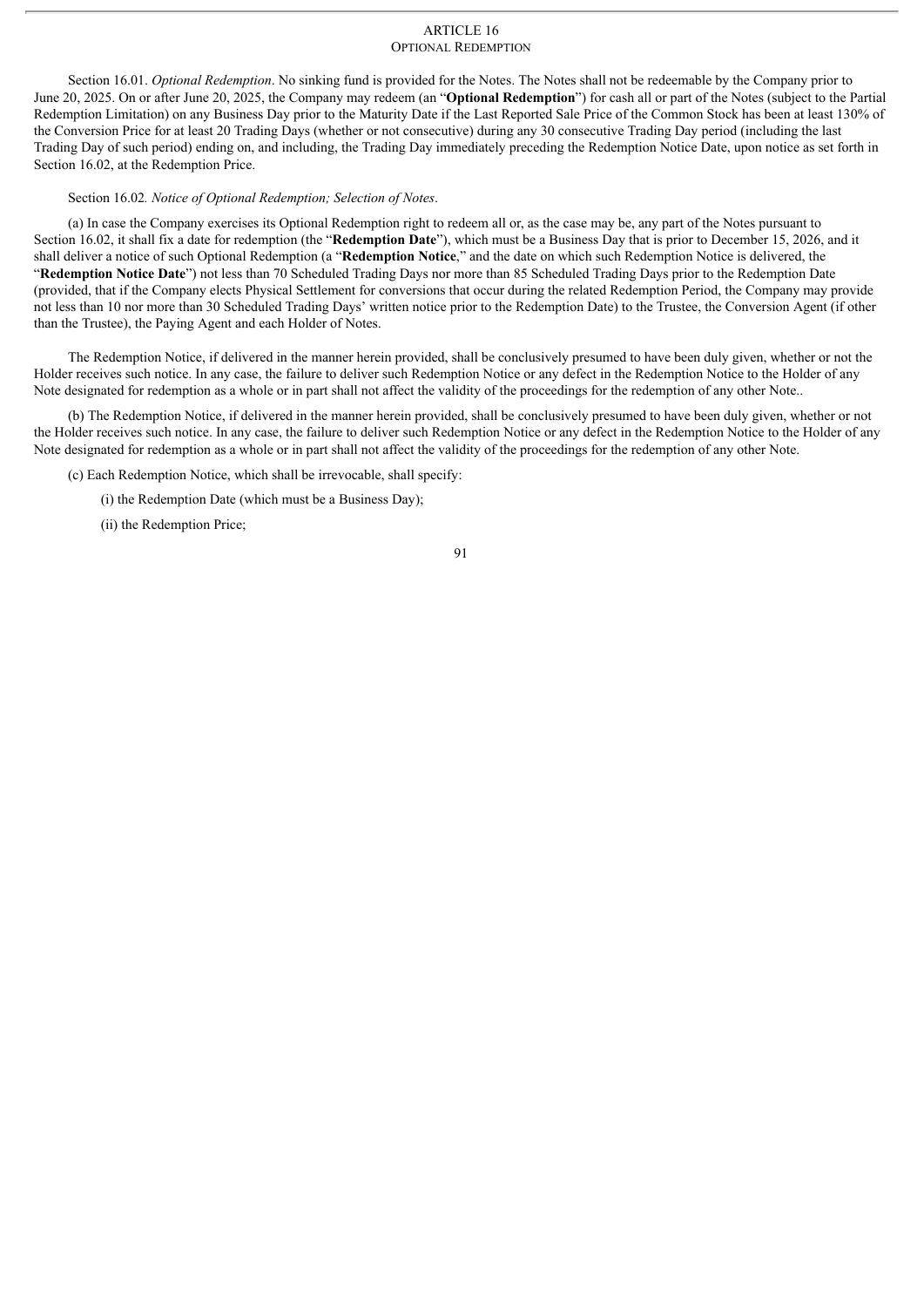(iii) that on the Redemption Date, the Redemption Price will become due and payable upon each such Note, and that interest thereon, if any, shall cease to accrue on and after said date, unless the Company defaults in the deposit of the redemption price;

(iv) the name and address of the Paying Agent and Conversion Agent;

(v) the place or places where such Notes are to be surrendered for payment of the Redemption Price;

(vi) that Holders may surrender their Notes for conversion at any time prior to the close of business on the Scheduled Trading Day preceding the Redemption Date;

(vii) the procedures a converting Holder must follow to convert its Notes and the Settlement Method ;

(viii) the Conversion Rate, if applicable, the number of Additional Shares added to the Conversion Rate in accordance with Section 14.03 and the Settlement Method that shall apply during the Redemption Period;

(ix) the CUSIP, ISIN or other similar numbers, if any, assigned to such Notes; and

(x) in case any Note is to be redeemed in part only, the portion of the principal amount thereof to be redeemed and on and after the Redemption Date, upon surrender of such Note, a new Note in principal amount equal to the unredeemed portion thereof shall be issued.

At the Company's request, the Trustee shall give the notice of redemption in the name of and at the Company's expense; provided, however, that the Company has delivered to the Trustee, at least five Business Days prior to the date that the notice is required to be given to the Holders (unless a shorter notice period shall be agreed to by the Trustee), an Officer's Certificate requesting that the Trustee give such notice and setting forth the information to be stated in such notice as provided in the preceding paragraph.

(d) If the Company elects to redeem fewer than all of the Outstanding Notes, at least \$150,000,000 aggregate principal amount of Notes must be Outstanding and not subject to redemption as of the date of the relevant Redemption Notice and after giving pro forma effect to the related redemption as of the date of such Redemption Notice (such requirement, the "**Partial Redemption Limitation**"). If fewer than all of the Outstanding Notes are to be redeemed, the Notes or portions thereof of Notes to be redeemed shall be selected (in principal amounts of \$1,000 or integral multiples thereof) (1) if the Notes are in global form, then by lot or otherwise in accordance with the applicable procedures of the Depositary or (2) if the Notes are not in global form, then on a pro rata basis, by lot or by such other method as the Trustee in its sole discretion shall deem fair and appropriate. If any Note selected for partial redemption is submitted for conversion in part after such selection, the portion of the Note submitted for conversion shall be deemed (so far as may be possible) to be the portion selected for redemption.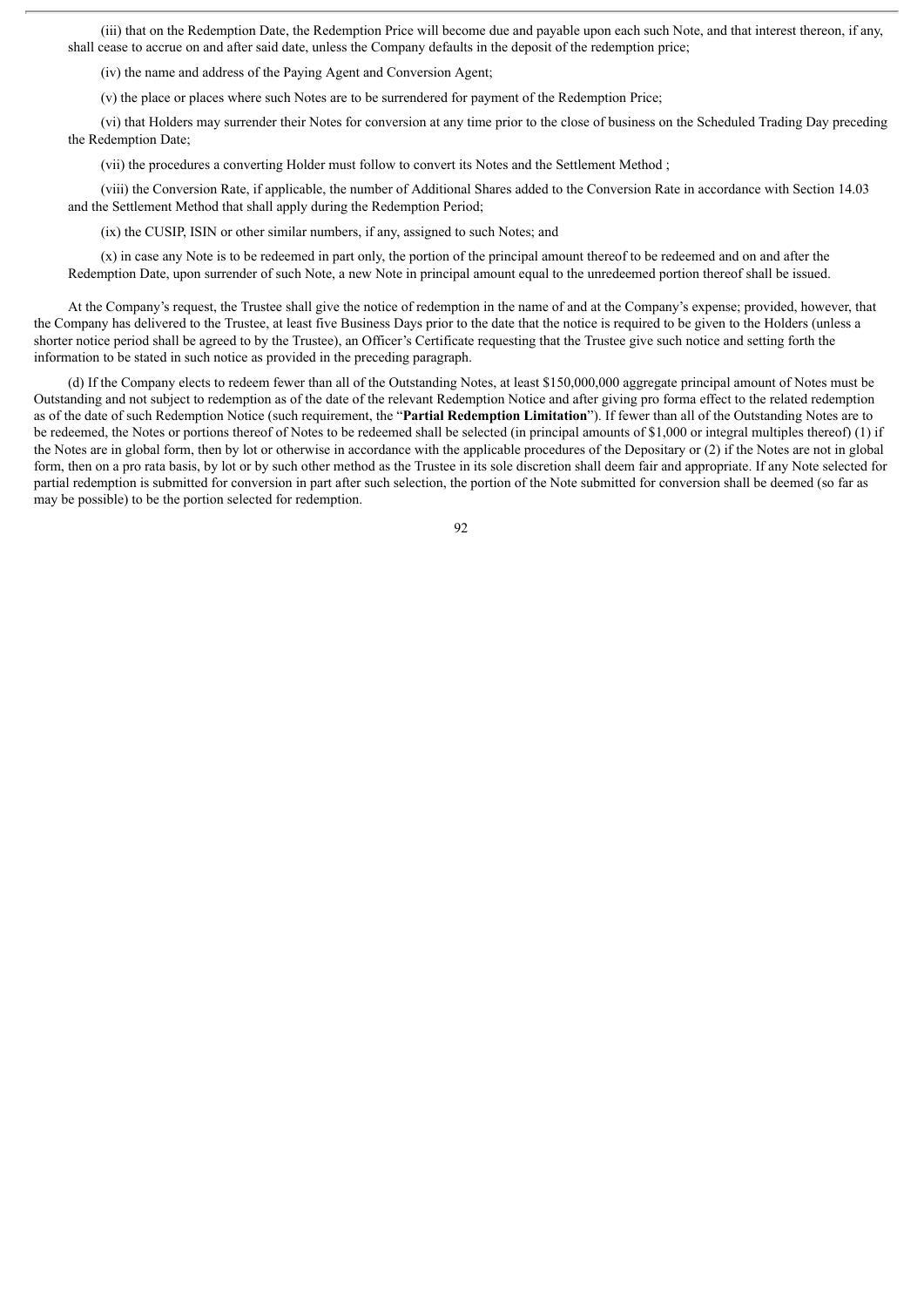Section 16.03. *Payment of Notes Called for Redemption*. (a) If any Redemption Notice has been given in respect of the Notes in accordance with Section 16.02, the Notes shall become due and payable on the Redemption Date at the place or places stated in the Redemption Notice and at the applicable Redemption Price. On presentation and surrender of the Notes at the place or places stated in the Redemption Notice, the Notes shall be paid and redeemed by the Company at the applicable Redemption Price.

(b) No later than 11:00 a.m. (New York City time) on the Redemption Date, the Company shall deposit with the Paying Agent or, if the Company is acting as the Paying Agent, shall segregate and hold in trust as provided in Section 4.03(b), an amount of cash (in immediately available funds if deposited on the Redemption Date) sufficient to pay the Redemption Price of all of the Notes to be redeemed on such Redemption Date. Subject to receipt of funds by the Paying Agent, payment for the Notes to be redeemed shall be made promptly after the later of:

(i) the Redemption Date for such Notes; and

(ii) the time of presentation of such Note to the Trustee by the Holder thereof in the manner required by this Section 16.03.

Section 16.04 *Restrictions on Redemption*. The Company may not redeem any Notes on any date if the principal amount of the Notes has been accelerated in accordance with the terms of this Indenture, and such acceleration has not been rescinded, on or prior to the Redemption Date (except in the case of an acceleration resulting from a Default by the Company in the payment of the Redemption Price with respect to such Notes).

# ARTICLE 17

### MISCELLANEOUS PROVISIONS

Section 17.01*. Provisions Binding on Company's Successors.* All the covenants, stipulations, promises and agreements of the Company contained in this Indenture made by or on behalf of the Company shall bind its successors and assigns whether so expressed or not.

Section 17.02*. Of icial Acts by Successor Company.* Any act or proceeding by any provision of this Indenture authorized or required to be done or performed by any board, committee or Officer of the Company shall and may be done and performed with like force and effect by the corresponding board, committee or officer of any company or other entity that shall at the time be the lawful successor of the Company.

Section 17.03*. Addresses for Notices, Etc.* Any notice or demand that by any provision of this Indenture is required or permitted to be given or served by the Trustee or by the Holders on the Company shall be deemed to have been sufficiently given or made, for all purposes if given or served by being deposited postage prepaid by registered or certified mail in a post office letter box addressed (until another address is filed by the Company with the Trustee) to Altair Engineering Inc., 1820 E. Big Beaver Road, Troy, Michigan 48084, Attention: Chief Legal Officer. Any notice, direction, request or demand hereunder to or upon the Trustee shall be deemed to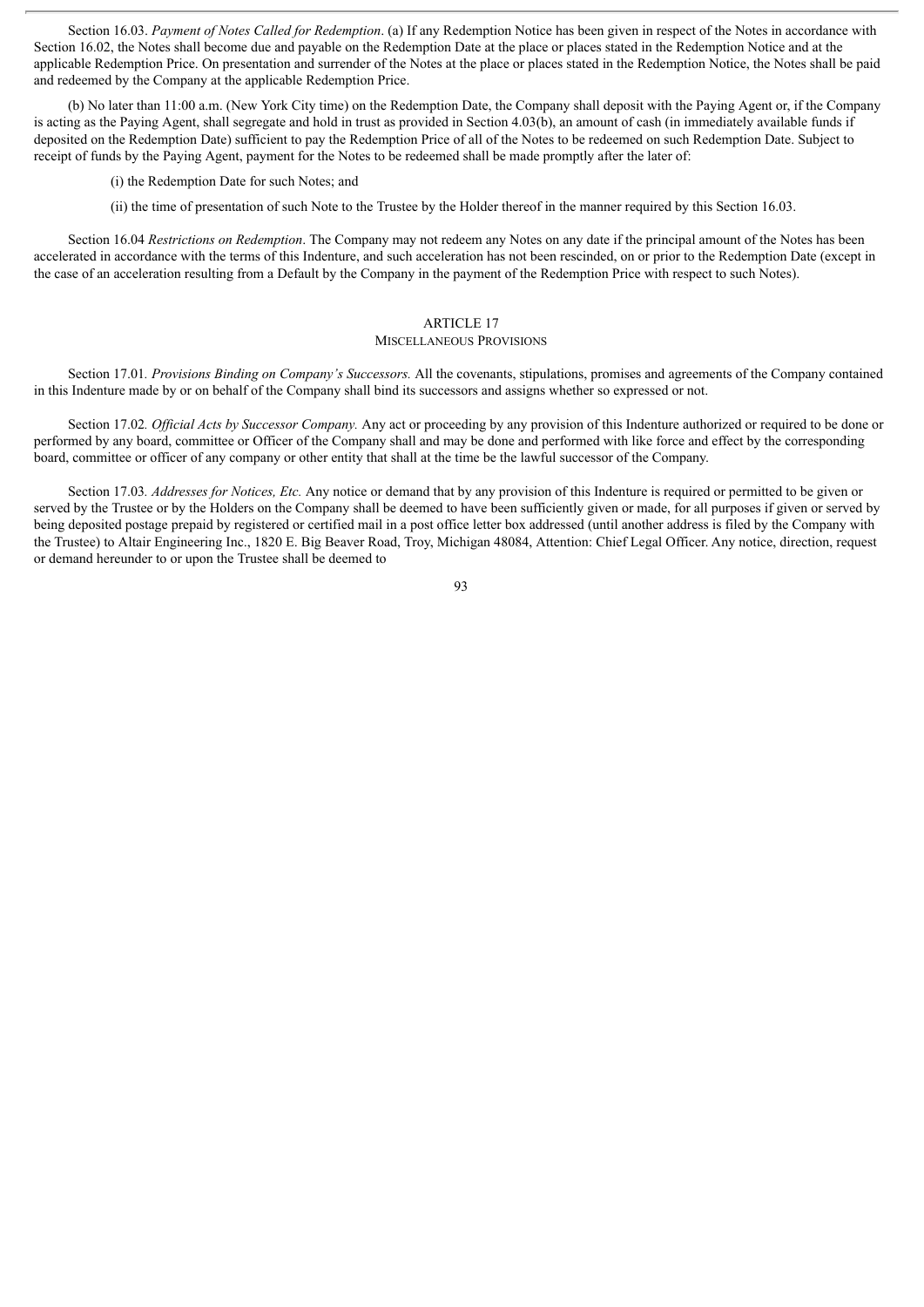have been sufficiently given or made, for all purposes, if given or served by being deposited postage prepaid by registered or certified mail in a post office letter box addressed to the Corporate Trust Office or sent electronically in PDF format, whether sent by mail or electronically, upon actual receipt by the Trustee

The Trustee, by notice to the Company, may designate additional or different addresses for subsequent notices or communications.

Any notice or communication delivered or to be delivered to a Holder of Physical Notes shall be mailed to it by first class mail, postage prepaid, or sent via overnight courier at its address as it appears on the Security Register and shall be sufficiently given to it if so mailed within the time prescribed. Any notice or communication delivered or to be delivered to a Holder of Global Notes shall be delivered in accordance with the applicable procedures of the Depositary and shall be sufficiently given to it if so delivered within the time prescribed.

Failure to mail or deliver a notice or communication to a Holder or any defect in it shall not affect its sufficiency with respect to other Holders. If a notice or communication is mailed or delivered, as the case may be, in the manner provided above, it is duly given, whether or not the addressee receives it.

In case by reason of the suspension of regular mail service or by reason of any other cause it shall be impracticable to give such notice to Holders by mail, then such notification as shall be made with the approval of the Trustee shall constitute a sufficient notification for every purpose hereunder.

Section 17.04*. Governing Law; Jurisdiction.* THIS INDENTURE AND EACH NOTE, AND ANY CLAIM, CONTROVERSY OR DISPUTE ARISING UNDER OR RELATED TO THIS INDENTURE AND EACH NOTE, SHALL BE GOVERNED BY, AND CONSTRUED IN ACCORDANCE WITH, THE LAWS OF THE STATE OF NEW YORK (WITHOUT REGARD TO THE CONFLICTS OF LAWS PROVISIONS THEREOF).

The Company irrevocably consents and agrees, for the benefit of the Holders from time to time of the Notes and the Trustee, that any legal action, suit or proceeding against it with respect to obligations, liabilities or any other matter arising out of or in connection with this Indenture or the Notes may be brought in the courts of the State of New York or the courts of the United States located in the Borough of Manhattan, New York City, New York and, until amounts due and to become due in respect of the Notes have been paid, hereby irrevocably consents and submits to the non-exclusive jurisdiction of each such court *in personam*, generally and unconditionally with respect to any action, suit or proceeding for itself in respect of its properties, assets and revenues.

The Company irrevocably and unconditionally waives, to the fullest extent permitted by law, any objection which it may now or hereafter have to the laying of venue of any of the aforesaid actions, suits or proceedings arising out of or in connection with this Indenture brought in the courts of the State of New York or the courts of the United States located in the Borough of Manhattan, New York City, New York and hereby further irrevocably and unconditionally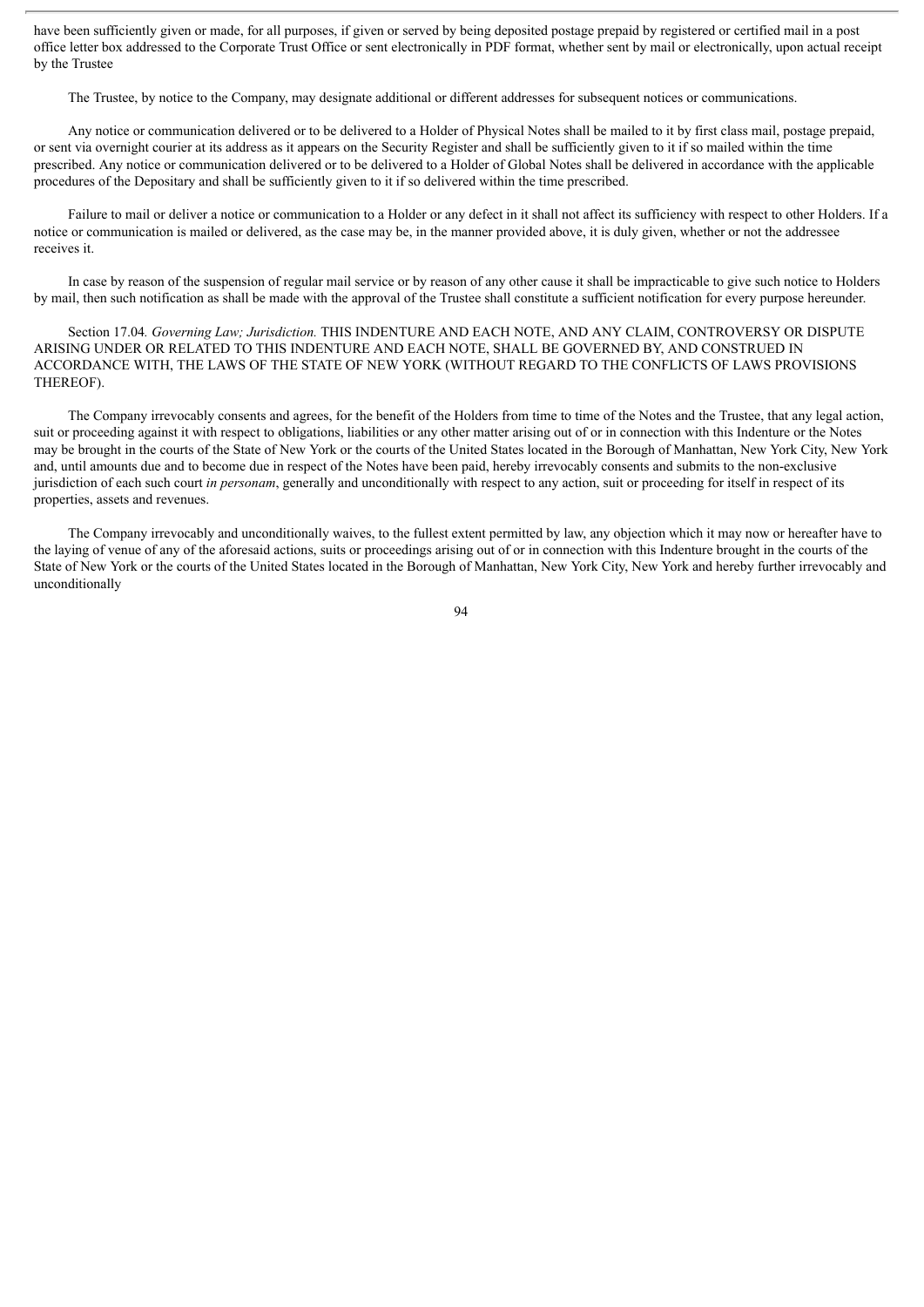waives and agrees not to plead or claim in any such court that any such action, suit or proceeding brought in any such court has been brought in an inconvenient forum.

Section 17.05. Evidence of Compliance with Conditions Precedent: Certificates and Opinions of Counsel to Trustee. Upon any application or demand by the Company to the Trustee to take any action under any of the provisions of this Indenture, the Company shall, if requested by the Trustee, furnish to the Trustee an Officer's Certificate and an Opinion of Counsel, in form reasonably satisfactory to the Trustee, stating that such action is permitted by the terms of this Indenture and that all conditions precedent including any covenants, compliance with which constitutes a condition precedent to such action have been complied with.

Each Officer's Certificate and Opinion of Counsel provided for, by or on behalf of the Company in this Indenture and delivered to the Trustee with respect to compliance with this Indenture (other than the Officer's Certificates provided for in Section 4.08) shall include (a) a statement that the person signing such certificate is familiar with the requested action and this Indenture; (b) a brief statement as to the nature and scope of the examination or investigation upon which the statement contained in such certificate is based; (c) a statement that, in the judgment of such person, he or she has made such examination or investigation as is necessary to enable him or her to express an informed judgment as to whether or not such action is permitted by this Indenture; and (d) a statement as to whether or not, in the judgment of such person, such action is permitted by this Indenture and that all conditions precedent to such action have been complied with.

Section 17.06*. Legal Holidays.* In any case where any Interest Payment Date, Fundamental Change Repurchase Date or Maturity Date is not a Business Day or is a day on which the banking institutions in the city of the office of the Paying Agent and the Trustee (if other than the Paying Agent) are authorized or obligated by law to close or be closed, then any payment to be made on such date may be made on the next succeeding day that is a Business Day and is not a day on which the banking institutions in the city of the office of the Paying Agent and the Trustee (if other than the Paying Agent) are authorized or obligated by law to close or be closed with the same force and effect as if made on such Interest Payment Date, Fundamental Change Repurchase Date or Maturity Date, as the case may be, and no interest shall accrue in respect of the delay.

Section 17.07*. No Security Interest Created.* Nothing in this Indenture or in the Notes, expressed or implied, shall be construed to constitute a security interest under the Uniform Commercial Code or similar legislation, as now or hereafter enacted and in effect, in any jurisdiction.

Section 17.08*. Benefits of Indenture.* Nothing in this Indenture or in the Notes, expressed or implied, shall give to any Person, other than the parties hereto, the Holders, any Paying Agent, any Conversion Agent, any Authenticating Agent, any Bid Solicitation Agent, any Security Registrar and their successors hereunder, any legal or equitable right, remedy or claim under or in respect of this Indenture or under any covenant, condition or provision contained in this Indenture; all such covenants, conditions and provisions being for the sole benefit of the parties hereto and of the Holders of the Notes.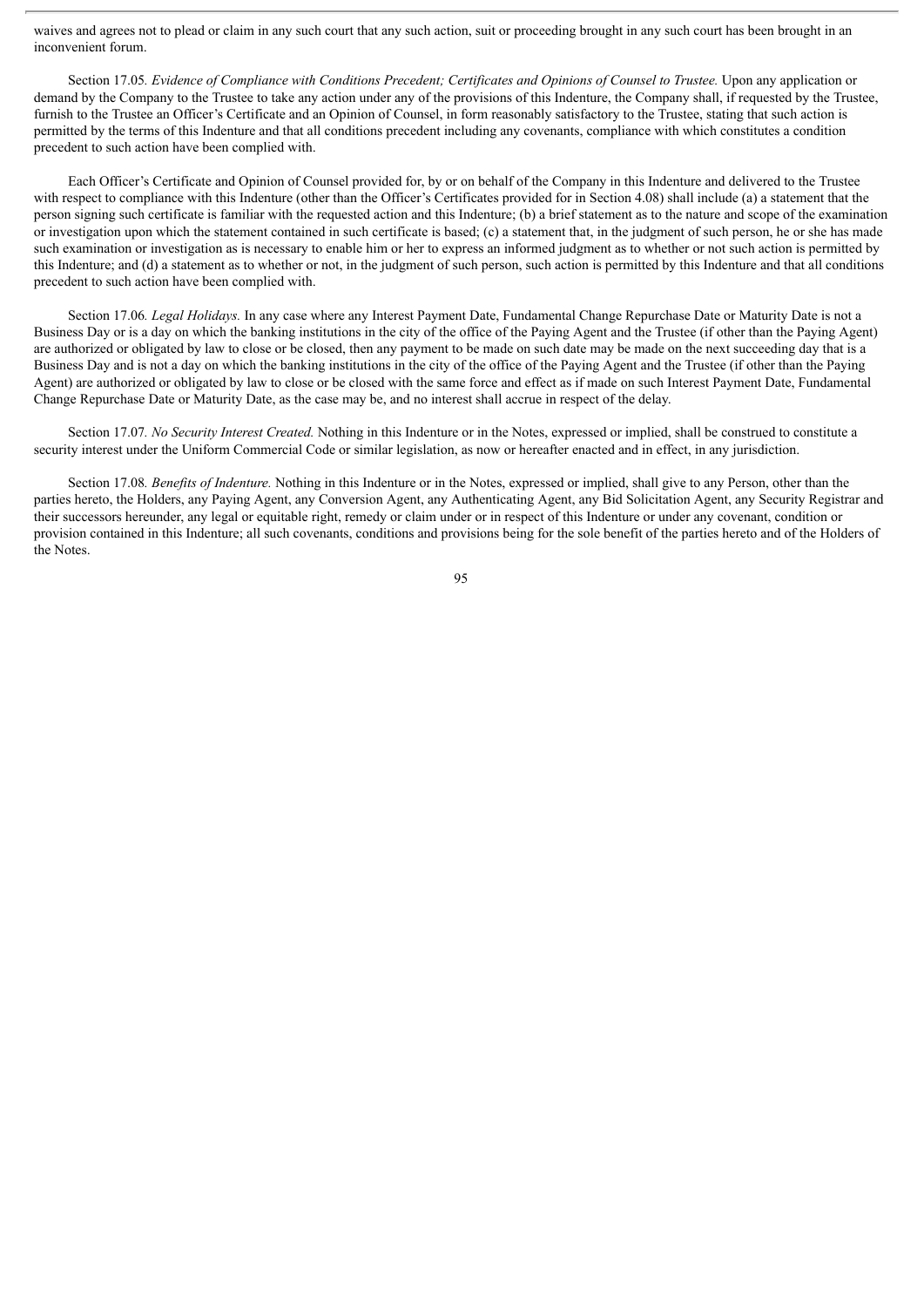Section 17.09*. Table of Contents, Headings, Etc.* The table of contents and the titles and headings of the articles and sections of this Indenture have been inserted for convenience of reference only, are not to be considered a part hereof, and shall in no way modify or restrict any of the terms or provisions hereof.

Section 17.10. *Authenticating Agent*. The Trustee may appoint an authenticating agent that shall be authorized to act on its behalf and subject to its direction in the authentication and delivery of Notes in connection with the original issuance thereof and transfers and exchanges of Notes hereunder. including under Section 2.04, Section 2.05, Section 2.06, Section 2.07, Section 10.04 and Section 15.04 as fully to all intents and purposes as though the authenticating agent had been expressly authorized by this Indenture and those Sections to authenticate and deliver Notes. For all purposes of this Indenture, the authentication and delivery of Notes by the authenticating agent shall be deemed to be authentication and delivery of such Notes "by the Trustee" and a certificate of authentication executed on behalf of the Trustee by an authenticating agent shall be deemed to satisfy any requirement hereunder or in the Notes for the Trustee's certificate of authentication. Such authenticating agent shall at all times be a Person eligible to serve as trustee hereunder pursuant to Section 7.08.

Any corporation or other entity into which any authenticating agent may be merged or converted or with which it may be consolidated, or any corporation or other entity resulting from any merger, consolidation or conversion to which any authenticating agent shall be a party, or any corporation or other entity succeeding to the corporate trust business of any authenticating agent, shall be the successor of the authenticating agent hereunder, if such successor corporation or other entity is otherwise eligible under this Section 17.10, without the execution or filing of any paper or any further act on the part of the parties hereto or the authenticating agent or such successor corporation or other entity.

Any authenticating agent may at any time resign by giving written notice of resignation to the Trustee and to the Company. The Trustee may at any time terminate the agency of any authenticating agent by giving written notice of termination to such authenticating agent and to the Company. Upon receiving such a notice of resignation or upon such a termination, or in case at any time any authenticating agent shall cease to be eligible under this Section, the Trustee may appoint a successor authenticating agent (which may be the Trustee), shall give written notice of such appointment to the Company and shall deliver notice of such appointment to all Holders.

The Company agrees to pay to the authenticating agent from time to time reasonable compensation for its services although the Company may terminate the authenticating agent, if it determines such agent's fees to be unreasonable.

The provisions of Section 7.02, Section 7.03, Section 7.04, Section 8.03 and this Section 17.10 shall be applicable to any authenticating agent.

If an authenticating agent is appointed pursuant to this Section 17.10, the Notes may have endorsed thereon, in addition to the Trustee's certificate of authentication, an alternative certificate of authentication in the following form: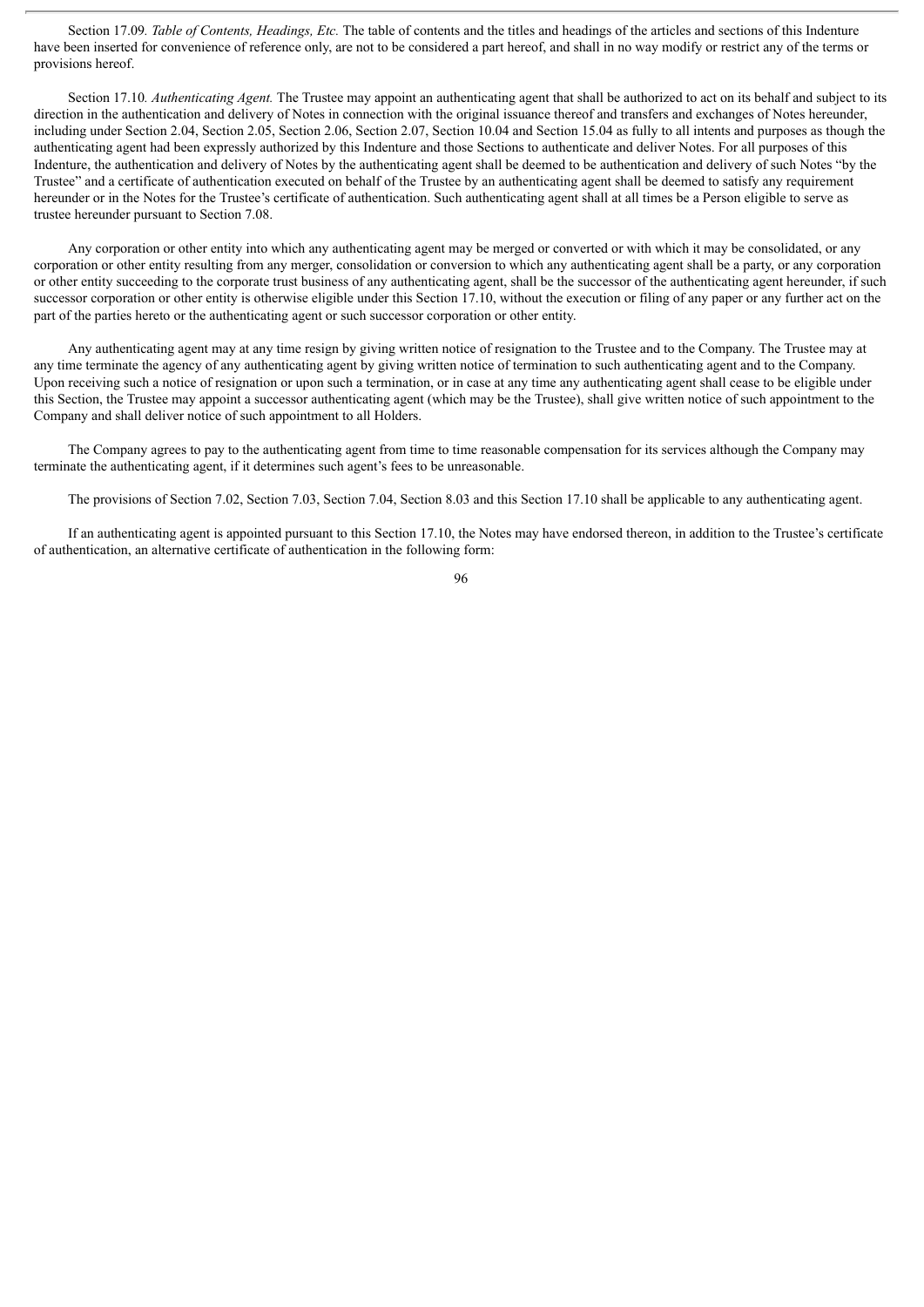as Authenticating Agent, certifies that this is one of the Notes described in the within-named Indenture.

### $\mathbf{By:}$

#### Authorized Signatory

 $\overline{\phantom{a}}$ 

Section 17.11*. Execution in Counterparts.* This Indenture may be executed in any number of counterparts, each of which shall be an original, but such counterparts shall together constitute but one and the same instrument. The exchange of copies of this Indenture and of signature pages by facsimile or PDF transmission shall constitute effective execution and delivery of this Indenture as to the parties hereto and may be used in lieu of the original Indenture for all purposes. Signatures of the parties hereto transmitted by facsimile or PDF shall be deemed to be their original signatures for all purposes. All notices, approvals, consents, requests and any communications hereunder must be in writing (provided that any such communication sent to the Trustee hereunder must be in the form of a document that is signed manually or by way of a digital signature provided by DocuSign or other electronic signature provider that the Company plans to use (or such other digital signature provider as specified in writing to the Trustee by the authorized representative), in English. The Company agrees to assume all risks arising out of the use of digital signatures and electronic methods to submit communications to the Trustee, including without limitation the risk of the Trustee's acting on unauthorized instructions, and the risk of interception and misuse by third parties.

Section 17.12*. Severability.* In case any one or more provisions contained in this Indenture or in the Notes shall for any reason be held to be invalid, illegal or unenforceable in any respect, such invalidity, illegality or unenforceability shall not affect any other provisions of the Indenture or the Notes, but this Indenture and the Notes shall be construed as if such invalid or illegal or unenforceable provision had never been contained herein.

Section 17.13*. Waiver of Jury Trial.* EACH OF THE COMPANY, THE TRUSTEE AND THE HOLDERS BY ACCEPTANCE OF THE NOTES HEREBY IRREVOCABLY WAIVES, TO THE FULLEST EXTENT PERMITTED BY APPLICABLE LAW, ANY AND ALL RIGHT TO TRIAL BY JURY IN ANY LEGAL PROCEEDING ARISING OUT OF OR RELATING TO THIS INDENTURE, THE NOTES OR THE TRANSACTIONS CONTEMPLATED HEREBY.

Section 17.14*. Force Majeure.* In no event shall the Trustee, the Conversion Agent or the Paying Agent be responsible or liable for any failure or delay in the performance of its obligations hereunder arising out of or caused by, directly or indirectly, forces beyond its control, including, without limitation, strikes, work stoppages, accidents, acts of war or terrorism, civil or military disturbances, nuclear or natural catastrophes or acts of God, disease, epidemic, pandemic, quarantine, national emergency and interruptions, loss or malfunctions of utilities, communications or computer (software and hardware) services; it being understood that the Trustee, the Conversion Agent and the Paying Agent, as the case may be, shall use reasonable efforts which are consistent with accepted practices in the banking industry to resume performance as soon as practicable under the circumstances.

Section 17.15*. Calculations*. The Company shall be responsible for making all calculations called for under the Notes. These calculations include, but are not limited to,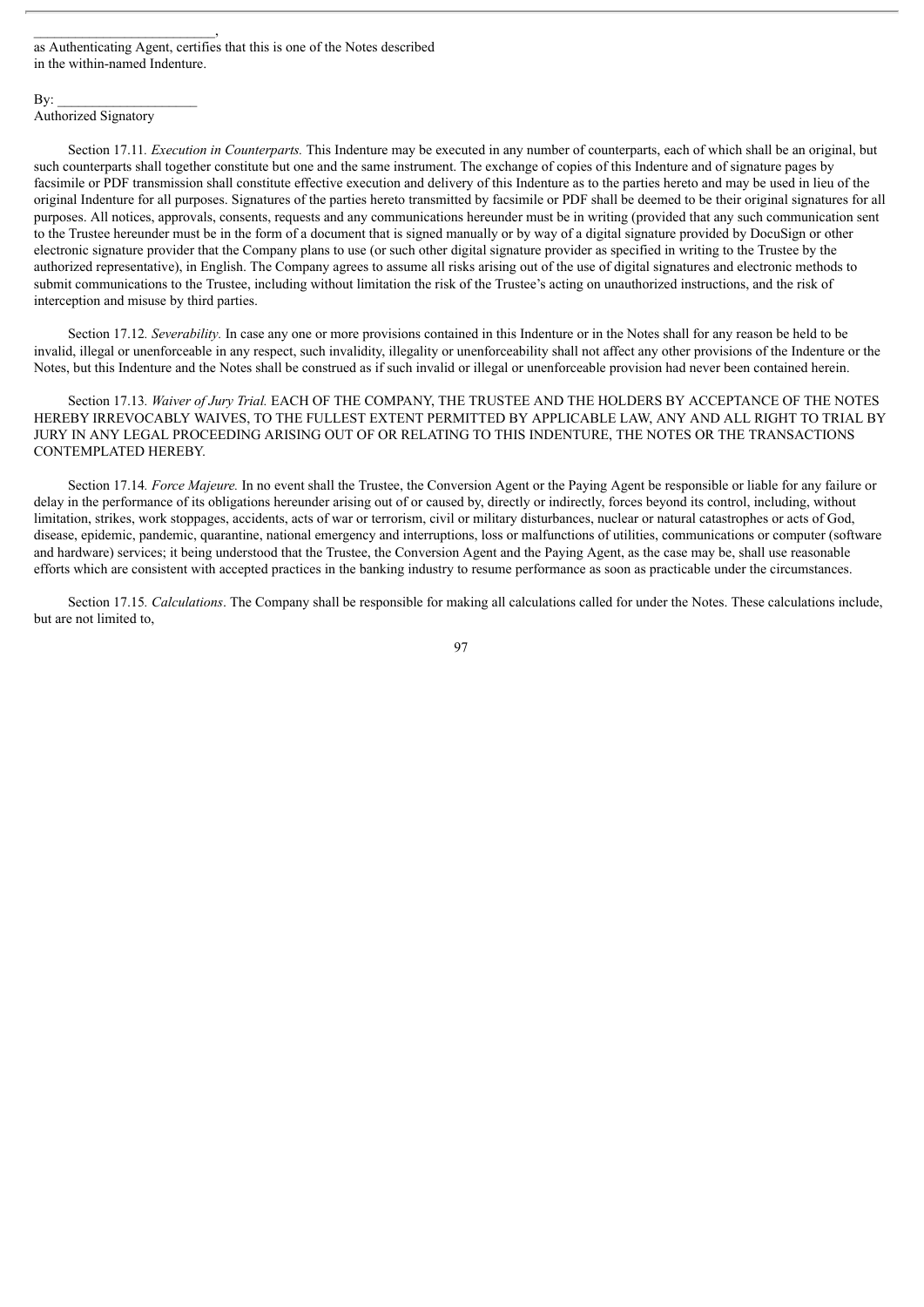determinations of the Stock Price, the Last Reported Sale Prices of the Common Stock, the Daily VWAPs, the Daily Conversion Values, the Daily Settlement Amounts, and accrued interest payable on the Notes, the Conversion Rate and the Conversion Price of the Notes. The Company shall make all these calculations in good faith and, absent manifest error, the Company's calculations shall be final and binding on Holders of Notes. The Company shall provide a schedule of its calculations to each of the Trustee and the Conversion Agent, and each of the Trustee and Conversion Agent is entitled to rely conclusively upon the accuracy of the Company's calculations without independent verification. The Company shall forward its calculations to any Holder of Notes upon the written request of that Holder at the sole cost and expense of the Company.

Section 17.16. *USA PATRIOT Act.* The parties hereto acknowledge that in accordance with Section 326 of the USA PATRIOT Act, the Trustee and the Paying Agent, like all financial institutions and in order to help fight the funding of terrorism and money laundering, is required to obtain, verify, and record information that identifies each person or legal entity that establishes a relationship or opens an account with the Trustee or the Paying Agent, as the case may be. The parties to this Indenture agree that they will provide the Trustee or the Paying Agent, as the case may be, with such information as it may request in order for the Trustee to satisfy the requirements of the USA PATRIOT Act.

Section 17.17. *Tax Withholding.* The Company or the Trustee, as the case may be, shall be entitled to make a deduction or withholding from any payment which it makes under this Indenture for or on account of any present or future taxes, duties or charges if and to the extent so required by any applicable law and any current or future regulations or agreements thereunder or official interpretations thereof or any law implementing an intergovernmental approach thereto or by virtue of the relevant Holder failing to satisfy any certification or other requirements in respect of the Notes, in which event the Company or the Trustee, as the case may be, shall make such payment after such withholding or deduction has been made and shall account to the relevant authorities for the amount so withheld or deducted and shall have no obligation to gross up any payment hereunder or pay any additional amount as a result of such withholding tax.

[*Remainder of page intentionally left blank*]

<sup>98</sup>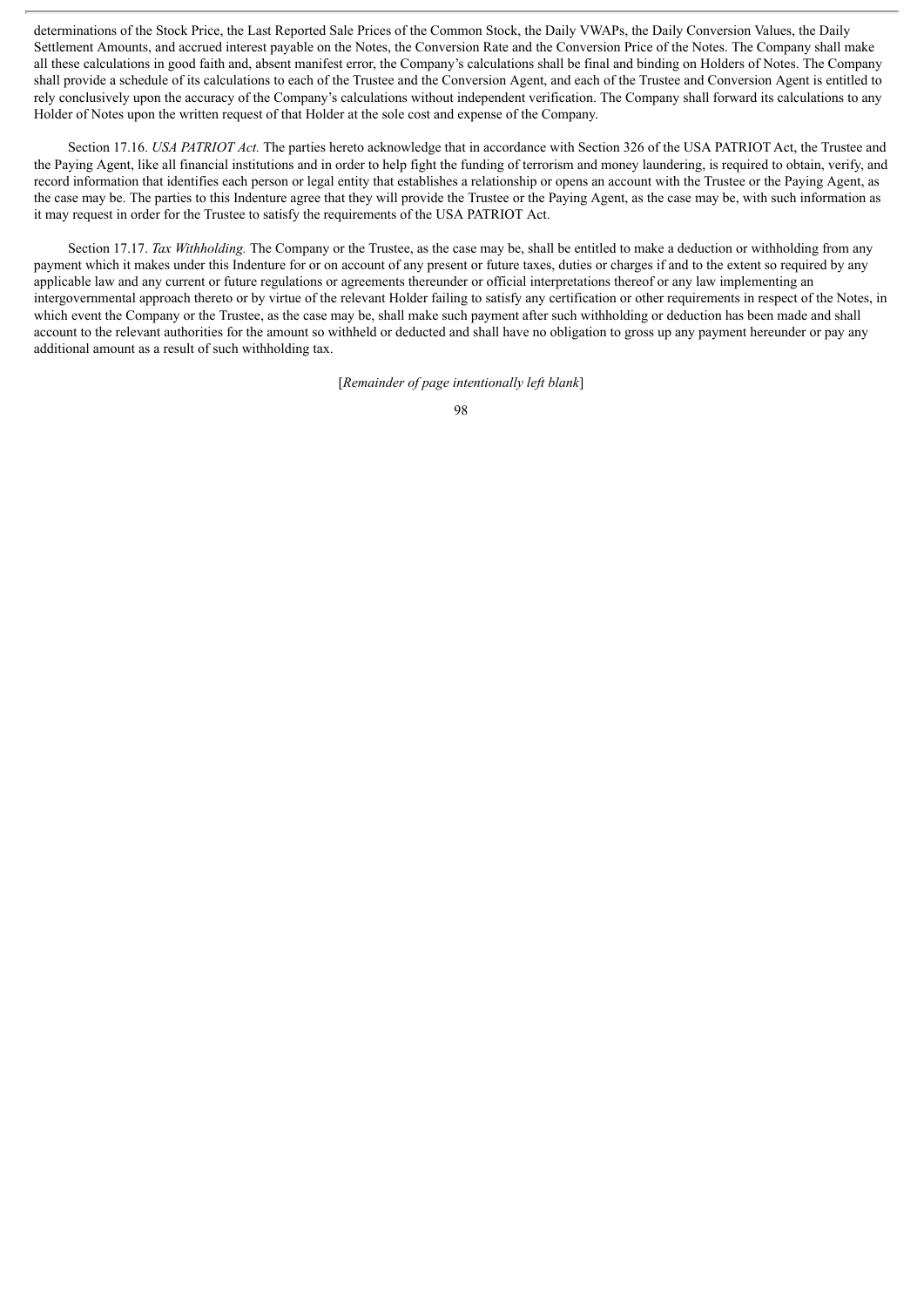IN WITNESS WHEREOF, the parties hereto have caused this Indenture to be duly executed as of the date first written above.

# ALTAIR ENGINEERING INC.

By: /s/ Matthew Brown

Name: Matthew Brown Title: Chief Financial Officer

U.S. BANK TRUST COMPANY, NATIONAL ASSOCIATION, as Trustee

By: /s/ Richard Krupske

Name: Richard Krupske Title: Vice President

[*Signature Page to Indenture*]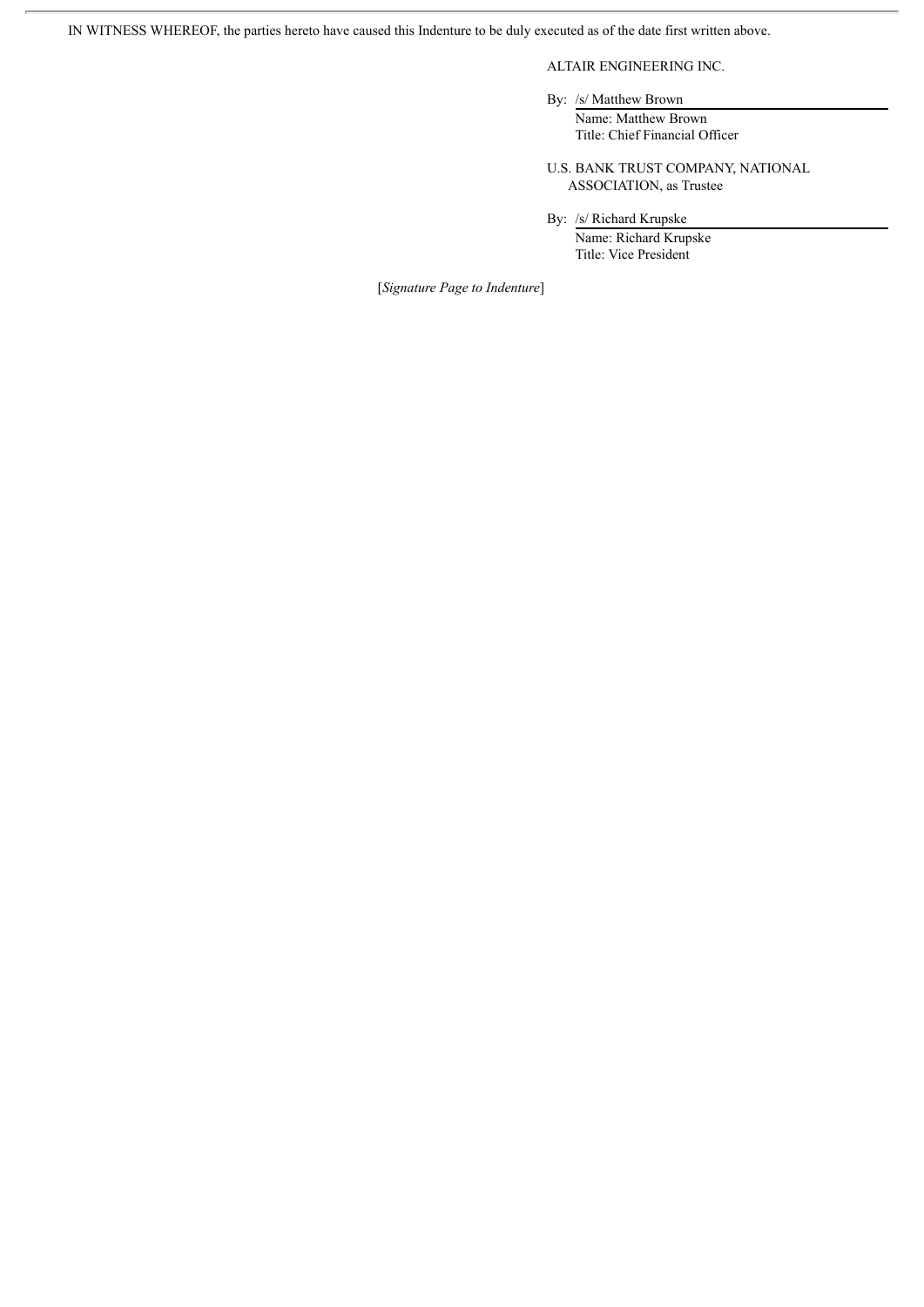#### [FORM OF FACE OF NOTE]

#### [INCLUDE FOLLOWING LEGEND IF A GLOBAL NOTE]

[UNLESS THIS CERTIFICATE IS PRESENTED BY AN AUTHORIZED REPRESENTATIVE OF THE DEPOSITORY TRUST COMPANY, A NEW YORK CORPORATION ("DTC"), TO THE COMPANY OR ITS AGENT FOR REGISTRATION OF TRANSFER, EXCHANGE, OR PAYMENT, AND ANY CERTIFICATE ISSUED IS REGISTERED IN THE NAME OF CEDE & CO. OR IN SUCH OTHER NAME AS IS REQUESTED BY AN AUTHORIZED REPRESENTATIVE OF DTC (AND ANY PAYMENT HEREUNDER IS MADE TO CEDE & CO. OR TO SUCH OTHER ENTITY AS IS REQUESTED BY AN AUTHORIZED REPRESENTATIVE OF DTC), ANY TRANSFER, PLEDGE, OR OTHER USE HEREOF FOR VALUE OR OTHERWISE BY OR TO ANY PERSON IS WRONGFUL INASMUCH AS THE REGISTERED OWNER HEREOF, CEDE & CO., HAS AN INTEREST HEREIN.]

# [INCLUDE FOLLOWING LEGEND IF A RESTRICTED SECURITY]

[THIS SECURITY AND THE CLASS A COMMON STOCK, IF ANY, ISSUABLE UPON CONVERSION OF THIS SECURITY HAVE NOT BEEN REGISTERED UNDER THE SECURITIES ACT OF 1933, AS AMENDED (THE "SECURITIES ACT"), AND MAY NOT BE OFFERED, SOLD, PLEDGED OR OTHERWISE TRANSFERRED EXCEPT IN ACCORDANCE WITH THE FOLLOWING SENTENCE. BY ITS ACQUISITION HEREOF OR OF A BENEFICIAL INTEREST HEREIN, THE ACQUIRER:

(1) REPRESENTS THAT IT AND ANY ACCOUNT FOR WHICH IT IS ACTING IS A "QUALIFIED INSTITUTIONAL BUYER" (WITHIN THE MEANING OF RULE 144A UNDER THE SECURITIES ACT) AND THAT IT EXERCISES SOLE INVESTMENT DISCRETION WITH RESPECT TO EACH SUCH ACCOUNT, AND

(2) AGREES FOR THE BENEFIT OF ALTAIR ENGINEERING INC. (THE "COMPANY") THAT IT WILL NOT OFFER, SELL, PLEDGE OR OTHERWISE TRANSFER THIS SECURITY AND THE CLASS A COMMON STOCK, IF ANY, ISSUABLE UPON CONVERSION OF THIS SECURITY, IF ANY, OR ANY BENEFICIAL INTEREST HEREIN OR THEREIN PRIOR TO THE DATE THAT IS THE LATER OF (X) ONE YEAR AFTER THE LAST ORIGINAL ISSUE DATE HEREOF OR SUCH SHORTER PERIOD OF TIME AS PERMITTED BY RULE 144 UNDER THE SECURITIES ACT OR ANY SUCCESSOR PROVISION THERETO AND (Y) SUCH LATER DATE, IF ANY, AS MAY BE REQUIRED BY APPLICABLE LAW, EXCEPT:

(A) TO THE COMPANY OR ANY SUBSIDIARY THEREOF, OR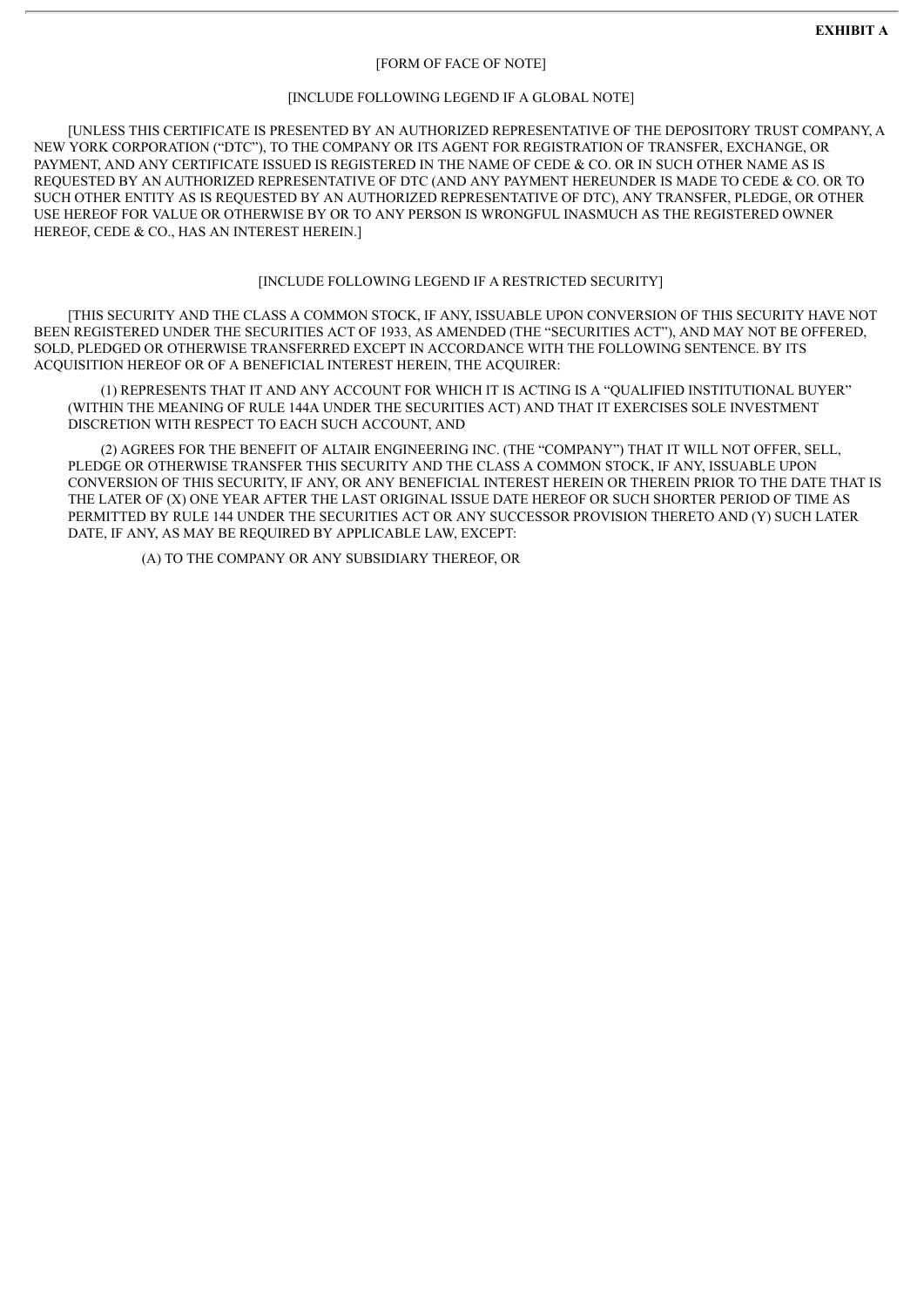(B) PURSUANT TO A REGISTRATION STATEMENT WHICH HAS BECOME EFFECTIVE UNDER THE SECURITIES ACT AND IS EFFECTIVE AT THE TIME OF SUCH TRANSFER, OR

(C) TO A PERSON REASONABLY BELIEVED TO BE A QUALIFIED INSTITUTIONAL BUYER IN COMPLIANCE WITH RULE 144A UNDER THE SECURITIES ACT, OR

(D) PURSUANT TO AN EXEMPTION FROM REGISTRATION PROVIDED BY RULE 144 UNDER THE SECURITIES ACT OR ANY OTHER AVAILABLE EXEMPTION FROM THE REGISTRATION REQUIREMENTS OF THE SECURITIES ACT.

PRIOR TO THE REGISTRATION OF ANY TRANSFER IN ACCORDANCE WITH CLAUSE (2)(D) ABOVE, THE COMPANY AND THE TRUSTEE RESERVE THE RIGHT TO REQUIRE THE DELIVERY OF SUCH LEGAL OPINIONS, CERTIFICATIONS OR OTHER EVIDENCE AS MAY REASONABLY BE REQUIRED IN ORDER FOR THE COMPANY TO DETERMINE THAT THE PROPOSED TRANSFER IS BEING MADE IN COMPLIANCE WITH THE SECURITIES ACT AND APPLICABLE STATE SECURITIES LAWS. NO REPRESENTATION IS MADE AS TO THE AVAILABILITY OF ANY EXEMPTION FROM THE REGISTRATION REQUIREMENTS OF THE SECURITIES ACT.

NO AFFILIATE (AS DEFINED IN RULE 144 UNDER THE SECURITIES ACT) OF THE COMPANY OR PERSON THAT HAS BEEN AN AFFILIATE (AS DEFINED IN RULE 144 UNDER THE SECURITIES ACT) OF THE COMPANY DURING THE THREE IMMEDIATELY PRECEDING MONTHS MAY PURCHASE, OTHERWISE ACQUIRE OR OWN THIS SECURITY OR A BENEFICIAL INTEREST HEREIN.]1

<sup>&</sup>lt;sup>1</sup> The Restrictive Legend shall be deemed removed from the face of this Note without further action by the Company, Trustee or the Holders of this Note at such time and in the manner provided under Section 2.05 of the Indenture.

 $A-2$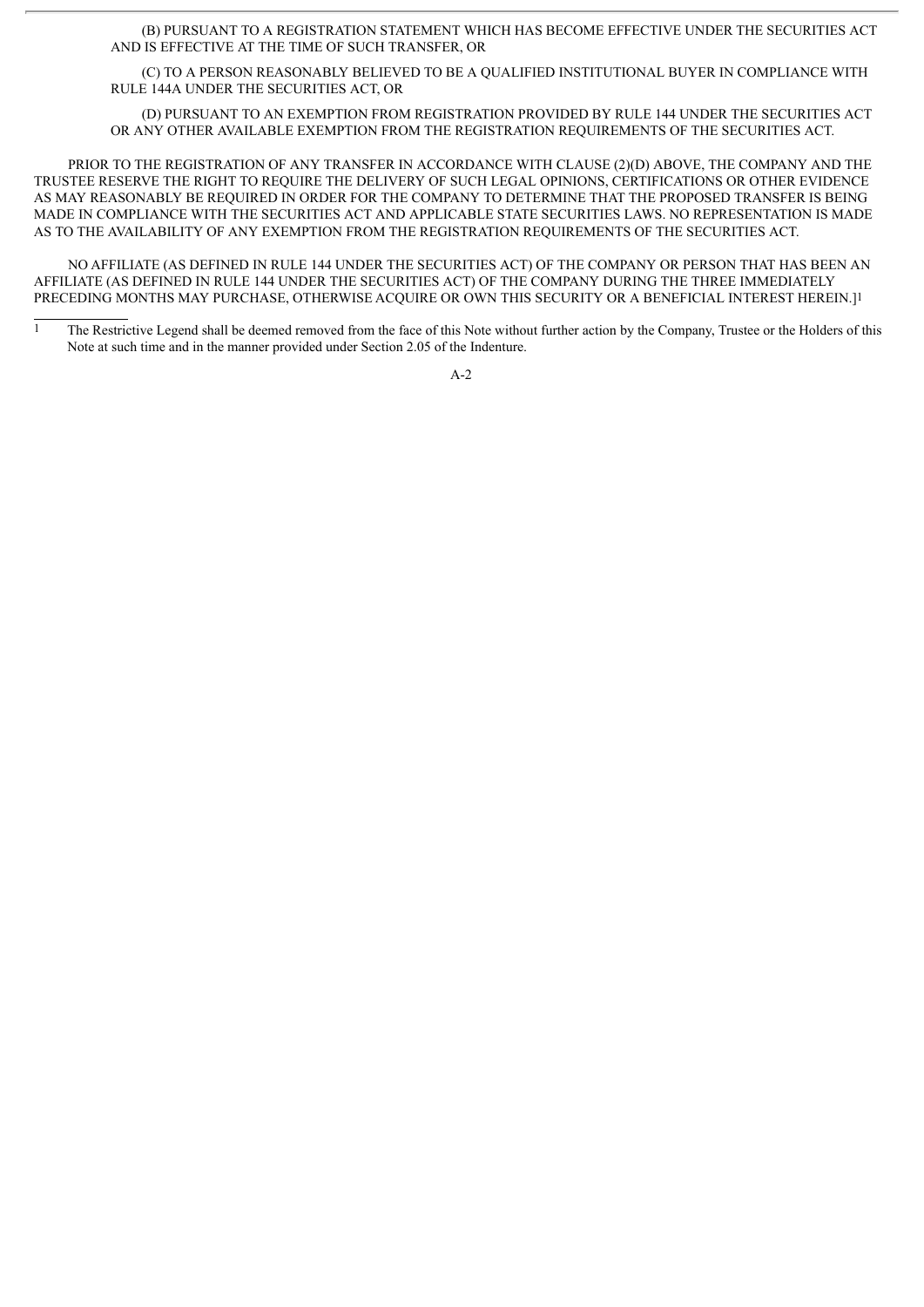# ALTAIR ENGINEERING INC.

1.750% Convertible Senior Note due 2027

No.  $\lceil$  [Initially]<sup>2</sup> \$ $\lceil$ 

CUSIP No.  $\lceil \frac{13}{2} \rceil$ 

Altair Engineering Inc., a corporation duly organized and validly existing under the laws of the State of Delaware (the "**Company**," which term includes any successor corporation or other entity under the Indenture referred to on the reverse hereof), for value received hereby promises to pay to [CEDE & CO.] $4$  [ $\frac{3}{5}$ , or registered assigns, the principal sum [as set forth in the "Schedule of Exchanges of Notes" attached hereto]6 [of \$[\_\_\_\_\_\_\_]]7, which amount, taken together with the principal amounts of all other Outstanding Notes, shall not, unless permitted by the Indenture, exceed \$[200,000,000] in aggregate at any time [or \$230,000,000 in aggregate at any time if the Initial Purchaser exercises its option to purchase additional Notes in full as set forth in the Purchase Agreement)], in accordance with the rules and procedures of the Depositary, on June 15, 2027, and interest thereon as set forth below.

This Note shall bear interest at the rate of 1.750% per year from June 14, 2022, or from the most recent date to which interest had been paid or provided for to, but excluding, the next scheduled Interest Payment Date until June 15, 2027. Interest is payable semi-annually in arrears on each June 15 and December 15, commencing on December 15, 2022, to Holders of record at the close of business on the preceding June 1 and December 1 (whether or not such day is a Business Day), respectively. Additional Interest will be payable as set forth in Section 4.06(d), Section 4.06(e) and Section 6.03 of the within-mentioned Indenture, and any reference to interest on, or in respect of, any Note therein shall be deemed to include Additional Interest if, in such context, Additional Interest is, was or would be payable pursuant to any of such Section 4.06(d), Section 4.06(e) or Section 6.03, and any express mention of the payment of Additional Interest in any provision therein shall not be construed as excluding Additional Interest in those provisions thereof where such express mention is not made.

Any Defaulted Amounts shall accrue interest per annum at the rate borne by the Notes, subject to the enforceability thereof under applicable law, from, and including, the relevant payment date to, but excluding, the date on which such Defaulted Amounts shall have been paid by the Company, at its election, in accordance with Section 2.03(c) of the Indenture.

The Company shall pay, or cause the Paying Agent to pay, the principal of and interest on this Note, if and so long as such Note is a Global Note, in immediately available funds to the

- Include if a global note.
- 5 Include if a physical note.
- 6 Include if a global note.
- 7 Include if a physical note.

<sup>2</sup> Include if a global note.

<sup>3</sup> At such time as the Company notifies the Trustee that the Restrictive Legend is to be removed in accordance with the Indenture, the CUSIP number for this Note shall be deemed to be [  $\Box$  ] in accordance with the procedures of the Depositary.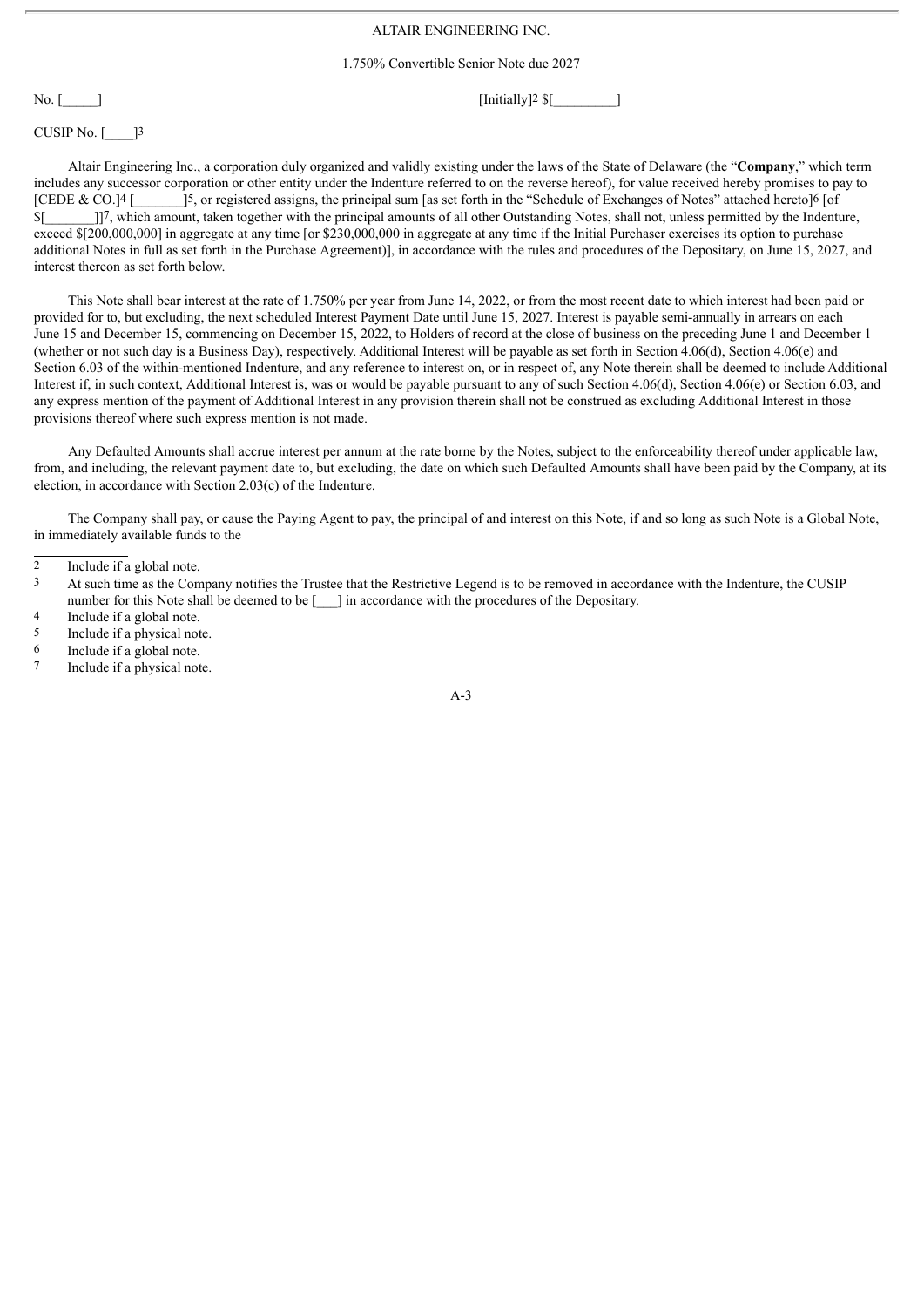Depositary or its nominee, as the case may be, as the registered Holder of such Note. As provided in and subject to the provisions of the Indenture, the Company shall pay the principal of any Notes (other than Notes that are Global Notes) at the office or agency designated by the Company for that purpose. The Company has initially designated the Trustee as its Paying Agent and Security Registrar in respect of the Notes and its Corporate Trust Office in the continental United States of America as a place where Notes may be presented for payment or for registration of transfer and exchange.

Reference is made to the further provisions of this Note set forth on the reverse hereof, including, without limitation, provisions giving the Holder of this Note the right to convert this Note into cash, shares of Common Stock or a combination of cash and shares of Common Stock, as applicable, on the terms and subject to the limitations set forth in the Indenture. Such further provisions shall for all purposes have the same effect as though fully set forth at this place.

## This Note, and any claim, controversy or dispute arising under or related to this Note, shall be construed in accordance with and governed by the laws of the State of New York (without regard to the conflicts of laws provisions thereof).

In the case of any conflict between this Note and the Indenture, the provisions of the Indenture shall control and govern.

This Note shall not be valid or become obligatory for any purpose until the certificate of authentication hereon shall have been signed manually by the Trustee or a duly authorized Authenticating Agent under the Indenture.

[*Remainder of page intentionally left blank*]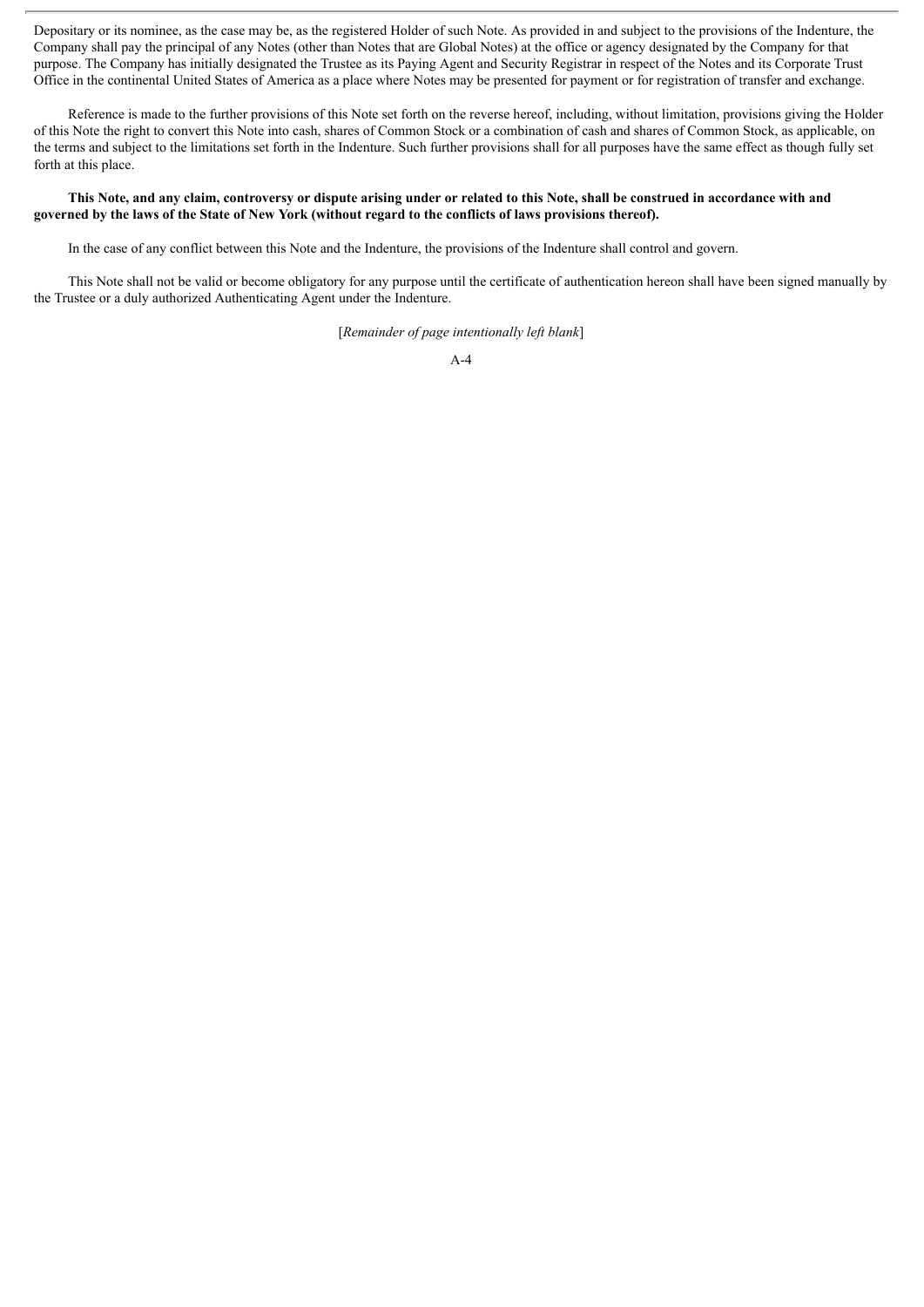IN WITNESS WHEREOF, the Company has caused this Note to be duly executed.

ALTAIR ENGINEERING INC.

By:

Name: Title:

Dated:

TRUSTEE'S CERTIFICATE OF AUTHENTICATION

U.S. BANK TRUST COMPANY, NATIONAL ASSOCIATION as Trustee, certifies that this is one of the Notes described in the within-named Indenture.

By:

Authorized signatory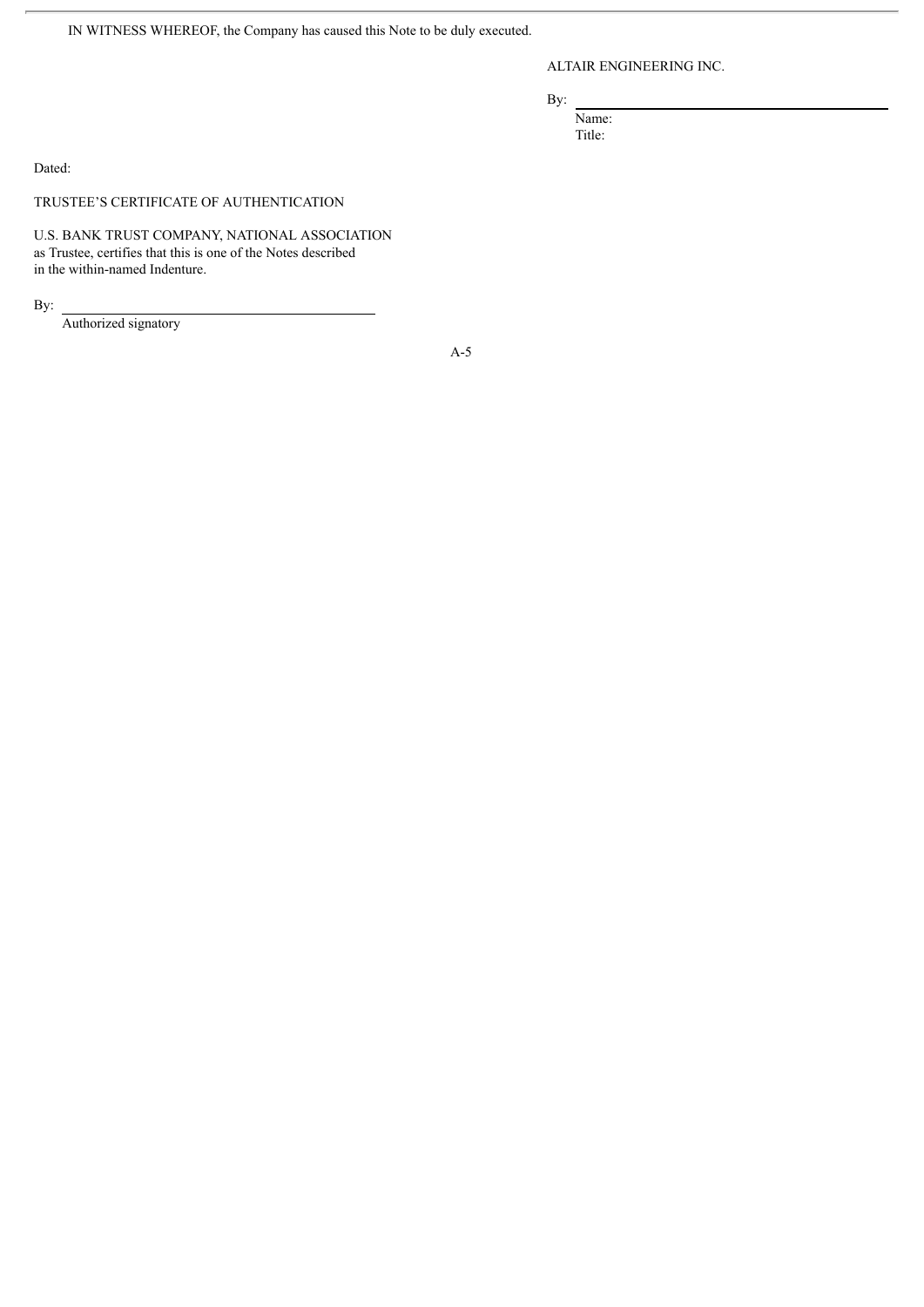## [FORM OF REVERSE OF NOTE]

### ALTAIR ENGINEERING INC. 1.750% Convertible Senior Note due 2027

This Note is one of a duly authorized issue of Notes of the Company, designated as its 1.750% Convertible Senior Notes due 2027 (the "**Notes**"), limited to the aggregate principal amount of \$[200,000,000] [(as increased by an amount equal to the aggregate principal amount of any additional Notes purchased by the Initial Purchaser pursuant to the exercise of its option to purchase additional Notes as set forth in the Purchase Agreement)] all issued or to be issued under and pursuant to an Indenture dated as of June 14, 2022 (the "**Indenture**"), between the Company and U.S. Bank Trust Company, National Association (the "**Trustee**"), to which Indenture and all indentures supplemental thereto reference is hereby made for a description of the rights, limitations of rights, obligations, duties and immunities thereunder of the Trustee, the Company and the Holders of the Notes. Additional Notes may be issued in an unlimited aggregate principal amount, subject to certain conditions specified in the Indenture. Capitalized terms used in this Note and not defined in this Note shall have the respective meanings set forth in the Indenture.

In case certain Events of Default shall have occurred and be continuing, the principal of, and interest on, all Notes may be declared, by either the Trustee or Holders of at least 25% in aggregate principal amount of Notes then Outstanding, and upon said declaration shall become, due and payable, in the manner, with the effect and subject to the conditions and certain exceptions set forth in the Indenture.

Subject to the terms and conditions of the Indenture, the Company will make all payments and deliveries in respect of the Fundamental Change Repurchase Price on the Fundamental Change Repurchase Date, the Redemption Price on the Redemption Date and the principal amount on the Maturity Date, as the case may be, to the Holder who surrenders a Note to a Paying Agent to collect such payments in respect of the Note. The Company shall pay cash amounts in money of the United States that at the time of payment is legal tender for payment of public and private debts.

The Indenture contains provisions permitting the Company and the Trustee in certain circumstances, without the consent of the Holders of the Notes, and in certain other circumstances, with the consent of the Holders of not less than a majority in aggregate principal amount of the Notes at the time Outstanding, evidenced as in the Indenture provided, to execute supplemental indentures modifying the terms of the Indenture and the Notes as described therein. It is also provided in the Indenture that, subject to certain exceptions, the Holders of a majority in aggregate principal amount of the Notes at the time Outstanding may on behalf of the Holders of all of the Notes waive any past Default or Event of Default under the Indenture and its consequences.

No reference herein to the Indenture and no provision of this Note or of the Indenture shall alter or impair the obligation of the Company, which is absolute and unconditional, to pay or deliver, as the case may be, the principal (including the Redemption Price and Fundamental Change Repurchase Price, if applicable) of, accrued and unpaid interest on, and the consideration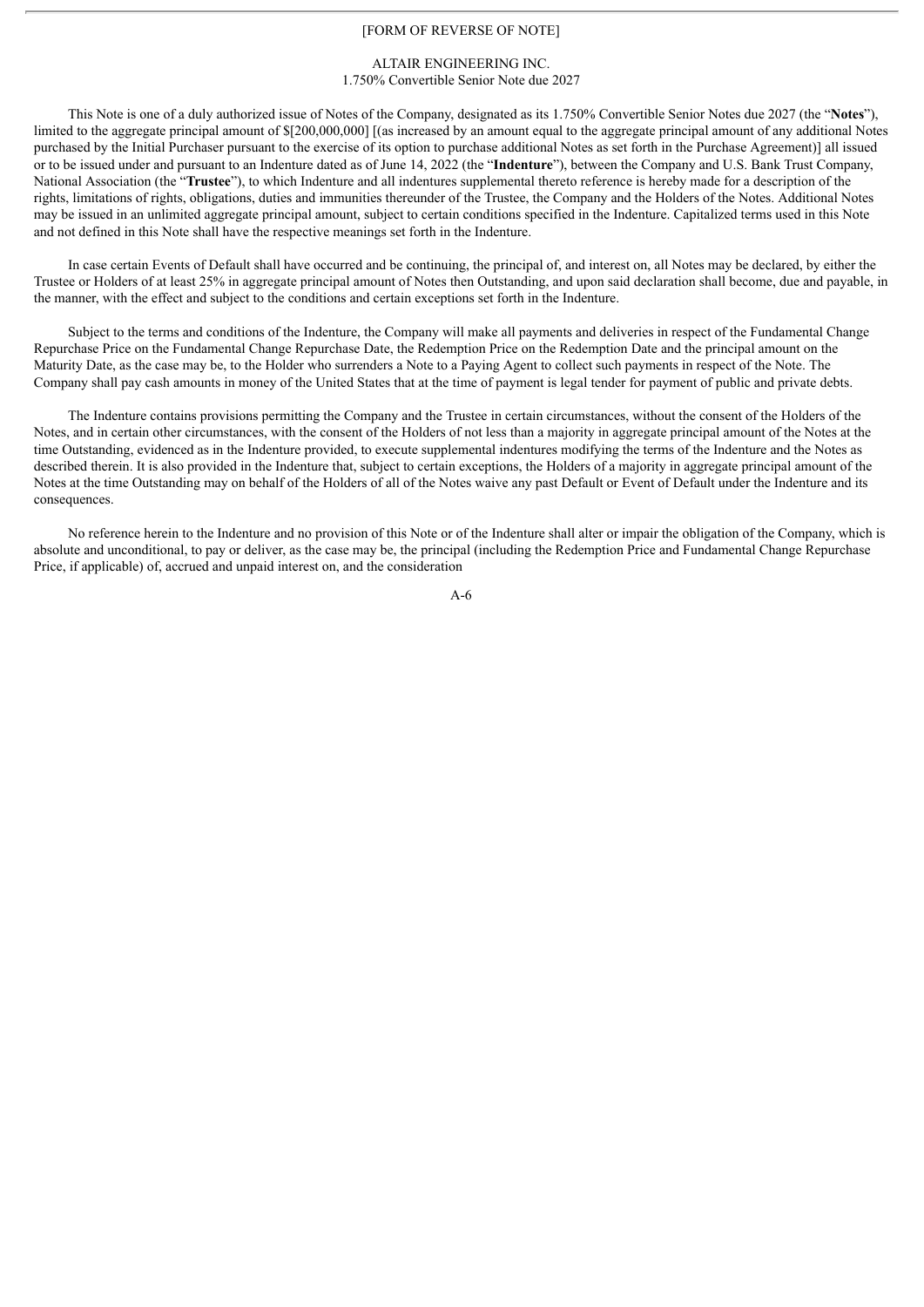due upon conversion of, this Note at the place, at the respective times, at the rate and in the lawful money herein prescribed.

The Notes are issuable in registered form without coupons in minimum denominations of \$1,000 principal amount and integral multiples of \$1,000 thereof. At the office or agency of the Company referred to on the face hereof, and in the manner and subject to the limitations provided in the Indenture, Notes may be exchanged for a like aggregate principal amount of Notes of other authorized denominations, without payment of any service charge but, if required by the Company or Trustee, with payment of a sum sufficient to cover any transfer or similar tax that may be imposed in connection therewith as a result of the name of the Holder of the new Notes issued upon such exchange of Notes being different from the name of the Holder of the old Notes surrendered for such exchange.

On or after June 20, 2025 and prior to the Maturity Date, the Company may in certain circumstances specified in the Indenture redeem all or part of the Notes. No sinking fund is provided for the Notes.

Upon the occurrence of a Fundamental Change, the Holder has the right, at such Holder's option, to require the Company to repurchase for cash all of such Holder's Notes or any portion thereof (in principal amounts of \$1,000 or integral multiples thereof) on the Fundamental Change Repurchase Date at a price equal to the Fundamental Change Repurchase Price.

Subject to the provisions of the Indenture, the Holder hereof has the right, at its option, during certain periods and upon the occurrence of certain conditions specified in the Indenture, prior to the close of business on the Business Day immediately preceding the Maturity Date, to convert any Notes or portion thereof that is \$1,000 or an integral multiple of \$1,000 thereof, into cash, shares of Common Stock or a combination of cash and shares of Common Stock, as applicable, at the Conversion Rate specified in the Indenture, as adjusted from time to time as provided in the Indenture.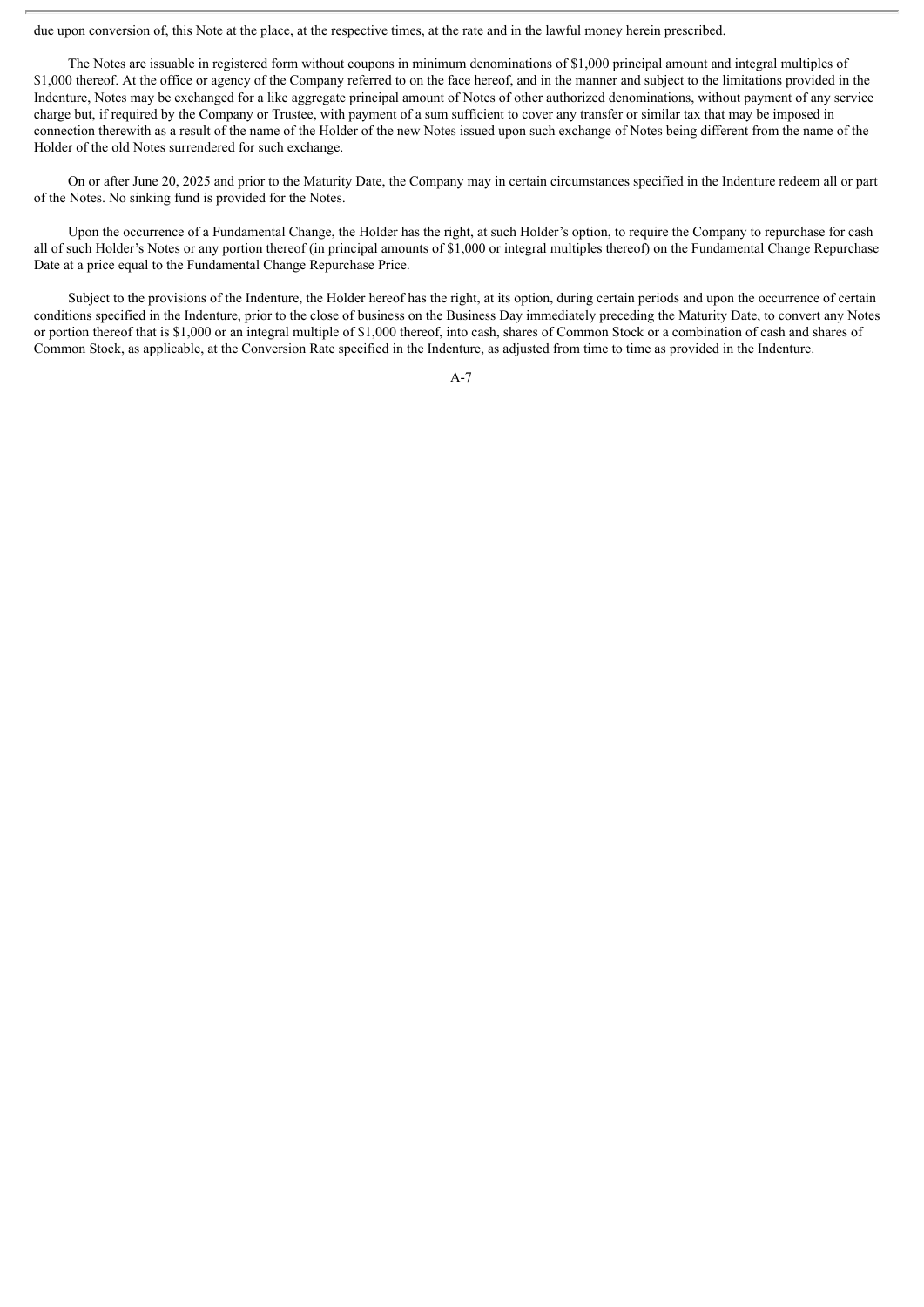## ABBREVIATIONS

The following abbreviations, when used in the inscription of the face of this Note, shall be construed as though they were written out in full according to applicable laws or regulations:

TEN COM = as tenants in common

UNIF GIFT MIN ACT = Uniform Gifts to Minors Act

CUST = Custodian

TEN ENT  $=$  as tenants by the entireties

JT TEN = joint tenants with right of survivorship and not as tenants in common

Additional abbreviations may also be used though not in the above list.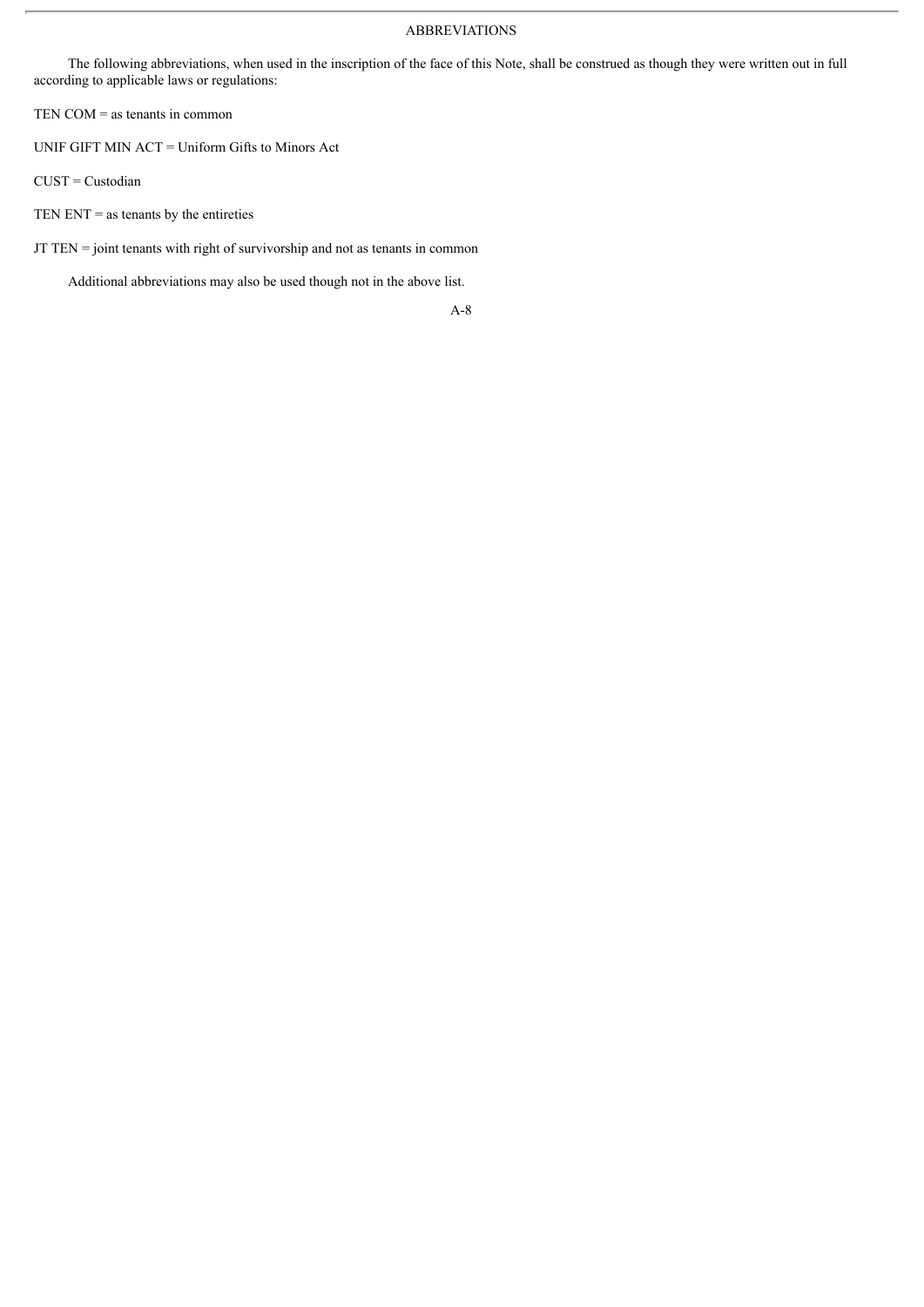# SCHEDULE OF EXCHANGES OF NOTES

ALTAIR ENGINEERING INC. 1.750% Convertible Senior Notes due 2027

The initial principal amount of this Global Note is **DOLLARS** (\$[1999]). The following increases or decreases in this Global Note have been made:

| Date of exchange | Amount of<br>decrease in<br>principal amount<br>of this Global Note | Amount of<br>increase in<br>principal amount<br>of this Global Note | Principal amount<br>of this Global Note<br>following such<br>decrease or<br>increase | Signature of<br>authorized<br>signatory of<br>Trustee or<br>Custodian |
|------------------|---------------------------------------------------------------------|---------------------------------------------------------------------|--------------------------------------------------------------------------------------|-----------------------------------------------------------------------|
|                  |                                                                     |                                                                     |                                                                                      |                                                                       |
|                  |                                                                     |                                                                     |                                                                                      |                                                                       |
|                  |                                                                     |                                                                     |                                                                                      |                                                                       |
|                  |                                                                     |                                                                     |                                                                                      |                                                                       |
|                  |                                                                     |                                                                     |                                                                                      |                                                                       |
|                  |                                                                     |                                                                     |                                                                                      |                                                                       |
|                  |                                                                     |                                                                     |                                                                                      |                                                                       |
|                  |                                                                     |                                                                     |                                                                                      |                                                                       |
|                  |                                                                     |                                                                     |                                                                                      |                                                                       |
|                  |                                                                     |                                                                     |                                                                                      |                                                                       |
|                  |                                                                     |                                                                     |                                                                                      |                                                                       |
|                  |                                                                     |                                                                     |                                                                                      |                                                                       |
|                  |                                                                     |                                                                     |                                                                                      |                                                                       |
|                  |                                                                     |                                                                     |                                                                                      |                                                                       |

8 Include if a global note.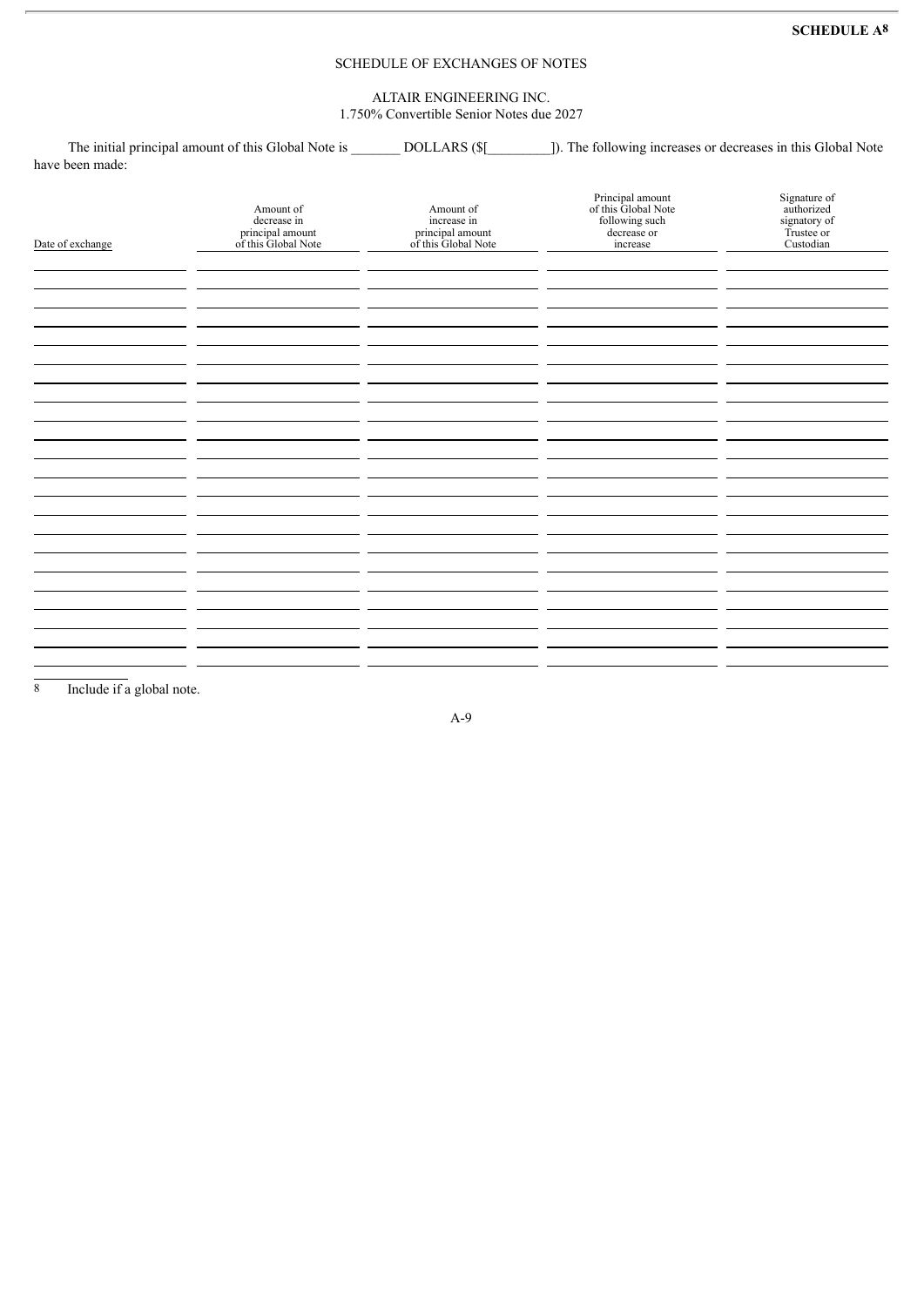### [FORM OF NOTICE OF CONVERSION]

# ALTAIR ENGINEERING INC.

### 1.750% Convertible Senior Notes due 2027

## To: U.S. Bank Trust Company, National Association

The undersigned registered owner of this Note hereby exercises the option to convert this Note, or the portion hereof (that is \$1,000 principal amount or an integral multiple thereof) below designated, into cash, shares of Common Stock or a combination of cash and shares of Common Stock, as applicable, in accordance with the terms of the Indenture referred to in this Note, and directs that any cash payable and any shares of Common Stock issuable and deliverable upon such conversion, together with any cash for any fractional share, and any Notes representing any unconverted principal amount hereof, be issued and delivered to the registered Holder hereof unless a different name and address has been indicated below. If any shares of Common Stock or any portion of this Note not converted are to be issued in the name of a Person other than the undersigned, the undersigned will pay all documentary, stamp or similar issue or transfer taxes, if any in accordance with Section 14.02(d) and Section 14.02(e) of the Indenture. Any amount required to be paid to the undersigned on account of interest accompanies this Note. Capitalized terms used herein but not defined shall have the meanings ascribed to such terms in the Indenture.

1

Dated:

Signature(s)

Signature Guarantee

Signature(s) must be guaranteed by an eligible Guarantor Institution (banks, stock brokers, savings and loan associations and credit unions) with membership in an approved signature guarantee medallion program pursuant to Securities and Exchange Commission Rule 17Ad-15 if shares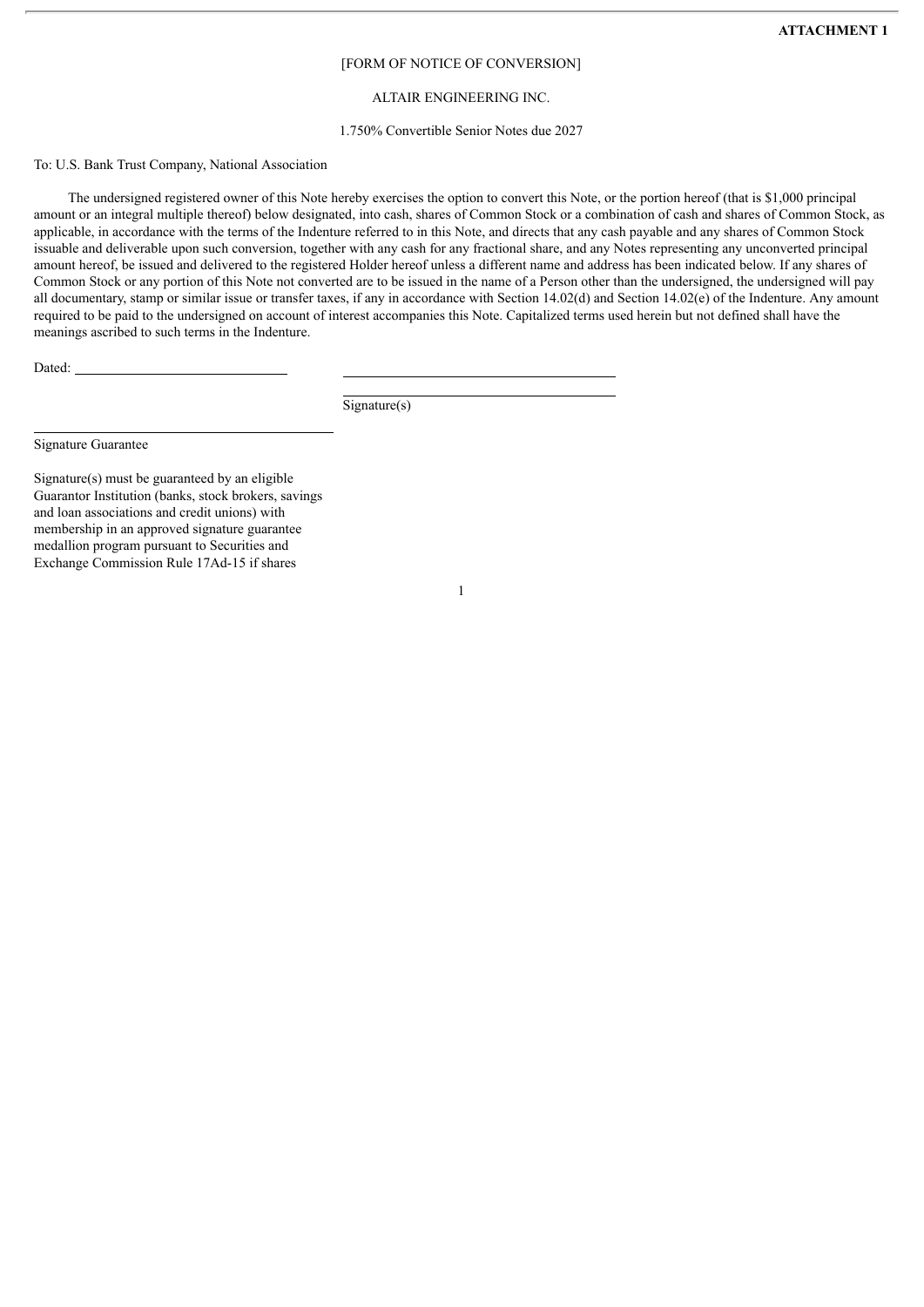of Common Stock are to be issued, or Notes are to be delivered, other than to and in the name of the registered holder.

Fill in for registration of shares if to be issued, and Notes if to be delivered, other than to and in the name of the registered holder:

(Name)

(Street Address)

(City, State and Zip Code) Please print name and address

> Principal amount to be converted (if less than all): \$\_\_\_\_\_\_,000

NOTICE: The above signature(s) of the Holder(s) hereof must correspond with the name as written upon the face of the Note in every particular without alteration or enlargement or any change whatever.

Social Security or Other Taxpayer Identification Number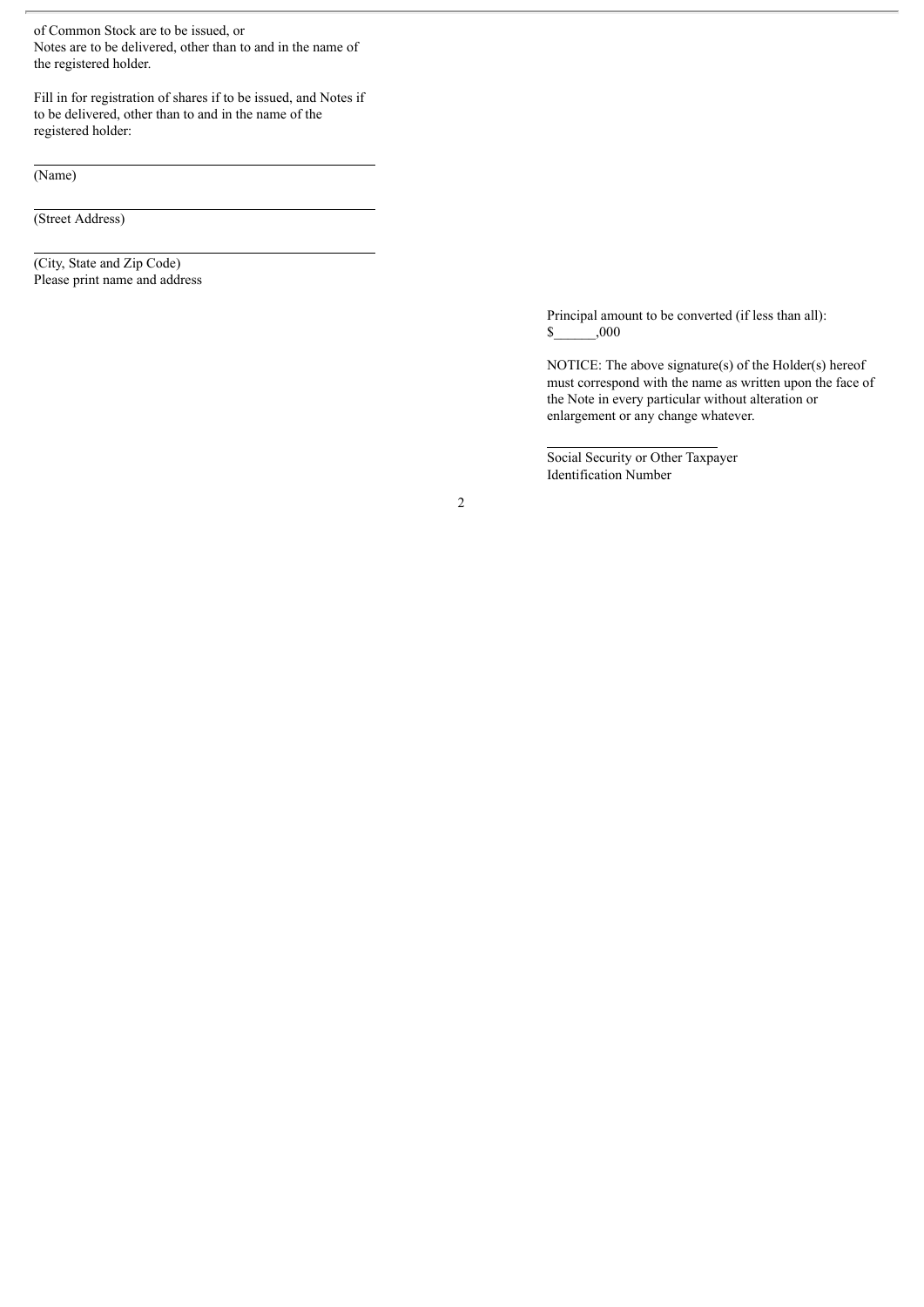#### [FORM OF FUNDAMENTAL CHANGE REPURCHASE NOTICE]

# ALTAIR ENGINEERING INC.

#### 1.750% Convertible Senior Notes due 2027

#### To: U.S. Bank Trust Company, National Association

The undersigned registered owner of this Note hereby acknowledges receipt of a notice from Altair Engineering Inc. (the "**Company**") as to the occurrence of a Fundamental Change with respect to the Company and specifying the Fundamental Change Repurchase Date and requests and instructs the Company to pay to the registered holder hereof in accordance with Section 15.02 of the Indenture referred to in this Note (1) the entire principal amount of this Note, or the portion thereof (that is \$1,000 principal amount or an integral multiple of \$1,000 thereof) below designated, and (2) if such Fundamental Change Repurchase Date does not fall during the period after a Regular Record Date and on or prior to the corresponding Interest Payment Date, accrued and unpaid interest, if any, thereon to, but excluding, such Fundamental Change Repurchase Date. Capitalized terms used herein but not defined shall have the meanings ascribed to such terms in the Indenture.

In the case of Physical Notes, the certificate numbers of the Notes to be repurchased are as set forth below:

Dated:

Signature(s)

Social Security or Other Taxpayer Identification Number

Principal amount to be repaid (if less than all): \$  $000$ 

NOTICE: The above signature(s) of the Holder(s) hereof must correspond with the name as written upon the face of the Note in every particular without alteration or enlargement or any change whatever.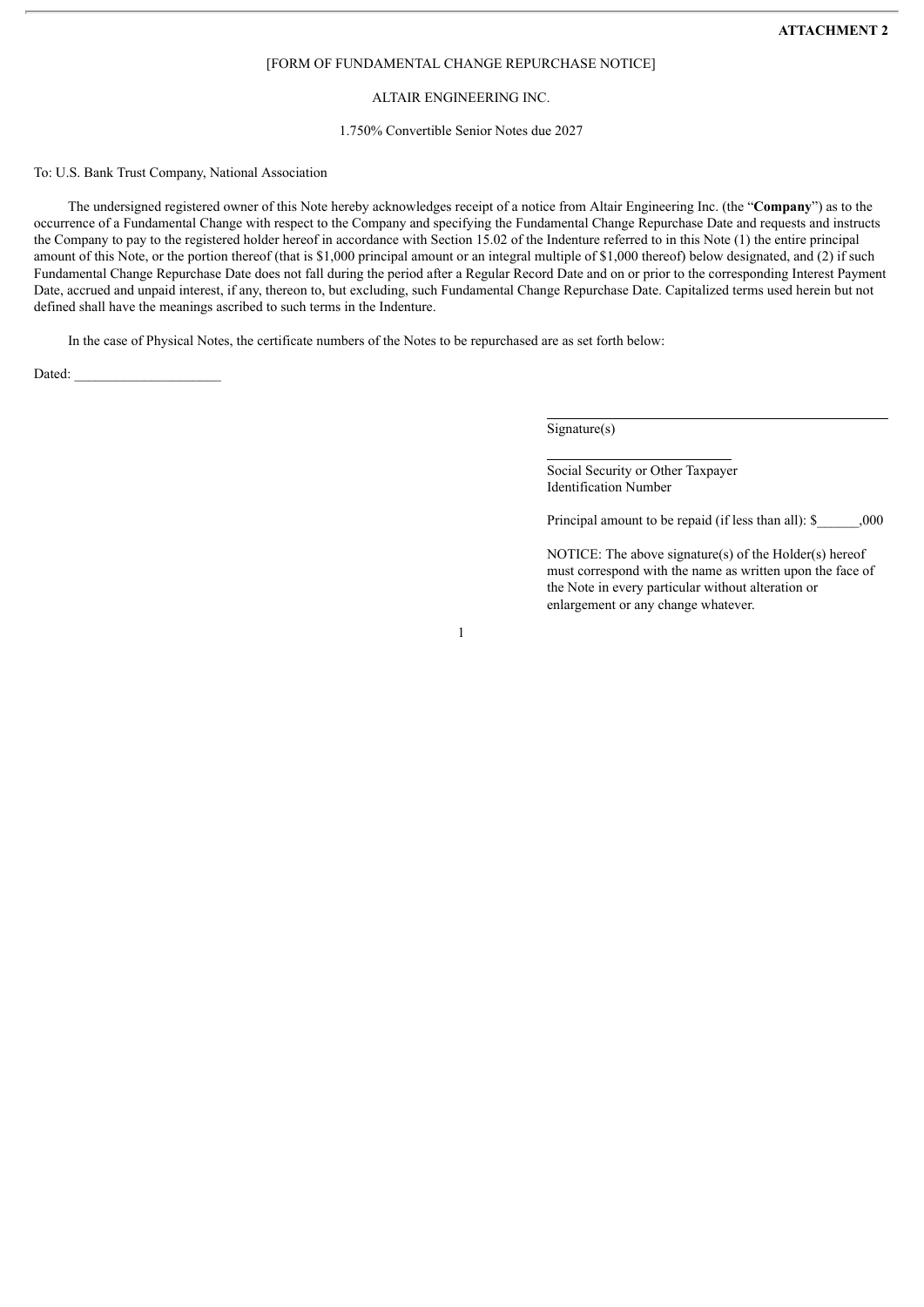### **ATTACHMENT 3**

#### [FORM OF ASSIGNMENT AND TRANSFER]

# ALTAIR ENGINEERING INC.

1.750% Convertible Senior Notes due 2027

For value received hereby sell(s), assign(s) and transfer(s) unto (Please insert social security or Taxpayer Identification Number of assignee) the within Note, and hereby irrevocably constitutes and appoints attorney to transfer the said Note on the books of the Company, with full power of substitution in the premises.

In connection with any transfer of the within Note occurring prior to the Resale Restriction Termination Date, as defined in the Indenture governing such Note, the undersigned confirms that such Note is being transferred:

□ To Altair Engineering Inc. or a subsidiary thereof; or

☐ Pursuant to a registration statement that has become or been declared effective under the Securities Act of 1933, as amended; or

□ Pursuant to and in compliance with Rule 144A under the Securities Act of 1933, as amended; or

 $\Box$  Pursuant to and in compliance with Rule 144 under the Securities Act of 1933, as amended, or any other available exemption from the registration requirements of the Securities Act of 1933, as amended.